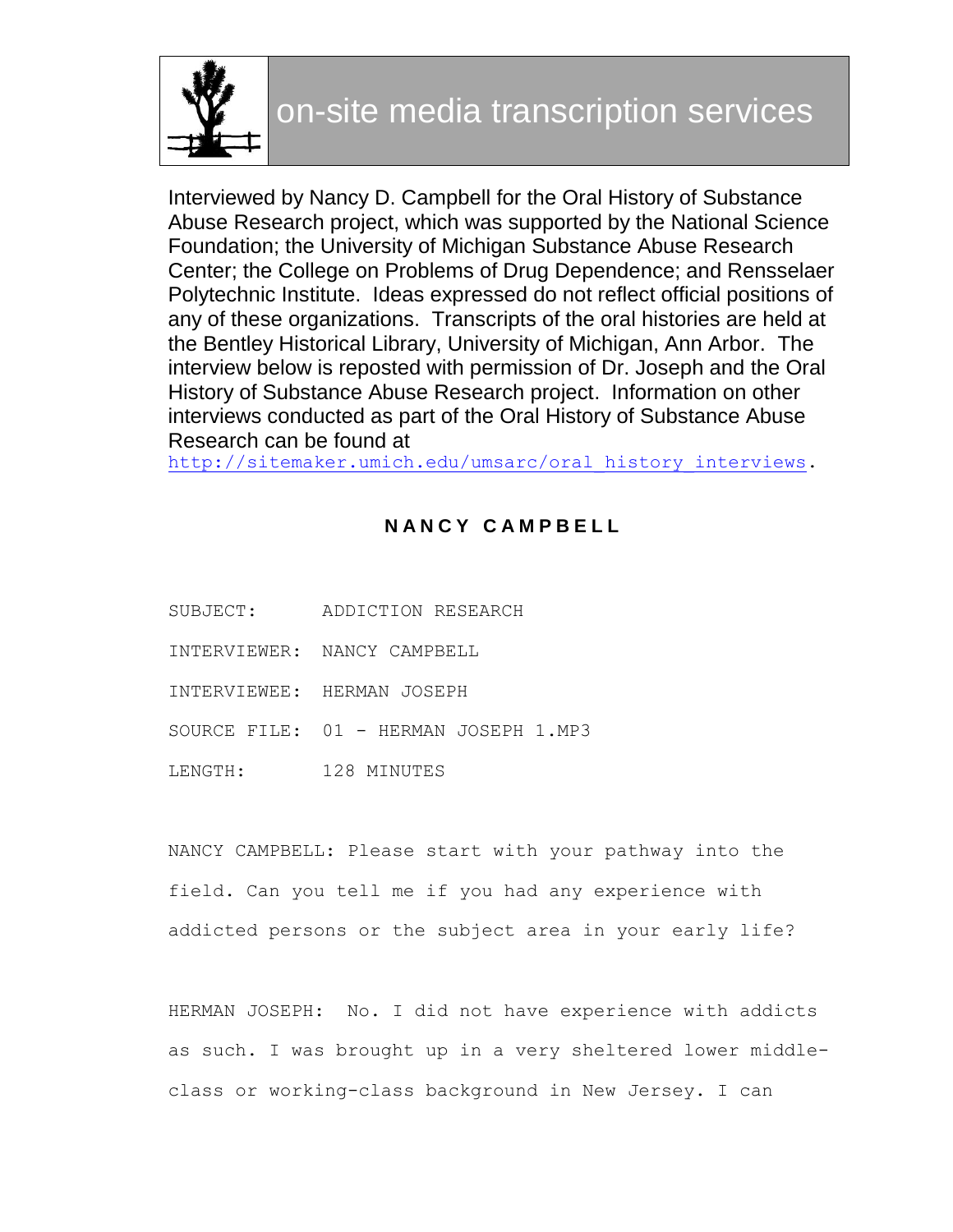Page 2 of 149

safely say that I did not even know about marijuana as a child or teenager. All of this changed when I became a probation officer. I had considered teaching, but then I went into a high school on a job-related matter as a probation officer. After completing interviews in the school pertaining to one of the students, I realized that I would not be happy working with this particular age group (teenagers and younger), or with the kind of bureaucracy that you encounter in the school system. I don't think I would have passed the physical exams because I was born with a malformed right eye. As a result I am legally blind in that eye. Also I was born with an Erb's palsy on my right arm, which I cannot lift, and also some skeletal impairments that affect my balance. In fact I think I am right handed, but there is atrophied musculature, resulting in limited use and deformity on the arm and shoulder. When I went to kindergarten, my impulse was to write with the left hand because I had very little control over my right arm. The kindergarten teacher took the pencil out of my hand and put it into my right hand and insisted that I write with my right hand. I think that the strategy was that I learn to use my right arm. However, to this day, writing for me is difficult and my handwriting is sometimes hard to read especially in extended passages. I had a lot of problems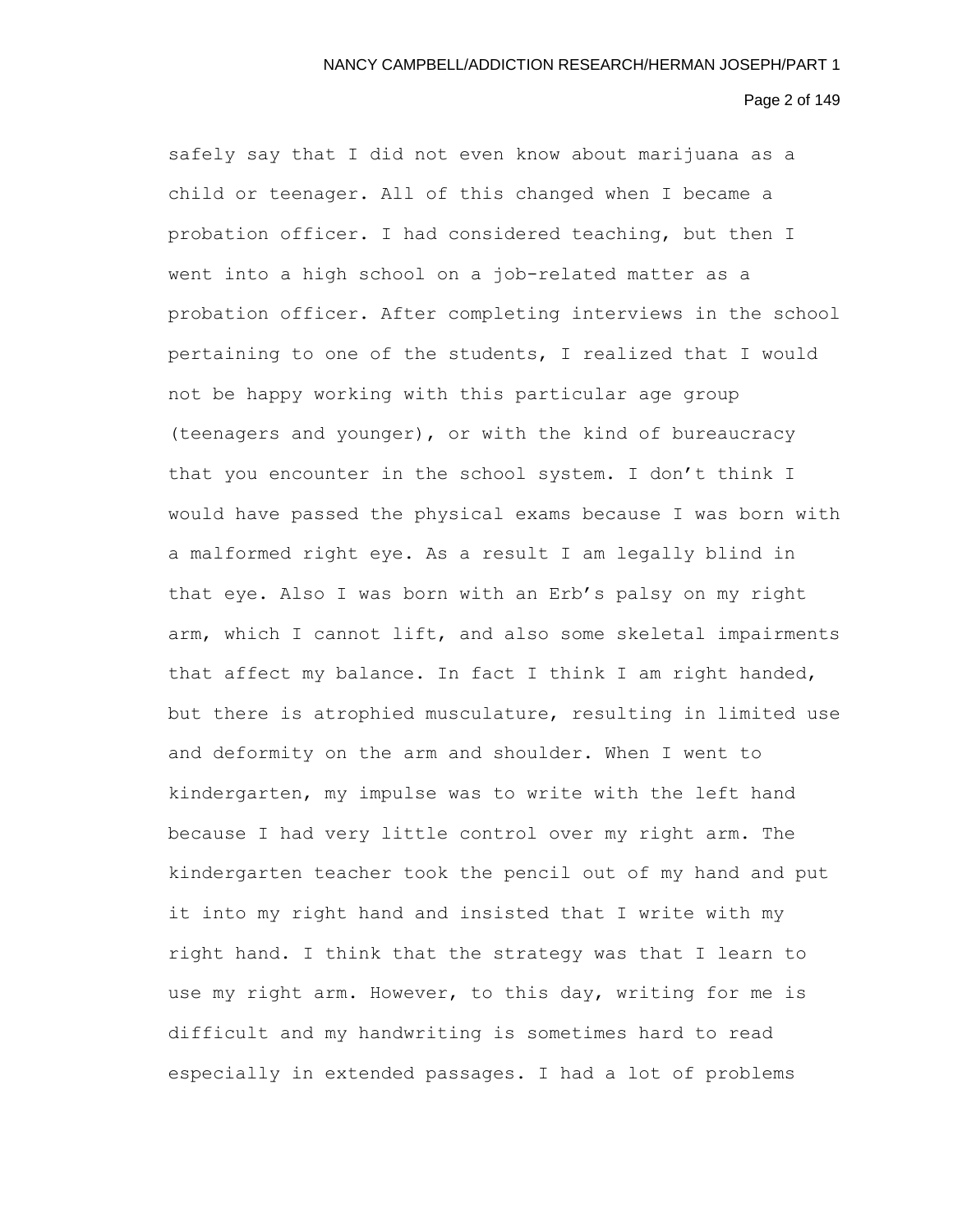Page 3 of 149

taking notes in college, writing exams and term papers.

But let me say this. The only thing that my physical difficulties did was make it so I persevered to achieve something in my life. My life was such that I had to go into a job that I could do physically. I always had ambitions beyond that, which were a disaster. One of them was that I had the illusion that I wanted to be a concert pianist. I love music, so my parents gave me piano lessons as a child to strengthen my arm, which kept falling off the keyboard. My mother would sit with me. I remember once that she interrupted a Monopoly game I was playing with friends and announced that I had to practice and threw everybody out. The piano was not only discipline but also exercise so that my arm would gain coordination and strength. My parents couldn't afford a piano, but they sacrificed and bought a second hand upright from the super. I became somewhat proficient, but I sometimes I could not play a piece through because my arm would tighten up, and I would lose control, it would spasm. If you're going to be a musician with any kind of dexterity on an instrument, you really have to use your whole body. My father was a good athlete and brought me to a gym but there were no trained physical therapists at the gym so that did not work out too well.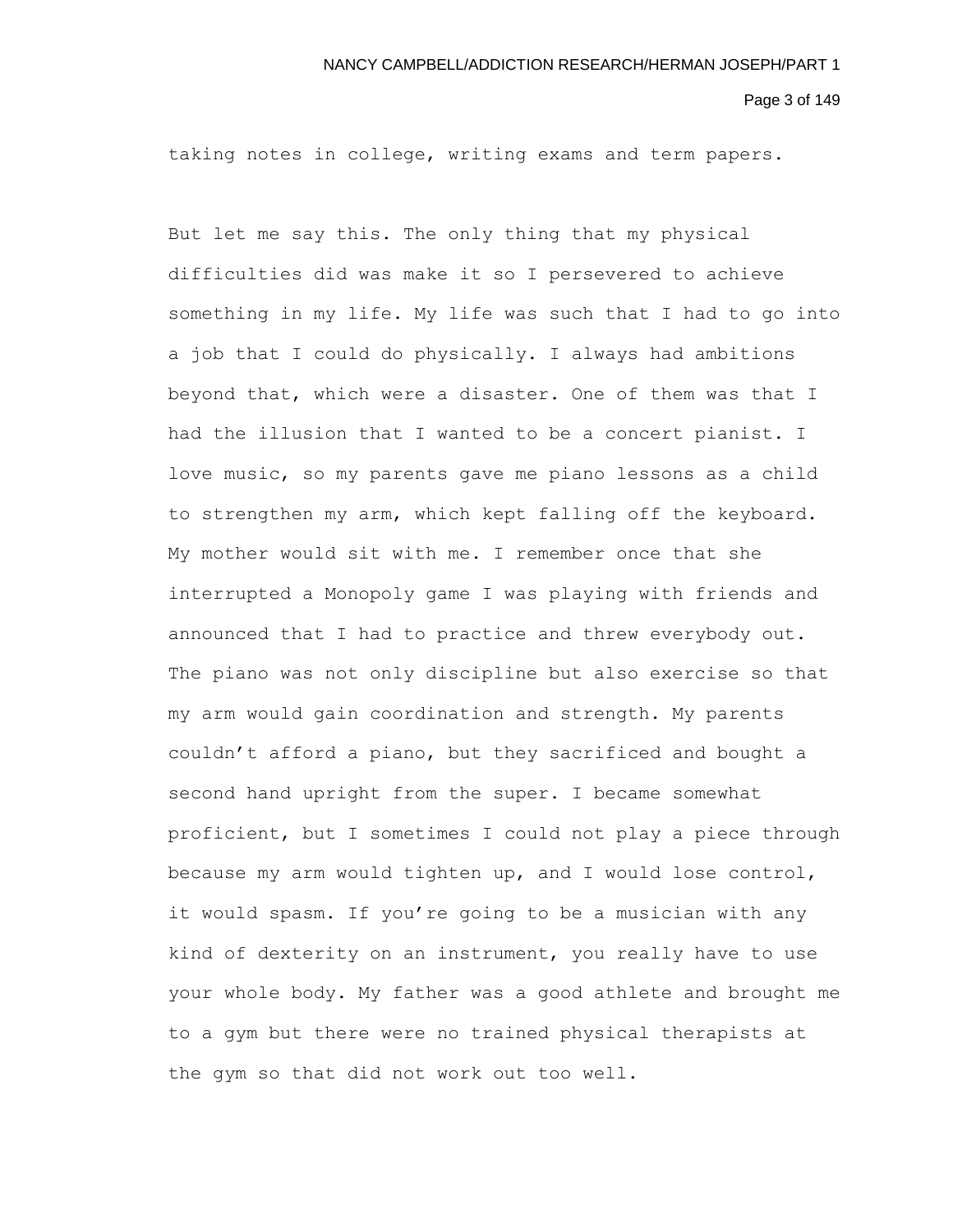Page 4 of 149

What this did, I felt, was to give me some kind of empathy for people with problems, disabled people, or people with impairments. I don't consider myself disabled, but I realize that I do have some physical impairments. People with disabilities and impairments are faced with a stigma, and certainly I was faced with stigma as a child.

NC: How early in life would you say that you started thinking in that way?

HJ: Very early. When I was about three or four, my parents registered me in a summer play group for toddlers at a local YMHA. I was the only child with a major impairment and disfigurement that was noticeable. I remember to this day my reaction of fear and terror when the counselors began to ask the children to remove their shirts since it was a hot day and we were on the roof of Y. I realized that my disfigurement would be exposed to the whole group. I stood there terrified in the middle of a circle of children. When the counselors pleaded with me to take off my shirt I resisted with my arms folded in front of me and my head bowed resisting their efforts. For me as a toddler it was a horrific incident. I did not take off my shirt nor did I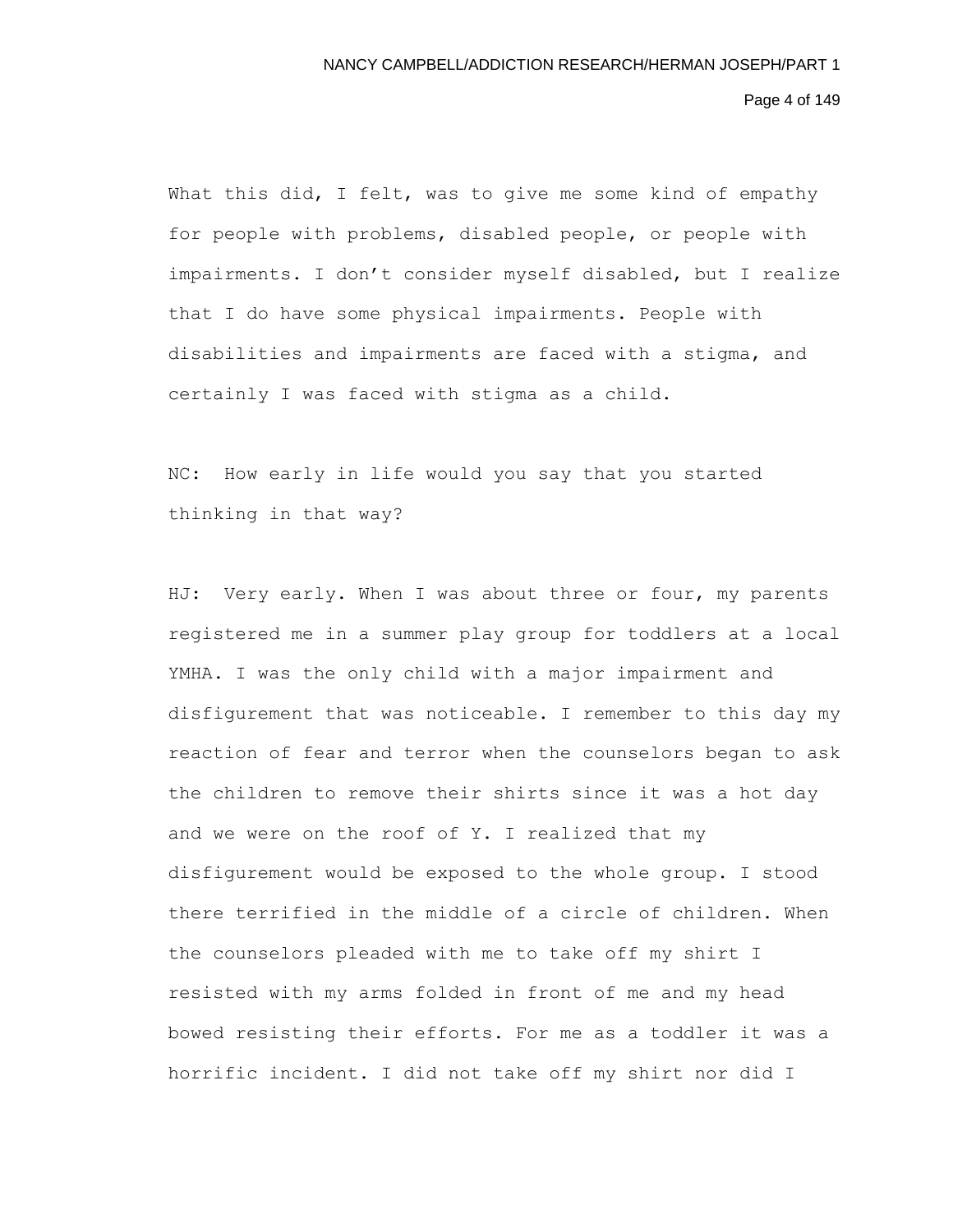# Page 5 of 149

allow the counselors to touch me. However, this incident immediately set me off from the rest of the children and, in a sense, isolated, alienated and stigmatized me in a very fundamental way. Subsequently, I never mentioned the issue of stigma, disfigurement, impairment, or disability to anybody, but it was always on my mind. I never spoke about it outwardly, but it was always there. It directed my life.

Stigma affects every aspect of your life. It is like the invisible worm in Blake's poem, "The Sick Rose." I didn't use drugs, but my physical conditions certainly contributed to my awareness of stigma within the methadone population, and how this reshapes your perceptions and your life. My awareness of stigma and how it affects methadone patients was also the subject of my dissertation, "Methadone Medical Maintenance: The Further Concealment of a Stigmatized Condition."

NC: When were you first introduced to the subject of drug addiction?

HJ: I was introduced to the subject of drugs—and heroin addiction in particular—when I became a probation officer in the criminal or misdemeanor courts of New York City in the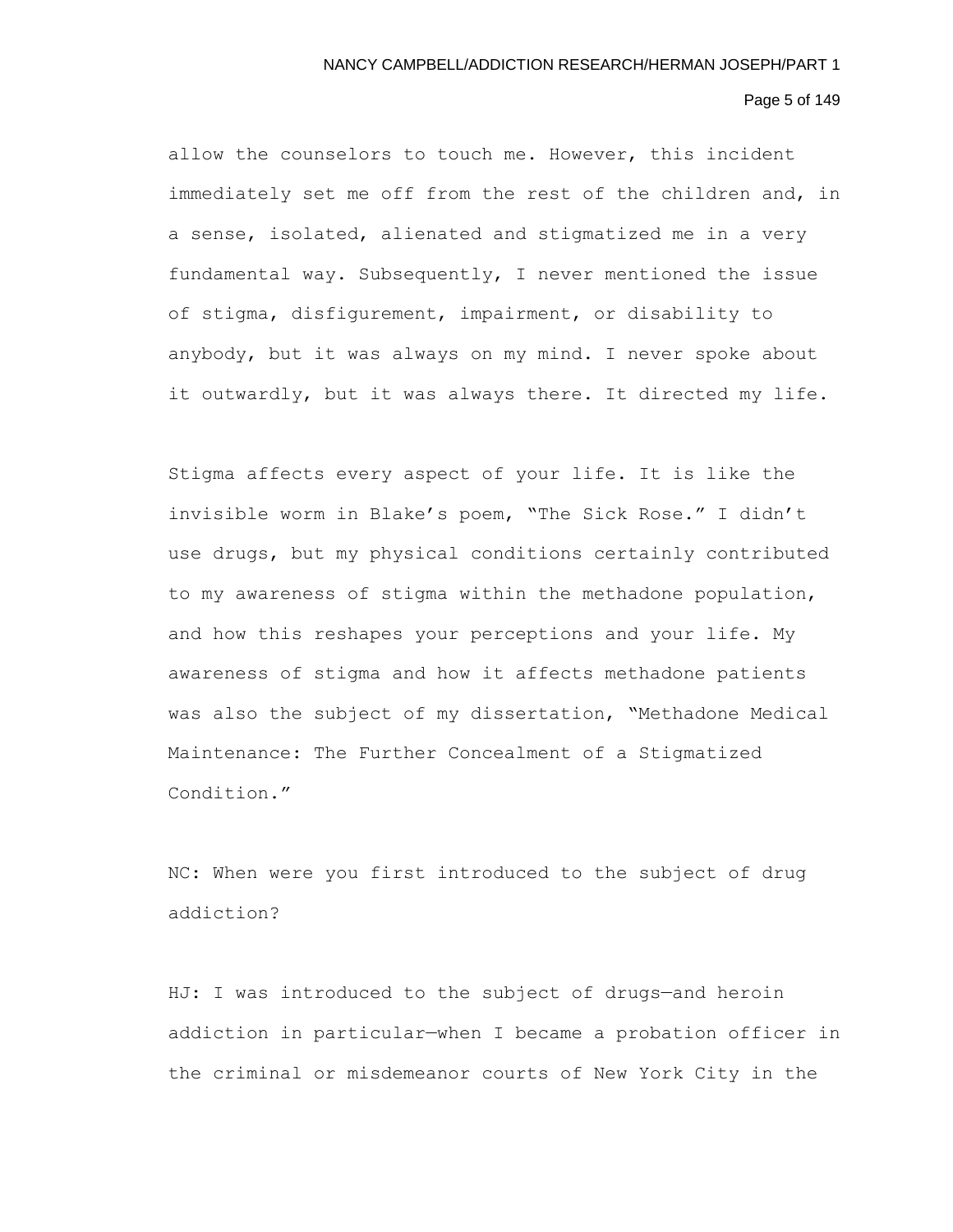# Page 6 of 149

1960s. I thought that would be a good job for me as I was interested in social issues of the city. I was in the lower courts and the crimes I dealt with were non-violent misdemeanors. I would be able to get an advanced degree, which I did in sociology, social research. I went to school at night. About six months after I became a probation officer, there was an examination for supervisor, and I passed the exam. However, the authorities wouldn't let me supervise other probation officers since I'd only been there for six months. The department started a small narcotics unit, and I was placed in this special unit.

NC: What were the main problems you dealt with on the job as a probation officer?

HJ: Heroin addiction was the major issue. What we had on the caseloads were problems with heroin addiction, some pill use, and excessive alcoholism. Intractable intravenous heroin use was by far the major issue. In New York City prior to the introduction of methadone treatment, death by narcotism or overdose was the number one cause of death for young adults within the age group of 15 to 35 years.

So I had to learn about theories of addiction. The probation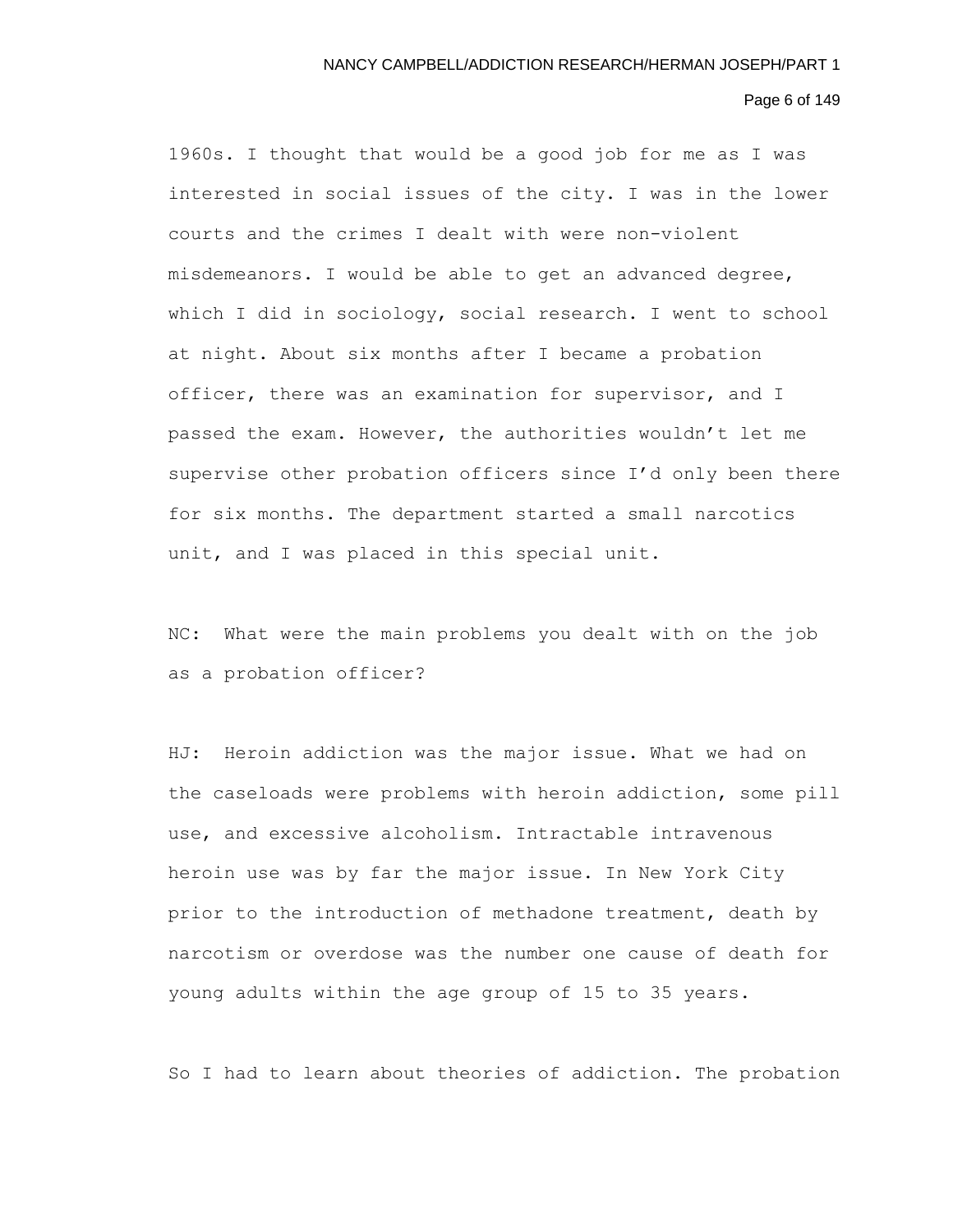# Page 7 of 149

department sent me to Beth Israel Medical Center for two to three months to learn about addiction. Beth Israel, in their Morris J. Bernstein Institute at  $18^{th}$  street and  $2^{nd}$  Ave, provided withdrawal services to heroin addicts. I was trained by two really wonderful people, a psychiatrist, Dr. Harold Trigg, head of the Beth Israel drug detoxification service, and a social worker named Leon Brill. They were talking about character and psychological disorders as the cause of a sustained addiction. This is how addiction was then classified–-as a character disorder and addictive personality. Now I was sitting in the class with about five others, thinking they were describing me. I'm a slob disorganized with papers. I procrastinate. I have a lot of problems with organization. I felt somewhat alienated and anxious because of my physical problems. However, I never took drugs. I felt that what they were talking about applied to a lot of people who were not addicts, so something in their argument was missing. They were not discussing the metabolic theory of addiction and the unique narcotic craving that is a major cause of relapse and the physiological basis of an extended addiction.

I was assigned in this unit to the South Bronx and East Harlem. What I saw was a generation of young Blacks and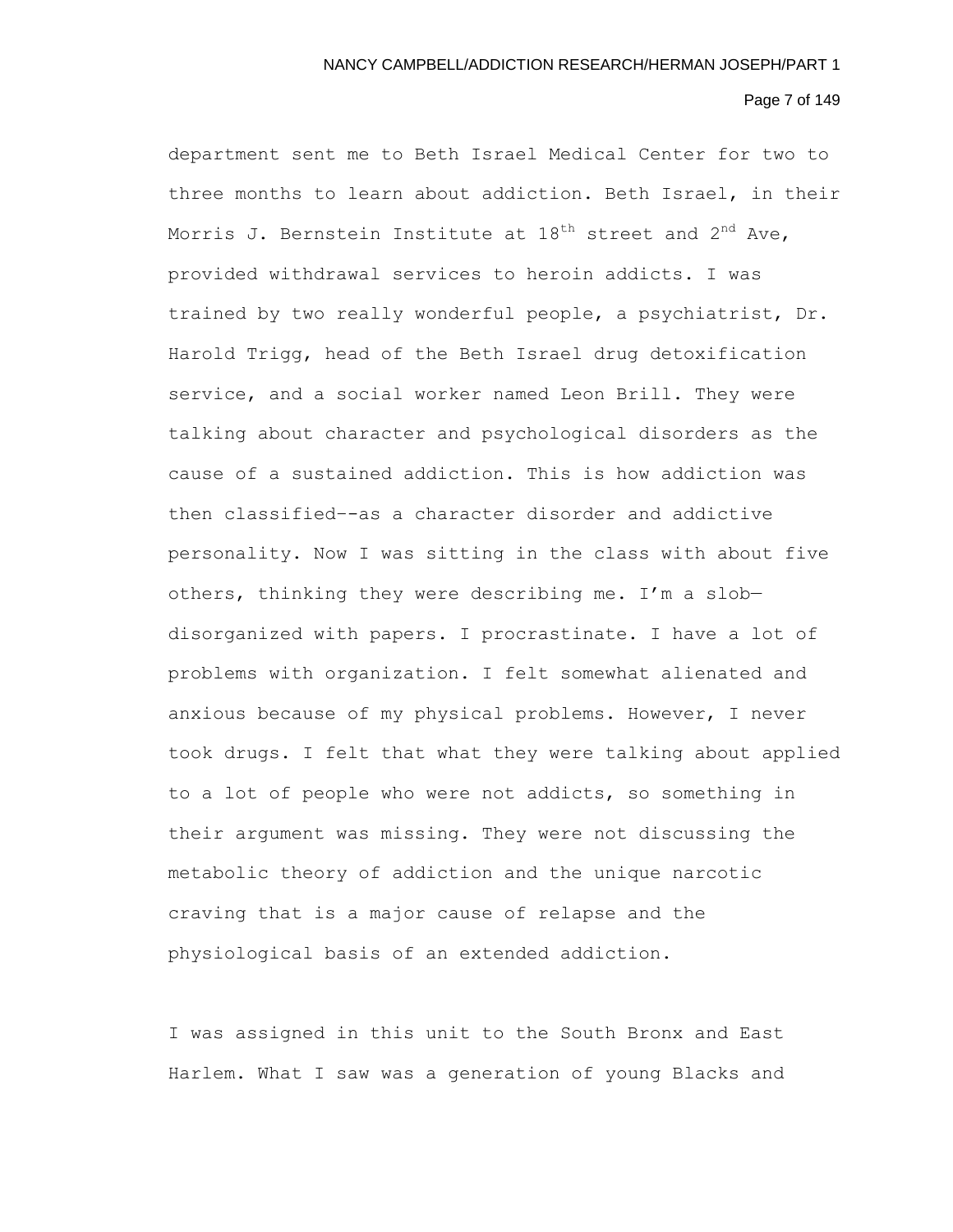# Page 8 of 149

Puerto Ricans who were addicted. They were first or second generation in New York City. I was first generation in New Jersey, brought up in working class or poor neighborhoods some like the Lower East Side. What I saw on my job to a degree were Hispanic and Black counterparts of my Jewish, Irish, and Italian friends when I was a growing up. But there were no drugs in the neighborhood that I was aware of when I was growing up, and here there were drugs. So I felt something was amiss in the presentation of the theory of addiction that was promulgated at the time by the medical, psychiatric, and social work professions and as presented by Trigg and Brill. The availability of drugs was a factor that leads to addiction among vulnerable teenagers.

Then the therapeutic community movement started under Mayor Lindsay. Since I was a narcotics probation officer, I was sent to a meeting of the Department of Health to hear Dr. Efrain Ramirez, the first NYC narcotics commissioner who set up Phoenix House. When he was talking about cures from treatment in therapeutic communities, I raised my hand in the meeting and said that they relapse. I kept statistics on what happened to my probationers after they left the therapeutic community. This did not sit well with either Ramirez or the social workers who were at the meeting. I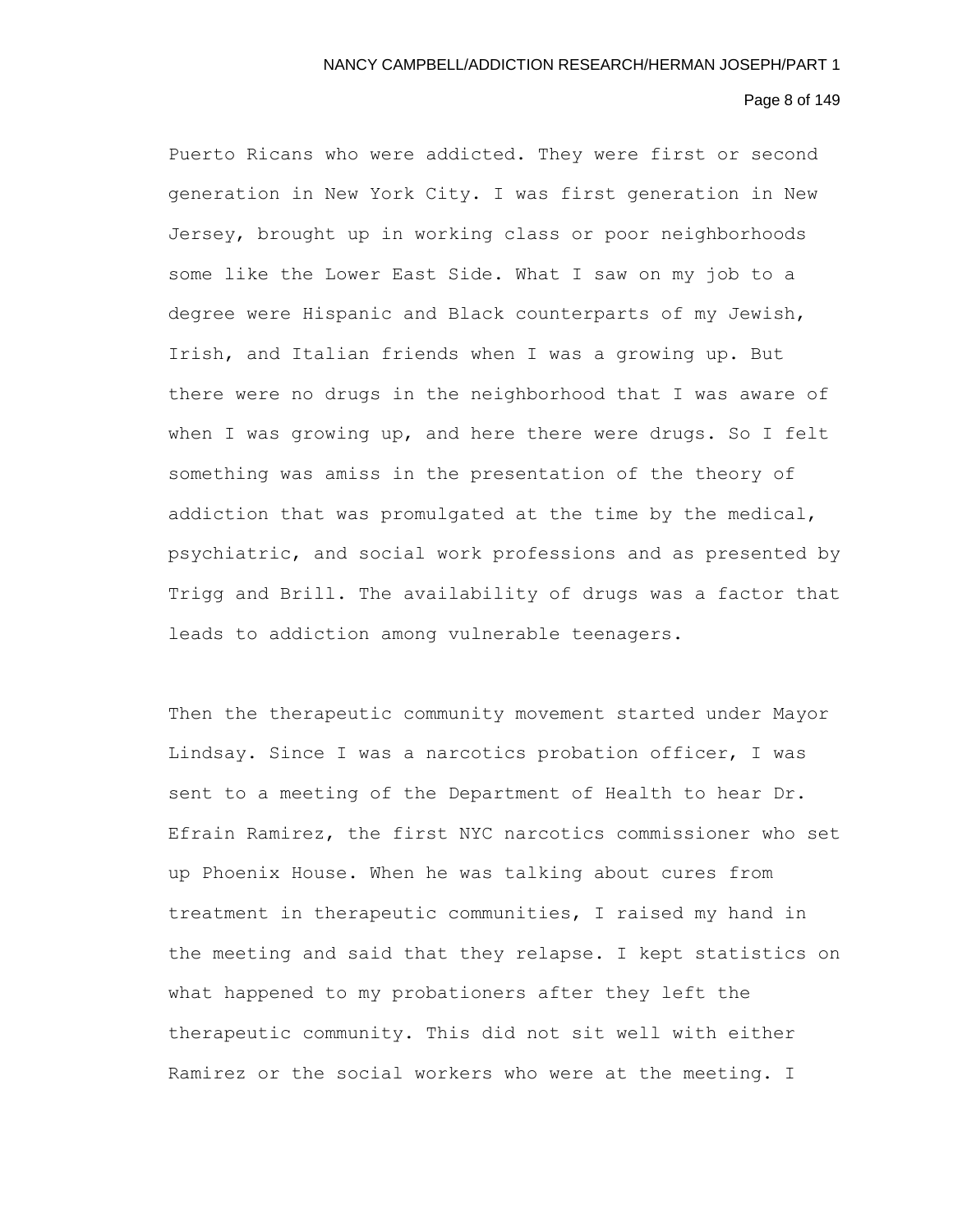#### Page 9 of 149

believe that the city authorities were concerned about my statement and attitudes and reported this back to the Probation Department but nothing happened to me and I was allowed to keep my assignment. The probation commissioner at that time was a Mr. Wallace and the assistant commissioner was a Mr. McDivit. For some reason, both respected me and allowed me considerable freedom to develop programs in the probation department.

I was a probation officer at the time when Synanon first established an administrative facility at 37 Riverside Drive. They invited me to an orientation. At first I thought it was great because at least they were recognizing that a different approach was needed besides talk therapy. They were taking hopelessly addicted people out of the community and sending them to their program in California. I cooperated since it made sense to me at the time to remove the addicts from the source of heroin and reeducate them through behavior modification and other methods. This was before I became aware of Dole and Nyswander's research at The Rockefeller University. I went to Connecticut where Synanon established a small therapeutic community, and I saw they had different types of groups. Groups were like the chicken soup of psychiatry and self help. Anything ails you,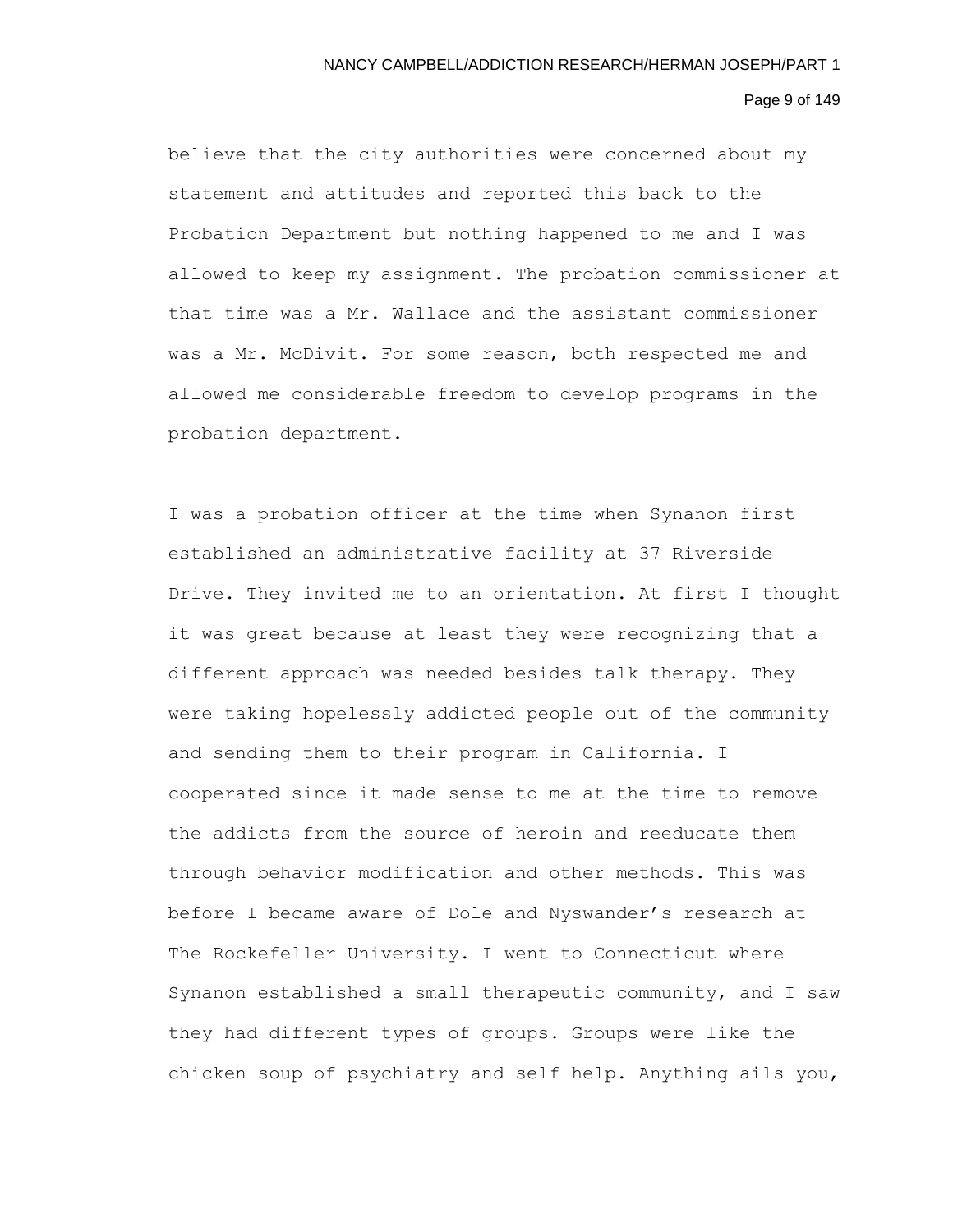# Page 10 of 149

you go into a group. I was taken aback by encounter sessions and the type of aggressive groups that they advocated, but I thought that maybe this was an approach that was needed. I was also impressed by the organized, clean-cut image that the residents of Synanon presented. These beliefs were short lived once I found out the process also involved humiliating tactics employed to bring about behavioral change and conformity in thinking.

Nevertheless, I organized some of my probationers in New York to go to Synanon in California since it sounded better program than anything that existed in NY. It cost a thousand dollars for somebody to get into Synanon. One or two of my probationers from middle-class backgrounds were able to afford the induction fee. Lo and behold, after I sent them to Synanon, a month or so later I saw one in the detoxification unit at Beth Israel. He left Synanon and relapsed, as did others. So I began to become very, very suspicious about their propaganda, lack of research, and the effectiveness of the whole TC movement.

It sounded great. It feeds into all of your good values. We're going to teach addicts self control, how to be neat, clean, prompt, rigorously honest, and they're going to cure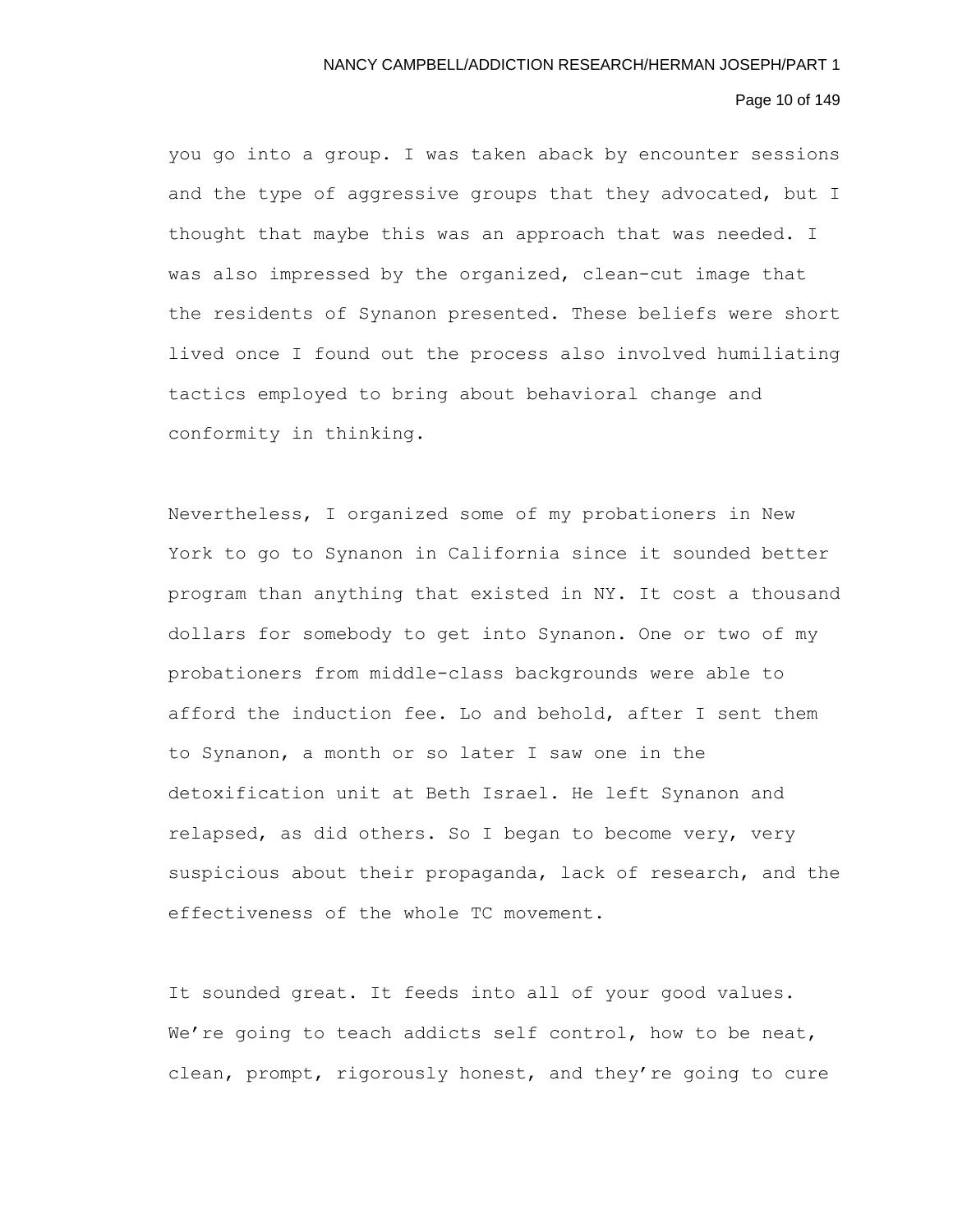# Page 11 of 149

their addictions. Also the addicts that went through the program would be models for others and would help administer the programs. You can't fault that. In reality, the programs didn't work for the vast majority who entered. Maybe some people responded, but they appeared to me rigid in their ideas, perception of the world, and human nature. The government spent millions of dollars on this, but TCs were only able to treat a small number of addicts because of space limitations and expense. From a public health view TCs were not cost effective because of the high dropout and relapse rates. The discharge data that I collected from my probationers who entered the programs were overwhelmingly negative since most relapsed. However, there were a few exceptions of persons who benefited.

NC: How much of a caseload would an individual probation officer have carried at the time?

HJ: They would have around 50 at the time, but I was in the special narcotics unit and we had around 35. I was the probation officer for all the probationers who came into this special unit in the South Bronx and in East Harlem. I was an active probation officer. I did a lot of field work. I went into the neighborhoods and visited the probationer's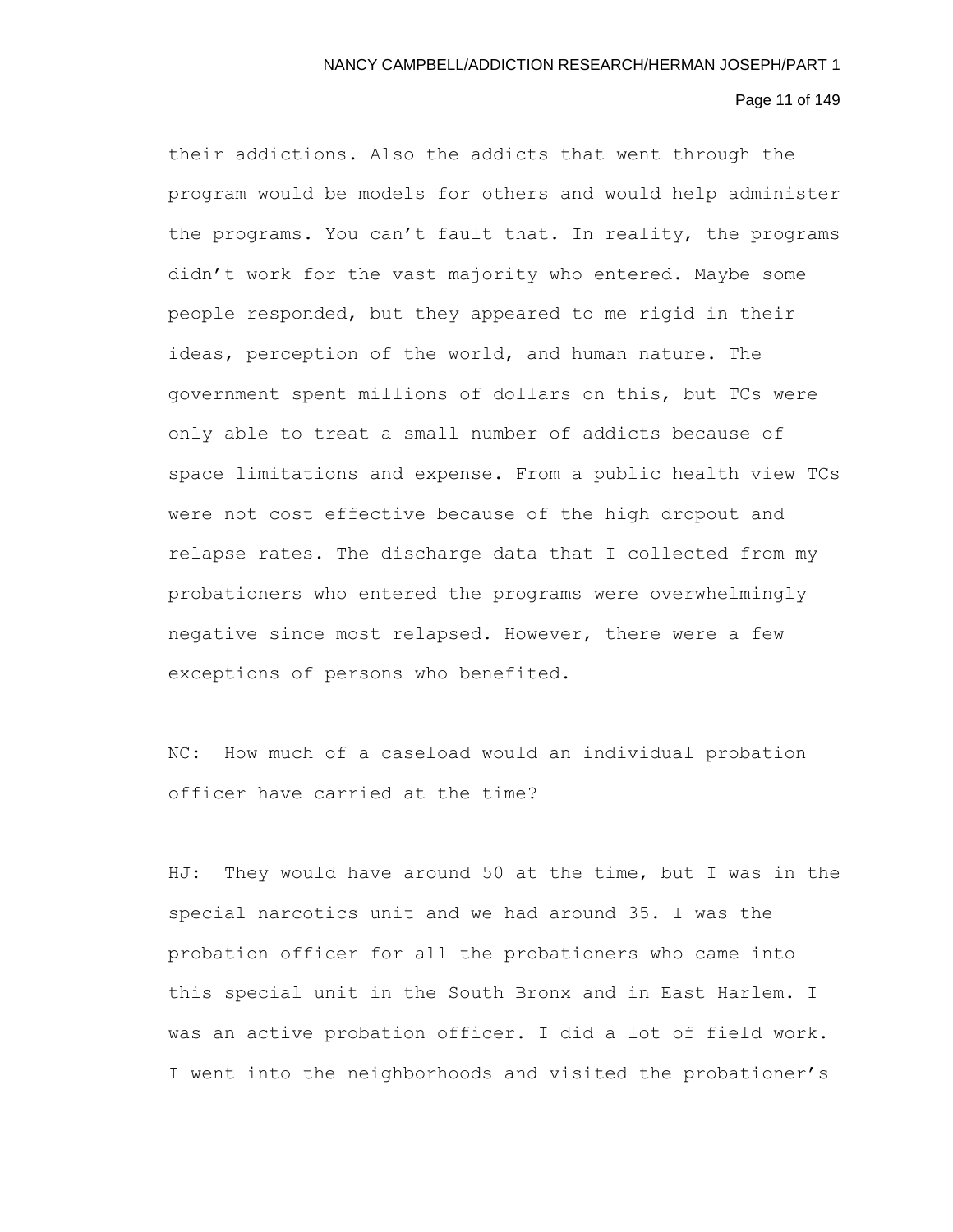# Page 12 of 149

homes. I would take small bottles with me to administer urine tests in the homes and then drop the bottles off at a local drug store. The Department of Health would pick up the urine specimens, test them, and send me back the results. This was really intensive supervision. I would go to 117th Street and Fifth Avenue and find the probationers who relapsed and take them by taxi down to the Bernstein Institute of Beth Israel to withdraw. The location at 117<sup>th</sup> street and Fifth Avenue in the late '60s and '70s was notorious. It was a tenement neighborhood with crowds of addicts milling about in the streets. I did not feel threatened since my probationers knew that I would take them to the hospital. I would also make arrangements to send them to the US Public Health Hospital in Lexington, Kentucky. I would send them wherever they could get help. We also had a social worker stationed at an agency called the Washington Heights Rehabilitation Center located on the upper West Side of Manhattan. They rarely reported as directed and our results were a disaster at the end of two years. They relapsed at the same rate of people coming out of Riverside Hospital or the Lexington Public Health Service Hospital. Both institutions had over 90-95% relapse rates, depending on the studies.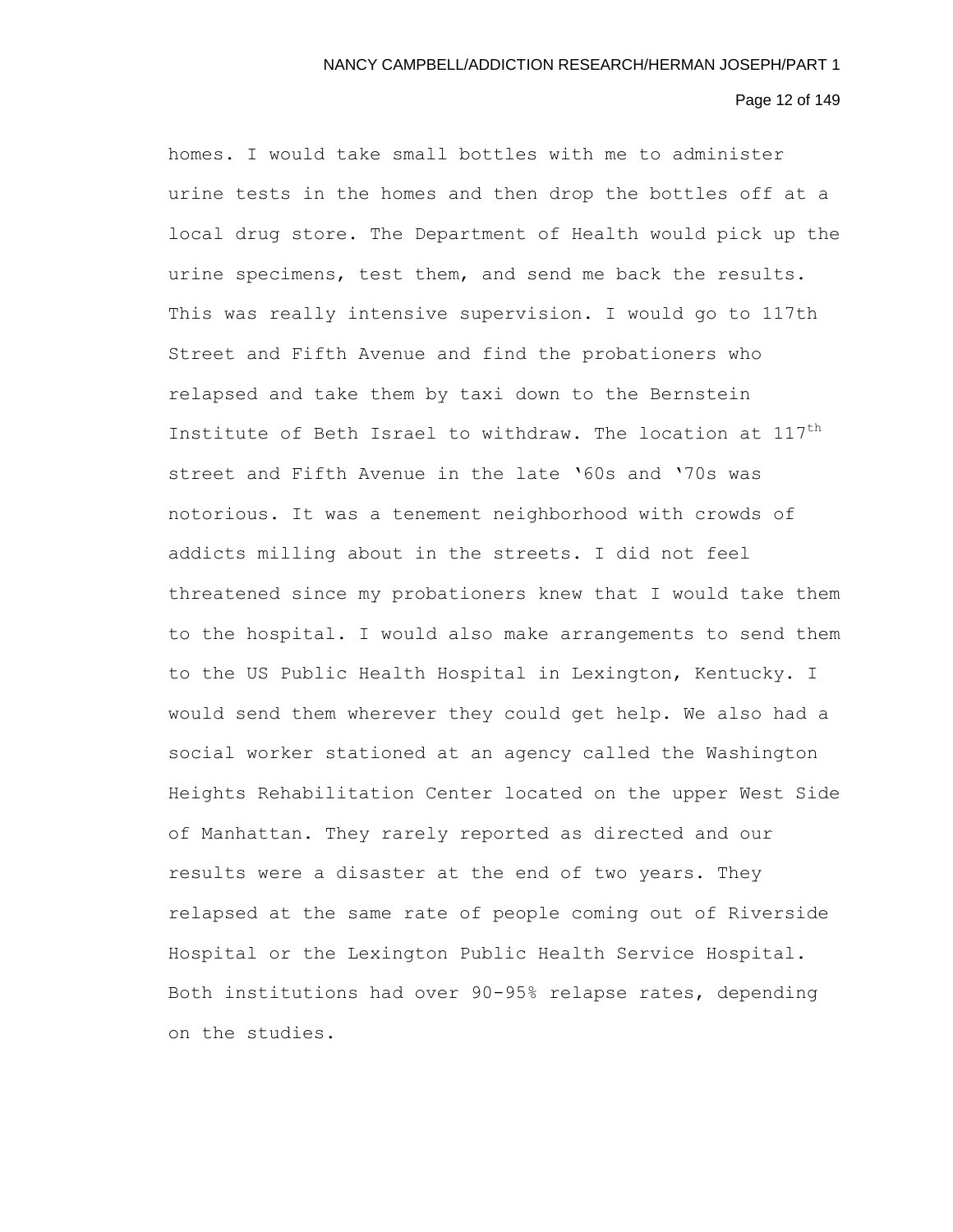Page 13 of 149

NC: Were you required to keep track of what happened to people, or did you just start doing that on your own?

HJ: I had to follow them since they were under my supervision and the Probation Department had entered into a contract with the Washington Heights Rehabilitation Center. The social work part was under the direction of Leon Brill, who also trained me. The social work staff consisted of white and one Black female social worker and nurses and the clientele consisted of young Latino and Blacks males from the ghettos. The nurses functioned as counselors. I was a white male so the ethnic and gender mix was wrong for the population, but I did try to understand the problems which I saw in the ghettos.

However, I was also curious about the disease of addiction. I wanted to know what happens to addicted persons over time, and I wanted them to succeed. I really didn't understand what was happening in front of me because of the way I was trained in the character disorder psychological theory of addiction. But I also incorporated the influence of poverty, social class, and high unemployment, leading minority youths to experiment with drugs in the ghettos. In the late 1960s and early 1970s there were few job opportunities for young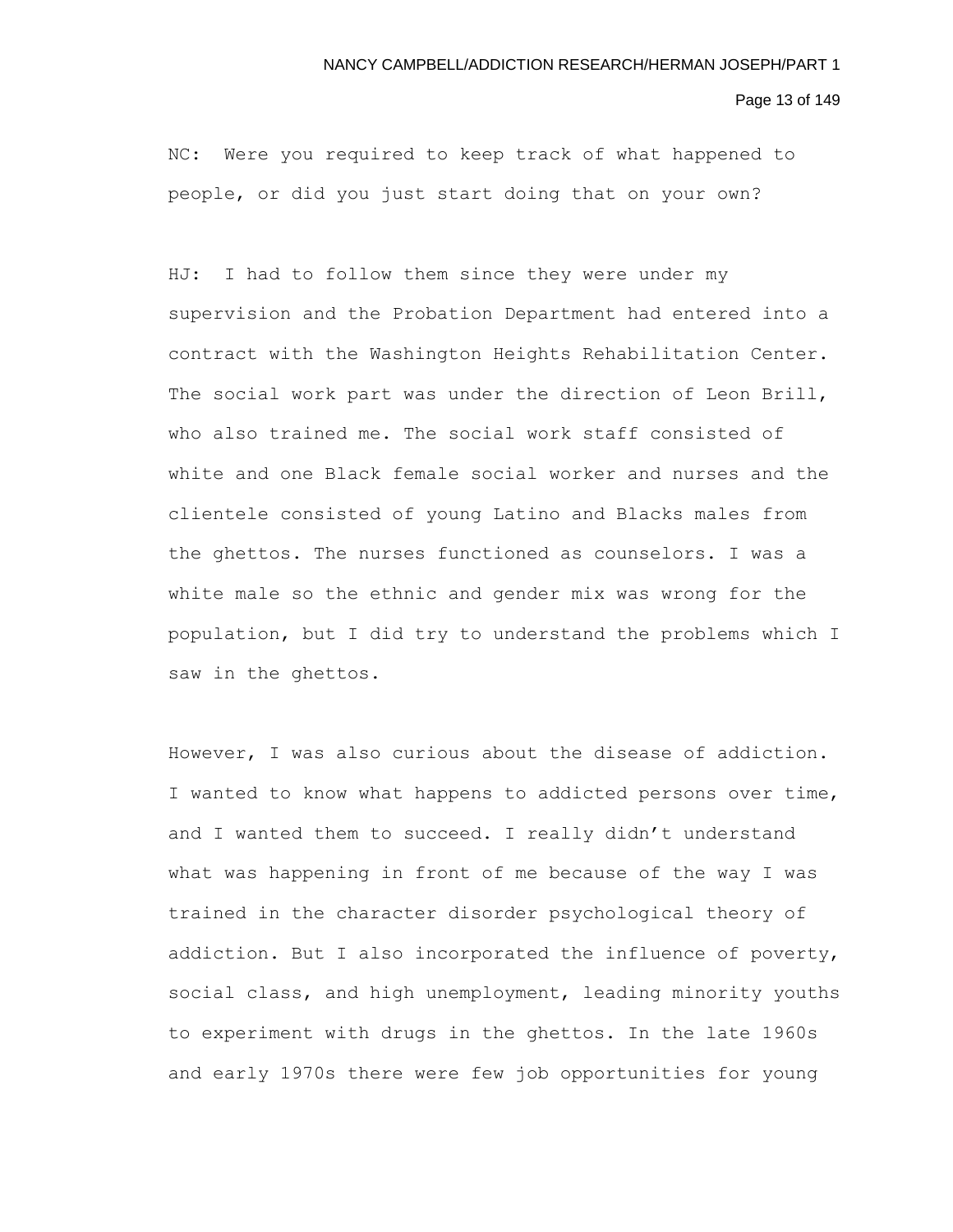# Page 14 of 149

minorities. Manufacturing jobs on which previous generations of immigrants depended were leaving the city to be replaced by office jobs connected to the newly emerging informationbased economy that demanded education and skills.

There was the anti-poverty movement, and so I enrolled the probationers in an anti-poverty job training program where they would learn building maintenance. They would learn a little spelling, arithmetic, and most important work with mechanical tools. The anti-poverty agency was supposed to place them in jobs, which they rarely did, at least for the outcomes I saw on probation. They got money for training, but they were unable to place many of their graduates in jobs. I had one probationer for two or three years named Julio Martinez, and he eventually became the commissioner of the New York State Narcotic Addiction Control Commission which was the predecessor of the current OASAS [New York State Office of Alcoholism and Substance Abuse Services].

NC: You were the probation officer of Julio Martinez? Can you tell me more about what happened to him?

HJ: Julio was placed on probation for a minor offense shoplifting a coat in Klein's bargain basement, a department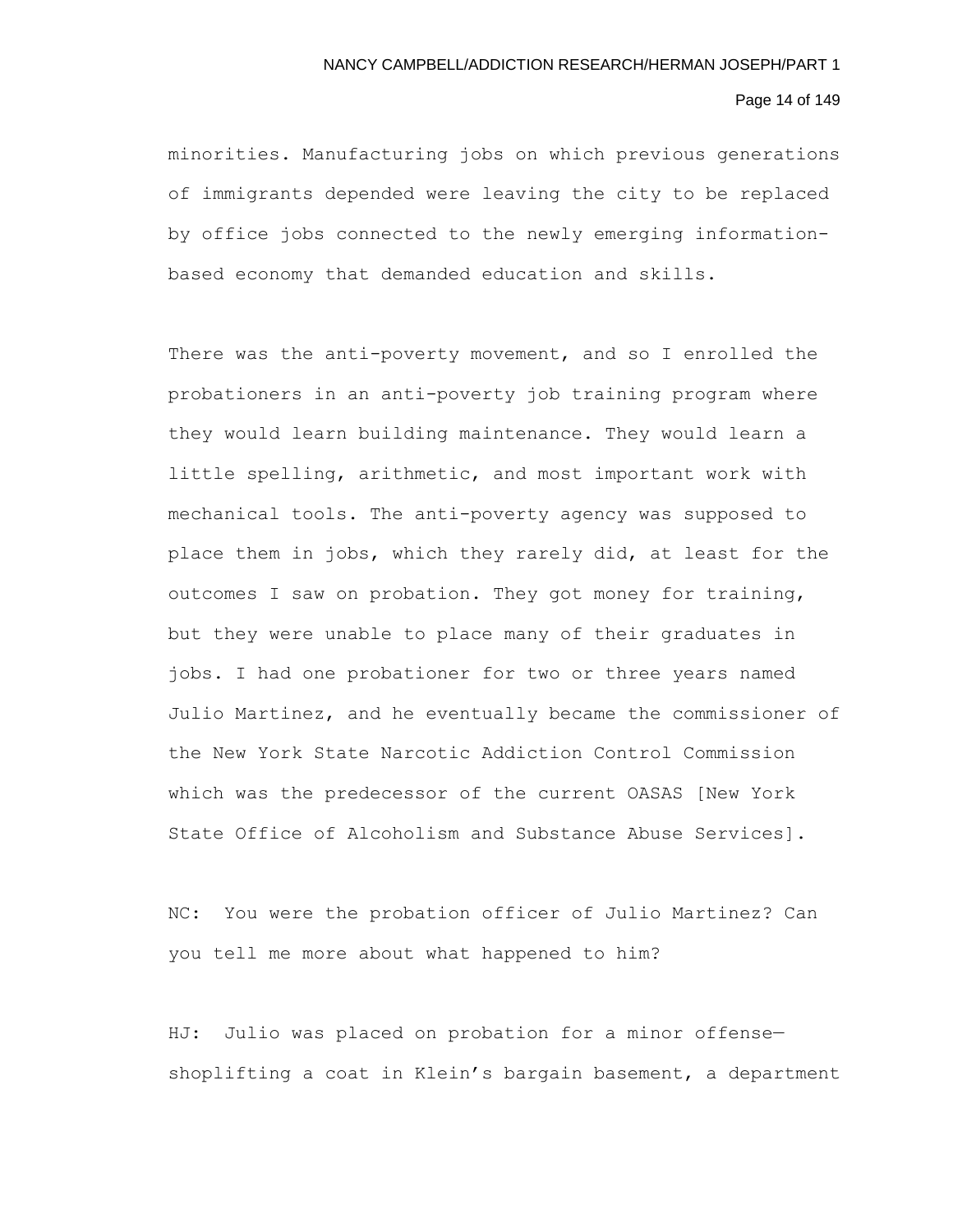# Page 15 of 149

store which catered to the working class and poor. It was a bargain store and they had super bargains in the basement. So he walked out of the basement with a coat. He didn't get past the guard, and was arrested. At that time Julio was about 18 or 19 and was using heroin–snorting, skin popping, and some intravenous use. Julio was very smart. What I'm describing was not very smart but in a way comical. He thought he could get away with a small shoplifting incident in Klein's bargain basement. Obviously his shoplifting skills were limited or nonexistent. Julio told me that when he was a child he had TB and it affected one of his legs, so he had a limp. I thought that he might have had polio. He was placed on probation for two or three years, and I got to know his mother and aunt. They came down to the probation office and sometimes I visited the family in their south Bronx apartment. I told the family that Julio was bright and that I could work with him and that, hopefully, he would stop using narcotics.

I instructed Julio to let me know when he started using heroin again, and I would put him in the Morris J. Bernstein Institute of Beth Israel hospital for detoxification instead of sending him to jail. Since I had a relatively small caseload I did this type of supervision with all of my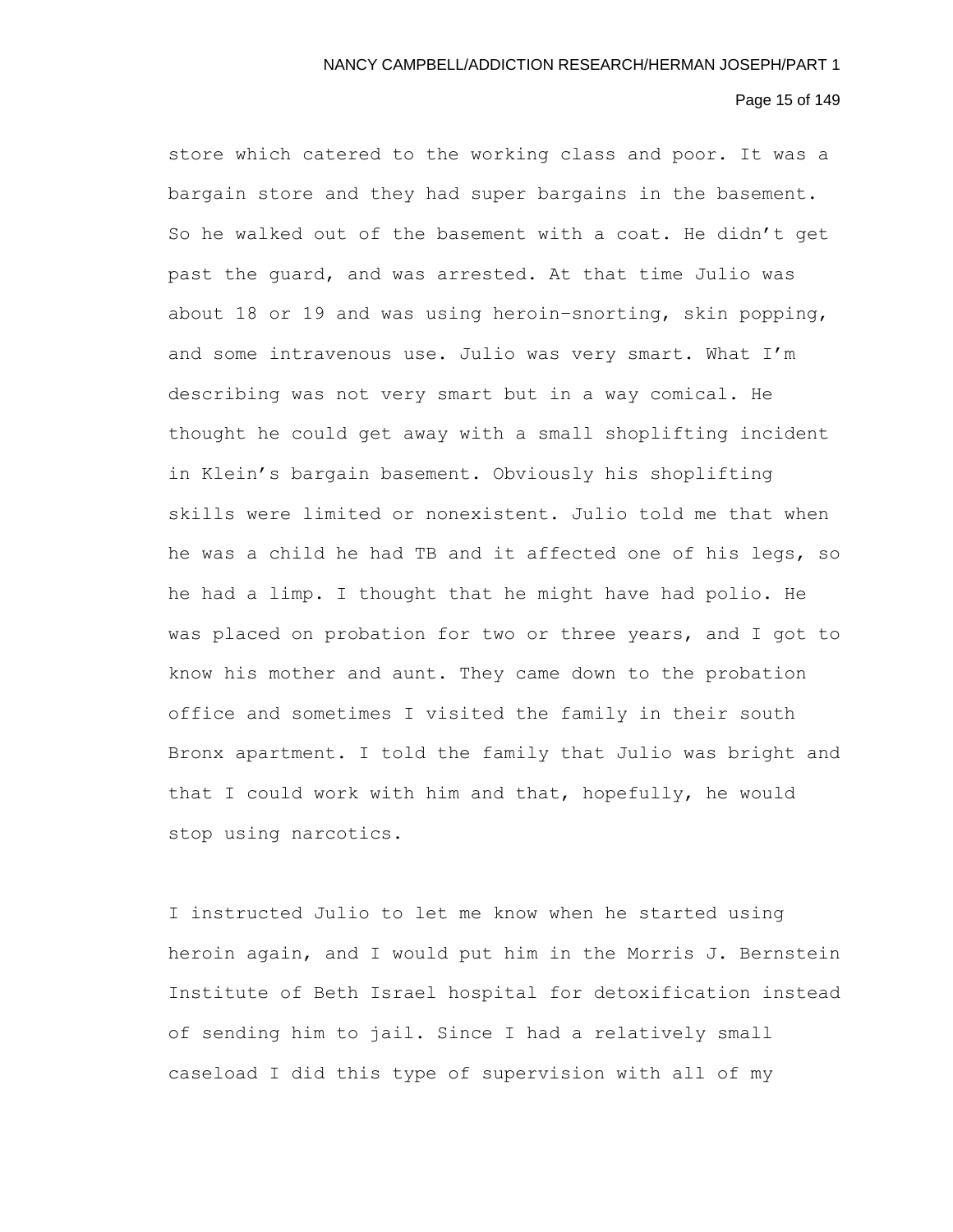# Page 16 of 149

probationers. The Bernstein Institute is where Beth Israel had its detoxification units. It is also where the first methadone patients where stabilized by Dr. Nyswander once the methadone pilot project left The Rockefeller University. It is considered a landmark building that was constructed in the late  $19^{th}$  century as a lying-in hospital for poor indigent pregnant women. The great marble lobby and staircase are still preserved and it is now a luxury rental building. Prior to being known as the Morris J. Bernstein Institute, it was known as the Manhattan General Hospital.

Julio relapsed five or six times over the next two or three years. Instead of sending him to jail, I took him to the Bernstein Institute. I made special arrangements with Dr. Trigg, the director of the detoxification service, to allow me to visit the detox unit and speak with my probationers. Upon admission I would accompany them to the hospital, and I would sign them all in. I would tell them the reason I was signing them in was that I knew that if I left the waiting room, five minutes later they would walk out. I also told them I was staying there until I saw them walk upstairs into the hospital. They were usually sick the first few days. I also told them that I had permission to come and see them on the ward within 72 hours.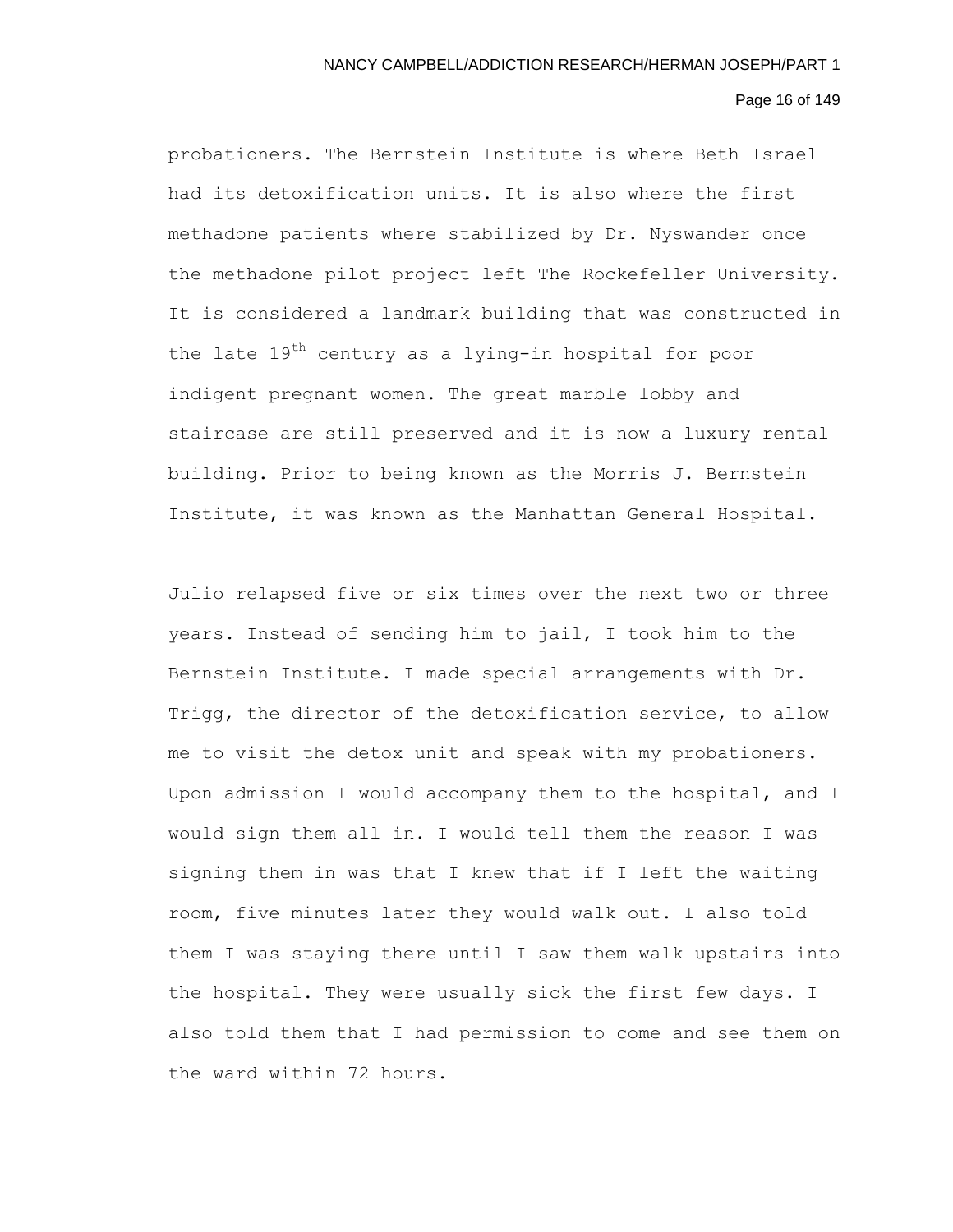Page 17 of 149

NC: At that time, what did detox consist of on that unit?

HJ: Detox with oral methadone and chloral hydrate for sleeping over a 21-day period. After three days I would go and tell them they would have to stay there 21 days. Julio was a very good probationer. He stayed for 21 days every time he was signed in-five or six times. You can check his records there, and you'll see that I signed him in. I did the same for the other probationers.

At one point during his probation experience, Julio's mother and aunt came down to the probation office to talk with me. They told me that Julio was driving the family crazy. I told them I was trying to help him, so I wasn't going to put him into jail at that point. I went to the welfare office with him. When necessary I went with all the probationers either to a welfare office or to a mission for food and temporary lodging located across the street from the office at 80 Lafayette Street. I had to go with all of them or else they would never get to their destinations. Since I had 30 cases, that's all I was doing. I was case managing their lives between all the places, the welfare department, the hospital for detox, Lexington. That's what my job was. I tried to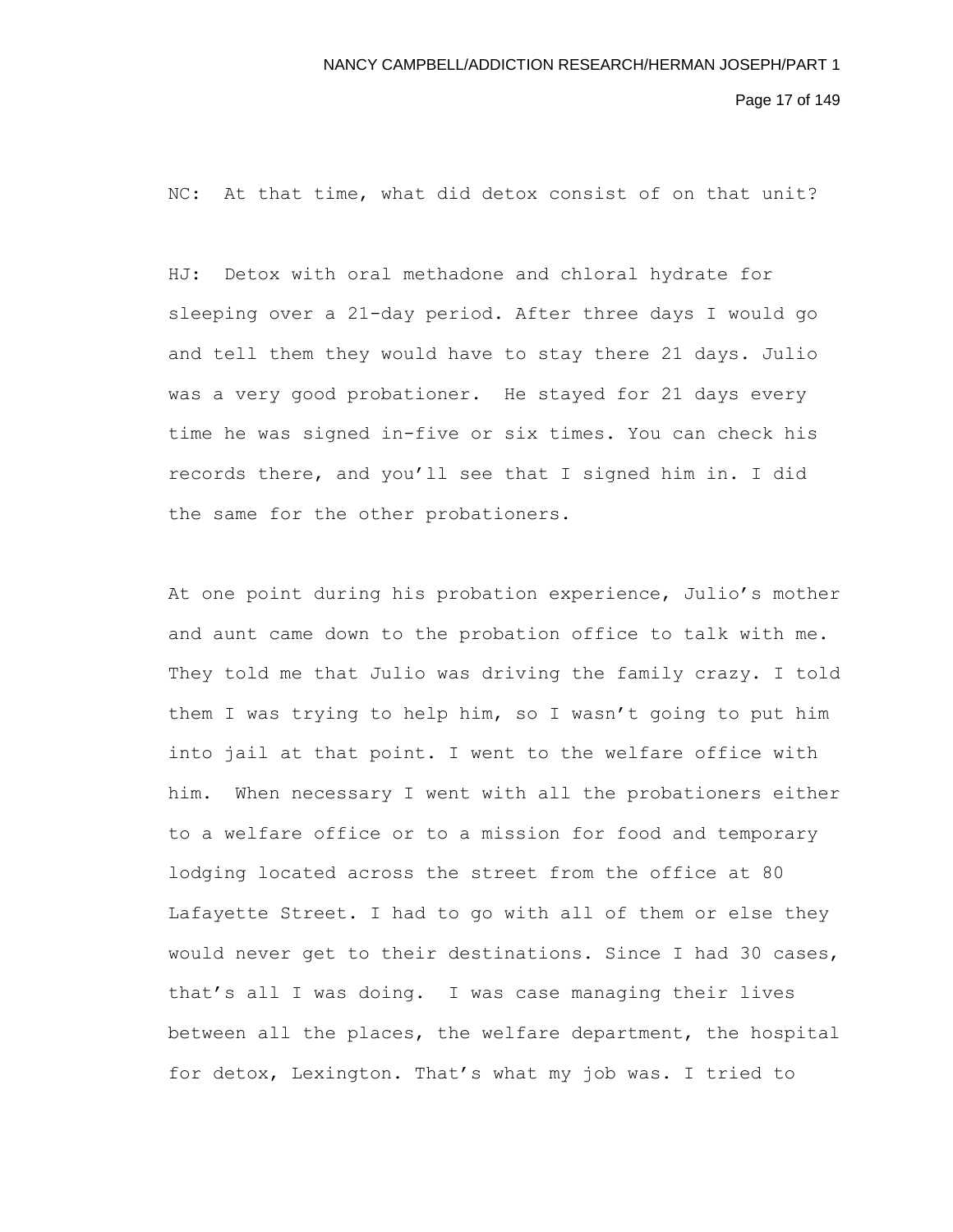# Page 18 of 149

keep them out of jail. I tried to help them medically. But it still didn't dawn on me what was going on, except that I knew there was a piece of the addiction puzzle that was missing. No matter what I did, they still relapsed. No matter what the social worker did, they still relapsed.

The turning point in my relationship with Julio was when I placed him a furnished room through the welfare department. The stereotype was that the place should be a mess since addicts have a character disorder and are indifferent to their surroundings—sloppy and dirty. When I went to see him, the place was spotlessly clean and neat, and Julio was reading *The Rise and Fall of the Third Reich*, which I had read and knew was a difficult book. So I said to myself, this kid has organizational abilities and brains. I told him there was an anti-poverty program near my office. "I'll give you the carfare. They teach you how to fix things. Maybe they'll get you a maintenance job. They'll teach you a little reading and writing. How does that sound?" He agreed to work with me and I was able to get carfare from spare money allotted to us in the probation office. However, the probation supervisor of the unit I was in disagreed with me and wanted Julio brought before the court. I persuaded him to give Julio another chance.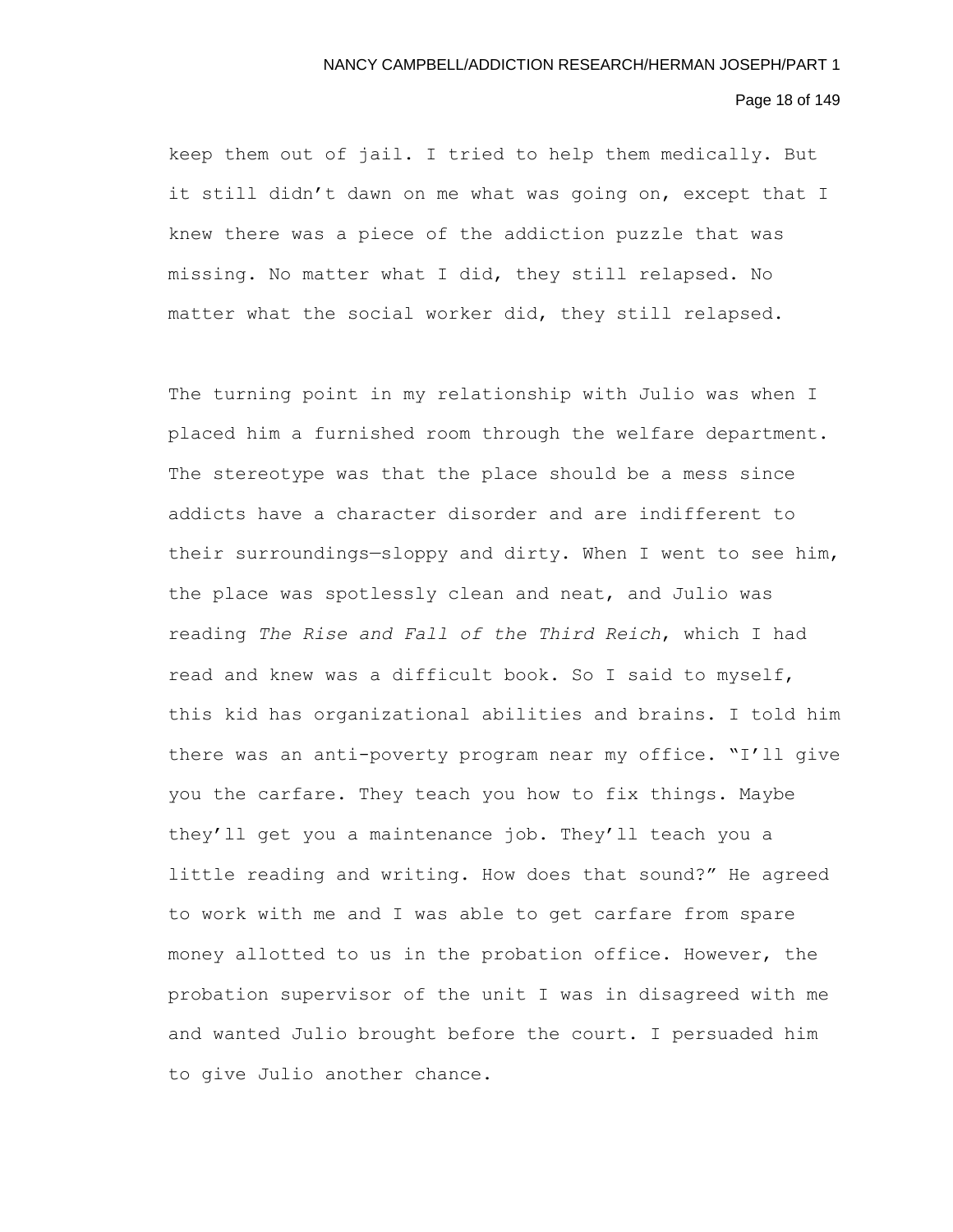Page 19 of 149

Julio was on a weekly reporting schedule. We had urine testing in the office. I would give the probationers a bottle, send them to the men's room, and they would come back and give it to me. If indicated I would do an observed urine. Julio was very honest. He would tell me when not to send the urine specimen to the lab since he used drugs. So then I would take him to the hospital. He told me when the urines were free of illicit drugs and when they were not. Then one day he brought me a notebook from the school, and I couldn't believe it. He had neatly taken notes and made diagrams of all the tools. Everything was diagrammed and labeled in different colors. I was so proud that I took Julio and the book around the probation office and introduced him to the other officers and staff. I was not only proud of him but really surprised about his diligence. Nobody had an addicted probationer like Julio. Since he had a limp, I did give him extra attention. But then I had to put him back in the hospital because he began to use heroin as soon as he finished the course. Under my supervision I never let him develop an uncontrolled addiction. He was placed in the hospital at the first sign of heroin use.

He was in the hospital on the ward with a number of other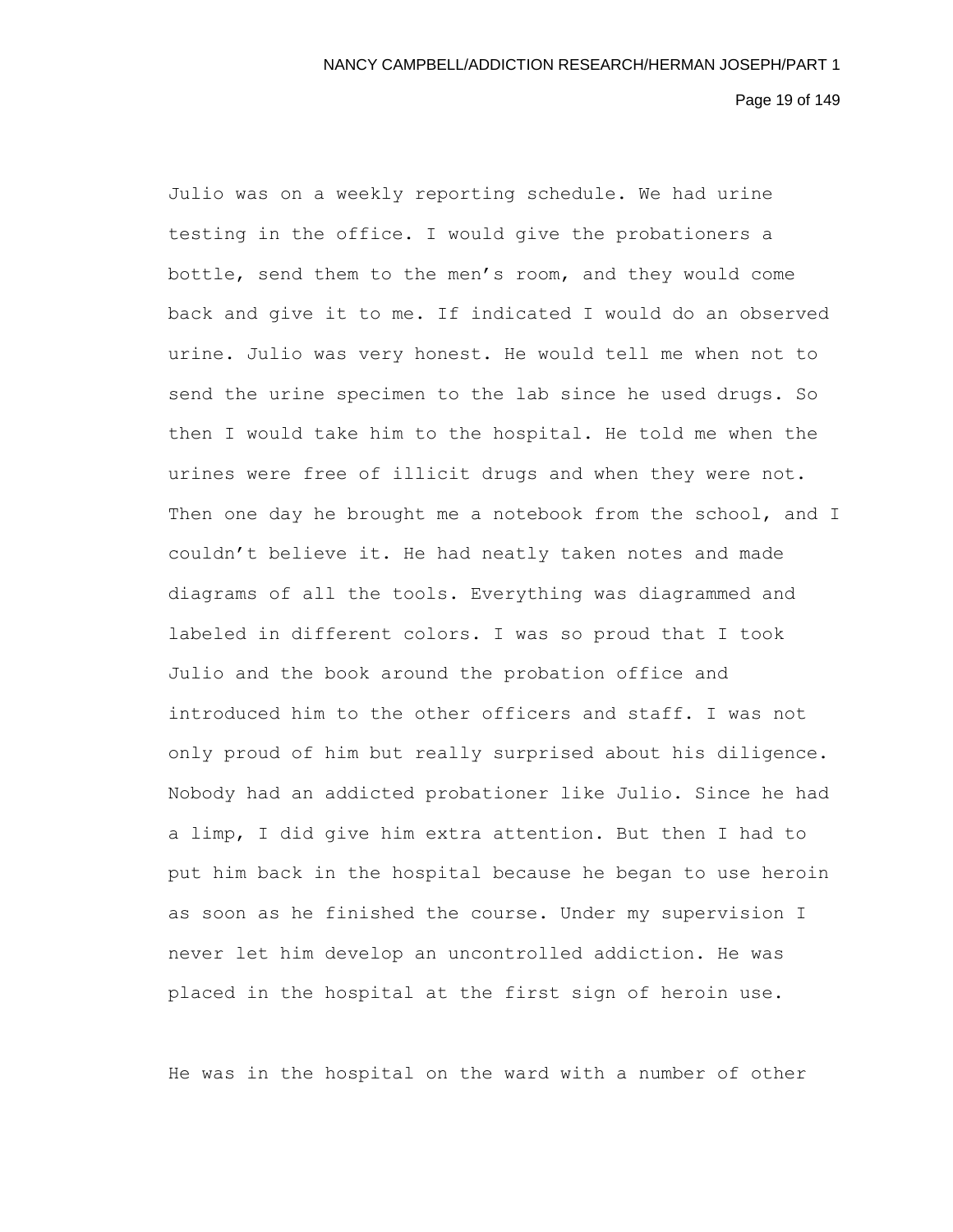# Page 20 of 149

patients who had all been there many times. They decided they needed something else for treatment, a therapeutic community, so they formed Phoenix House with Commissioner Ramirez of the NYC Addiction Services Agency. They also had the support of Dr. Harold Trigg. I had encouraged him to organize the therapeutic community on the ward. While hospitalized, Julio finished his probation period with me. I discharged him, telling him that I had done everything I could for him while he was on probation, and that he would have to make it on his own.

Eventually Julio showed his administrative ability and organized Project Return. Then he organized a large demonstration for increased funding for drug treatment across the Brooklyn Bridge in New York City with hundreds of residents from different therapeutic communities. This impressed the then Governor Carey, who eventually appointed Julio Commissioner of NACC. He was my boss for a while. What killed him was cancer, possibly end-stage liver disease or pancreatic cancer—I don't know the exact details- possibly from hepatitis and drinking. Alcoholism and smoking were problems with many staff and residents in the therapeutic communities at the time. I located a public health study by Lawrence Kolb in the 1920s, in which he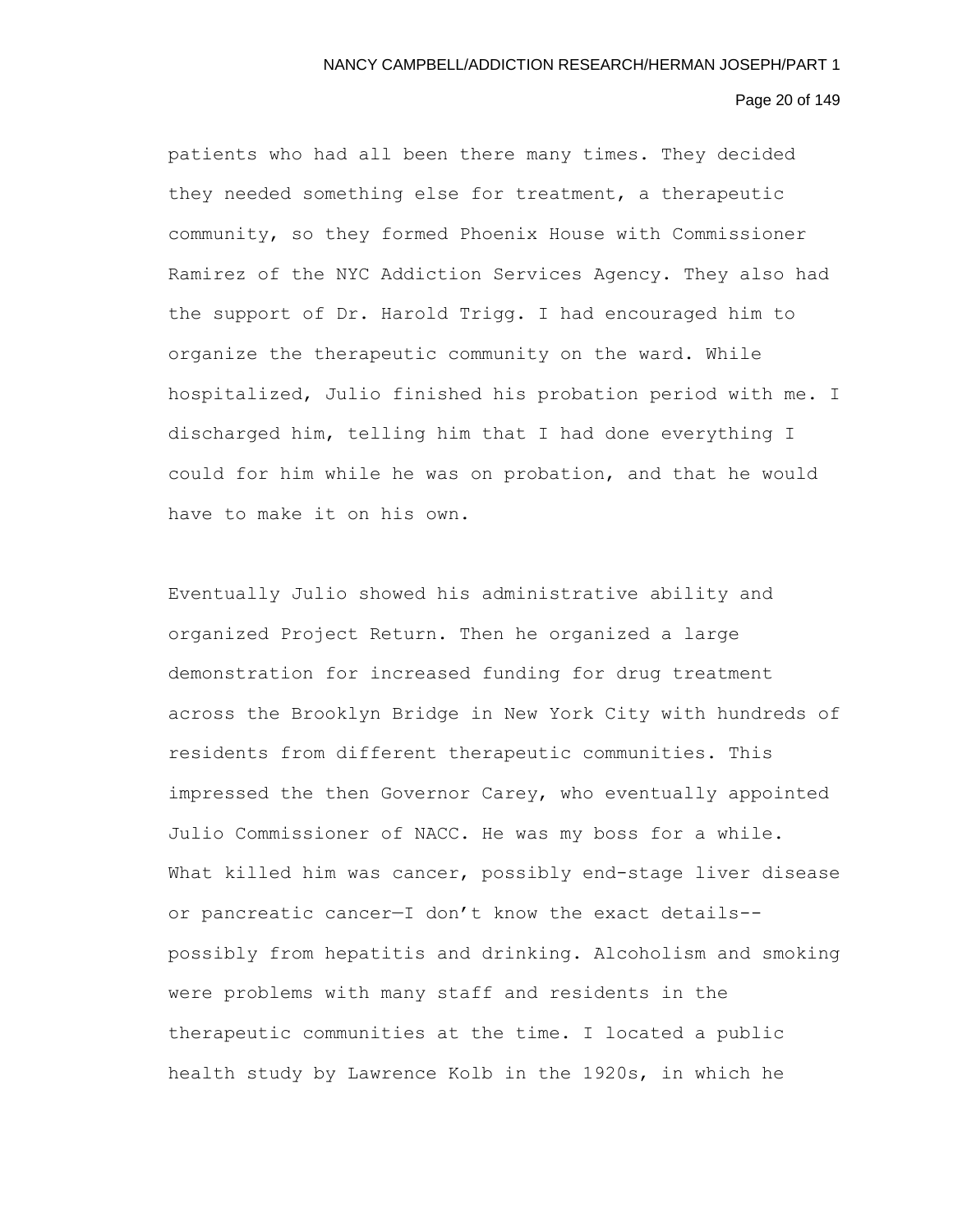# Page 21 of 149

surveyed heroin addicts across the country and found that between 30 and 40 percent of them also had alcohol histories. Dr. Nyswander had saved a monograph of studies of addicts admitted to the US Public Health Hospital in Lexington, Kentucky, from the Bureau of Applied Studies at Columbia University. On admission to Lexington in the late 1930s and I believe 1940s, between 30 and 40 percent of the admissions had alcohol problems, either during periods of abstinence or while they were addicted. These were the same trends that Kolb had identified a generation earlier.

The myth that you're a heroin addict without alcoholism was not true by the things that I observed, by the things that I read, and by my own study. When I wrote with my friend and colleague at OASAS, Dr. Phil Appel, "Alcoholism and Methadone Treatment: Consequences for the Patient in the Program," I indicated that, in the post-treatment period, sometimes I had to stop the searches in the drug field and go to the alcohol field. I did not consider a person cured of addiction if I found they were seriously ill with alcoholism. Alcoholism was a major cause of death in methadone treatment in the early 1970s, so I did not consider people cured if they just went from one form of addiction to alcoholism.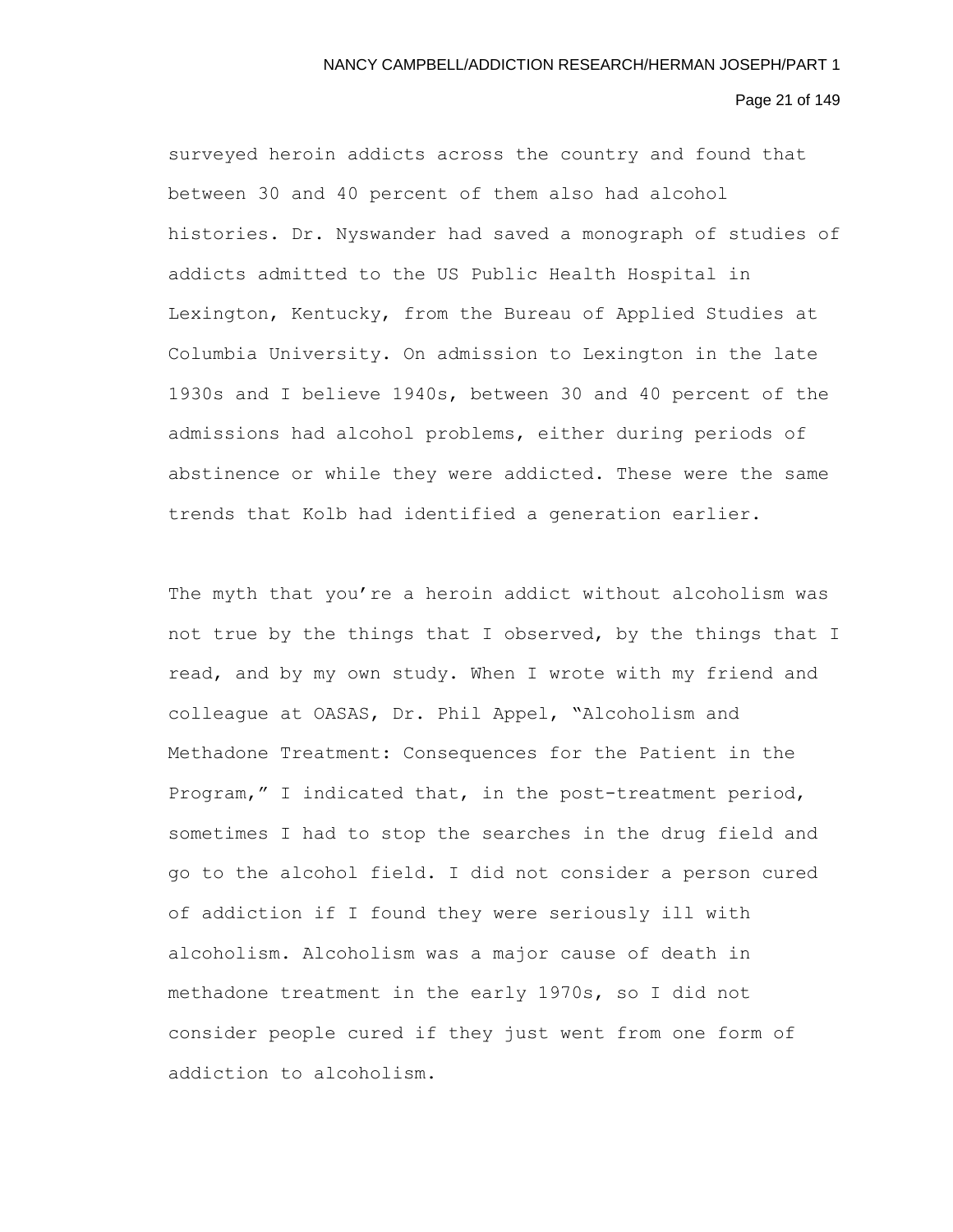Page 22 of 149

NC: What else can you tell me about your work in probation?

HJ: I went through the experience of "drug free" with my caseload. There were four probation officers in the unit. Over time we had 120 to 150 probationers from all over the city. We were all getting the same result, constant relapse. Then I heard about methadone at a community meeting in Brooklyn in '65, '66.

NC: What did you first hear about methadone?

HJ: The speaker stated that physicians at The Rockefeller University were experimenting with a medication that was supposed to curb heroin addiction. At first I was very leery of it. What happened is that Dr. Nyswander called me at the probation office and sent some older patients who were on methadone. They must have been in their late thirties or forties. The first patients they stabilized on methadone were older, hardcore addicts. The criteria were at least 21 years of age with four or more years of addiction and at least two attempts at treatment such as detoxification. So I met two methadone patients who were older than my probation group. You could see that they lived a very hard life. One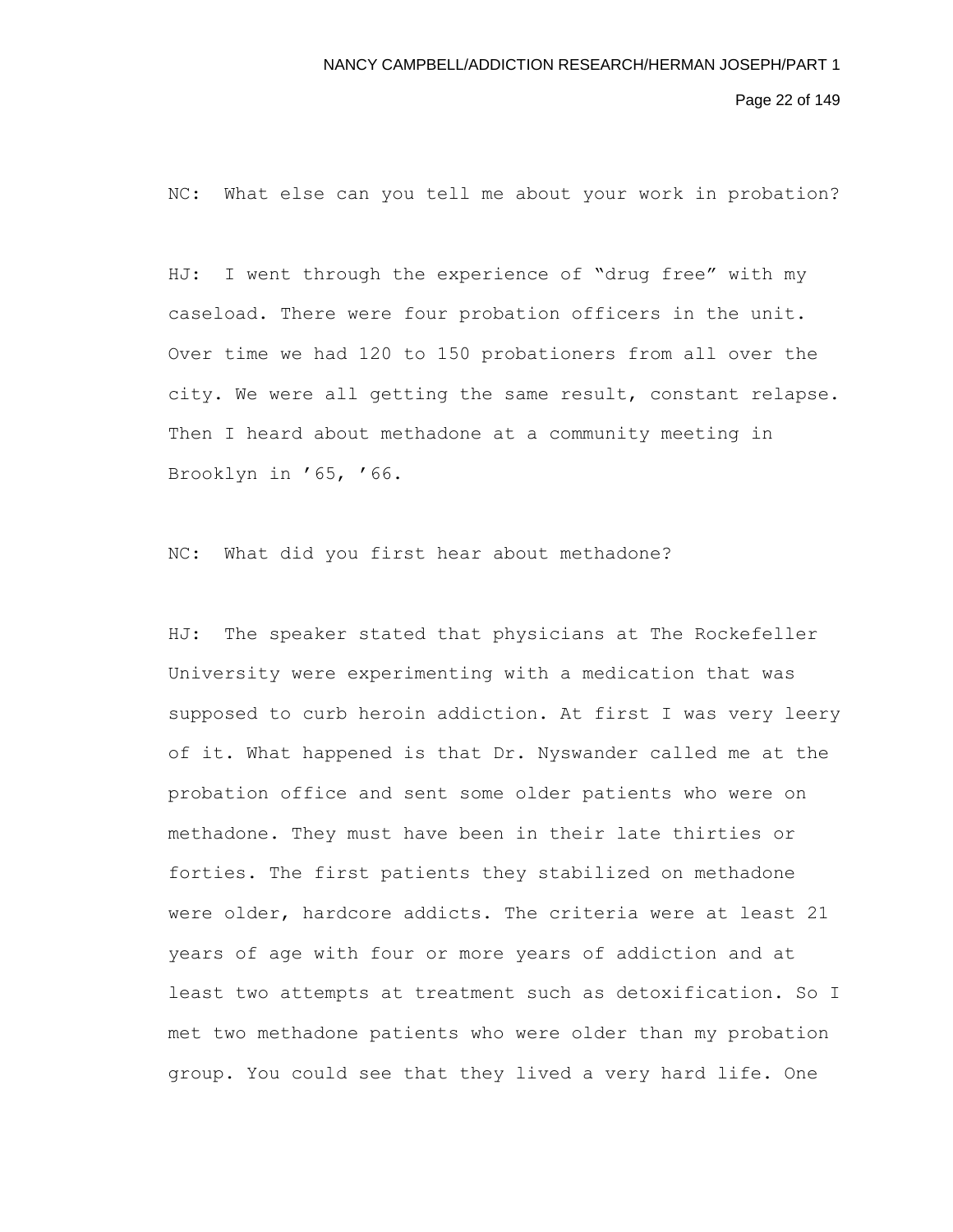#### Page 23 of 149

of them was smoking very heavily. While I was impressed, I was not that impressed. I saw people who were functional, but because of their backgrounds appeared to be somewhat "burned out" by their life experiences. However, maybe my standard was too high: the fact of the matter was they weren't using drugs illegally, they weren't in jail, they were on methadone, they were working for the program, and they were down at the probation office, telling their stories. I suppose that they were suspicious of me since their past experiences with the criminal justice system were negative.

Then I spoke to Dr. Nyswander on the phone and she invited me up to her office at The Rockefeller University. I didn't know what she or Dr. Dole looked like. I didn't even know where The Rockefeller University was. I thought it was at Rockefeller Center. After working for about two years in the unit, I was getting very concerned and angry with what was happening in the city with drug treatment and therapeutic communities. It was a financial and public health crisis. A lot people on probation were being sentenced by judges as a condition of probation to therapeutic communities. At one point a young Puerto Rican teenager about 16 or 17 came into my office, charged as a Youthful Offender or with a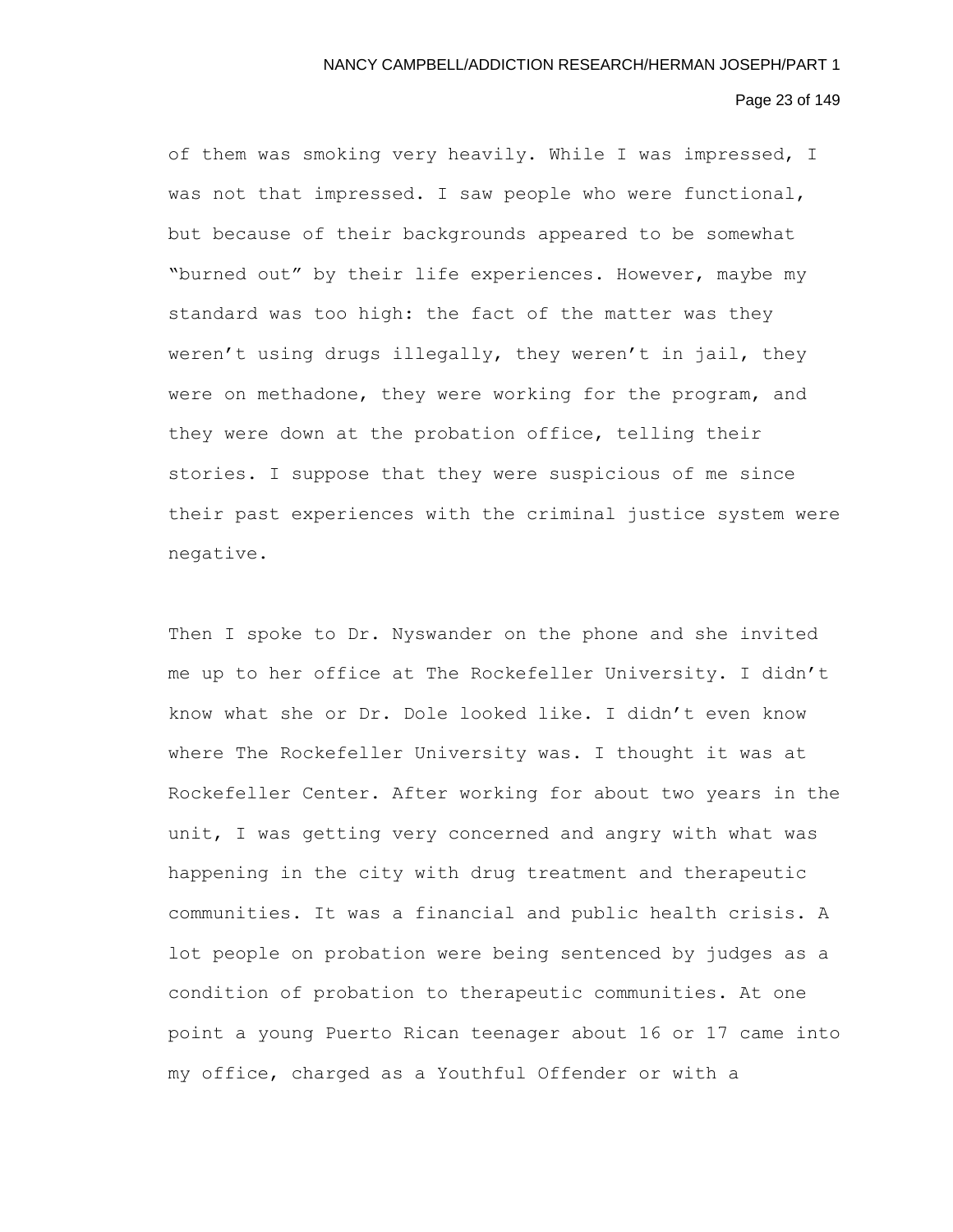## Page 24 of 149

misdemeanor. He was sent by a judge as a condition of probation to a therapeutic community. He was crying. This Puerto Rican teen was breaking down in tears. He was in a therapeutic community where they shaved his head and humiliated him. I thought it was horrific. I was so angry I called Mayor Lindsay's office and asked the secretary whether the mayor was aware of what was happening–that peoples' heads were shaved and they were forced to wear humiliating signs. What were these tactics supposed to accomplish? I did not receive a response from the Mayor.

Ramirez wanted agency staff to participate in 24-hour encounters where they would have the experience of being confronted about their problems. Some of the probation officers I supervised attended the encounter sessions and came back either brainwashed or traumatized and needed psychiatric help to overcome the encounter. I remember one young woman who had an A average in college and who was in graduate school who needed professional help to overcome the trauma of the encounter. Others came back hoarse. Some were enthusiastic. However, I was appalled. When I was asked why I did not cooperate with this program, I informed my superiors that the programs had low retention rates and high rates of relapse. I said that persons in the city that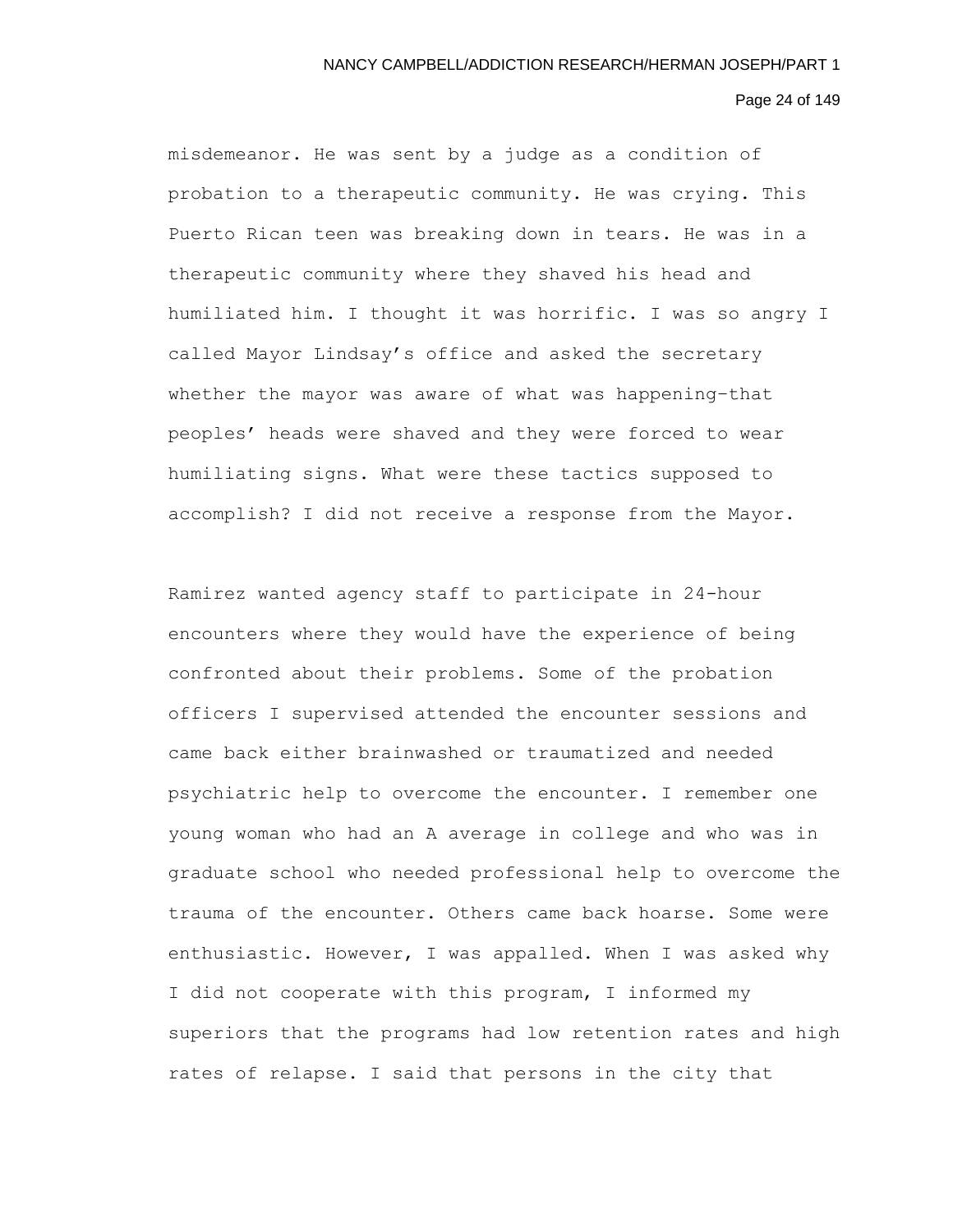## Page 25 of 149

permit and fund such outrageously expensive programs with no evaluations and little to show for it have "shit in their heads and brains in their asses." McDivit and Wallace were taken aback by my explicit response, but I think that they agreed with me since I was not disciplined for use of such language to describe the decision makers who supported the faltering city and state heroin addiction effort.

NC: Why do you think the TCs were so successful in getting established at that time?

HJ: Mayor Lindsey brought Dr. Efrain Ramirez from Puerto Rico to be the first commissioner for narcotics treatment in the city. Dr. Ramirez was supposed to have developed effective programs in PR using the 12-step therapeutic community approach, but there was no data to substantiate his claims. Ramirez harbored anti-methadone biases and so just encouraged the development of one type of program in the city. Lindsey and other politicians appeared impressed with the goals of the TCs and aggressively supported the modality. The well-meaning and influential Monsignor O'Brien of the Catholic Church developed a famous therapeutic community called Daytop, which was presided over by a brilliant ex-addict, Dave Deitch. The community took in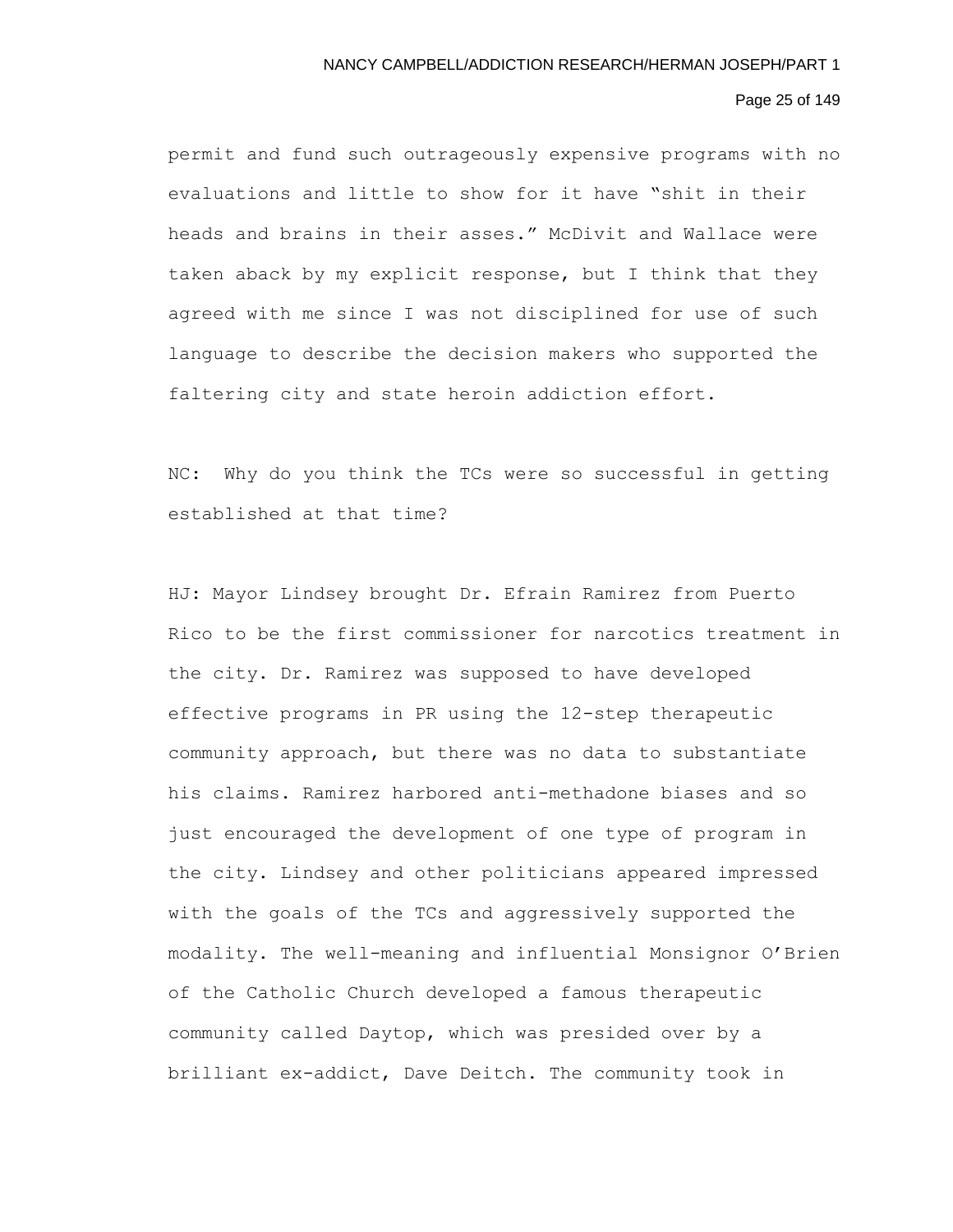# Page 26 of 149

young persons who were experimenting with drugs and others who were addicts. They developed ties to probation and the criminal justice system. They offered educational programs and tried to prepare residents for their lives when they left. However, I never saw their statistics for treating hardcore heroin addicts. Daytop tried to offer quality treatment and appeared to be more open to methadone than the other therapeutic communities. Monsignor O'Brien was a positive force in the city for diverse drug treatment and at that time the TC was the major treatment for addiction.

A therapeutic community fits right into one's thinking about denial and honesty. They had 24-hour encounter groups to make the addicts face themselves by breaking down their defenses. In our probation office, we had nuns who were social workers. They were a real asset to the probation office with counseling and referrals on a variety of issues. Furthermore, methadone in the late 1960s and early 1970s was considered an experimental controversial research medication.

At that time it was known that Riverside Hospital in NYC and the US Hospital in Lexington, Kentucky, had failed. New York State set up civil commitment for the treatment of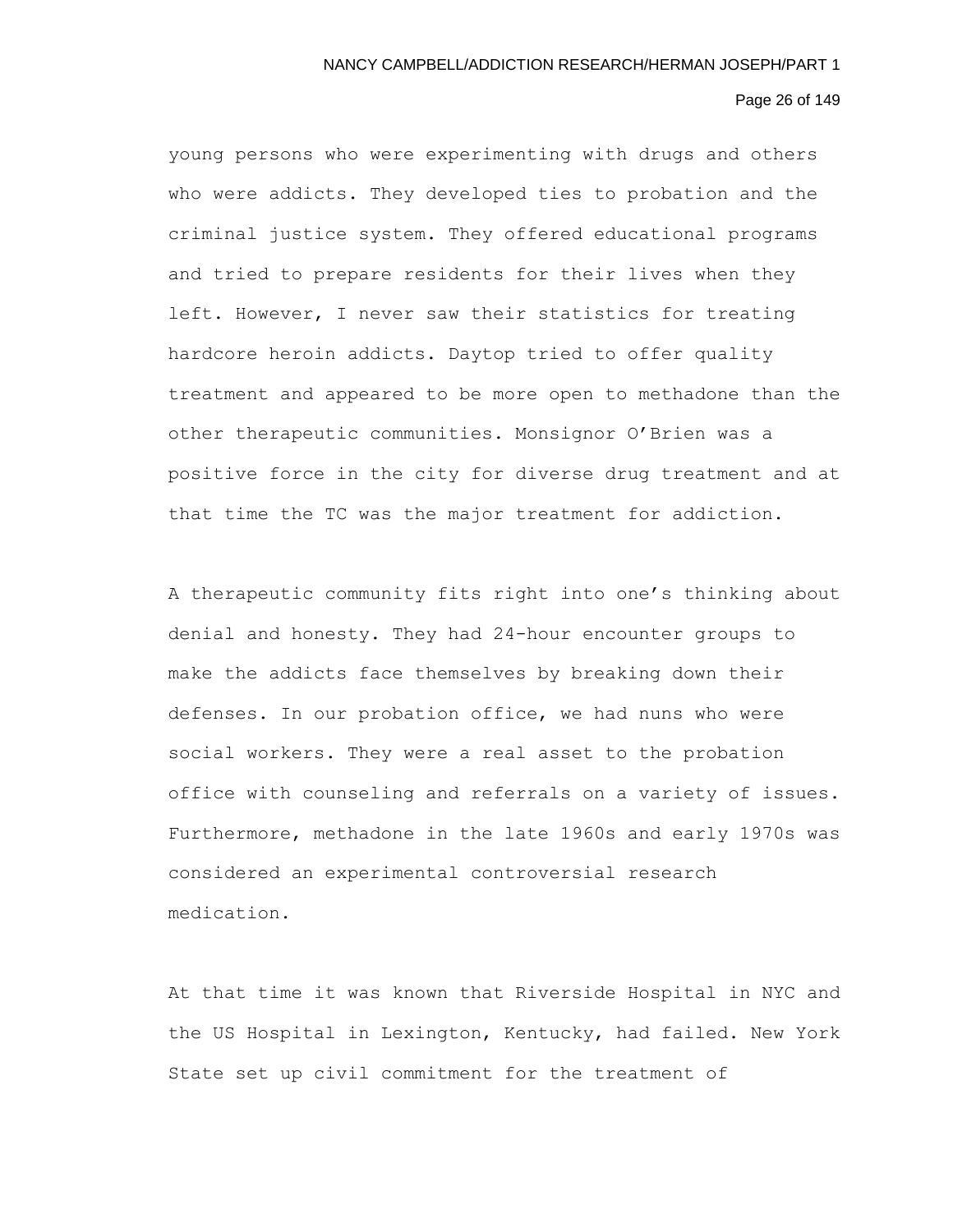# Page 27 of 149

addiction. This program proved to be excessively expensive and addicts who were committed absconded from the program and relapsed at high rates. The next step was to develop community programs, and the TC is an attractive alternative since the TC tries to inculcate certain values that are acceptable to the community and politicians.

Furthermore, the founding directors of the TCs were people of some political clout and social standing. Odyssey House was run by Dr. Judianne Densen-Gerber, who was a wealthy, influential physician whose husband was the medical examiner, Dr. Mike Baden. She was heir to the Gerber food fortune. She was a psychiatrist at that time, connected to Metropolitan/Flower Fifth Avenue Hospital, so she formed a ward in Metropolitan Hospital which turned out to be Odyssey house. Unfortunately, Densen-Gerber and Baden were very hostile to the concept of methadone treatment. Baden started classifying all deaths of patients as "methadone related" irrespective of the cause of death. Phoenix House was formed on a ward at the Morris J. Bernstein Institute of Beth Israel by the patients, and Dr. Trigg supported their endeavors as did Commissioner Ramirez. Later a third generation physician with social and political connections Dr. Mitchell Rosenthal became the medical director of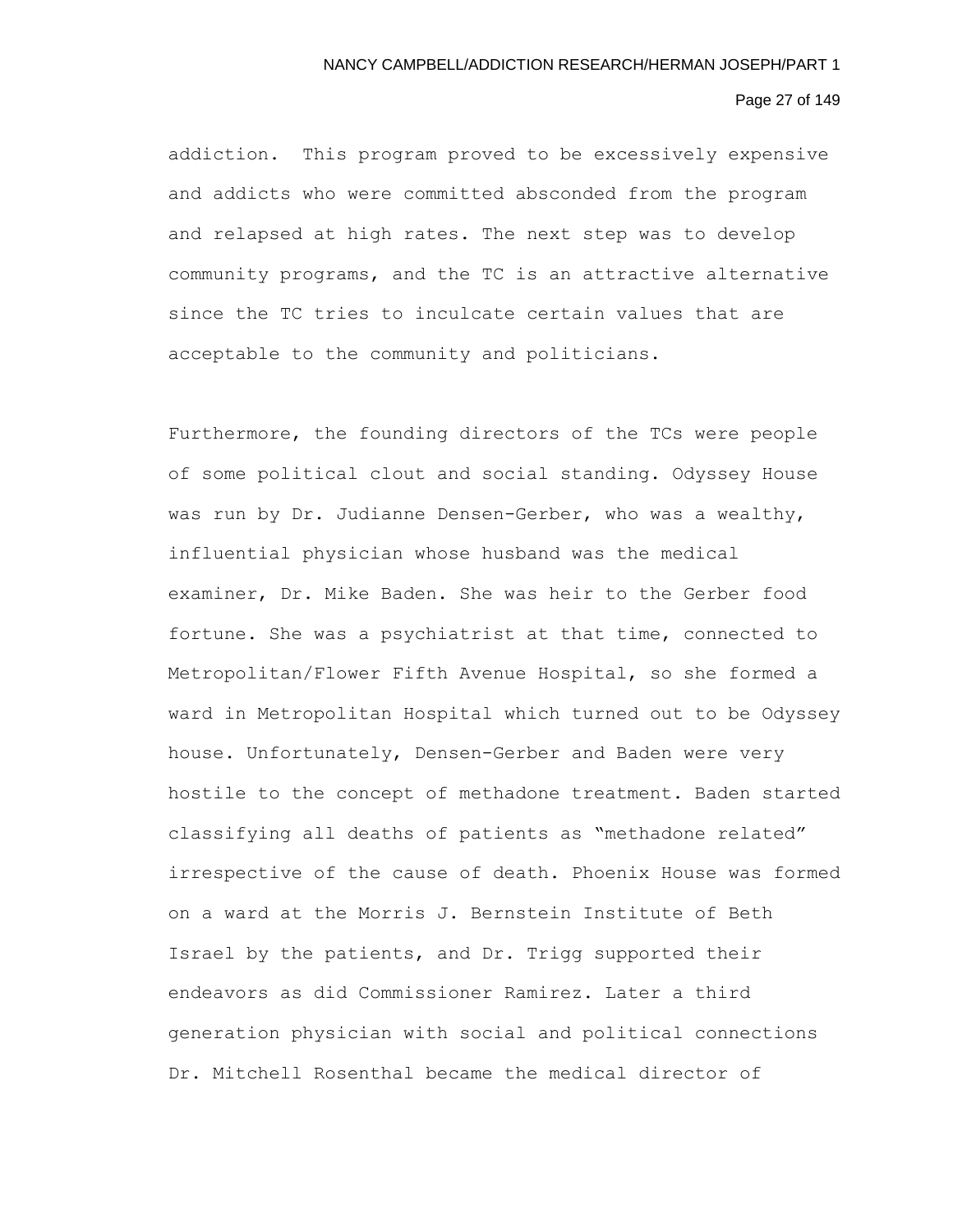# Page 28 of 149

Phoenix House. In the therapeutic community the residents all looked good. They were detoxed, they were full of ambition, and they wanted to take control of their lives. For the few who succeeded, the therapeutic community saved their lives. It was very appealing. They learned how to organize their lives and kept the TC immaculate. If you went to a therapeutic community, you could virtually eat off the floor. However, therapeutic communities did not address the physiological narcotic craving. At the time they considered methadone treatment to be just substituting one addiction or drug for another.

For all their good intentions, therapeutic communities were unable to meet the public health needs of New York City. Heroin addiction continued to spread, death rates and heroin related crime increased. Under pressure from the medical and legal professions, Lindsey saw that another approach was needed and that methadone had to be implemented. The leaders in this fight for methadone in NYC were Dr. Ray Trussell and Dr. Arthur Logan, a leading Black physician who was also Duke Ellington's physician. Ellington approached Logan about methadone treatment since several of the musicians in his band were addicted to heroin and had entered the methadone program and made successful adjustments. Logan met with them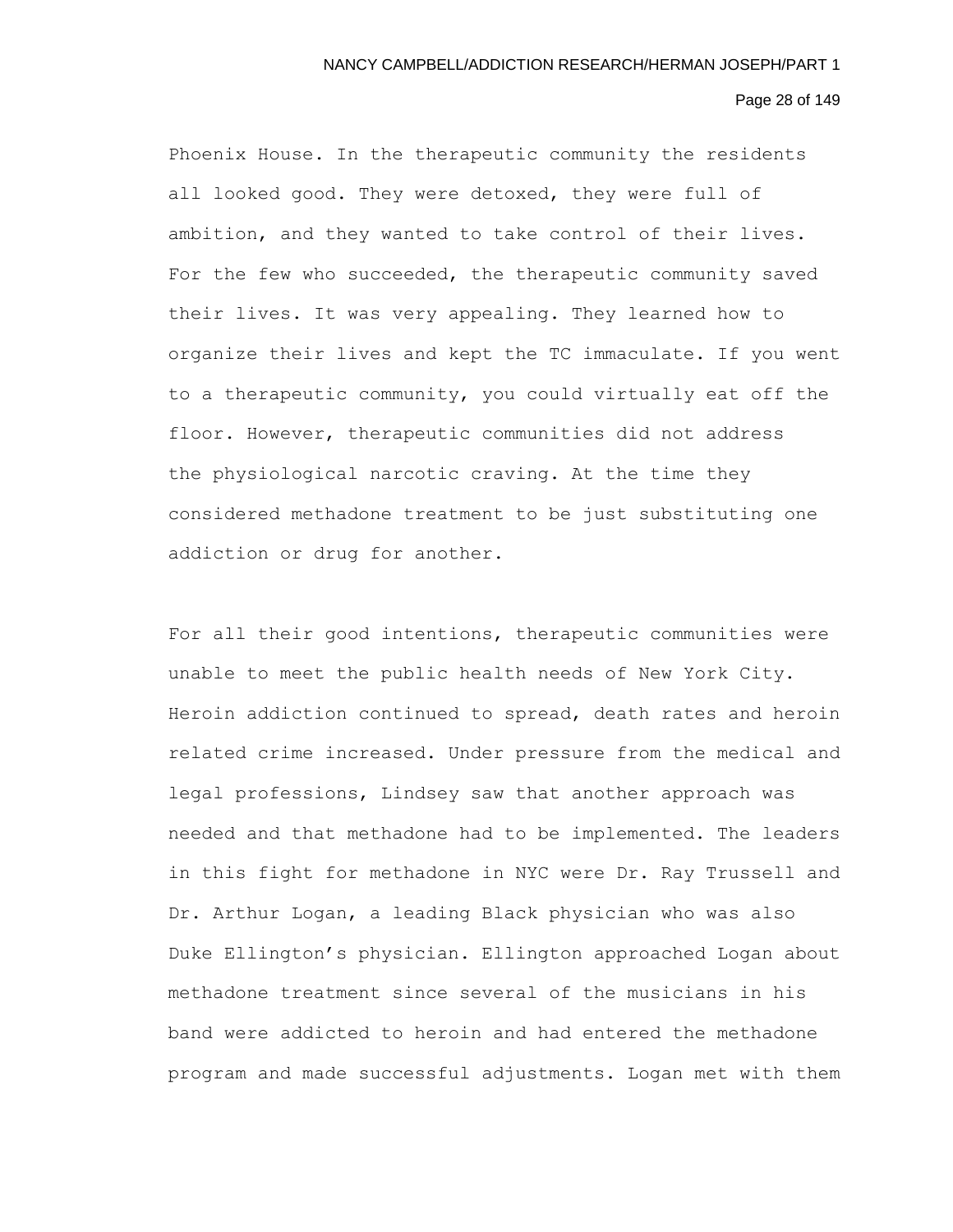#### Page 29 of 149

and was impressed. Another leader in the Black community, James Haughton, who organized minority workers to obtain union jobs, was also impressed with methadone when he saw the successful results of some of the members of his organization. Logan and Haughton knew each other. I knew Haughton from my involvement in the school desegregation movement. Haughton knew Annie Stein and Max Wolf who were involved with school integration and the creation of educational parks so he had my phone number and called me at work one afternoon in August. That must have been in the late 1960s or early 1970s. He told me to come to Dr. Logan's house about a meeting concerning methadone.

Meanwhile I was told by a friend of mine who worked in Percy Sutton's office to give the monograph which I wrote for a Methodist social training group called "Heroin Addiction and Methadone Maintenance" to Mr. Irving Blumberg. Mr. Blumberg was employed as a consultant to the Lasker Medical Foundation and lived in the apartment house in which I resided on the 17th floor. I lived on the tenth floor but I never previously met him. I left the monograph under his door with my phone number. Within a few hours Mr. Blumberg called me and asked me to come to his apartment. He worked for a mental health organization connected with the Lasker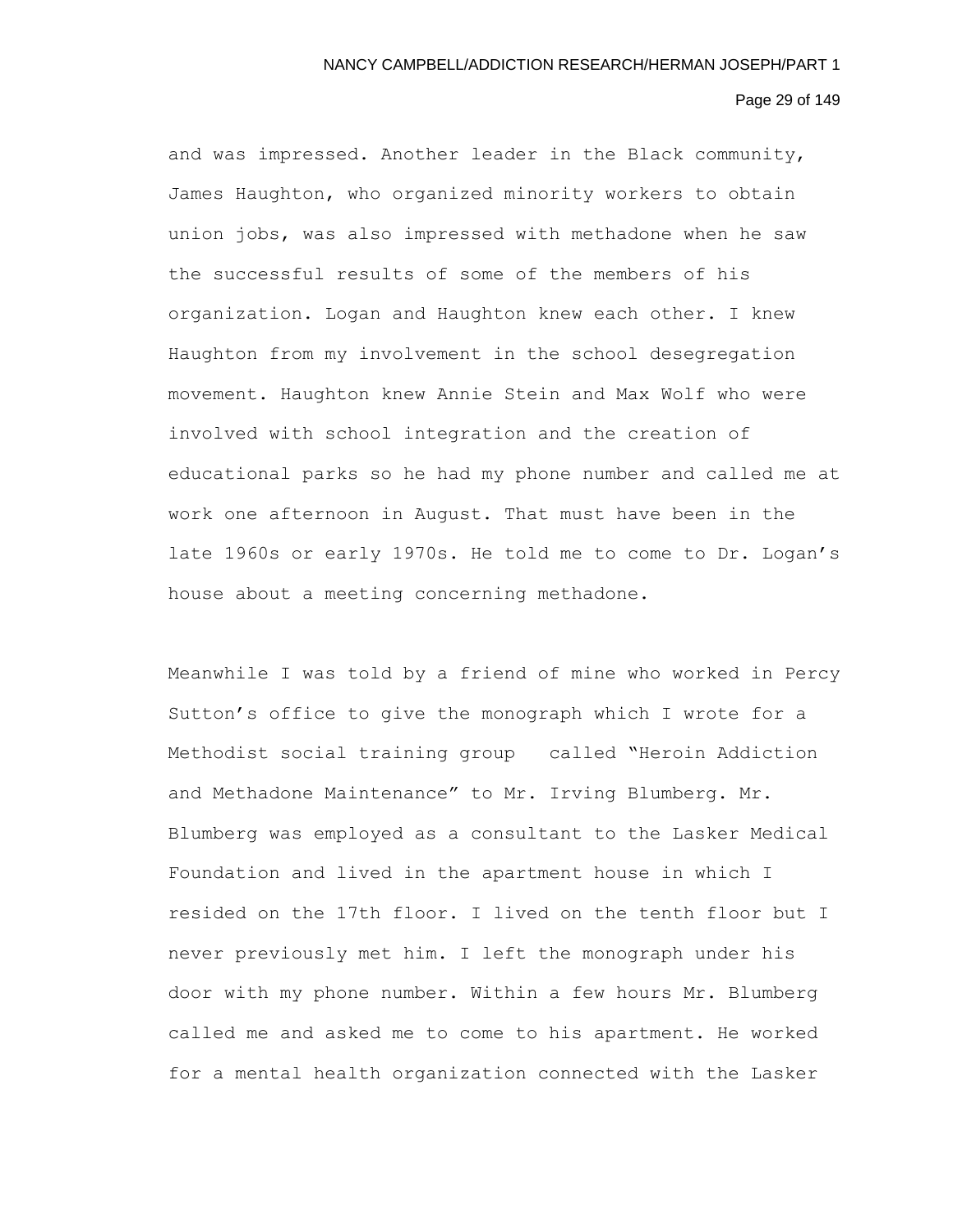#### Page 30 of 149

Foundation. Blumberg was a remarkable man. Everybody respected his intellect and honesty. He was a great organizer and was one of the original organizers of the first teacher's union in NYC. He knew Trussell and Logan. Within a few weeks he organized a group of socially active people, politicians and elected officials, medical and scientific leaders in the city including Dr. Mathilde Krim. I was a central part of the organizing and my article educated the group.

Out of this effort a lobbying organization was formed called the Committee for Expanded Methadone Treatment. Logan and Haughton were the chair and co-chair respectively of the committee. I wrote a letter for the group to the *New York Times*, which several prominent physicians signed, advocating that the city adopt methadone treatment. Within a week of the letter's appearance in the Times, Lindsey requested that the members of the group meet with him. I recall those who met with the Mayor-Alice Fordyce, the sister of Mary Lasker, Dr. Joyce Lowinson, Dr. Beatrice Berle, Irving Blumberg, Dr. Arthur Logan, Timothy Cooney, the husband of the producer of Sesame Street, myself and another man who was a temporary executive head of the committee. There were some heated discussions between Logan and Lindsey. Lindsey was preparing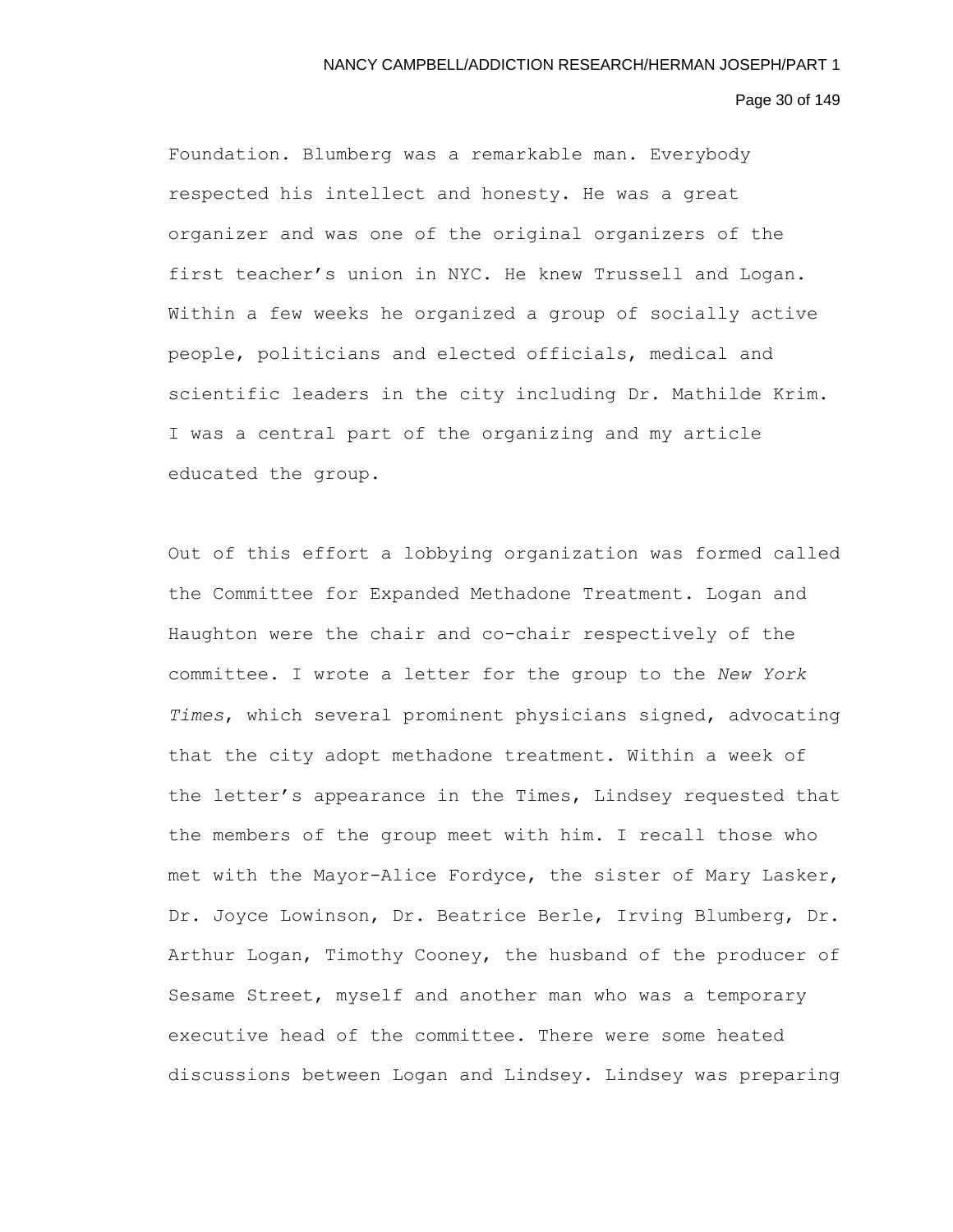Page 31 of 149

to implement the Addiction Research and Treatment Corporation in NYC, a methadone program for the Bedford Stuyvesant area in Brooklyn, but we advised that this was a local endeavor and that a city-wide approach was also needed. Logan called Governor Rockefeller and a group of us again Drs. Joyce Lowinson and Beatrice Berle, Irving Blumberg, and, I believe, Alice Fordyce—met with the actuary of the state and some senate leaders with the budget and appropriations committee. We presented our case about methadone.

Meanwhile the Lasker foundation had me reduce my article to a question and answer format like the ABCs of methadone treatment. It was published by the foundation and distributed. Within a few months the city received a \$15 million grant for the expansion of methadone into city-wide clinics under the direction of Dr. Robert Newman of the Health Services Administration, who was my neighbor and an employee of the Health Department.

NC: How did you get to know Bob Newman?

HJ: He had moved onto the floor that I resided on–down and diagonally across the hall. There were some rumors on the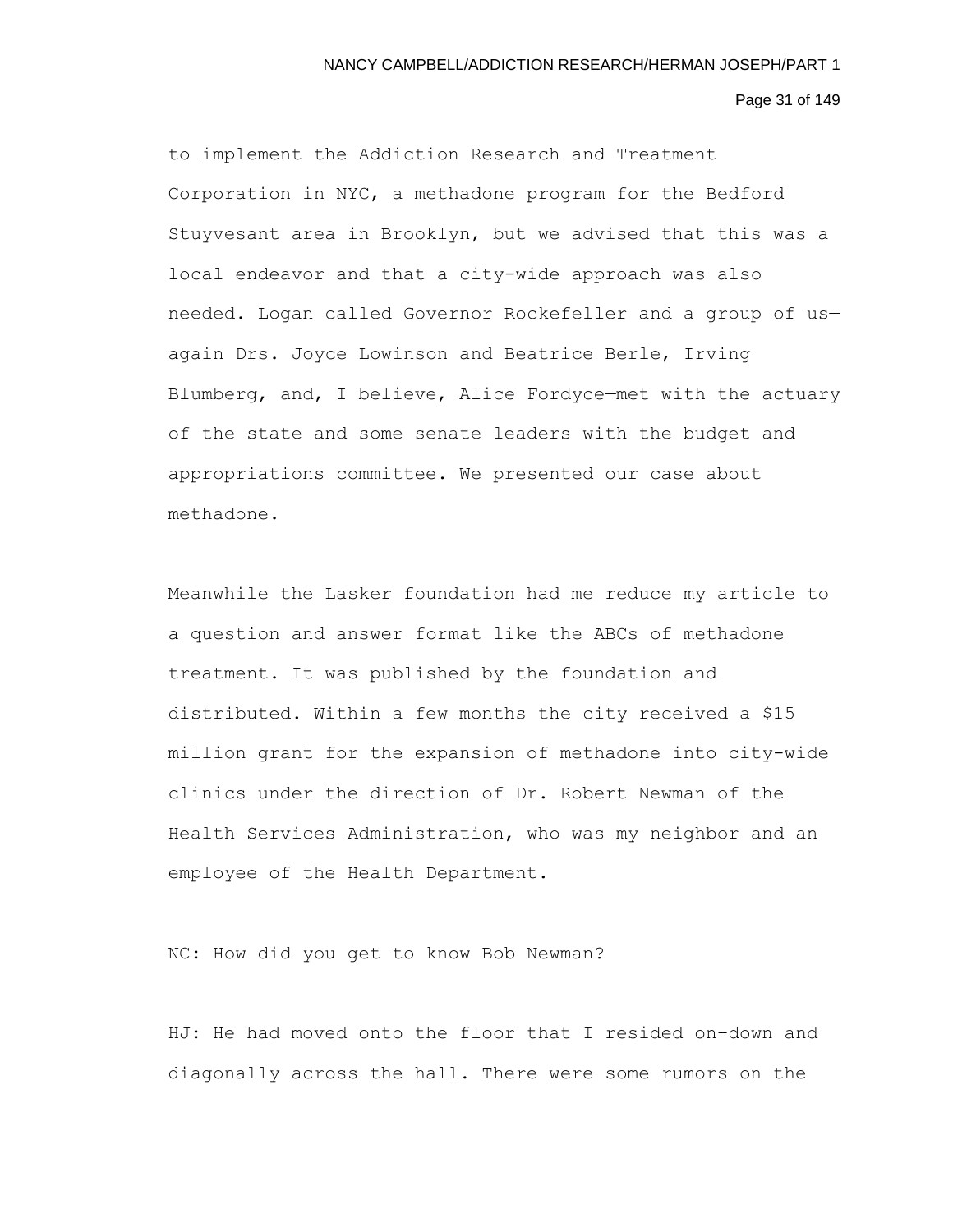# Page 32 of 149

floor that he was a physician. One day I was at Rockefeller University with Nyswander and she told me that the program really needed a public health doctor to bring the work out of the clinical research phase. I went home that evening and Newman was standing by the elevator. I introduced myself and indicated that I understood he was a physician. Meanwhile the elevator door opened, and he told me that he was a public health physician with the health department. I could not believe this. I told him that I wanted to discuss addiction treatment with him and the methadone research at The Rockefeller University. He indicated that he had never heard of methadone, but had an appointment with Judianne Densen Gerber at Odyssey House the next day to learn about addiction treatment. I told him that I had something much bigger in mind. He invited me into his apartment, and for the next two hours I explained how methadone works and about the research that Dole and Nyswander were engaged in. I told him that I would call Nywander the next day and tell her to expect your call. He did and the rest is public health history. He's done wonders. In the 1970s he opened up all of the citywide clinics in NYC and created a meaningful public health intervention with methadone not only here but also in Hong Kong. On a personal level, when I was sick and hospitalized on three occasions during the past decade with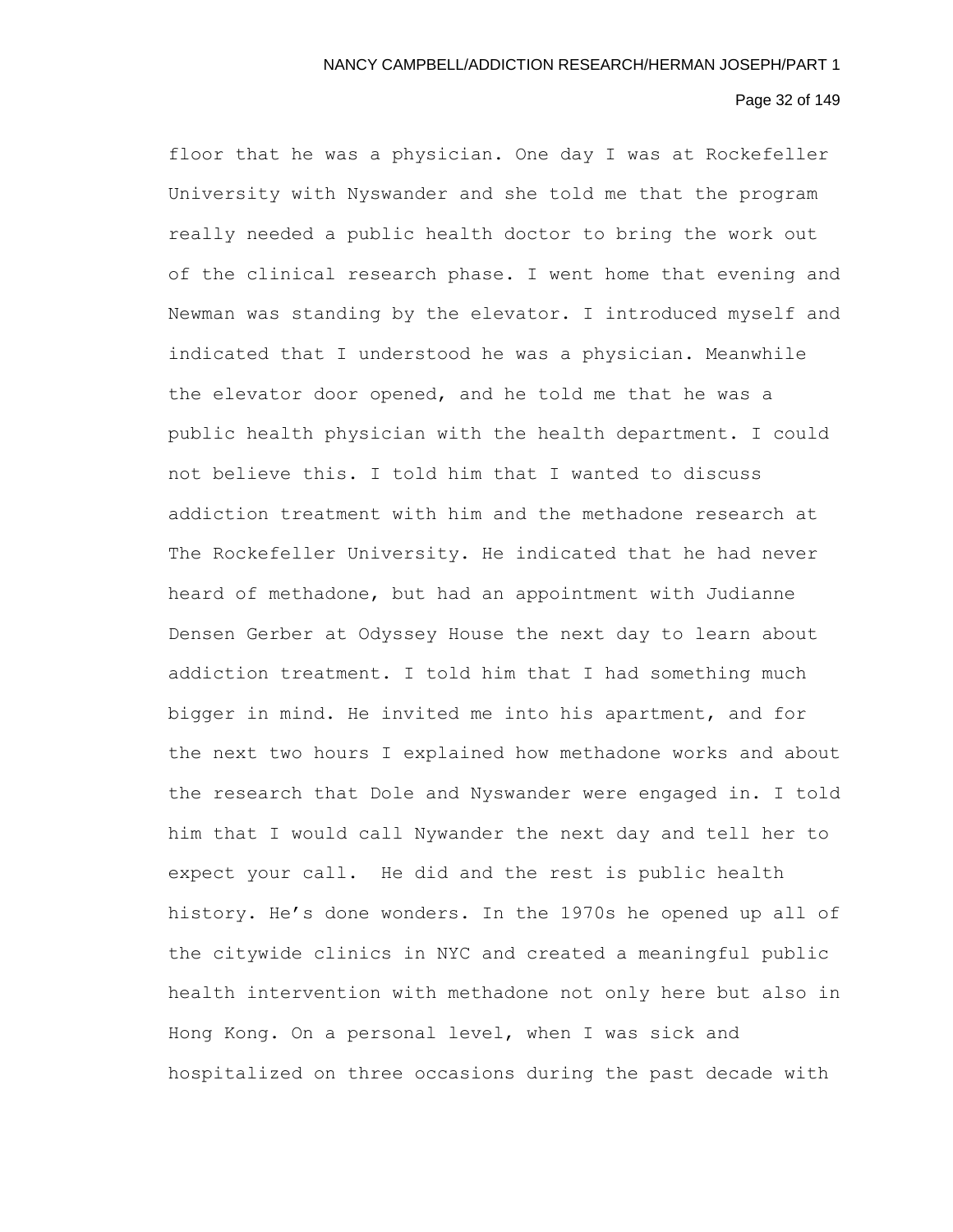## Page 33 of 149

serious illnesses, he made sure I had the right doctors and services.

NC: What do you remember about the move towards civil commitment?

HJ: The state of New York adopted civil commitment, and began to develop the program using mental hygiene facilities. New York state modeled its civil commitment program on the California program, which at that time was thought to be an answer. However, research reports at the time suggested that the California program was more of a failure than a success with high rates of absconders and persons who relapsed after being discharged. Truthfully, there were no answers to the post World War II heroin addiction epidemic in New York State. Addiction related crime and deaths were major public safety and public health problems with not only high death rates but the spread of hepatitis both B and C (although C was called nonA-nonB and its potential for severe illness and death were not yet known to the medical authorities). HIV was also in the population by the 1970s but did not become manifest until the 1980s.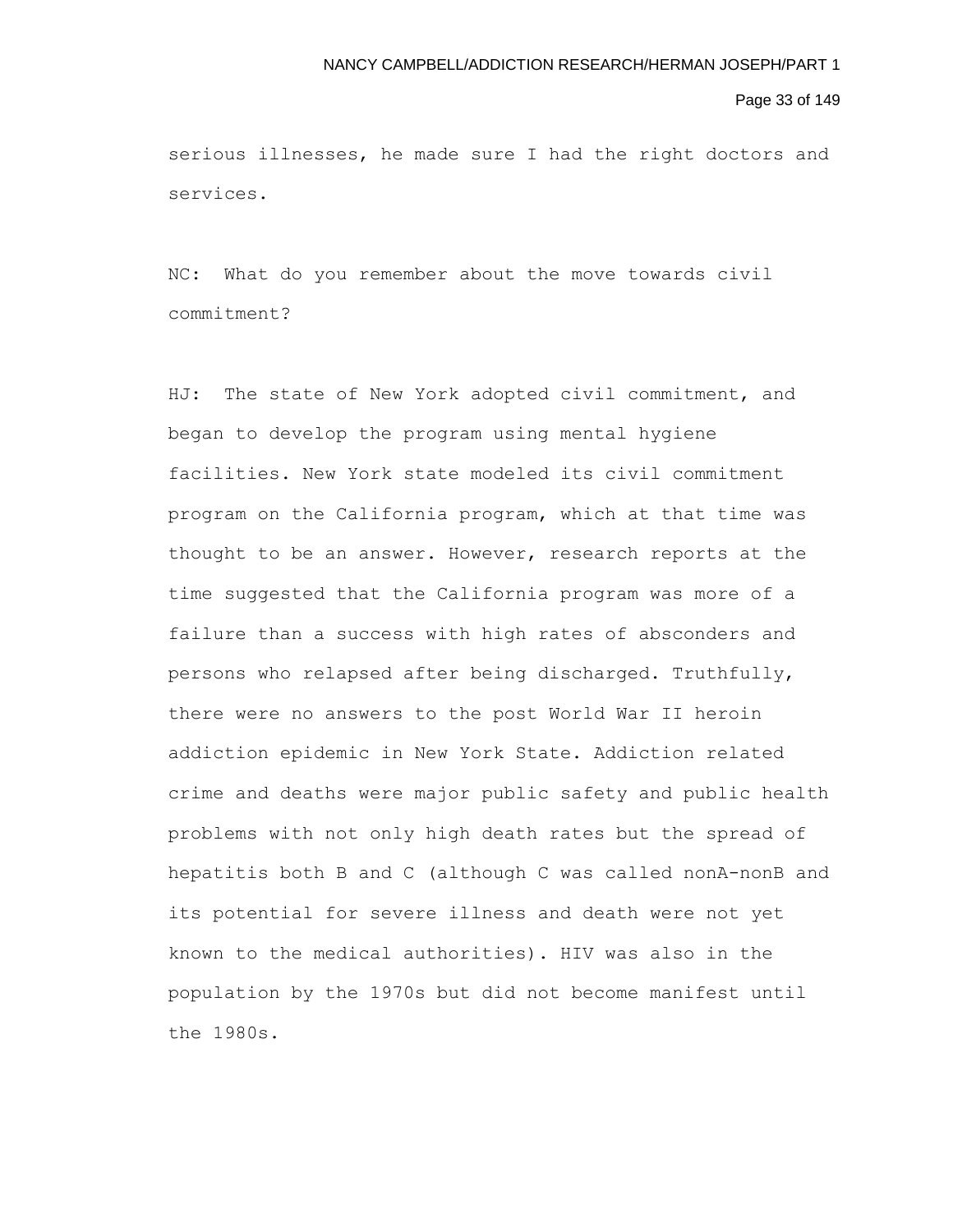# Page 34 of 149

Governor Rockefeller had to respond to the epidemic of heroin addiction and addiction related crime. Therefore he set up civil commitment, and the state addiction agency known as NACC (the Narcotic Addiction Control Commission) was established. People were either civilly committed, or they were sentenced. Civil commitment was really quasilegal, because a family could have an addicted member civilly committed to one of these facilities without a crime having been committed. They transformed mental hygiene facilities in the state into commitment facilities. They also transformed a wonderful YMCA building in Brooklyn into a facility. The government created large therapeutic communities with 12-step programs in these facilities, to which addicts were sentenced for a year or whatever.

Once authorities realized that people were absconding and relapsing, they adopted methadone for outpatient facilities, but they didn't do it too well. Civil commitment turned out to be very expensive. The addicts called the facilities "candy-coated jails." And that is a very apt description. Even Lexington itself was a hospital-like jail. Civil commitment facilities were modeled after the idea of Lexington, with rehab and educational activities, all the things that were supposed to work but did not. They missed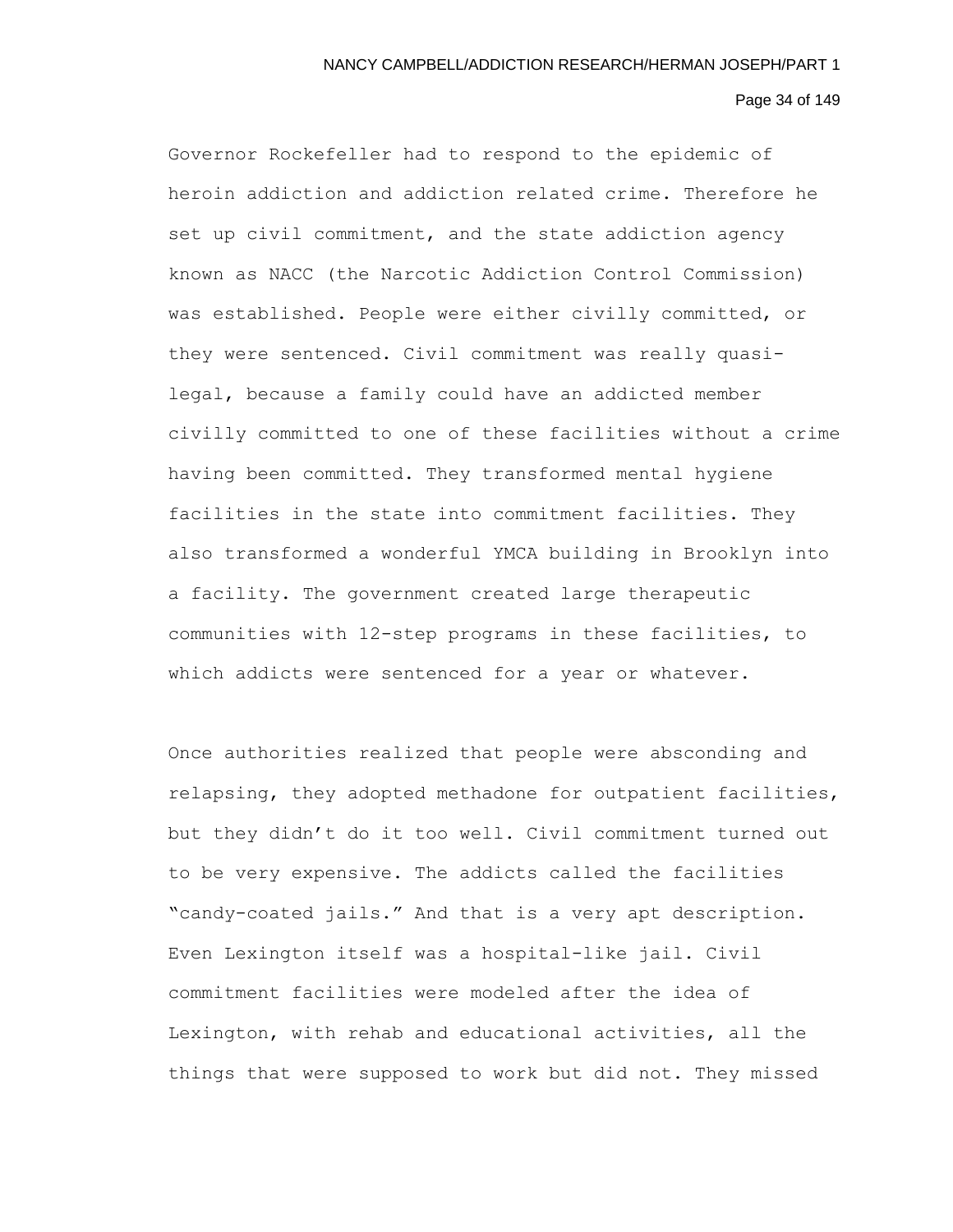## Page 35 of 149

out on the missing link, narcotic hunger. They did not understand that addiction had a very strong metabolic component. The authorities thought that most addicted people could resolve narcotic hunger through willpower and strength of character. That's just not true. Even Julio, who went on to become head of OASAS–a successor to NACC-had a drinking problem. Alcoholism and diseases related to cigarette smoking were the major causes of deaths in the drug programs.

I was in probation for 15 years. I used every type of program to find something effective for the individual probationer. If probationers wanted to enter a therapeutic community, I felt that they might respond if they were motivated even though I was aware of the high drop out and relapse rates. I adopted the same attitude with civil commitment. At one point I developed procedures for probationers to enter civil commitment facilities fro treatment including methadone maintenance since there were few viable options available as alternatives to incarceration. I developed the protocols for admission with Jim Carey, a former Jesuit who worked with the state authority. The state civil commitment programs developed some outpatient methadone programs under a Dr. Joseph (no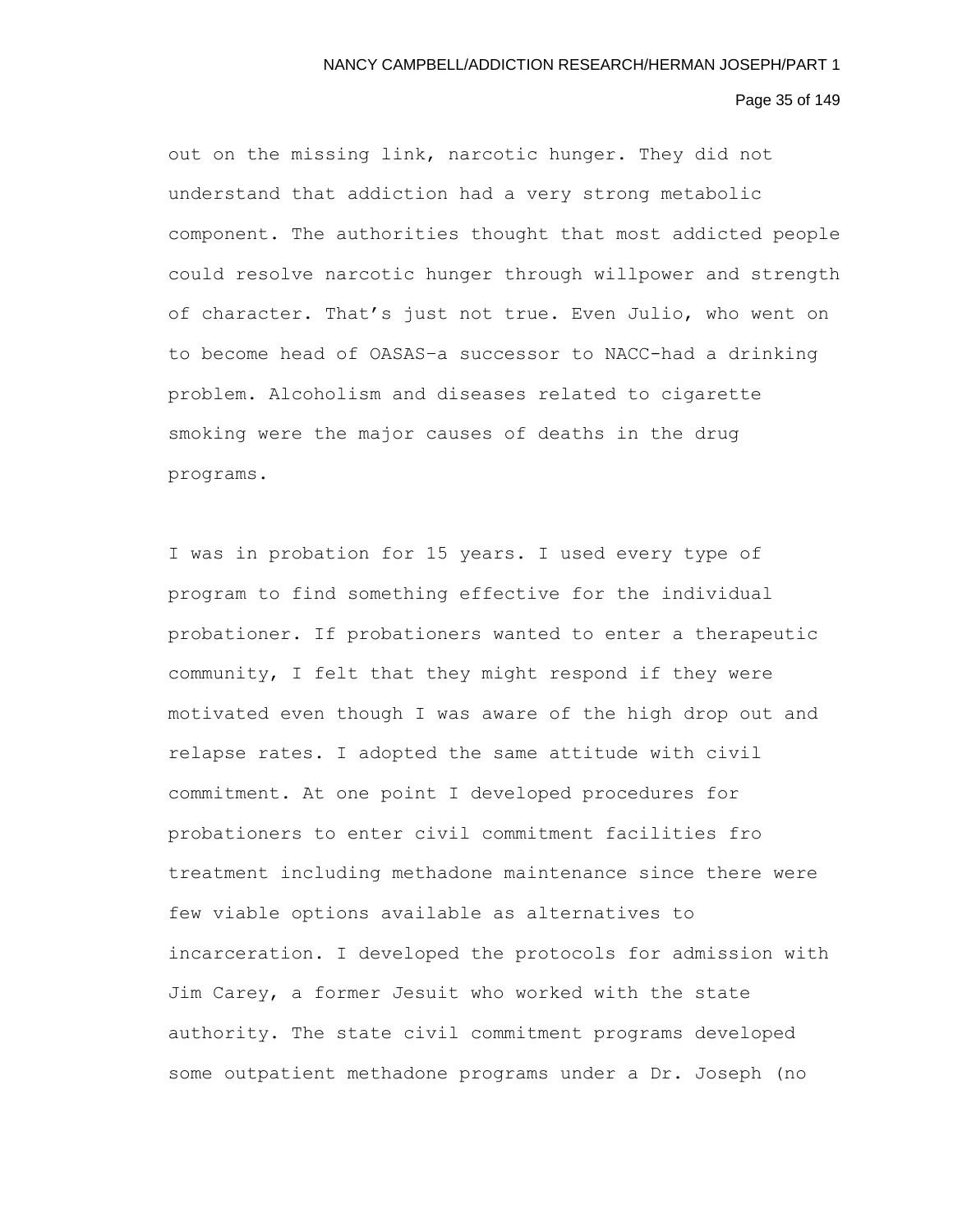Page 36 of 149

relation), although they were of questionable quality.

It did not take long to see that this approach would bankrupt the funds allocated for drug treatment. Through political pressure, especially from physicians, including Drs. Arthur Logan and Ray Trussell, a policy change was brought about. I had written an article in the late 1960s which was published as a monograph by a social action education committee of the Methodist Church. My friend Ray Hendricks, who died from a smoking-related cancer, was in charge of social literature for educating young ministers and the committee wanted literature about methadone treatment. This monograph was one of the most requested publications of the committee. It was the only piece of popular literature I've written, and it was called "Heroin Addiction and Methadone Maintenance."

Before that I didn't know I was able to write. I sent it to Dr. Dole, and he was very impressed. I had my own way of presenting Dole and Nyswander's metabolic theory of addiction using three rings. I developed an illustration of 1) a closed ring, which represented the normal metabolism that you're born with, and then 2) an open ring, which represented a break in the metabolism after a period of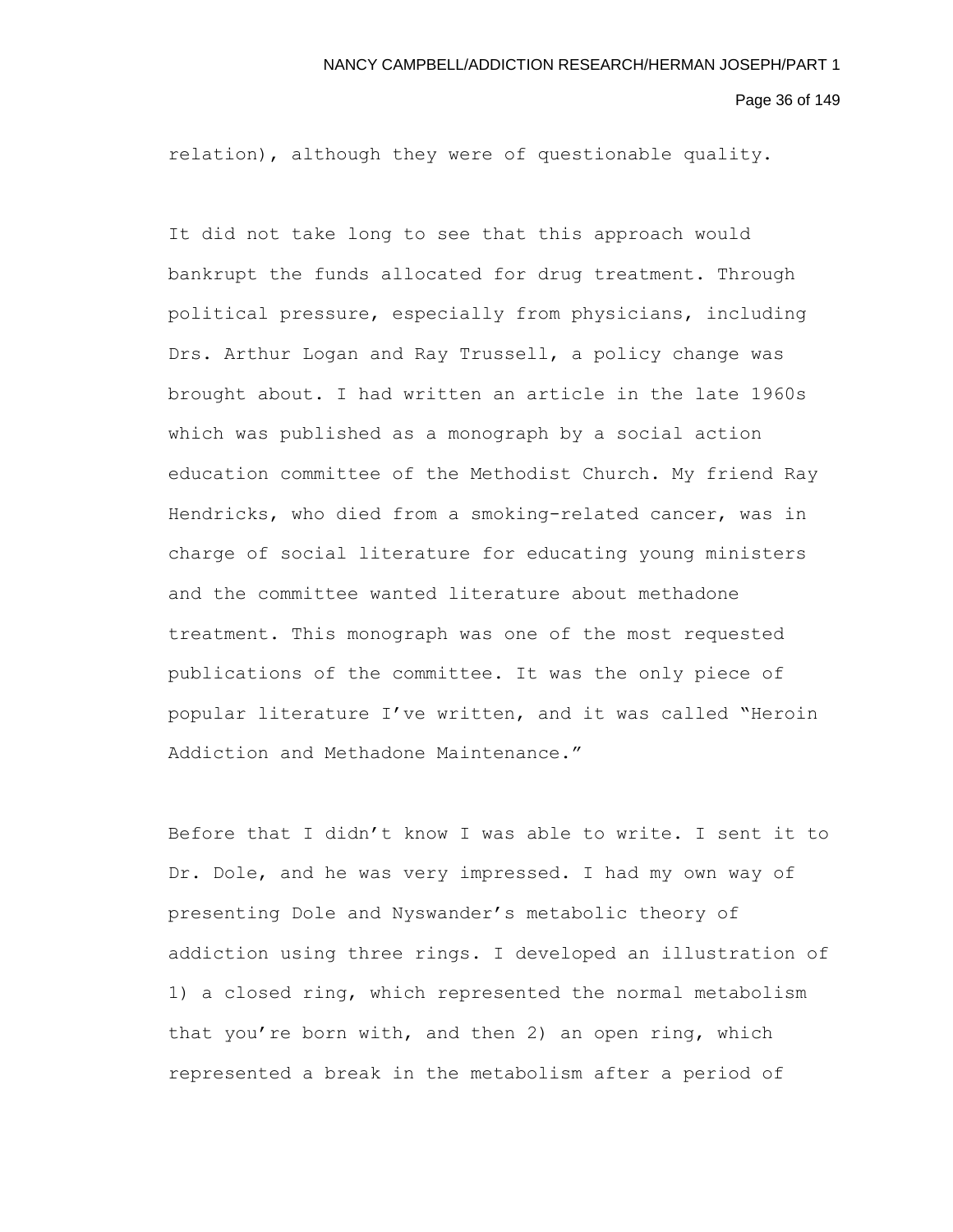## Page 37 of 149

heroin misuse. The break in the ring represented the existence of narcotic craving which is symptomatic of a change in metabolism. The third ring shows that Methadone essentially fills the break. It is a corrective but not a cure. Then I placed a circle, which represented the blockade effect, around the third ring. If you take methadone away from ring 3, most people return to the second ring, where you have the break and relapse because of craving. Only a few go back to the first ring, which is the normal state. So that diagram was used to teach methadone patients about the disease of addiction and methadone treatment. For most patients treatment could be indefinite or lifelong, although there are some who are able to withdraw from methadone and live normal lives. I believe that for those who can withdraw successfully there has to be a stable social situation, and also physiological or genetic factors that enable the patient to live without medication. The duration of treatment appears to differ—I have met people who were able to withdraw successfully after two or three years and live medication-free lives. Others have to be in treatment for 15-18 years before withdrawing. But for most who are doing well on methadone and withdraw, unfortunately, the narcotic craving returns, and there may be relapses requiring reentry into treatment. Future research will help clinicians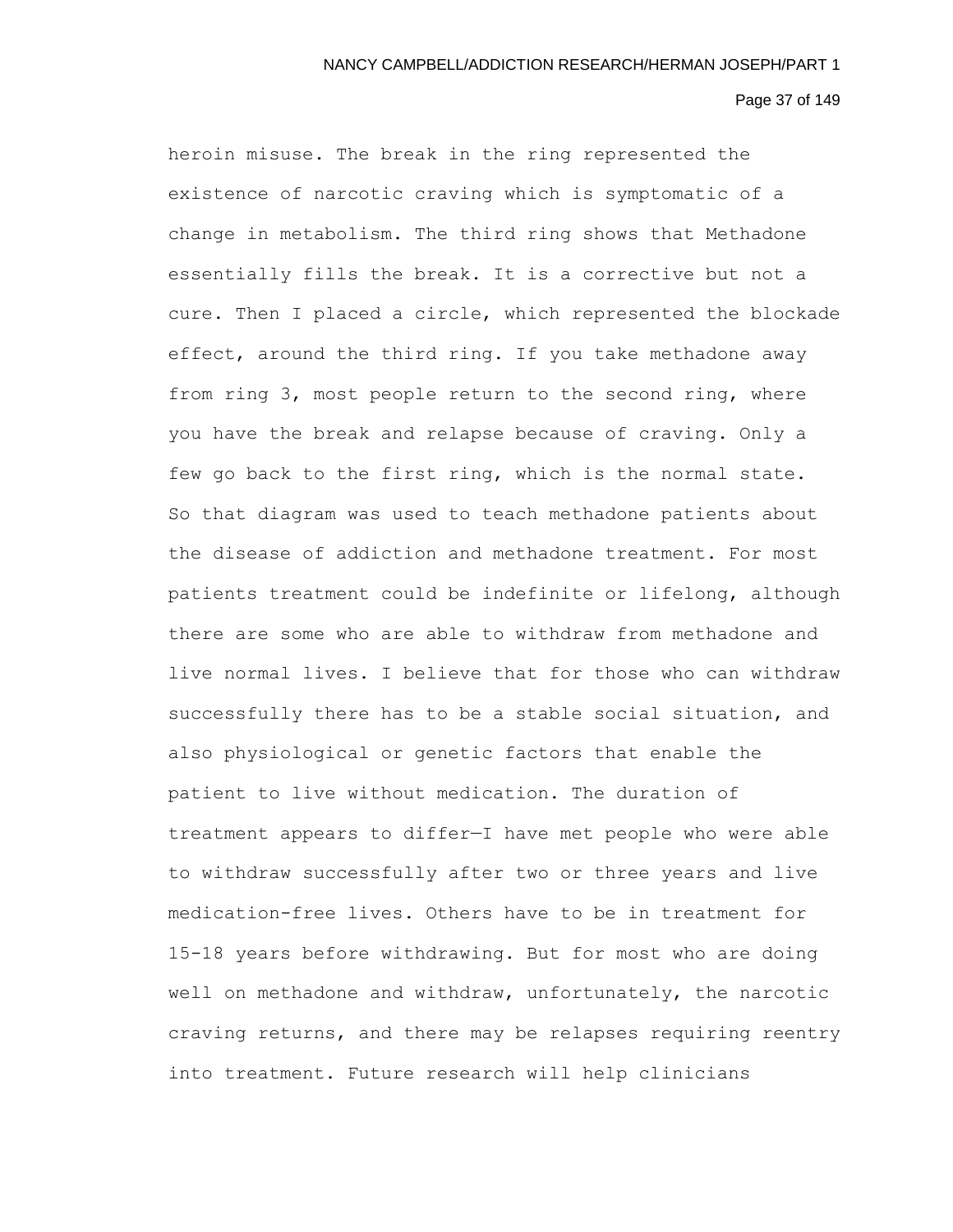# Page 38 of 149

determine who is able to withdraw successfully and who will need methadone or buprenorphine for the duration of their lives. Anecdotally, I have met people who successfully withdrew from methadone and lived without medication for as long as 20 or more years, who then relapsed and reentered treatment.

NC: Did you think about it that way even before you had much contact with Dole and Nyswander?

HJ: Yes. I thought about it when I was reading the literature, particularly Dole's articles, and analyzing the experiences of probationers and other patients whom I met. I sent the article with the ring diagram to Drs. Dole and Nyswander at The Rockefeller University. They read the monograph. When I first met Dole, he complimented me on the concept and the monograph. The patients liked it because they saw immediately what methadone treatment was about. At that time methadone was perceived as just a heroin substitute and not a bona fide medication. This monograph and the diagram helped them change their concept and attitudes towards the program.

I recall two other things about the monograph "Heroin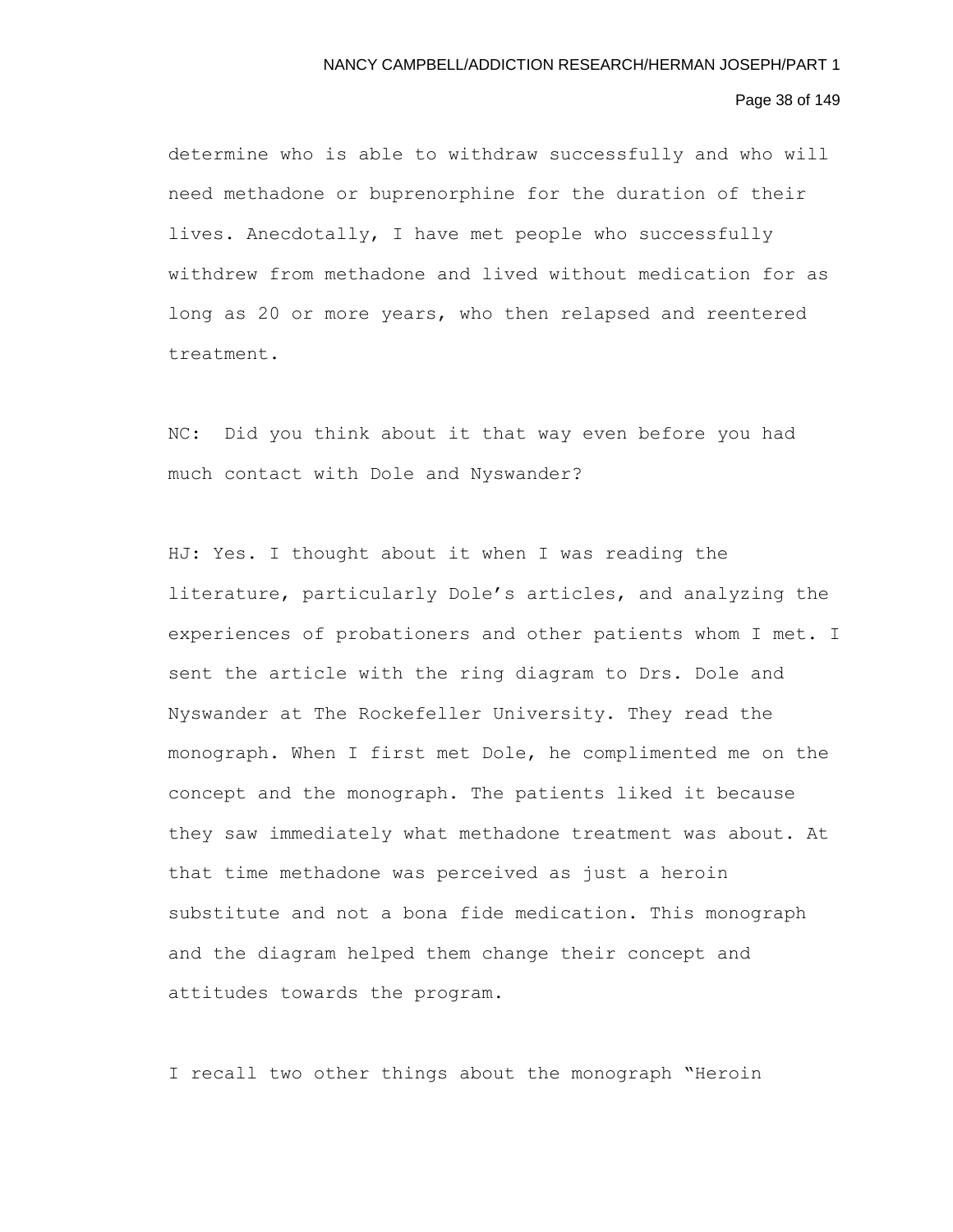## Page 39 of 149

Addiction and Methadone Maintenance." To this day the ring diagrams are used in training session for patients, counselors, social workers, and administrators. In 1968 ten copies of the monograph were sent to Dr. Ursula M. Von Eckardt, Professor of Social Science and Psychology of the University of Puerto Rico Copies, and were then forwarded to influential public health leaders in Puerto Rico, including Dr. Ramon Fernandez Marina, Clinical Director of the Puerto Rican Institute of Psychiatry and Dr. Guillermo Arbona, a former secretary of health. They subsequently established communications with Dole and Nyswander. The monograph played a central educational role in the initial planning of methadone treatment in Puerto Rico. However, over the decades the methadone program in Puerto Rico did not receive the type of support that was necessary to maintain a quality program and subsequently deteriorated.

By the late 1960s and early 1970s I had become disappointed with the outcomes of the therapeutic communities. I was through with Synanon. Because I had friends in therapeutic communities, I knew some were drinking excessively, and smoking heavily. If you ever went to groups that were run in the '60s, smoking was a major problem but it was permitted.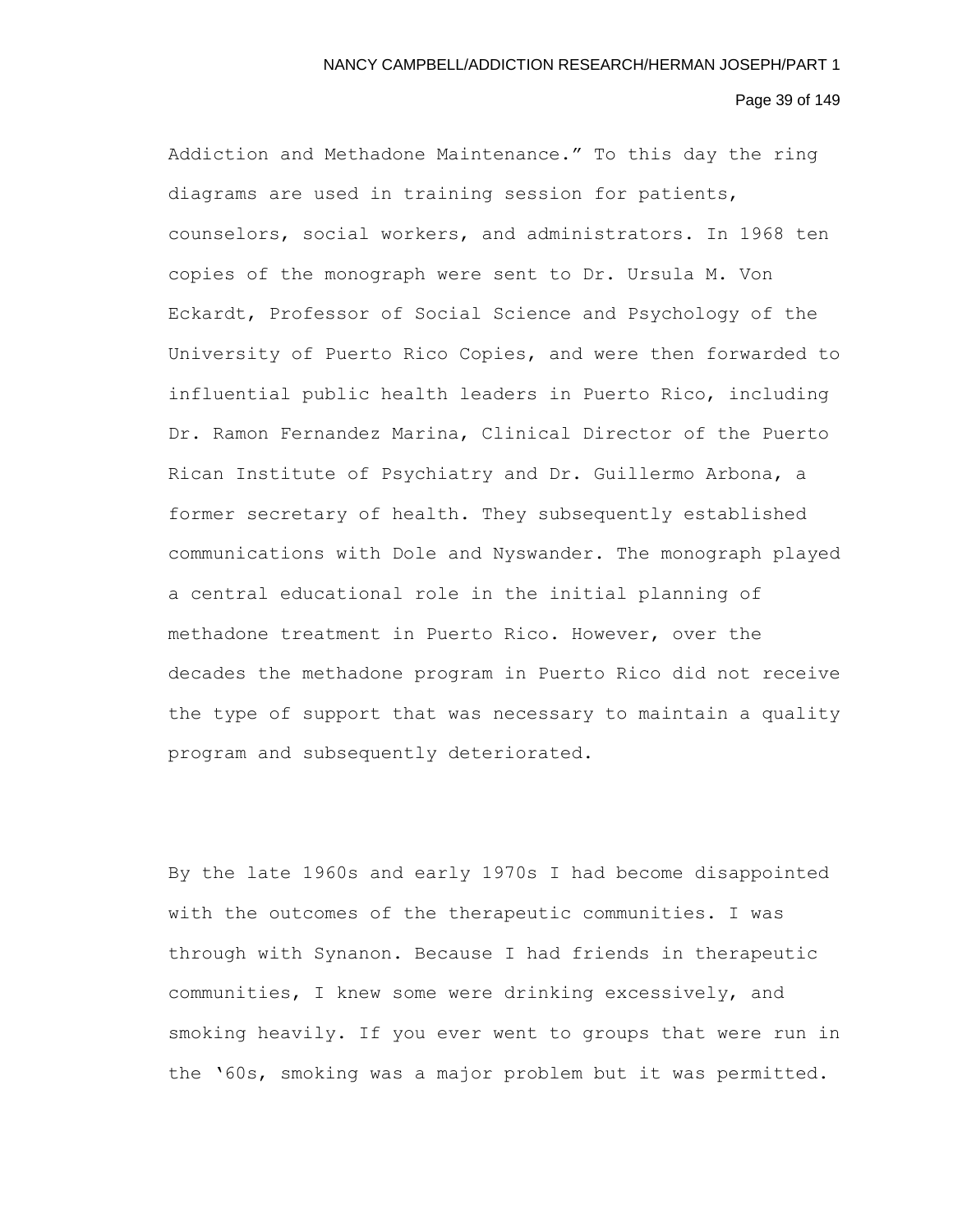Page 40 of 149

Now I understand that smoking is not permitted.

Methadone patients, of course, use the same drugs, but the program keeps track of illicit drugs including cocaine and crack, alcohol use, and in some programs, smoking, because of the health problems and subsequent deaths. Methadone programs have always been transparent, open, and honest because of the monitoring and continuous evaluations from all over the world. In the office-based medical maintenance program conducted by Dr. Salsitz, smoking cessation procedures, including medications, were implemented. This is described in the *Mount Sinai Journal of Medicine* article that Dr. Salsitz and I wrote with others describing the methadone medical maintenance program.

While working in the probation drug unit, I went through the drug-free experience with my probationers. I had one huge success. Almost everybody was relapsing at the same rate from Riverside Hospital or from Lexington Hospital, over 90 percent. And they were relapsing several times. And I'll tell you, if Julio didn't have me, he would have been in jail. The senior probation officer called me in about him because my cases were reviewed. They asked what I was doing with Julio since he had been in detoxification at Beth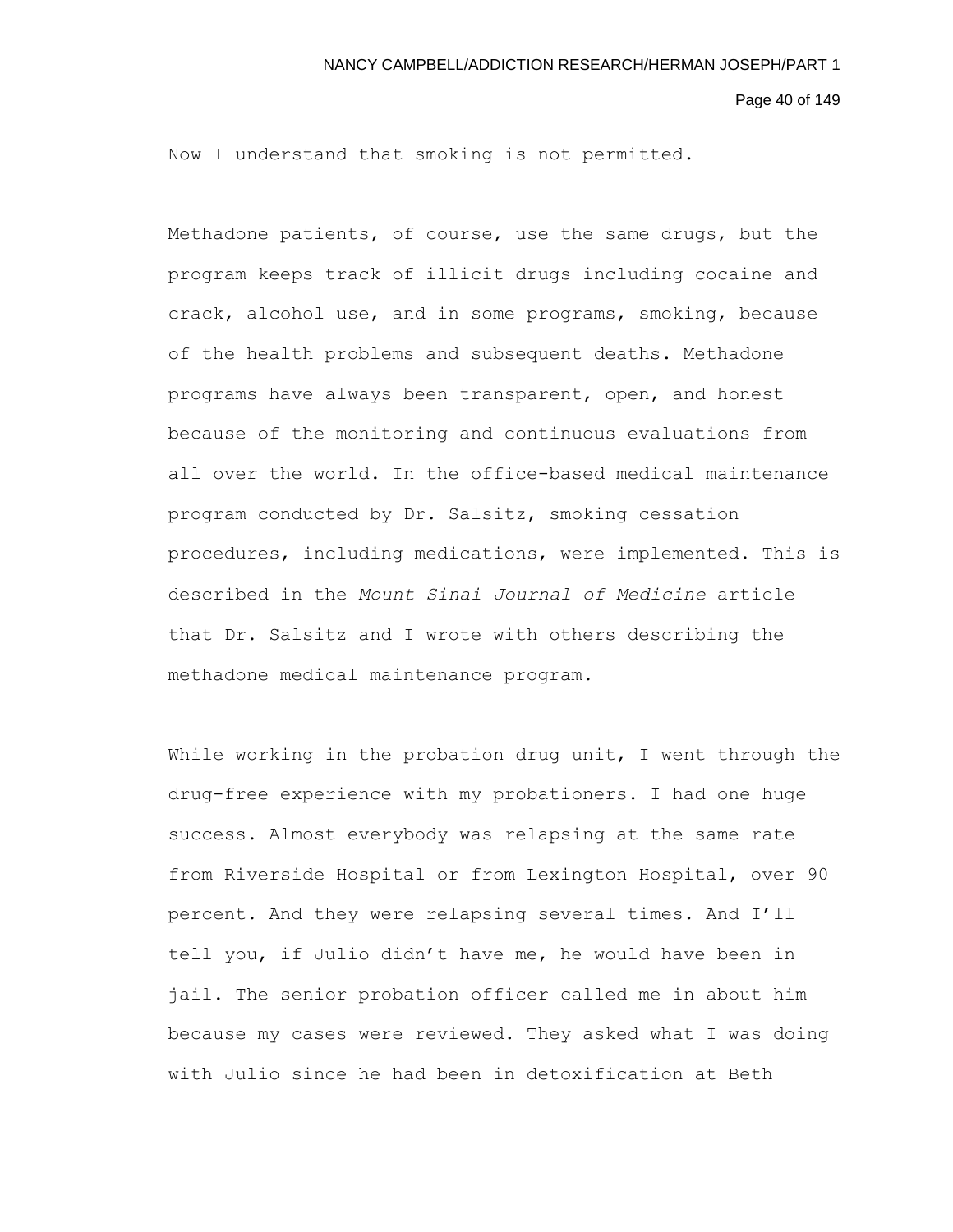### Page 41 of 149

Israel five or six times. He was of the opinion that I was wasting my time. I indicated that I was sending him to school.

However, Julio did relapse after he completed the vocational program. My last dealing with Julio as a probationer before I discharged him was on the detox ward at Beth Israel. His probationary period had expired. By then I'd had him for over two years, and I said, "Julio, there's nothing more I can do for you. That's it. We're finished. It's now up to you." He said he was forming a program with patients on the ward. The next thing you know they had formed Phoenix House on the ward. While I realized that therapeutic communities were not producing the outcomes they advertized, I thought the formation of Phoenix House on the ward of the Morris J. Bernstein Institute of Beth Israel was a remarkable accomplishment by patients. Some of the patients on that ward have really done very well. One organized Staying Out, a therapeutic community for drug offenders established in jails nationwide.

Eventually, I became upset about treatment money being used for therapeutic communities that had a low success rate, high dropout rates, and were very expensive. They provide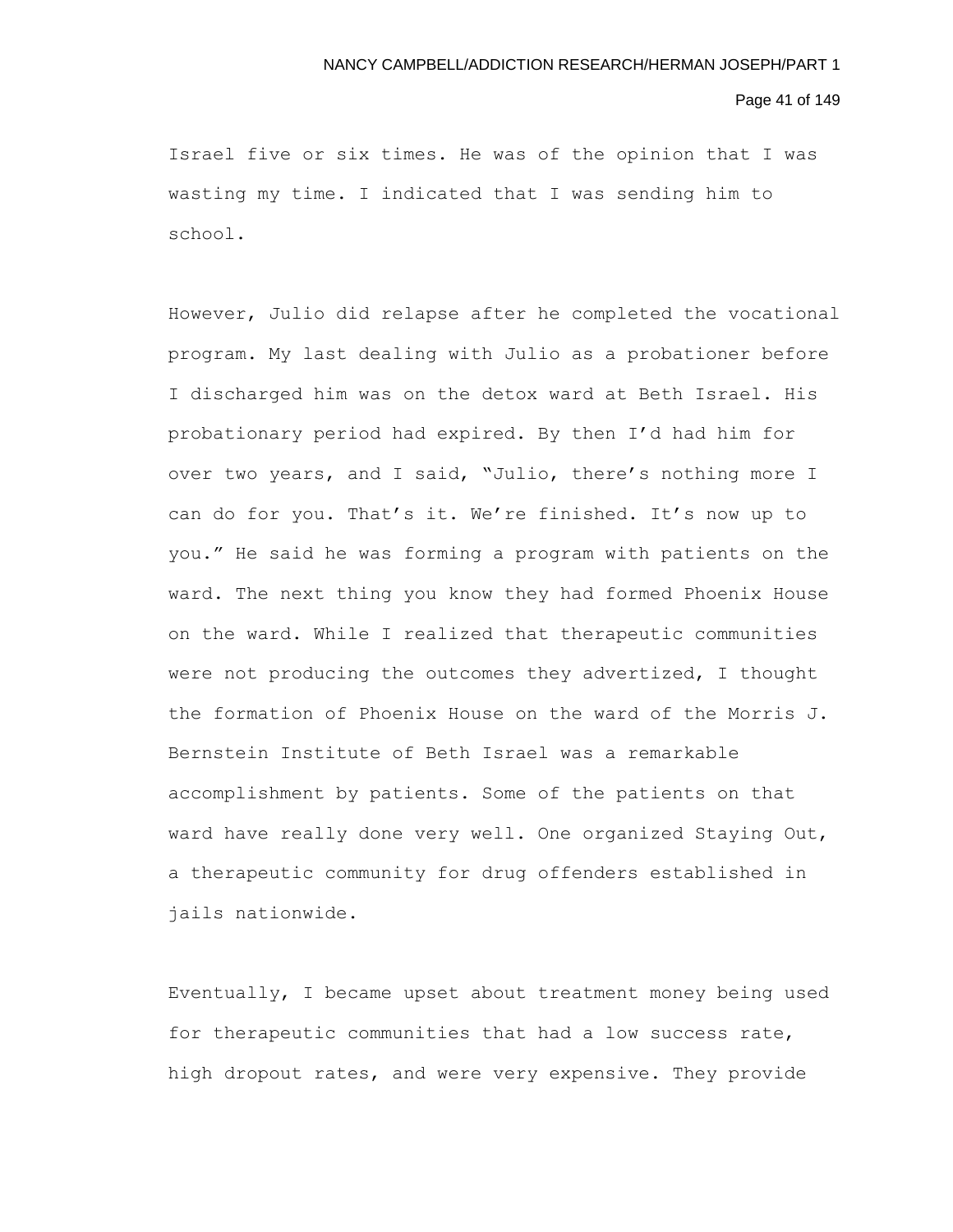### Page 42 of 149

high-paying jobs for people without showing results with hardcore drugs. If somebody goes there with marijuana and some pill use, probably they'll do a good job. However, hardcore heroin and cocaine addiction present many complicated physiological issues that are not addressed in the drug free programs. There is no medical treatment for cocaine addiction, so the therapeutic community is probably a viable alternative. However, there is opioid agonist therapy for heroin addicts and that should be exploited.

Finally I decided in 1968 or '69 that what we needed in probation was our own methadone program. Dr. Frances Rowe Gearing of the Columbia University School of Public Health had written a number of favorable evaluation reports on methadone, and I had observed some of the probationers receiving methadone who came into the office. At that time the waiting lists were very long and applicants had to wait 11 months to be admitted. Why would you place a heroin addict without access to methadone treatment on probation when within a week or a month you would have to get a bench warrant because the addicted probationer absconded? So I discussed the idea of establishing our own methadone clinics in probation offices with Wallace and McDivit. This was the first implementation of methadone maintenance treatment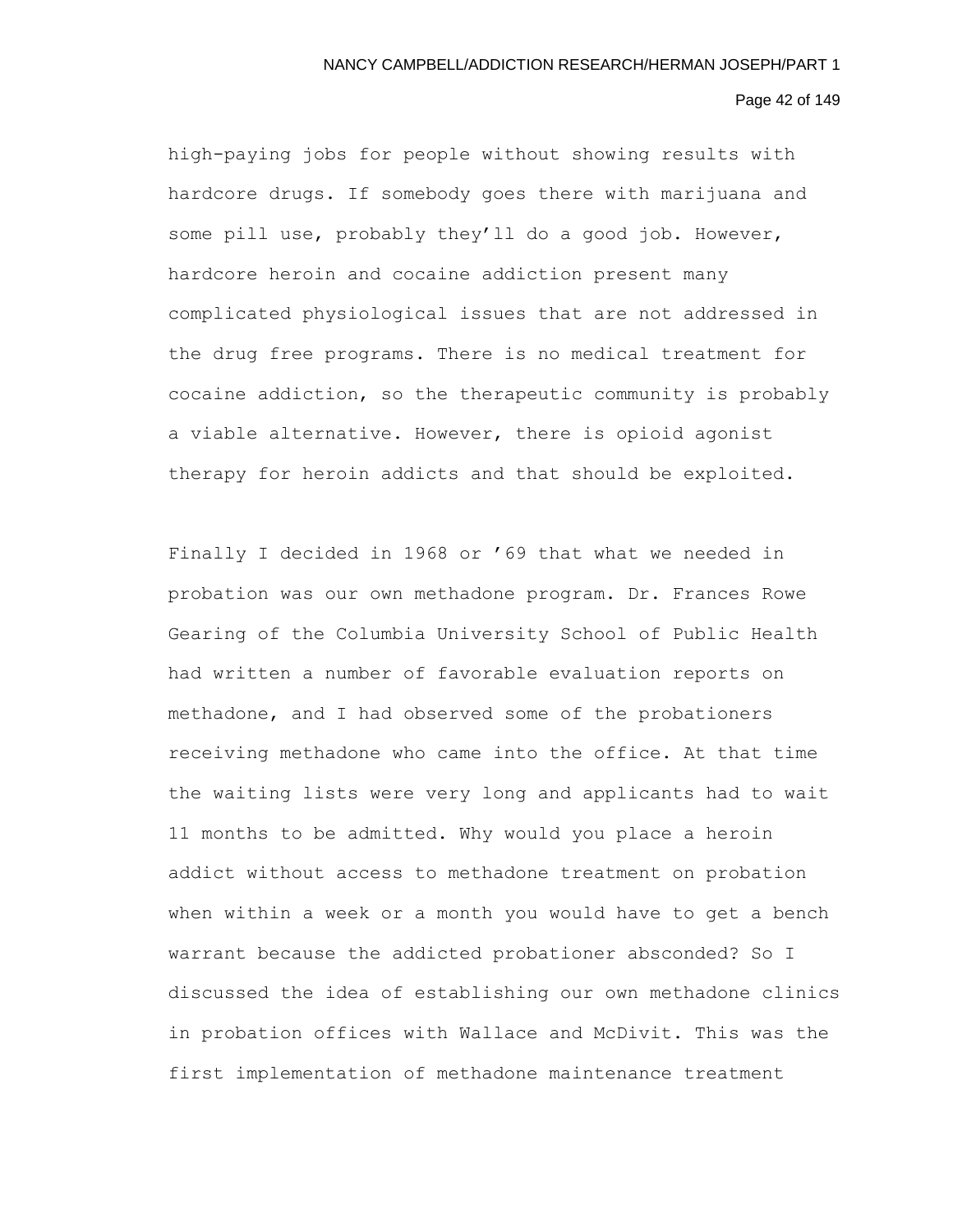# Page 43 of 149

within the criminal justice system. Dr. Dole had previously established methadone detoxification procedures in New York City jails when Benjamin Malcolm was commissioner.

I was very motivated, and I set up five clinics with no money. I decided to go to the hospitals and barter for services to create a program–I'll give you space, I'll give you a secretary, and I'll make probation officers counselors. You give me a nurse, a doctor, and the medication. The first two probation clinics in Manhattan in the late 1960s were located at Beth Israel Medical Center and in the Manhattan probation office. A court psychiatric clinic serviced the criminal courts and probation. Dr. Naomi Goldstein was the head psychiatrist. When addicts were placed on probation, they would automatically be referred for a psychiatric consultation. We'd get the same diagnosis over and over, drug addiction. So I called Naomi and said, instead of writing me the same diagnosis over and over, how would you like to be the physician of the probation clinic at Beth Israel Medical Center? She and another psychiatrist agreed to train at Beth Israel. At the time Beth Israel was building nine methadone clinics on 2<sup>nd</sup> Avenue and 25<sup>th</sup> Street in New York City, and they gave me one that I staffed with probation officers as counselors and a clerk from the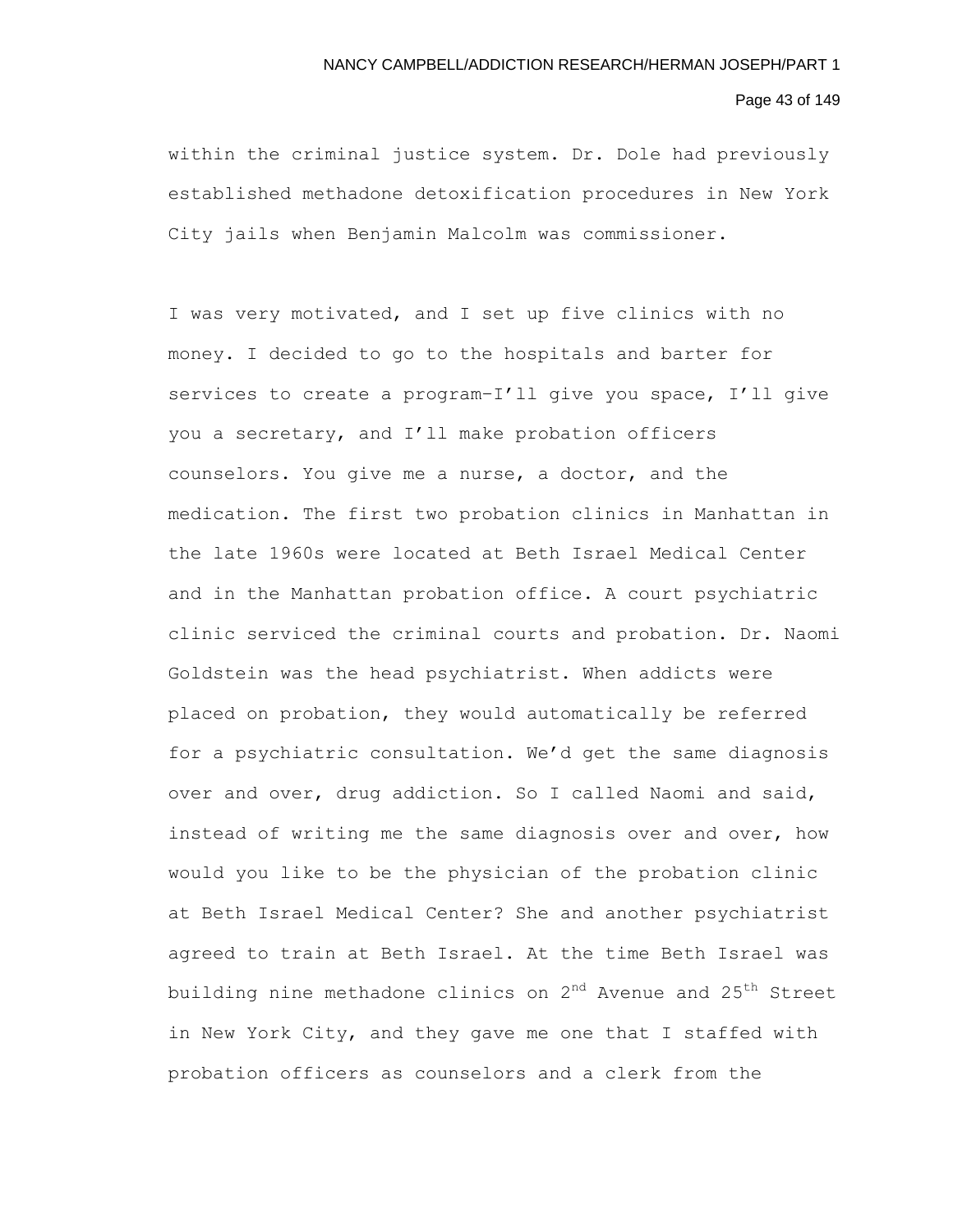## Page 44 of 149

probation department as a secretary. The two court psychiatrists were the clinic physicians. The hospital gave us the clinic space, the medication, nurses, appropriate appliances, and furniture for the clinic. When Beth Israel built these nine clinics, they hired an interior designer. The clinics and hallways in the building were very pleasant, modern in design with bright cheerful colors. Over the years, neglect of the clinics was noticeable and the interiors eventually degenerated into depressing environments.

NC: What kind of training did the staff get?

HJ: At the time I knew more about methadone than the doctors, so I provided the probation officers with training. I only took the brightest probation officers to work in the clinic. The Beth Israel clinic eventually filled up with close to 150 patients, so I went to the New York City Health Department Health Services Agency (HSA) Methadone Program, which was directed by Dr. Robert Newman, and indicated that I needed an extra clinic in Manhattan. I asked him to open it in the Manhattan Probation Office. I emptied out two rooms and the HSA put in an examining room and we put in a waiting area and a dispensing area. We needed a place to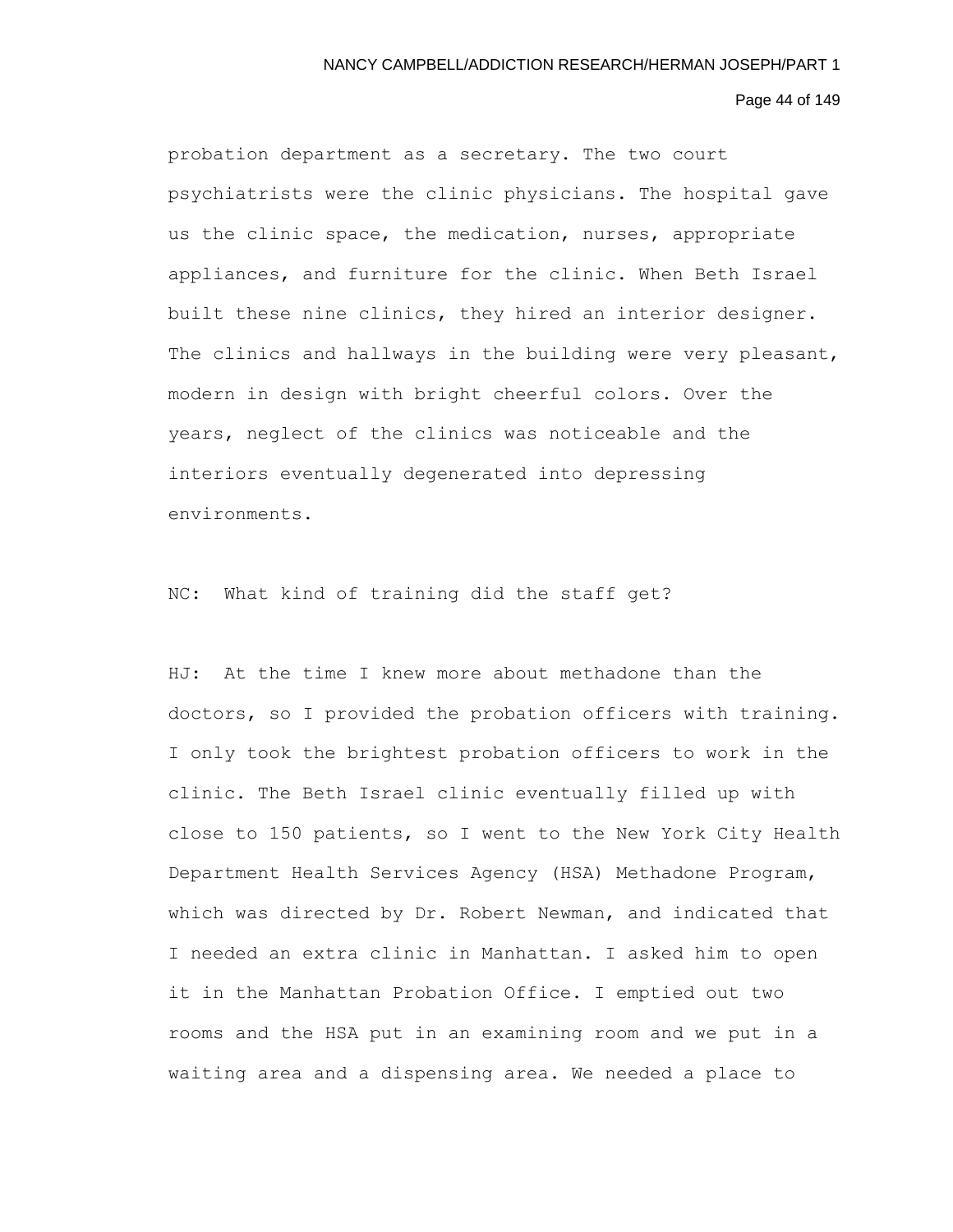### Page 45 of 149

store the methadone. The head probation officer had a huge safe in his office and he agreed to allow us to store the medication in it. This was before all the regulations came out. The methadone clinic was successful. Anybody who came in with a heroin habit either went down the hall for methadone, or to the Beth Israel clinic. Both clinics filled up pretty quickly. We used the men's room and the women's room for collecting urines.

After the first two clinics opened, I went to the Bronx, where the probation branch was in the basement of a multiservice building. On the top floor of the building was a methadone clinic associated with Albert Einstein College of Medicine. I prevailed on them to open up a branch in the probation office. They sent down a nurse, and the probation officers acted as counselors. The probation office provided space. In the Queens Probation Office, I organized an onsite methadone clinic with the HSA. The most famous one was in the municipal building in Brooklyn, where we had a probation office on the third floor. I organized with HSA a clinic with the Criminal Court and the Supreme Court. We had a joint clinic. These clinics ran for three years, until the city was able to set up enough programs that people could get methadone treatment in their neighborhoods within a few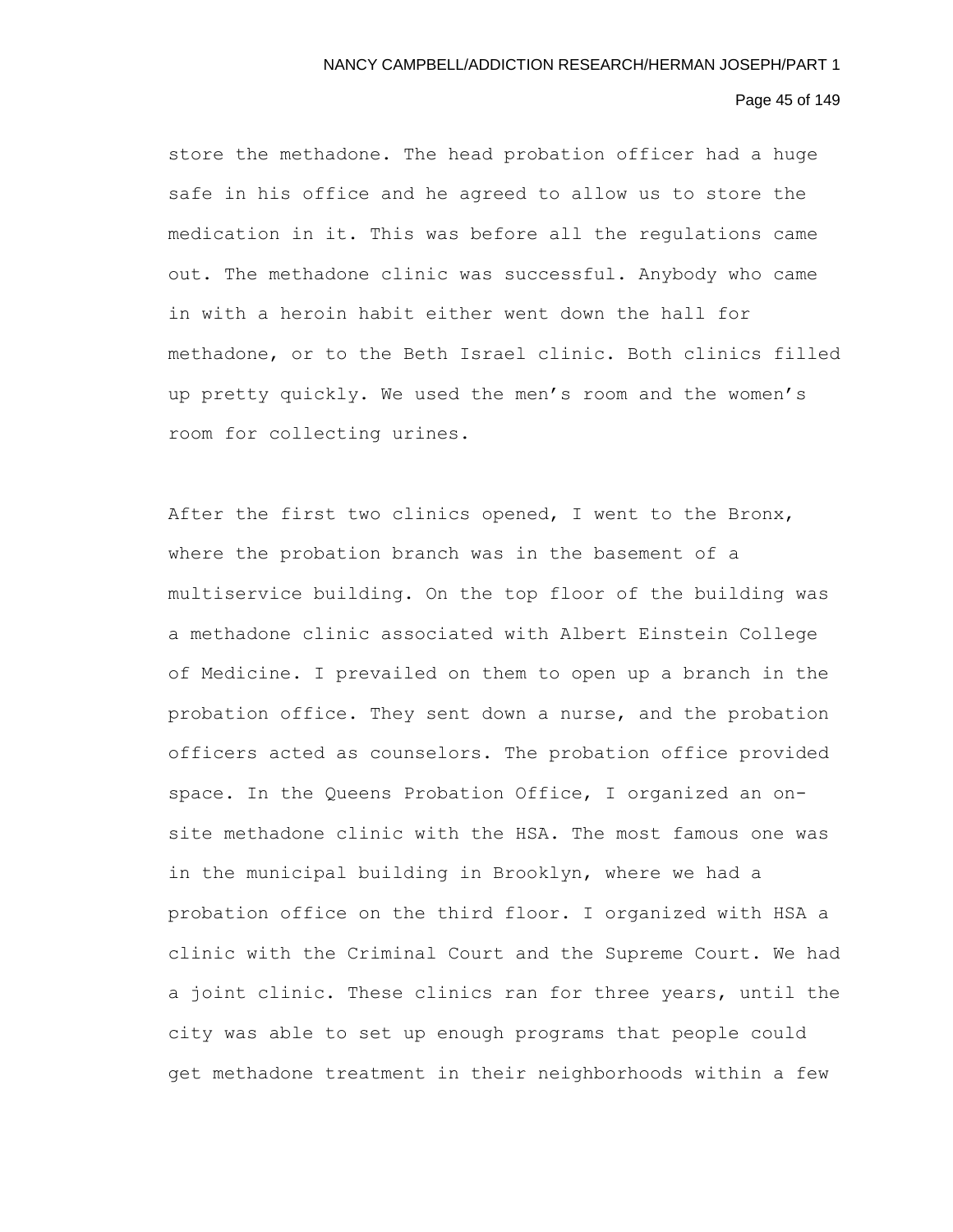### Page 46 of 149

days. In summation there were five probation methadone clinics in New York City: three were organized in probation offices with the cooperation of HSA one was organized in a probation office with the Albert Einstein College of Medicine and Beth Israel methadone program gave us a clinic in their complex on 25<sup>th</sup> street.

NC: Were you still working as a probation officer when you were organizing these?

HJ: Yes, they just let me do this. Mr. Wallace let me do special projects. After I set up the five clinics, he called me in and stated he had a major problem with storage of old records. He took me down to the basement in Brooklyn Municipal building, where old probation records were filed in storage that was costing a lot of money. He indicated that when he picked up these records, he could not find important information since there was no standardized way of keeping records. So he asked me to do something about the chaotic record system.

So I said, all right, people are on probation for a year with a misdemeanor. I took a folded piece of paper like the Daily News, and said, my yearly reporting record is going to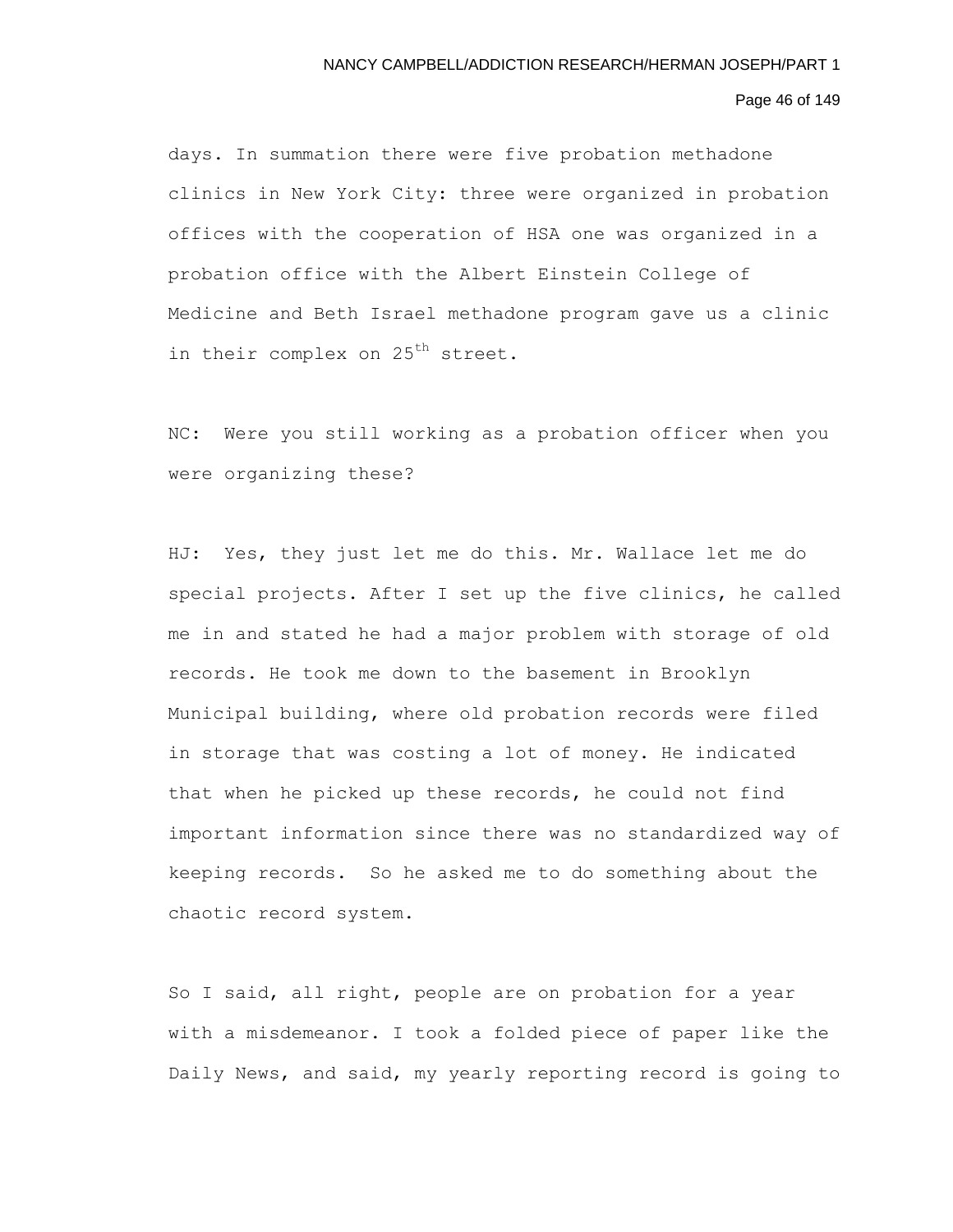# Page 47 of 149

be no more than this one folded sheet of paper. On the first page I had identifying information and a grid for one year with all the variables on top that you're interested in, employment or unemployment, re-arrests, dates. All you had to do was check off yes, no, employed, no, rearrest, next, so. On the next pages were allocated spaces describing arrests and agencies involved and a section for comments and a summary. He really liked it that you could pick up this record at the end of a year, you didn't have to read a lot, and you could see what happened to a person over a year. Each folded sheet was for a year. Since the maximum length of time a person was on probation was three years, three folded sheets comprised a record. Essentially, what I did was graph and explain a probationer' adjustment over time. It was piloted and found to be acceptable with some needed adjustments. After Mr. Wallace left, there was a consolidation, and the old guard called me into the front office. There were thirty people sitting there, and they said, what do you want to do, deprofessionalize probation? I answered that you can't find anything in these records unless you read them for over an hour. Everybody has a different style of recording information. Some probation officers give you minimal information, and others write a Dostoyevsky novel. With this form, it doesn't matter since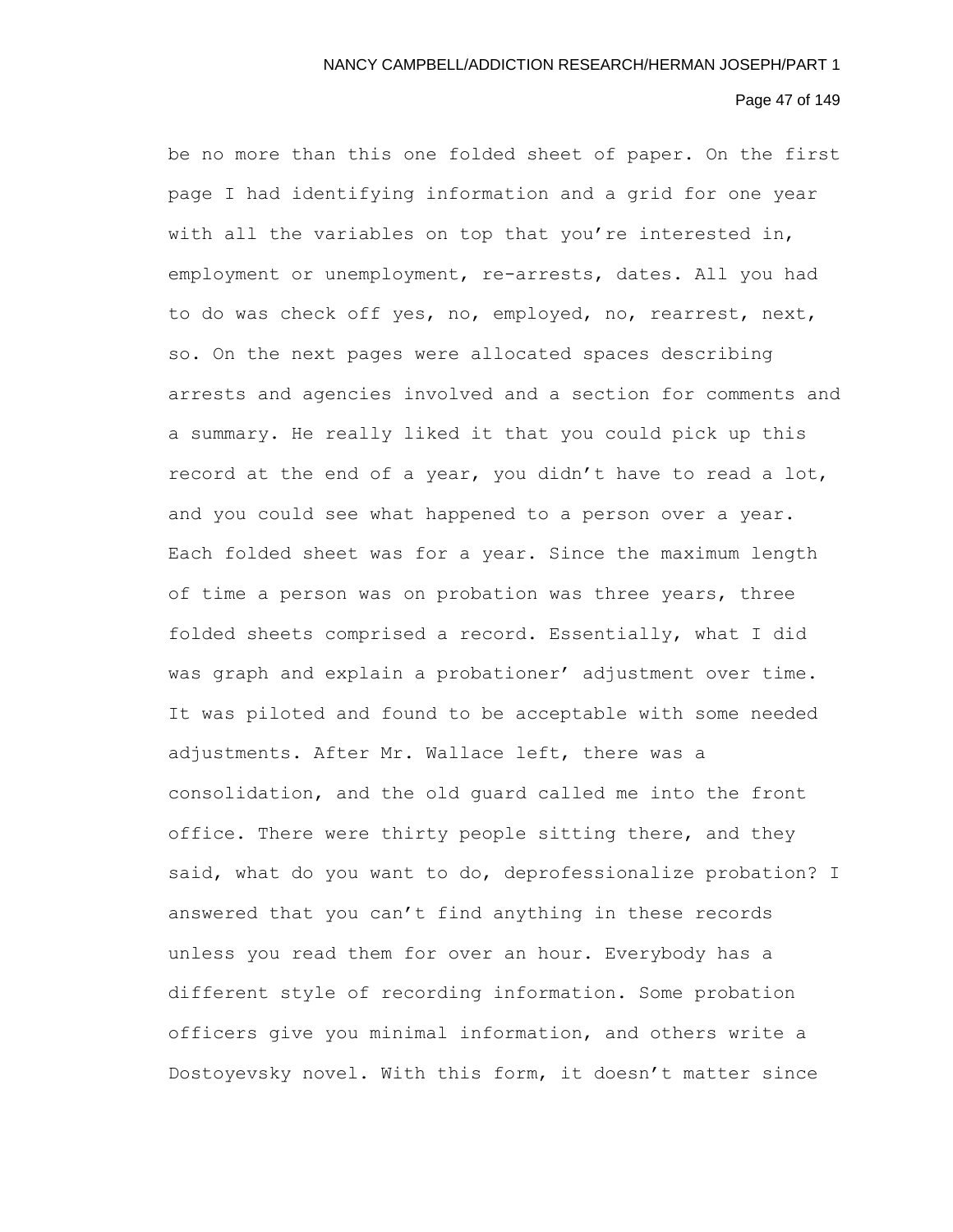Page 48 of 149

all information was standardized and in a particular place.

I used the form in my Manhattan methadone clinic because I wanted to see what would happen. At the end of the year I had all the cases entered onto the form. This was before computers. I was asked to speak at a meeting on treatment of addiction, and I decoded the book with an adding machine in two days. I had basic demographic data, man months of employment, man months of unemployment, rates of arrest, referrals to social agencies, etcetera. Everything I needed to know about the probationers. I went to testify, and all these large agencies were coming to the hearing without data. When I testified I had man months of this and man months of that. Those who presided at the meeting were amazed at the precision of the data. However, the probation administration did not adopt my record keeping system since they felt that it would deprofessionalize the department. They dismantled it before I left to go to Rockefeller University.

A few years later, I was working at the World Trade Center for the state, and auditors were randomly auditing old probation records. They came over to me in the lunch room, and said, "Herman, whatever happened to that form? We're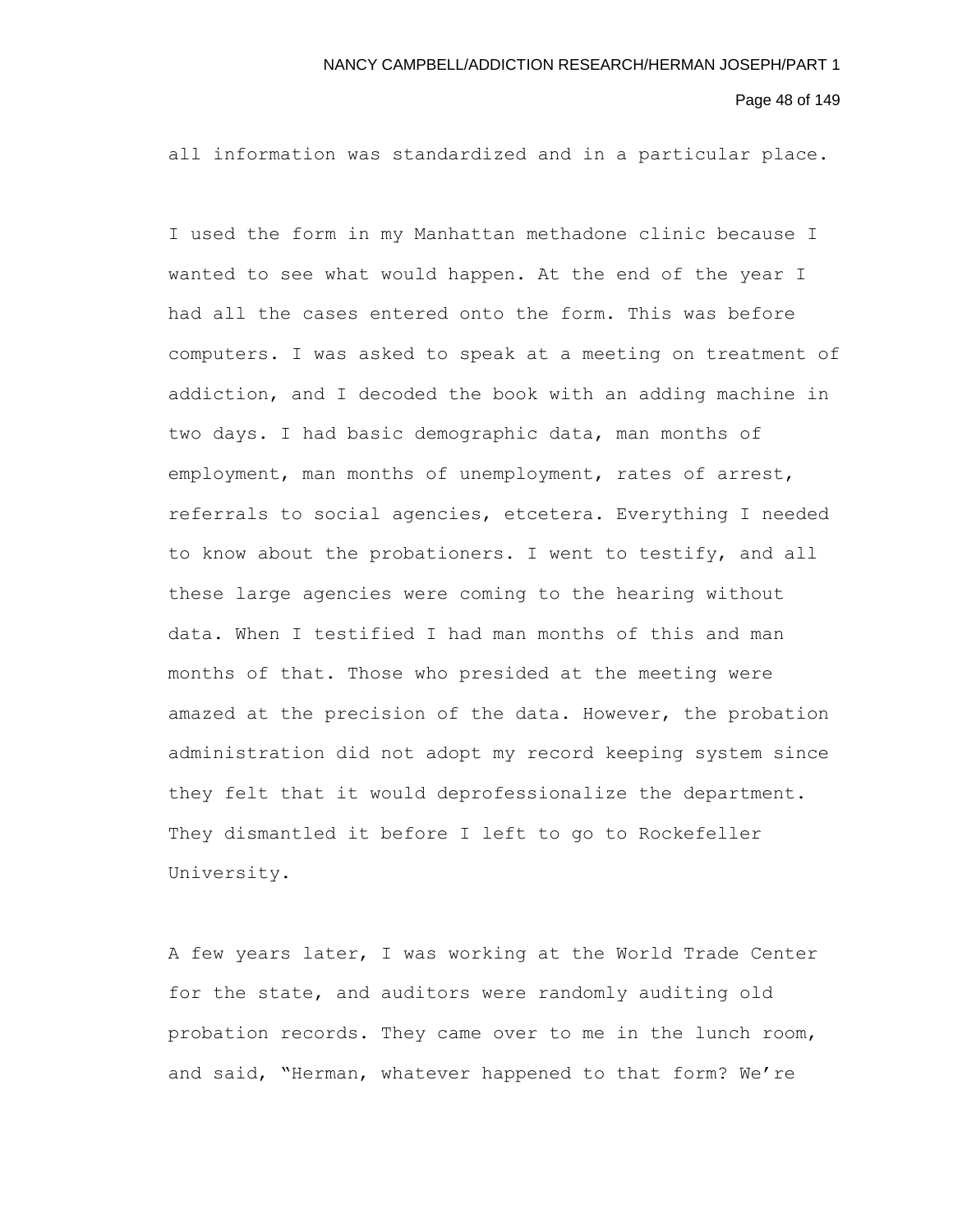# Page 49 of 149

spending hours on each case and not getting the information we need. We pick up one of your cases, we're able to audit it in five to ten minutes." I related the story about the reaction of the new administration to the form.

Getting back to my years in probation under Wallace and McDivit, once I had organized the methadone clinics, my next problem was getting jobs for the probationers. The job market was changing in the early '70s. Unless you had literacy skills, you couldn't get a job in New York. I was unaware of this. It was the beginning of the information age and the introduction of the computer. To establish an employment program I went to NYU and the employment office, and they told me about the shifts in employment and that the old manufacturing jobs were leaving the city. I was informed that in order to obtain a job in the new emerging economy an applicant had to have literacy on a  $7^{\rm th}$  or  $8^{\rm th}$  grade level. I went back to my office, and there were some probationers in the waiting room with the Daily News. I assumed they were able to read the sports section. I picked 20 of them coming in. It was a convenience sample. I was friendly with them and asked them to read the sports page. They could not get through a paragraph. Then I saw that although they were carrying a newspaper they couldn't really read. Then I gave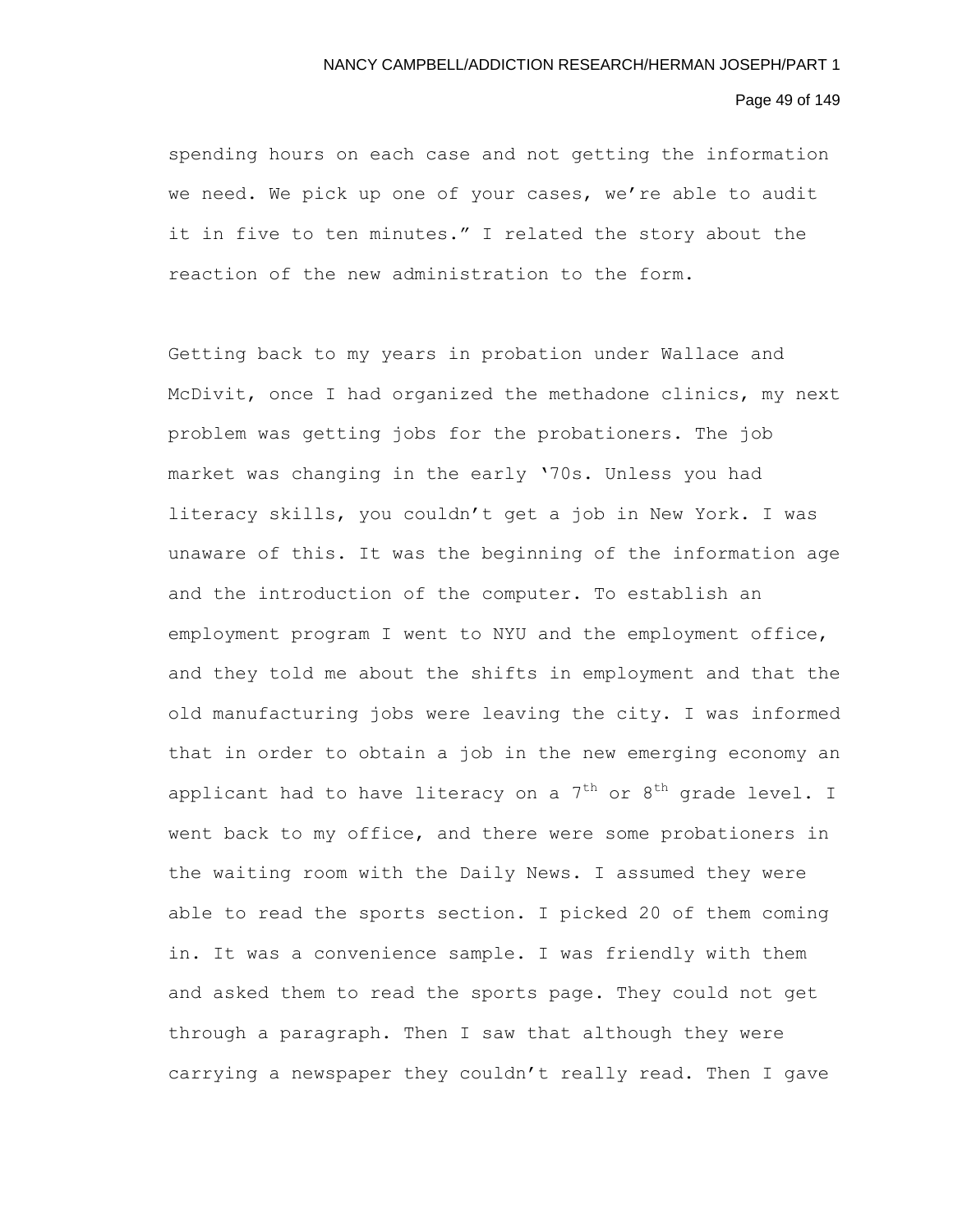## Page 50 of 149

them a little arithmetic test, add a half and a third. Only two of them could do it with my assistance. So I realized that they couldn't do public school arithmetic. The probationers were mostly Latino and African Americans who could not read and therefore were unable to obtain a decent job in the emerging economy. The highest unemployment rate in the probation methadone program was in the Bronx clinic. With the help of Federation Employment and Guidance Service I set up an employment service with the intake in the Bronx Probation Office. That office not only had an onsite methadone program, but a first rate employment service. The probationers were evaluated, trained, and then sent on a job, and while they were on the job they also were counseled and evaluated. This was the first entrance of Federation Employment and Guidance service into criminal justice. It was the first program of its kind in the probation system. Before I left probation I set up the methadone programs, an employment service, tried to revamp record keeping, and developed a liaison with the NACC program.

NC: Why did you decide to leave the probation department?

HJ: My decision to leave the probation department was based on a number of factors. The administration of the probation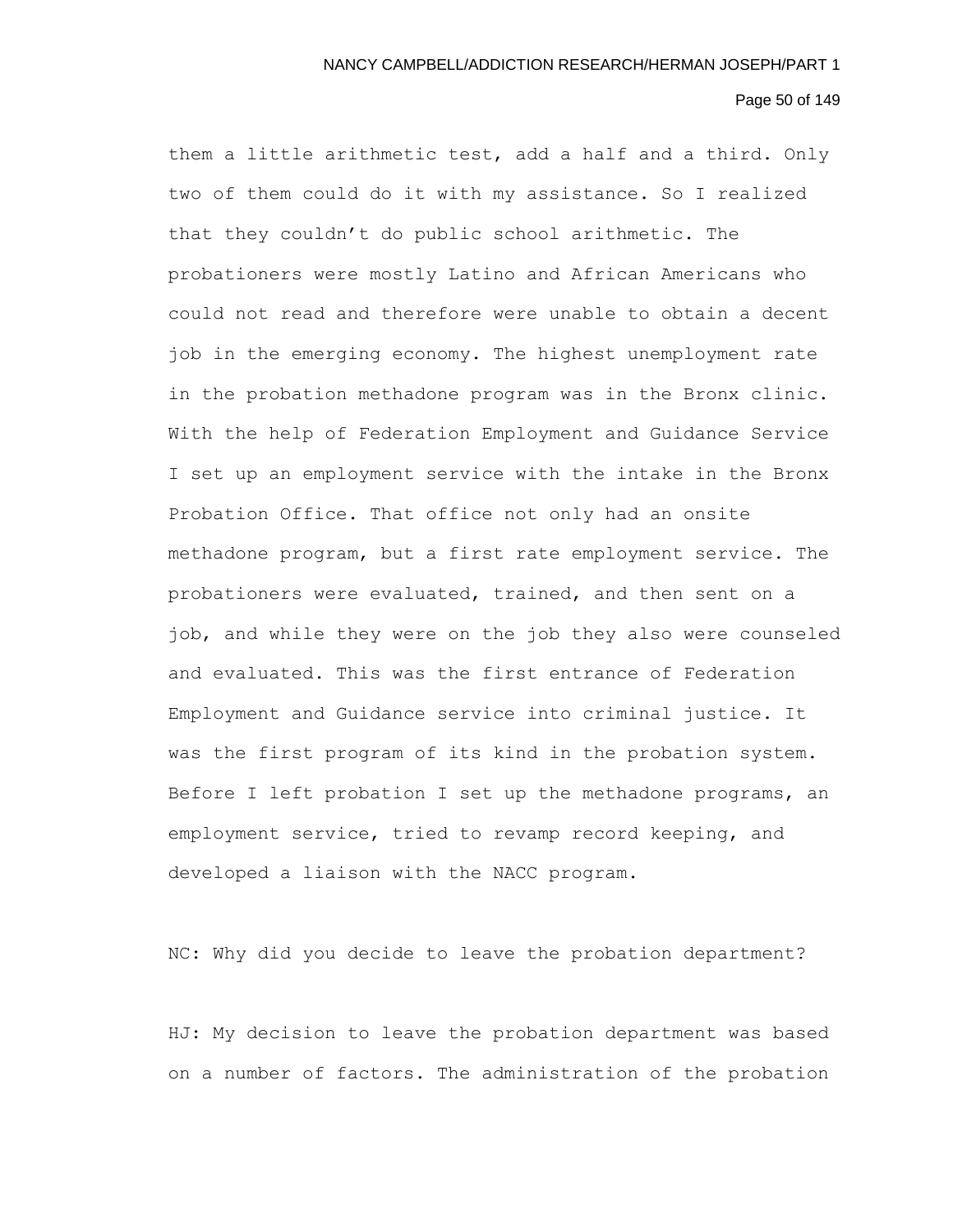# Page 51 of 149

department had changed into appointees who were politically connected and of course did not have the vision of Wallace and McDivet. At that time I was really interested in the metabolic theory of addiction since it appeared to be a logical explanation of what I was observing in compulsive opioid addiction—namely the craving, chronic relapses and the behavior linked to relief of craving among probationers. My advocacy of addiction as a metabolic disease with behavioral, personal and social factors was not too well accepted at that time. I was sort of an alienated person, even though I had written two published articles while a probation officer for the journal of *Federal Probation.* One was an overview of methadone treatment with an emphasis on methadone patients who were on probation and parole. The other was a summary of the five probation methadone clinics I established by pooling together facilities, services of various hospitals, the Health Services Administration (HSA), probation, and a community agency such as the Federation Employment and Guidance Service to implement a special employment service for probationers who were in the Bronx Probation methadone program.

All of this was a first for probation and the criminal justice system, yet I was not considered for promotions. So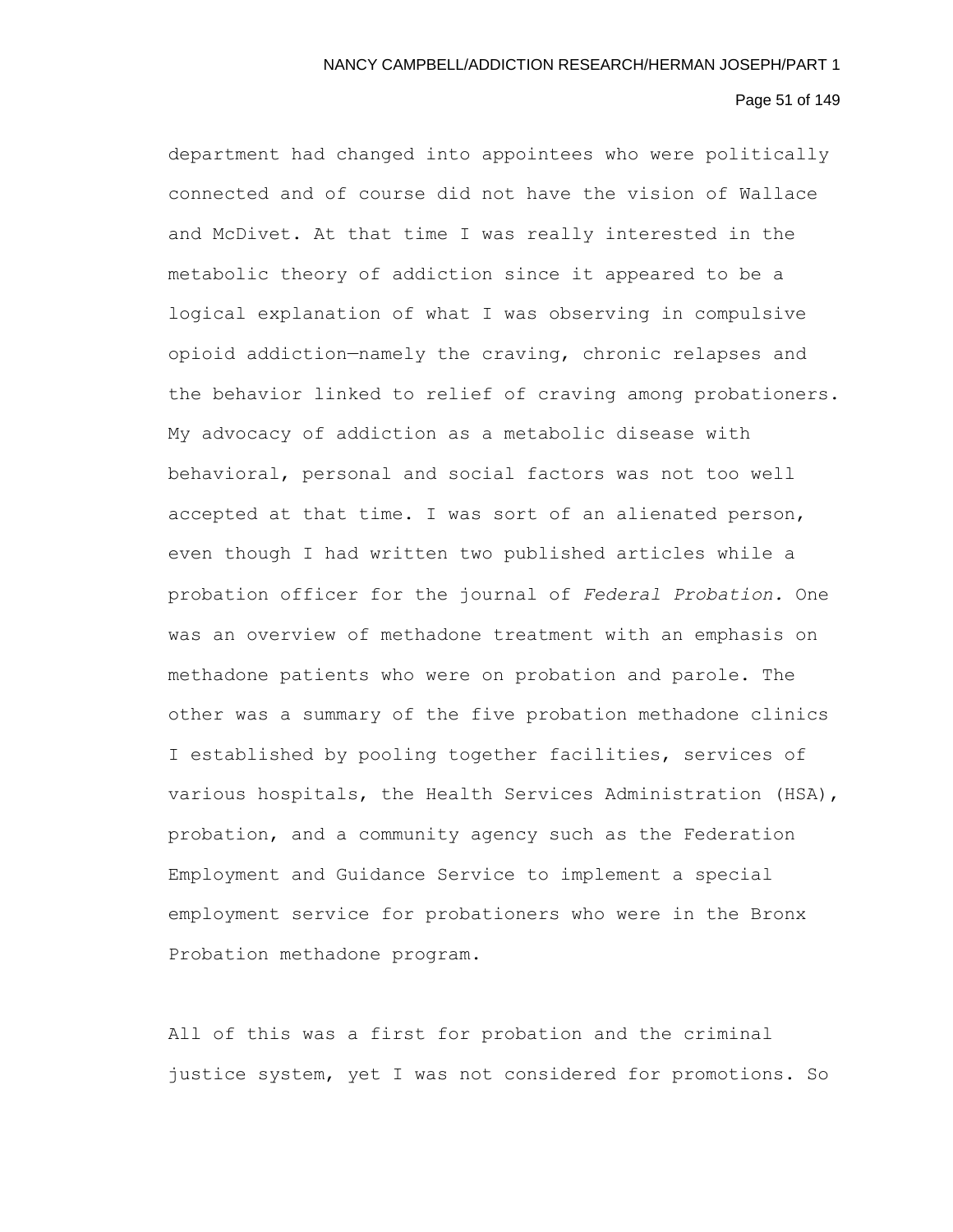# Page 52 of 149

I was at a dead end in my job. Wallace and McDivit left and my perception of the new political appointees was rather negative. Wallace left an unusually fine recommendation in my folder before he left. However, I saw little or no possibility for the understanding my views and advancement within the new political administration. They appointed two politically connected persons within one year as commissioner.

NC: What was the fate of your methadone clinics in the probation system once you left?

HJ: Eventually the methadone clinics in probation were closed down because clinics were established throughout the city. Dr. Robert Newman became head of HAS. Within three years 34,000 patients were stabilized on methadone in small clinics throughout NYC. There was no sense in probationers coming every day to the probation office when there were clinics located near their homes or employment office. Also, I made arrangements with NACC/DACC to accept probationers into their services which included methadone treatment. This was accomplished with John Carway of the state agency. The clinics had served their purpose. About nine hundred to one thousand addicted probationers were serviced in these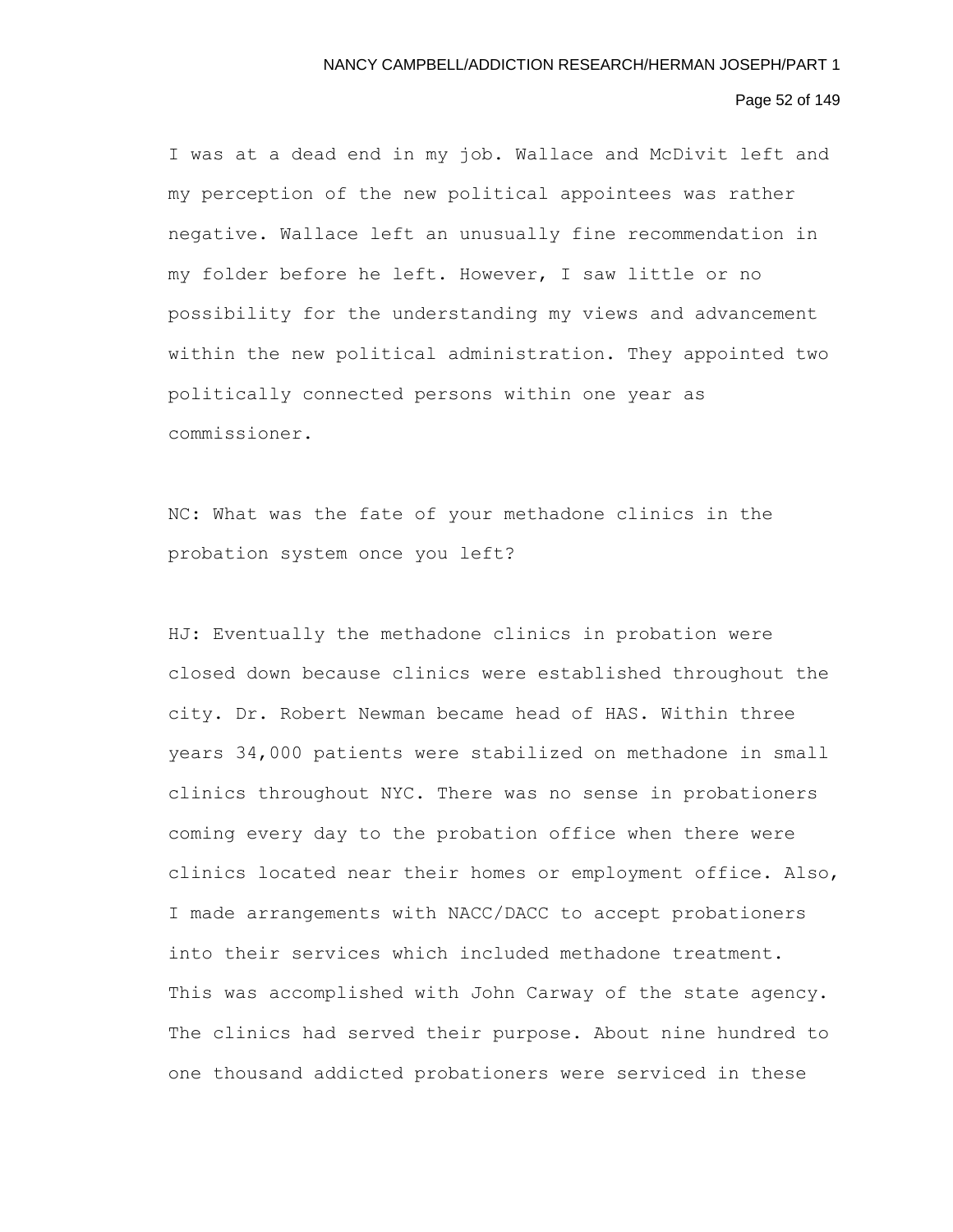Page 53 of 149

clinics and transferred to clinics near their homes when their probation sentences were completed.

After the clinics closed in the early 1970s, Dr. Dole asked me to join him at The Rockefeller University because he wanted me to do a detailed follow-up study. I had never in my life done a research study and so I was a little daunted but I just wanted to leave probation.

What attracted me most is that I would be working with an entirely different intellectual and imaginative class of people-Nyswander, Dole and I knew Kreek at Rockefeller and Gearing from Columbia, who was so supportive and generous. So even though I was not paid much I took a leave of absence from probation and went to work for Dr. Dole. When I left probation my self esteem was at a low ebb. Dole elevated people and that was the difference. I told Dole that I had serious limitations, but he insisted that I join his department. I had to learn programming during the summer before I joined his lab. After three or four weeks I showed him a program I had worked on that retrieved data from the methadone admission forms. I went to Rockefeller University in the evening to study programming on my own in a room with a computer in the basement after finishing my probation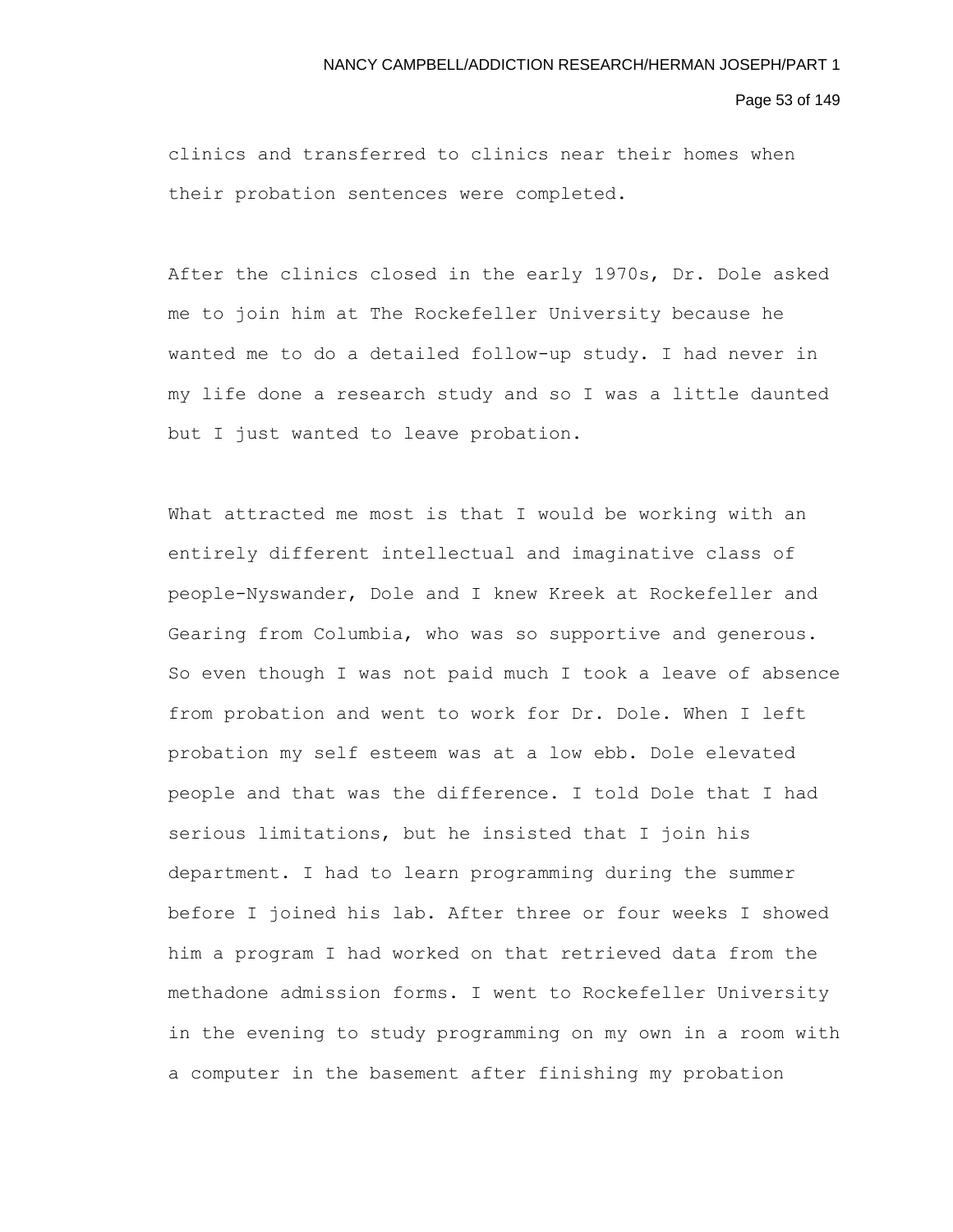### Page 54 of 149

duties during the day, since I was leaving probation on a certain date in September so as not to jeopardize my city benefits.

NC: How did you do the follow-up study?

HJ: Frances Rowe Gearing was doing the evaluation. I knew about Dr. Gearing prior to my joining Dole. She had a very small staff who had to go out interview patients and retrieve data from clinic records. They were really very good, but she was criticized. I wouldn't criticize her. I thought she did an excellent job. Her work still holds up. I was hired to investigate outcomes of patients who came in the first two years versus people who came in later. I did everybody who came in the first two years, six hundred people, and I took a random sample of people who came in later. The reason why was that the program changed in terms of population, stabilization procedures, a different employment market, and the economic situation in New York. Patients were originally stabilized on a ward at Manhattan General Hospital, which was a branch of Beth Israel. After a year or two they were stabilized in outpatient clinics. There was an economic crisis in the 1970s, manufacturing jobs were moving out of New York, and an information,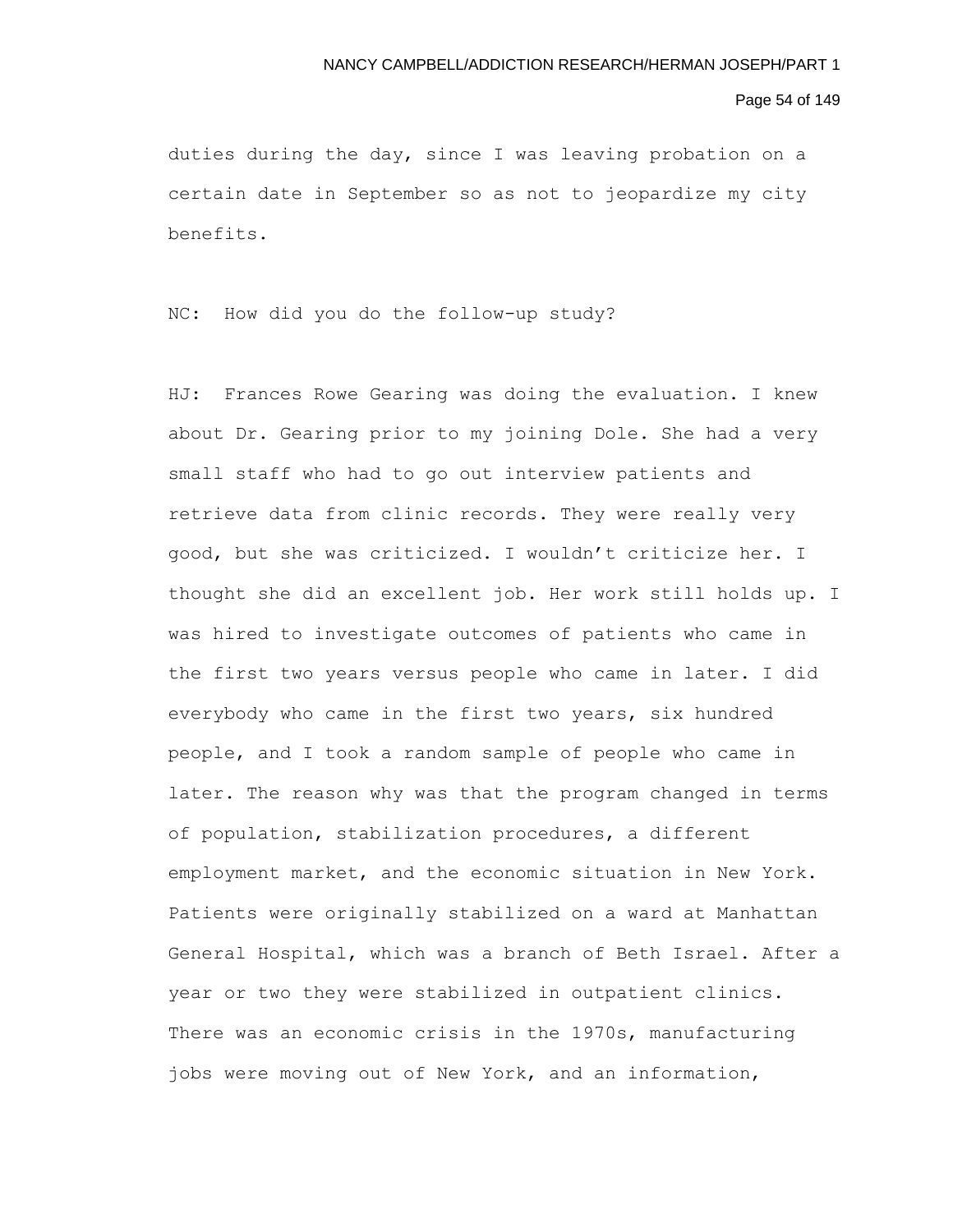#### Page 55 of 149

computer based economy was transforming the workplace. Even the retention rates in the later group were less than the retention rates in the first group that I saw.

NC: What do you think accounted for that difference?

HJ: Different time, different job market, different economic conditions. Furthermore, the admission criteria had changed. I was able to identify people coming in with alcoholism. Although they came in with alcoholism before, poly drug abuse and mental illness were originally screened out.

NC: What were the original selection criteria for Dole and Nyswander's program?

HJ: Initially, Dole needed as pure as possible an opioid addicted population. He initially ruled out mentally ill patients who might not be able to comply with the regulations of the program. Those with excessive alcoholism and polydrug abuse were initially excluded, since methadone treatment and the medication itself were not meant to treat these conditions. The effectiveness of methadone had to be established within a heroin-addicted population that was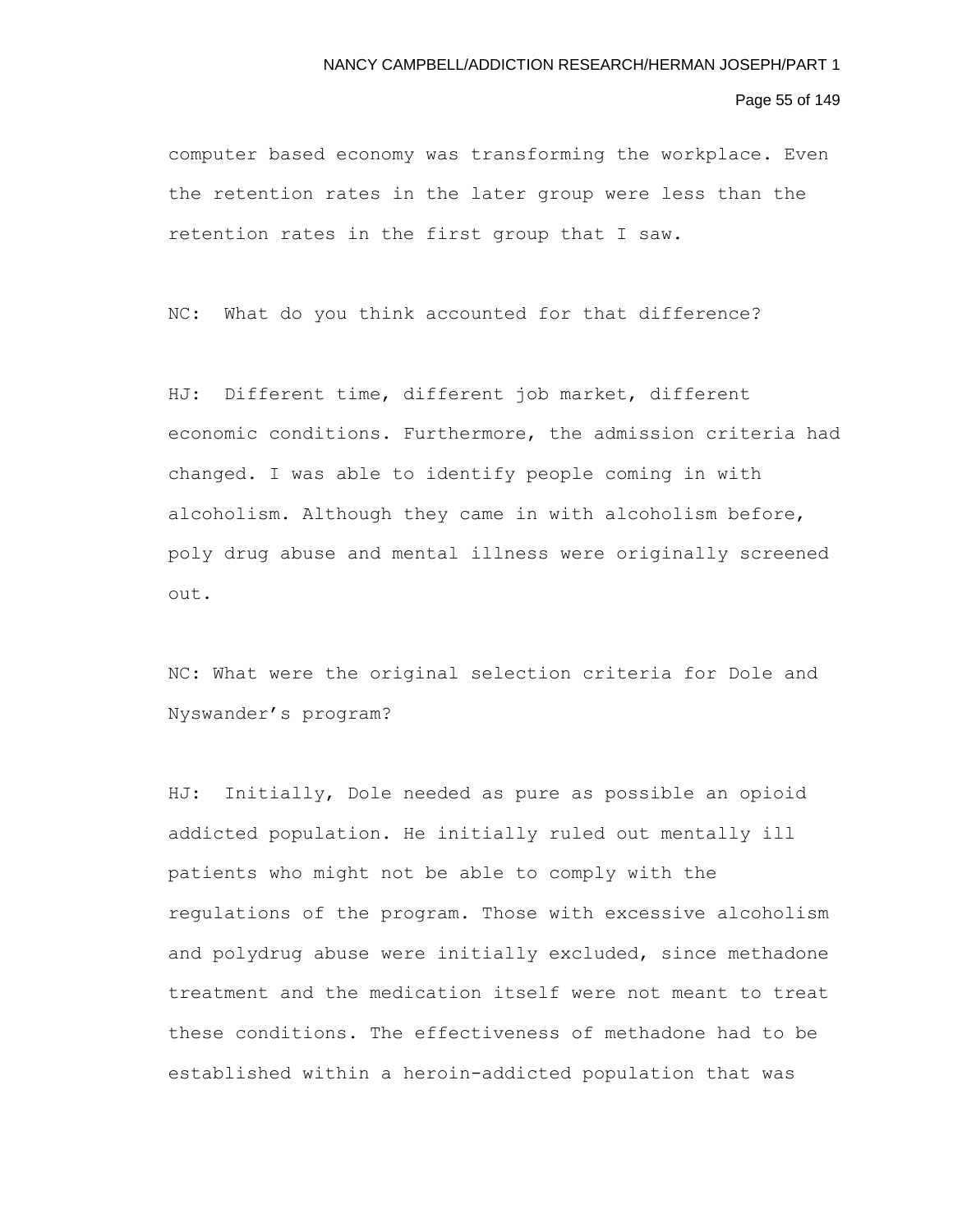# Page 56 of 149

entering methadone treatment. If problematic side effects or problematic behaviors arose, they could be attributed to the methadone or not, without the complications of other conditions and medications.

He wanted to test out the effectiveness of methadone initially with patients who had heroin addiction problems and to use methadone as a medication to treat heroin addiction. However, some patients with alcoholism and poly drug use were admitted at the beginning, since they denied having these problems and records may not have been available to validate their conditions. They were not discharged when discovered, but were treated as best they could within the clinic system. Notwithstanding the few patients who were admitted because their co-morbid conditions were not known, the first patients in the program as a group created a strong knowledge base. When poly drug or mental health problems were identified in later admitted groups, the problems were not because of methadone and heroin, but because of other co-morbid conditions which patients presented.

Originally women weren't accepted because of pregnancy. This admission criterion was changed when the program was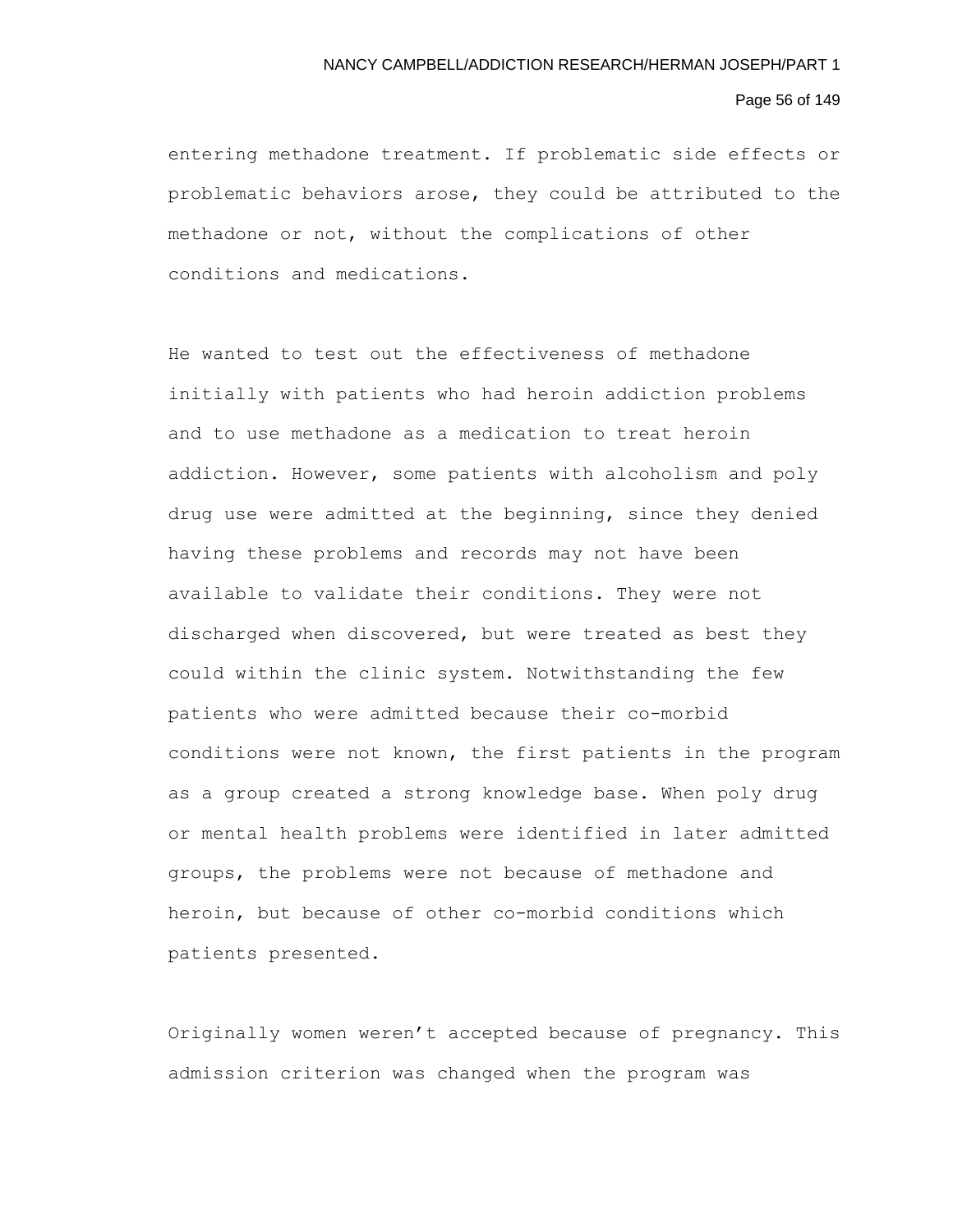### Page 57 of 149

transferred to Beth Israel Medical Center, which had medical facilities to treat methadone maintained pregnant women. Procedures were developed for delivery and treatment, including follow-up on the mothers and neonates.

As time progressed, younger people and more disturbed people entered the program, including those with serious polydrug and alcohol problems. Age criteria and duration of addiction were changed to a lower level of 18 with a least one year of addiction. The upper limit of 45 was discarded. The upper limit was imposed since there was a theory that addicts matured out of addiction after the age 40 or 45. Maybe a certain percentage did, but many died during the course of their addictions and others were serving long prison sentences.

NC: What were the major causes of death according to the followup study?

HJ: There was a group in my follow-up study that was discharged from treatment because of severe alcoholism. These patients had become heavily alcoholic during the post treatment period and were subsequently treated in alcohol facilities. They were no longer addicted to heroin and most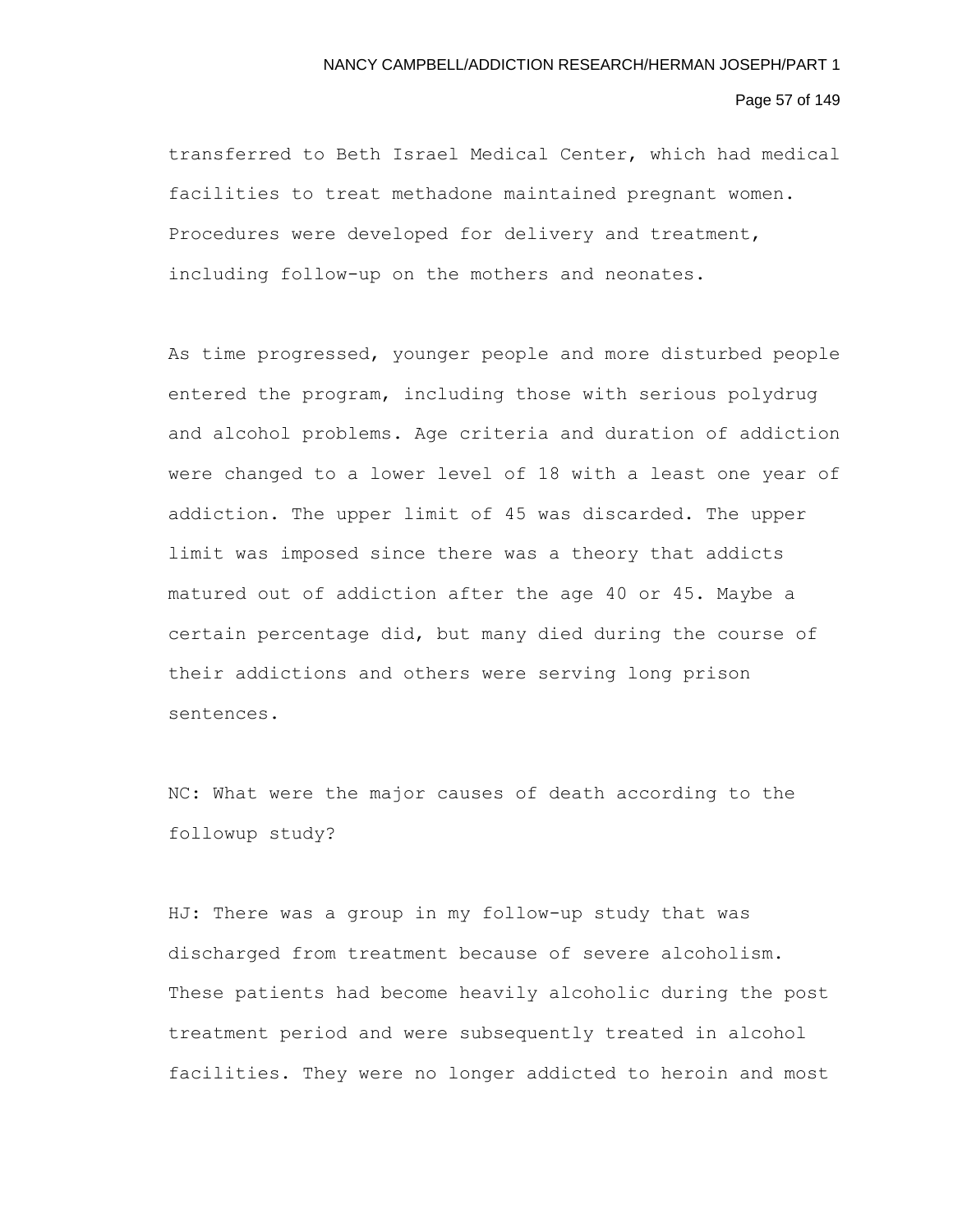# Page 58 of 149

died from complications of alcoholism within ten years of their discharge. Most of the patients with alcohol problems in treatment had drinking problems before they entered methadone treatment. Of the patients who died from alcoholism, I was able to identify 70 percent who had a history of alcohol problems in various medical records prior to their entering methadone treatment. Alcoholism was the major cause of death in methadone treatment during the first decade of treatment and the second major cause of death during the post treatment period. Heroin was the major cause of death during the post treatment period. The highest rate of heroin overdose deaths occurred during the first two months after termination from methadone treatment.

A number of elderly addicts did enter treatment in the 1970s after the upper age limit was lifted. Six or seven of them were born prior to 1900. The discovery of this group of patients over 60 and 70 led to the book *Addicts who Survived* [discussed below]. I subdivided the people in my study by cycles of treatment. I had so much data, and Dole told me that I had to think of some way to make sense of it all. When I was thinking of what I should do, he also told me that NIDA was coming for a review of the research project.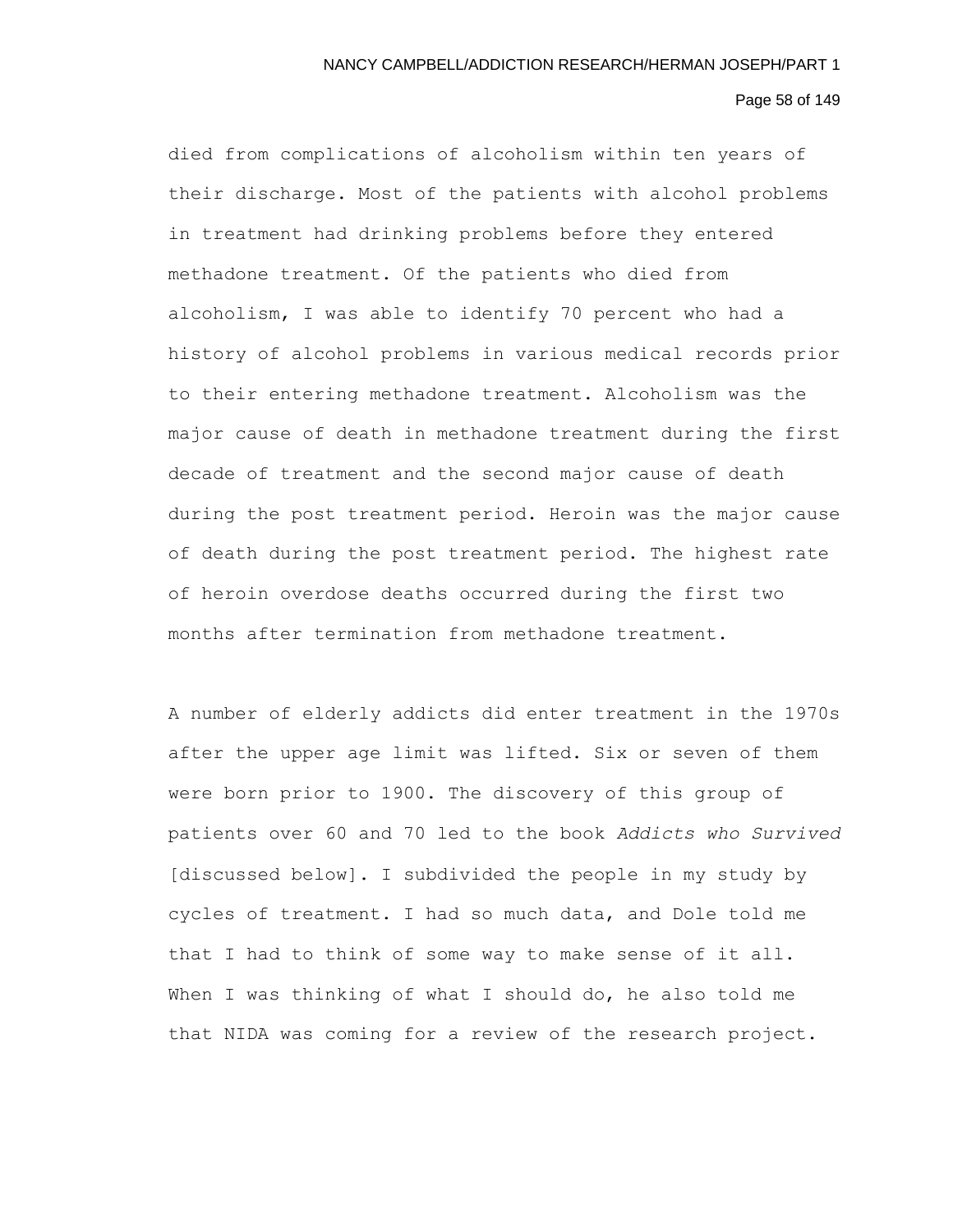Page 59 of 149

NC: When would that have been?

HJ: That was sometime in 1973. So I organized my data by cycles of treatment. Every patient was put into a unique cell. The cycle one cell is one episode of treatment and one discharge period. Some people remained in the first treatment period and never left, and some people entered into the first discharge period and stayed there and never left. Then you had the second cycle, two admissions (1a and 2a) and two discharges (1d and 2d); three admissions and three discharges; four admissions and four discharges. Also there were accumulative cells where everybody who went through a certain period of treatment were clustered. Then there were final status cells, which reflected where the persons were at the end of the study. You were able to look at the data individually, in cells, and across cells. You also measured the duration of time in each cell and also the probability of going from one cell to another.

It was an interesting way of looking at things. You could see some patients progressing slowly and others more rapidly with many admissions and discharges. The later patients were socially the most disorganized, poverty stricken, and homeless. They were in and out of treatment and the jail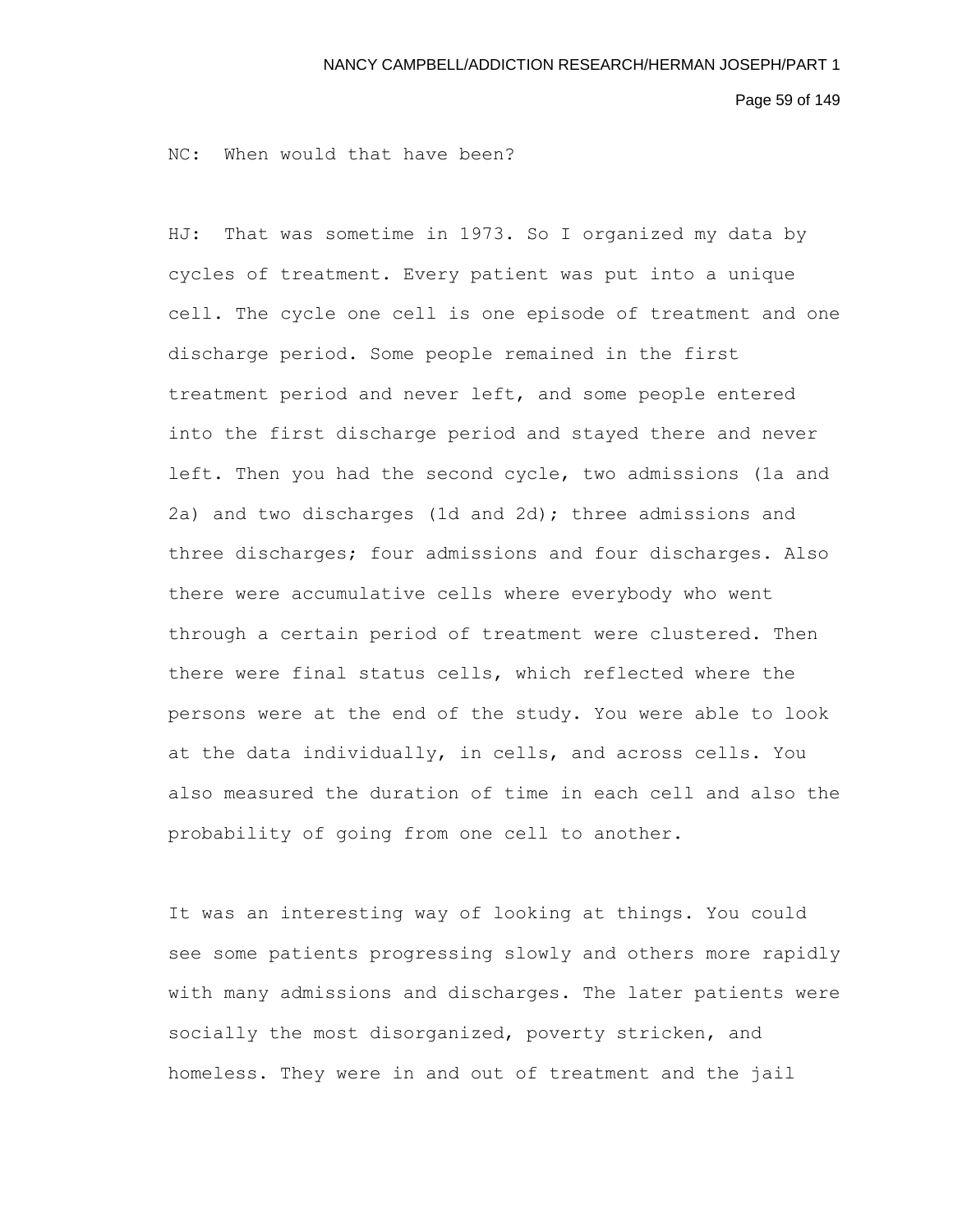## Page 60 of 149

system. You could not blame methadone for this since there were simply no social services at the time to meet the needs of people whose lives were so chaotic.

NC: Had you had any training in how to organize data this way?

HJ: No, I learned this by myself thinking about human behavior. It was a form of Markov processes or chains. I just thought it would be a more accurate way of describing behavior. One day I was walking home from work and saw a poster advertisement for a space age movie with a revolving space station. I looked at it and it occurred to me that the basic behavior of all the patients was the revolving door of treatment. They went in and out of treatment. I went home and devised my strategy around the cycle of treatment concept. I brought the idea to Dole the next day and placed it on the blackboard. He agreed with only one correction in language from phases of treatment to cycles of treatment. By placing people into different cells and cycles of treatment, I located those who had three or more entries into treatment, those who had many social and medical problems. We have patients in the late 1990s and 2000 who have 30, 40, or at one time 50 admissions. They're just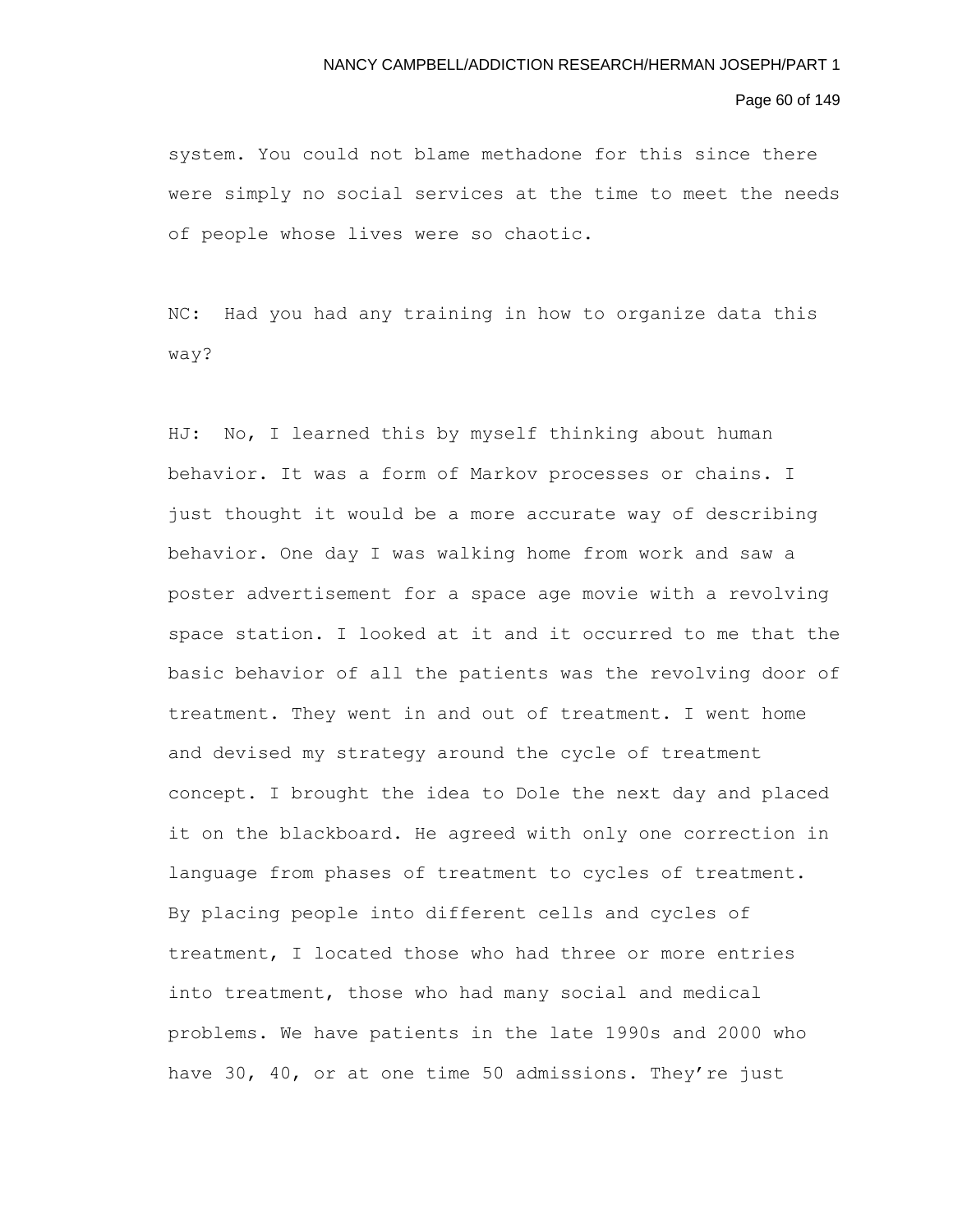# Page 61 of 149

running around in circles. The follow-up study also showed that people who have one or two admissions are relatively stable, but when you get into four, five, six, seven, eight, nine, ten admissions, you have people running into treatment, the streets, and the jails. These are the same people that you see at Rikers Jail who have over five or ten or more arrests and are homeless.

I also identified alcoholism from the follow-up study. From the Bureau of Vital Statistics and the medical examiner's office, I found that alcohol related conditions such as cirrhosis were the primary causes of death in treatment and the second major cause of death after leaving treatment. Then I found out that people who did well had longer durations of treatment (four to eight or more years) and shorter durations of heroin addiction (less than four or five years). In other words, duration of exposure to heroin itself was one predictor of whether or not patients were able to live an abstinent life without methadone. A shorter history of heroin use, less than three or four years, and a longer history of methadone treatment were characteristics of most people who were able to abstain. Of course, there were others who had longer histories of heroin use who were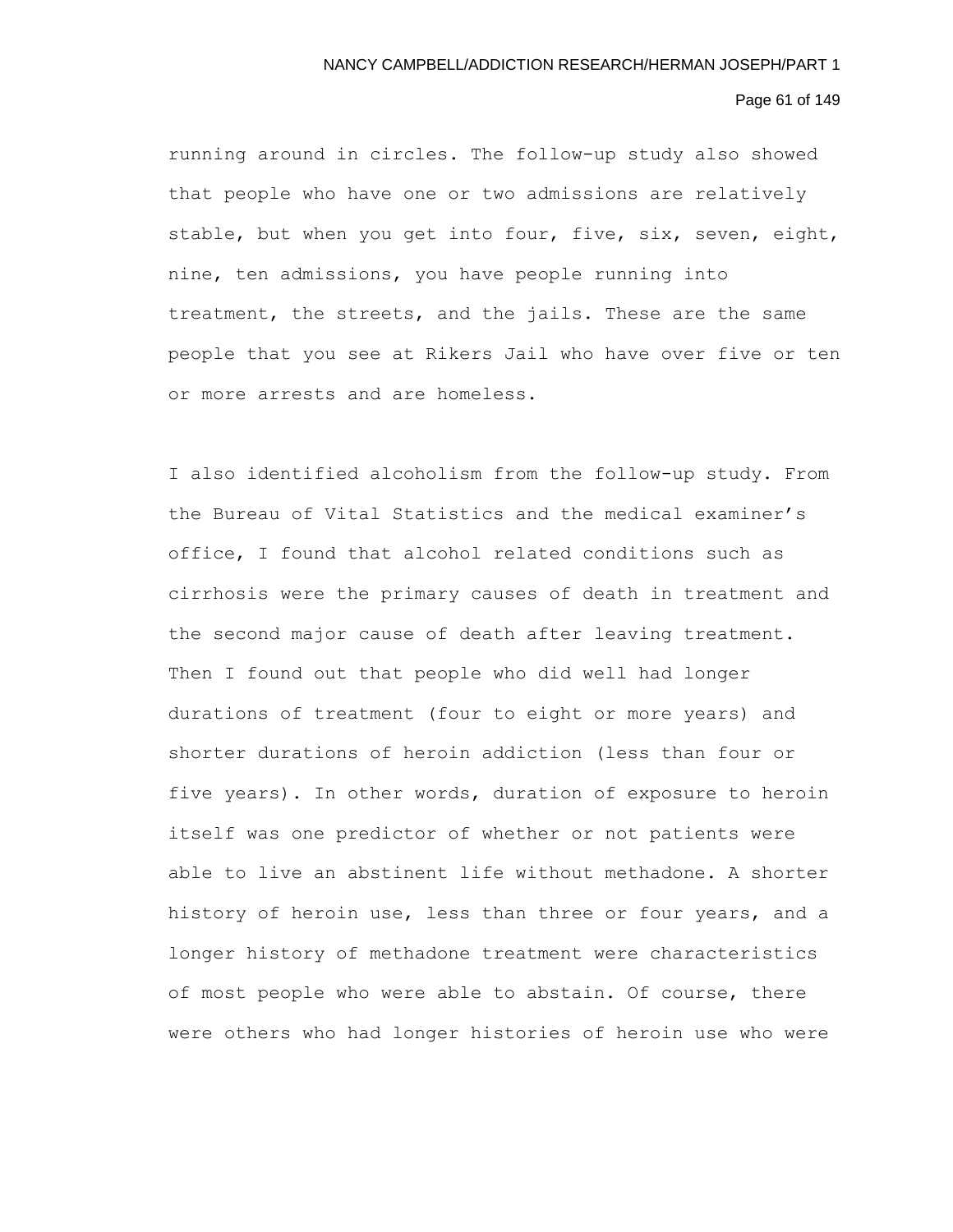### Page 62 of 149

able to abstain. But the bulk of those who abstained after leaving treatment had shorter addiction histories.

Duration of treatment, duration of addiction, and a favorable discharge determined abstention after treatment. That was a major finding of the follow-up study. However, there were many patients who had made exemplary adjustments on methadone and could not abstain. Nor did they want to be withdrawn. Many of these patients entered methadone medical maintenance where they see a physician once a month and receive their medication with little or no clinical social services.

The follow-up study showed that about 80% of the patients who left treatment relapsed. Another 10% exhibited serious alcohol problems and could not be considered cured of an addiction. Only about 10% of those who left were alive and well at the time of follow-up. This does not auger well for patients who leave treatment. There is a physiological component that has yet to be unraveled. Alcoholics in the post treatment period were able to abstain from heroin, but the whole group became seriously alcoholic and died. I had to search for them in programs that treat alcoholism instead of programs that treat addiction.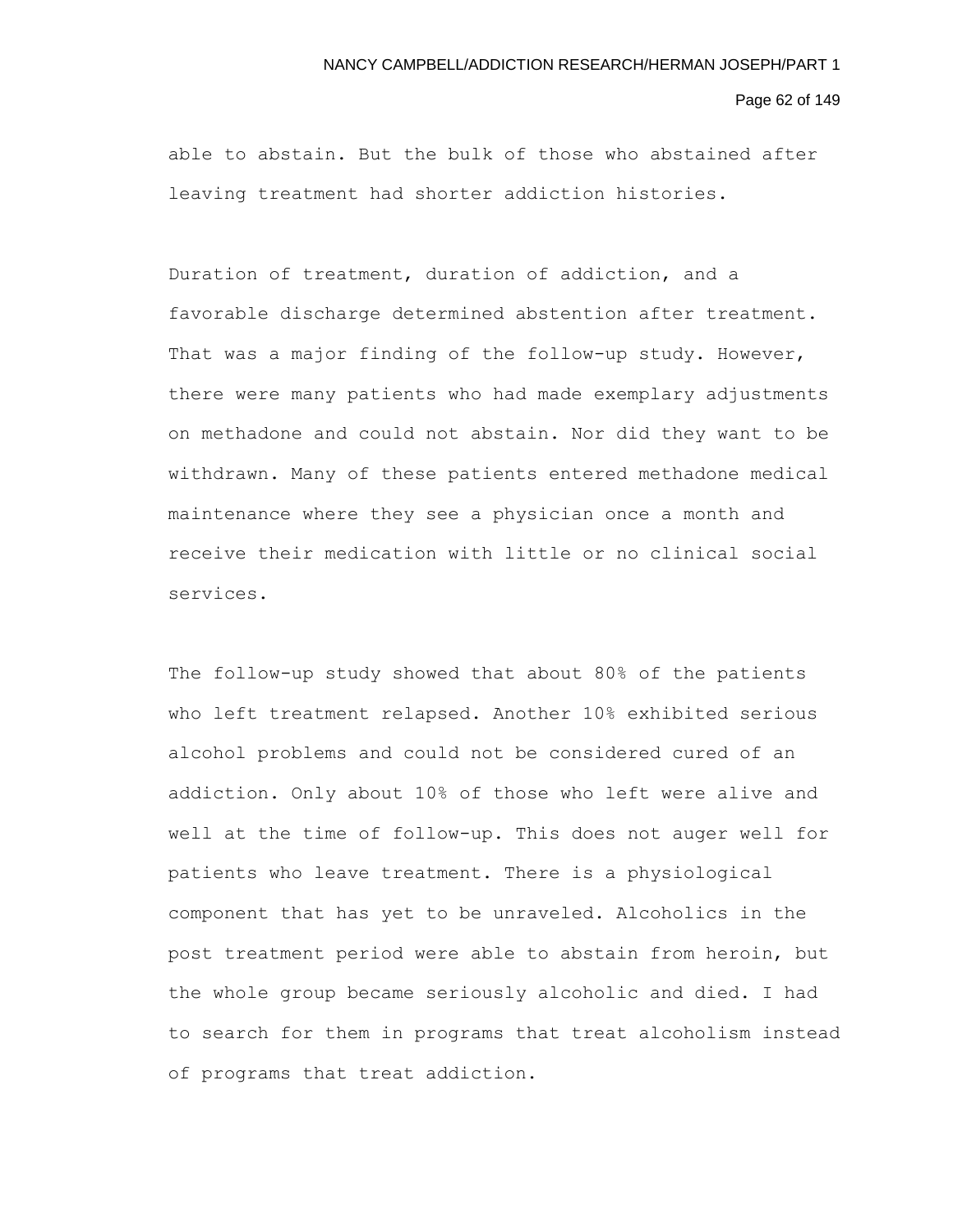Page 63 of 149

NC: When you did the follow-up study, were you finding people through treatment programs?

HJ: Yes, and I had access to methadone program records the welfare register since residents of therapeutic communities received benefits and were known to the city social service agency, and records within the corrections departments of the city, the state and the federal government. I also either visited or wrote to their families. I had information on about 85 percent. Most of the deaths were recorded in the Bureau of Vital Statistics and I went to the ME office to examine autopsy records. At least four patients died outside of the city and some deaths were probably John/Jane Doe deaths in the Bureau of Vital Statistics.

NC: When NIDA showed up to review what you were doing, what did they look at?

HJ: They sent two people to review the samples and my approach to the analysis. They approved everything. I had hired methadone patients to do the fieldwork and supervised them closely. I went to the field with them when they were first hired and sat in on their interviews to make sure they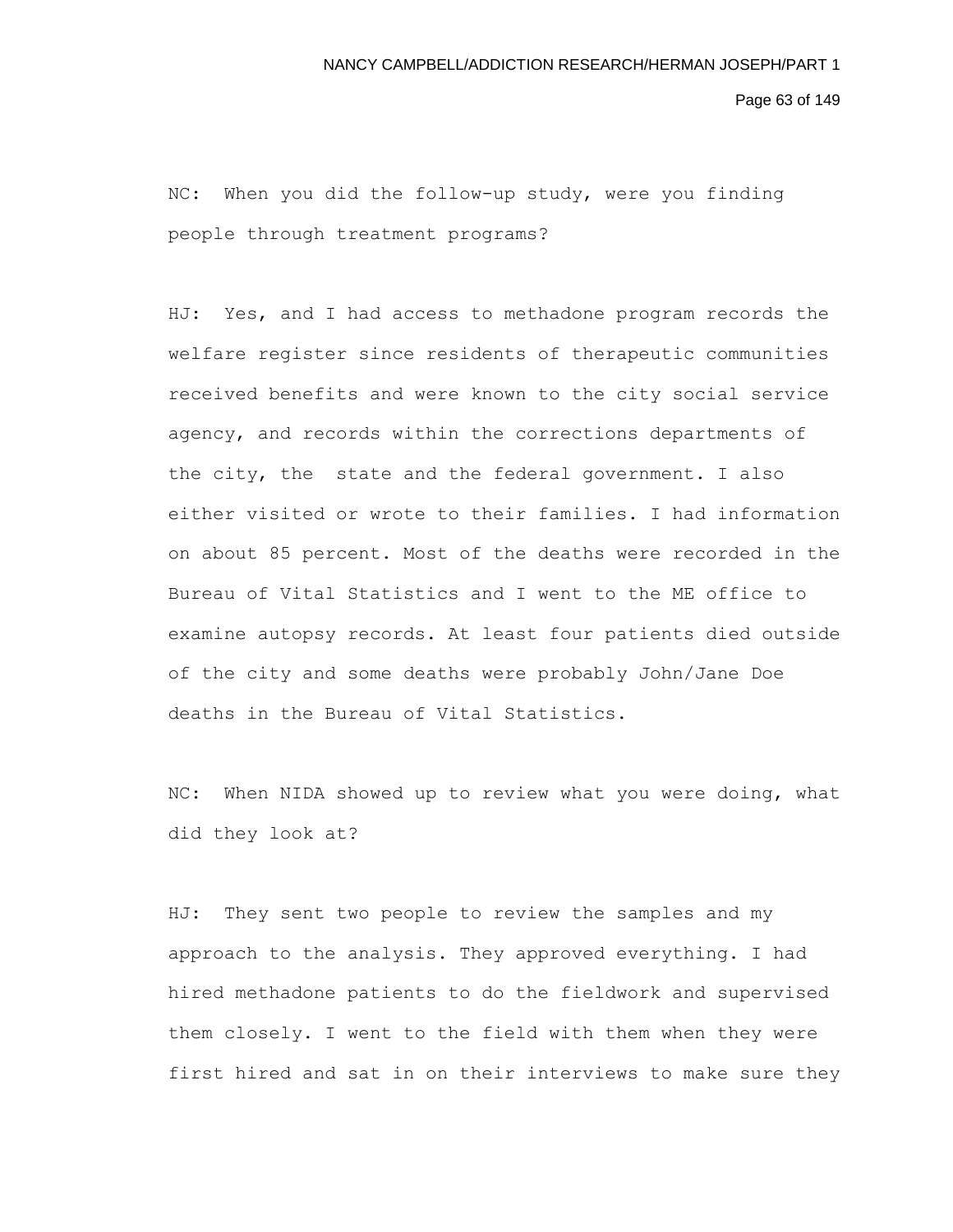## Page 64 of 149

knew what they were doing. I trained them personally. I had an assistant by the name of Jack Curia who was extremely capable. Unfortunately, he was a compulsive cigarette smoker and died as a result after the study was completed. He was a great driver. The people from NIDA didn't know that they were methadone patients. So I said to Jack, "Why don't you drive the NIDA people to the airport? You're a very skilled driver." And I told him to engage them in conversation, and then in the middle of the conversation, tell them he was on methadone because, even though they've been involved in evaluation for years and years, they probably haven't interacted on a personal level with many methadone patients. Jack told me that's just what he did. In the middle of the ride, he told them he was a methadone patient. There was almost total silence for the rest of the ride, he told me.

I also used reverse phone books to locate people. We would call and ask if the people knew so and so at this address, and tell them this was a public health survey of persons who used hospitals and clinics in New York over the past five years. People who answered usually volunteered information. We made the reason for the inquiry as general as possible to protect confidentiality. Stigmatized illnesses such as addiction or mental illness were not mentioned. One person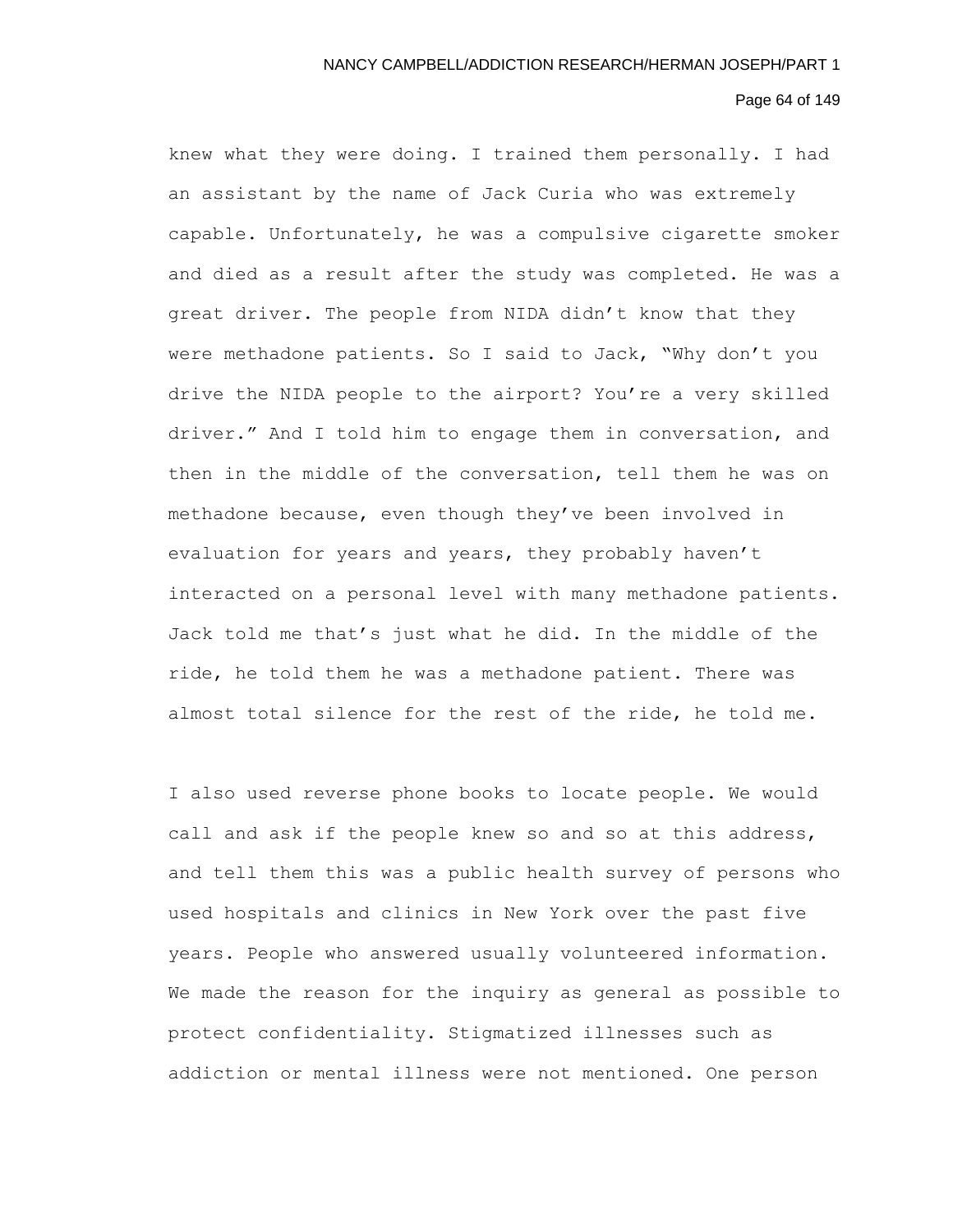### Page 65 of 149

who answered happened to be the president of a local hospital, and he indicated that follow-up studies were important since he himself wondered about the outcomes of people who use the services of his hospital. In another case I retrieved a wedding invitation in the medical records that was addressed to the patient's counselor. The patient had married in a rural area out of the state. I called the pastor, who then contacted the family. Within two weeks the patient showed up in our office in a drug-induced stupor. He had relapsed to heroin and we had to call an ambulance to take him to an emergency room.

Also an integral part of the follow-up study was the creation of a follow-up log on every patient. Every effort to locate the patient was listed on this form by date. It was time consuming but the most accurate method to track subjects which could be chaotic if there is no structure. The follow-up study could have been better if I had more time. I did get important data on causes of death, death rates both during and after treatment, discharges and adjustments in treatment and post treatment periods. I do think that there is more sophistication in the field today about doing follow-up studies.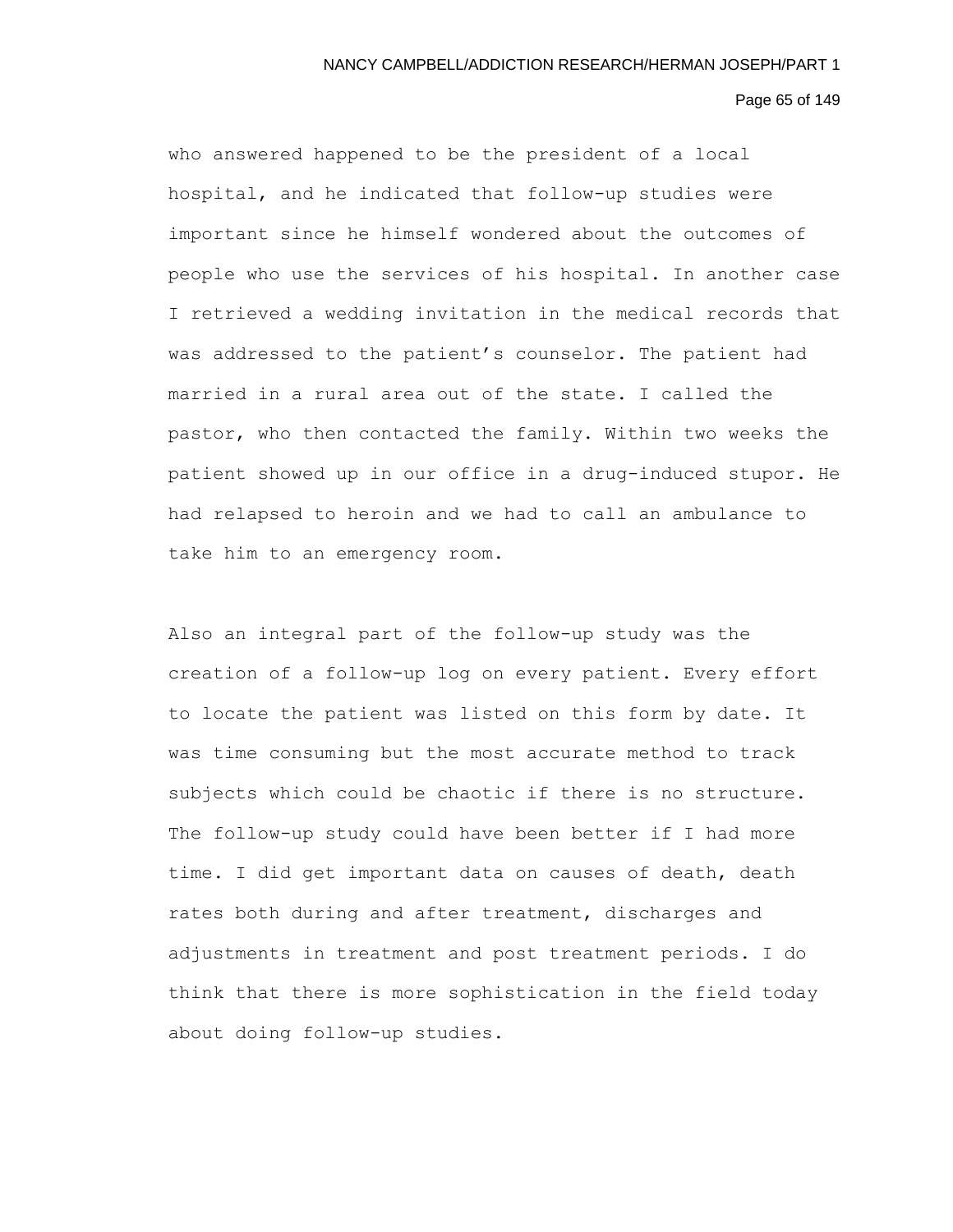Page 66 of 149

NC: When would you say there began to be increasing sophistication in this field?

HJ: In NYC with NDRI, with the training of statisticians, with the emergence of computer literate people, and the advances in ethnography and analysis. These factors all had a bearing on changing the level of sophistication in the field.

NC: What did Frances Gearing's evaluation look like in terms of the relative level of sophistication?

HJ: Her final paper, a six-year summary of methadone treatment, was masterful. At the end she recognized that people were coming in with life-threatening illnesses even in the pre-AIDS era. Hepatitis C was coming in at this point but we didn't know what it was. She saw the seriousness of the unknown conditions. She randomized and she was able to get death rates. I thought she did a terrific job. She also did evaluations every six months on different topics and populations within the program, especially when admission criteria changed. She submitted her work and recommendations to an evaluation committee which oversaw her work. This committee was chaired by Dr. Henry Brill, who was very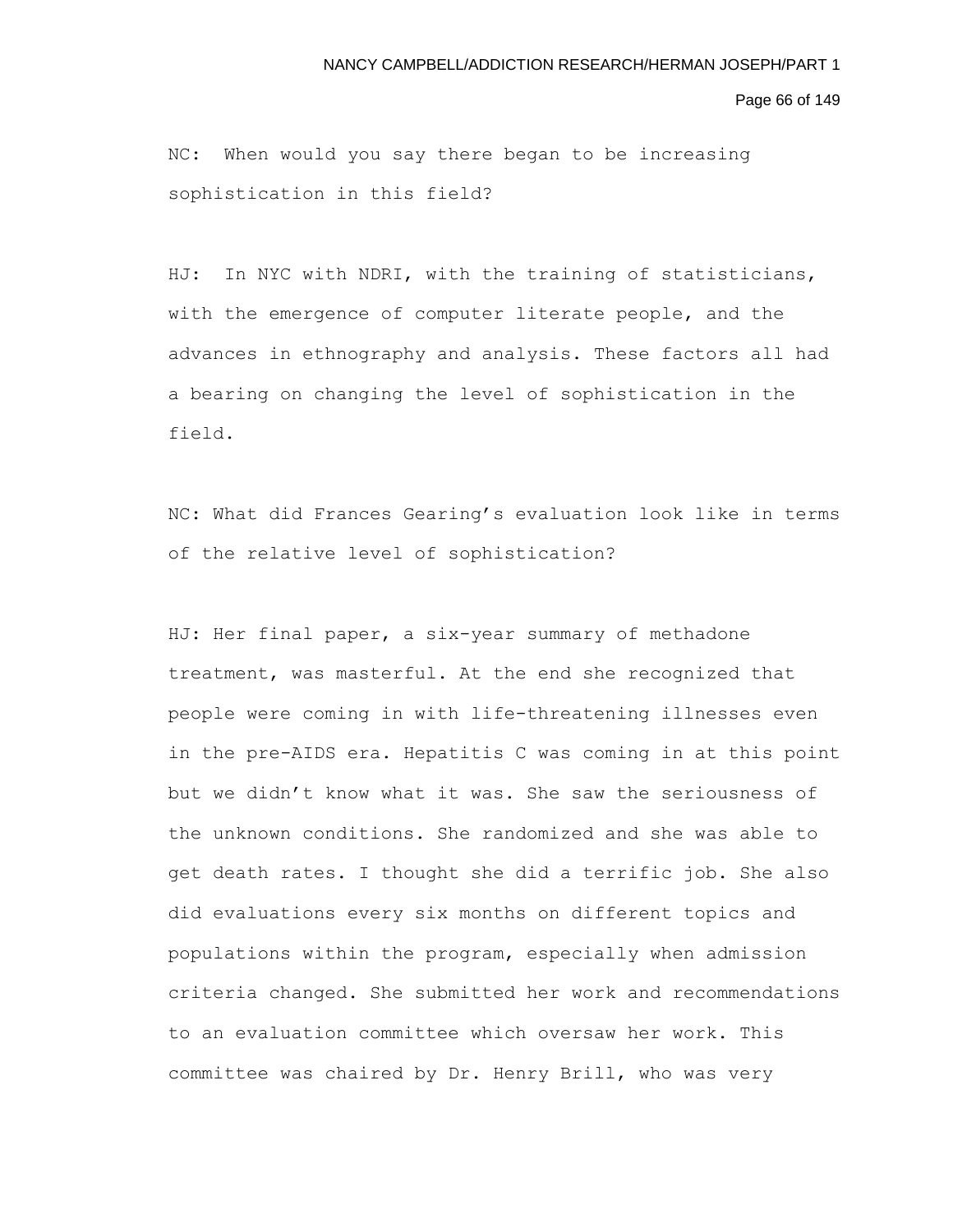## Page 67 of 149

conservative in his opinions about methadone treatment and careful about the recommendations of the committee. The evaluation committee also directed some of the topics that should be evaluated by Gearing. No other treatment for chemical dependency was subject to such oversight, scrutiny and evaluation.

NC: Are you saying that people in the beginning were not coming in with the level of disease you saw later?

HJ: Correct. They were infected with Hepatitis C, only we didn't know it. It was known as Hepatitis, non-A, non-B. And AIDS started coming in the '70s around New York, when people were coming in with pneumonias. Gearing noticed they were coming in with life-threatening illnesses, which was a new development not seen at the beginning of methadone treatment. She noticed this on the new admissions. One of her final summary paragraphs stated that because of the illnesses, methadone treatment has to be associated with hospitals and healthcare. I thought her work was superb, and it has not been supplanted by anybody. She cut the first knife through the cake, so to speak, and the trends that she found there have only grown.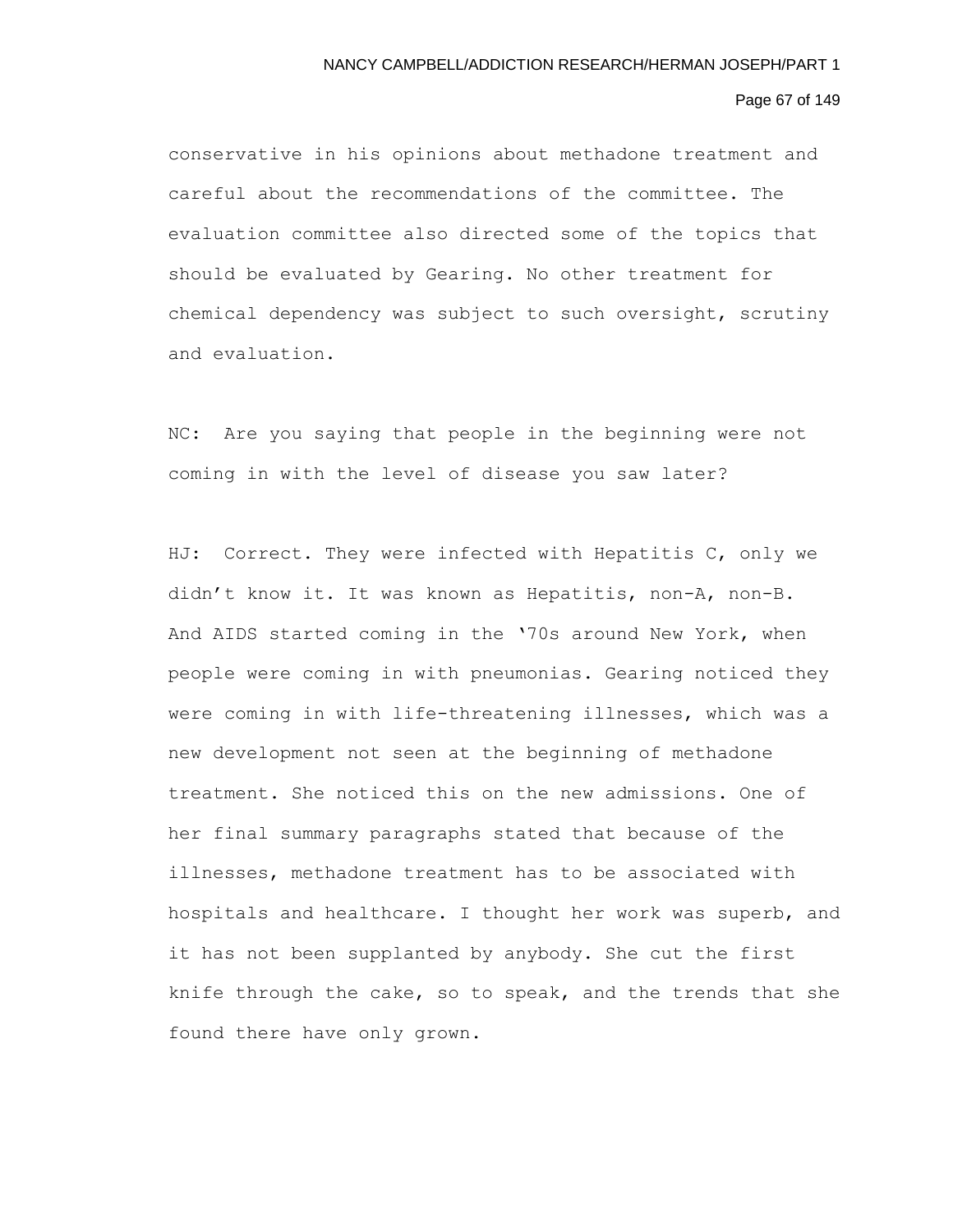# Page 68 of 149

While in probation, I had begun to see the centrality of Dole's metabolic theory of addiction. Dole was part of the Health Research Council. He was assigned to the addiction committee by Dr. Lewis Thomas, a very famous scientist. Dole had studied human metabolism and obesity, and started the obesity program at The Rockefeller University. He came up with the idea of cellular change with obese people. He wrote an article, "Body Fat," published in the 1959 in *Scientific American*, about this. In the '40s he wrote a seminal article concerning electrophoresis, the way ions are organized and transmitted in the human body. This complicated article employed his knowledge of mathematics and physics. Very few scientists could have written it because they didn't have the breadth of scientific training that he had. He was a superb mathematician with a deep knowledge of physics and chemistry. He combined all of these fields into his understanding of the way ions are organized and transmitted within the body.

In cases of extreme obesity, he was able to reduce people, but they would gain the weight back because there was a metabolic appetite also cellular impairment in these individuals. Dr. Nyswander felt that he should have gotten a Nobel Prize for his work in metabolism prior to the work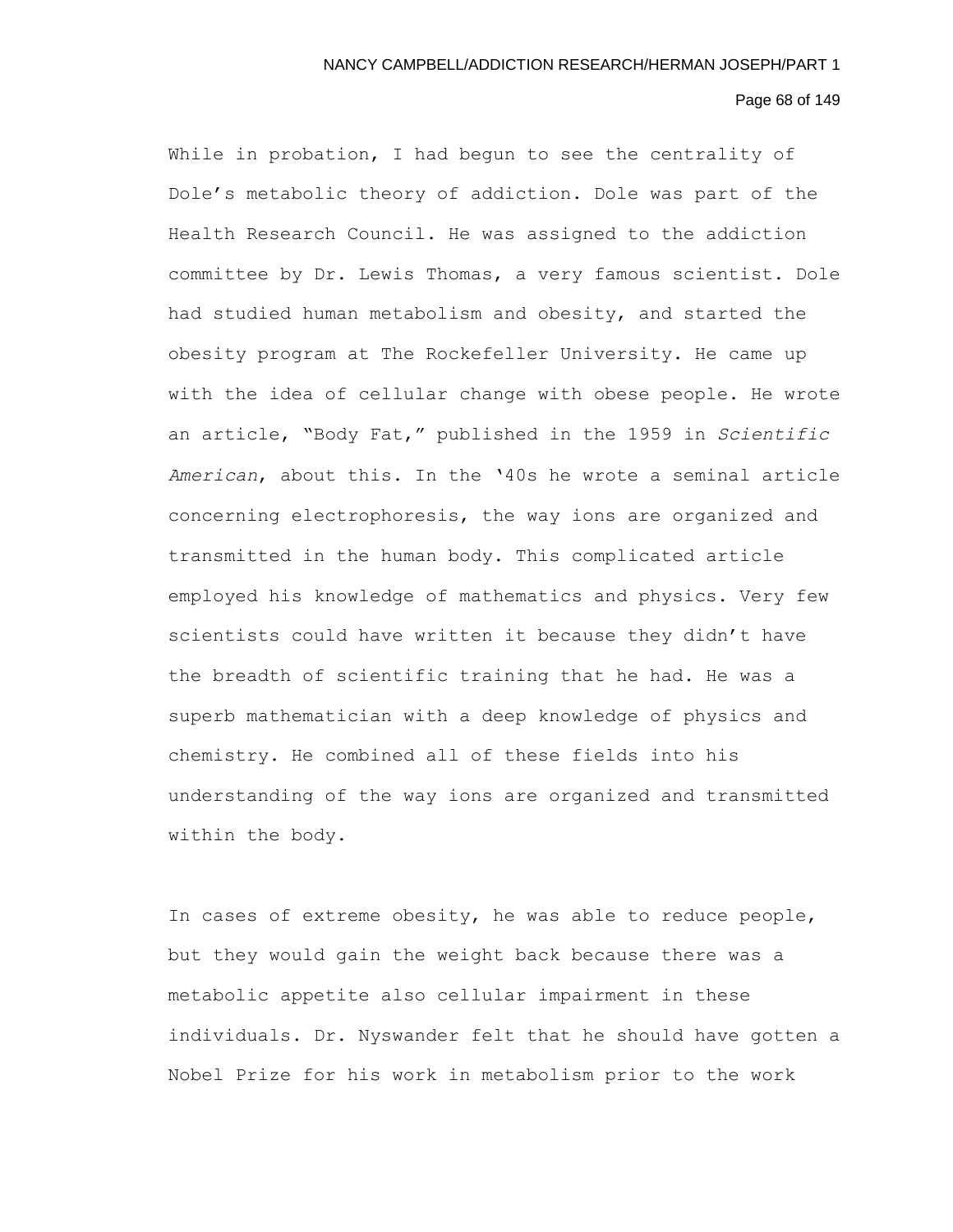# Page 69 of 149

that he did in addiction. He did get the Stouffer Award for discovery of free fatty acids in plasma, which influenced the treatment of diabetes and hypertension. He was responsible for the Rockefeller Diet, which was the beginning of liquid diets. He saw something similar when he began to study addiction. He hypothesized that the narcotic craving of a heroin addict is symptomatic of a metabolic alteration in the central nervous system or brain. He also predicted the existence of opioid receptors, their location in the brain, their density, and how to locate them once the technology was developed and wrote a seminal paper in the *Annual Review of Biochemistry* called "The Biochemistry of Addiction" in 1970. He received the Lasker Clinical Medical Award in 1988 for his work in developing methadone treatment and for defining the metabolic basis of addition.

NC: How did he come upon receptor theory?

HJ: He hypothesized the existence of opioid receptors on the basis of his biological observations and experiments. He was a superb statistician. He is possibly one of the most brilliant all-around scientists in the country. His undergraduate work was in mathematics. His research abilities were recognized when he was in medical school, and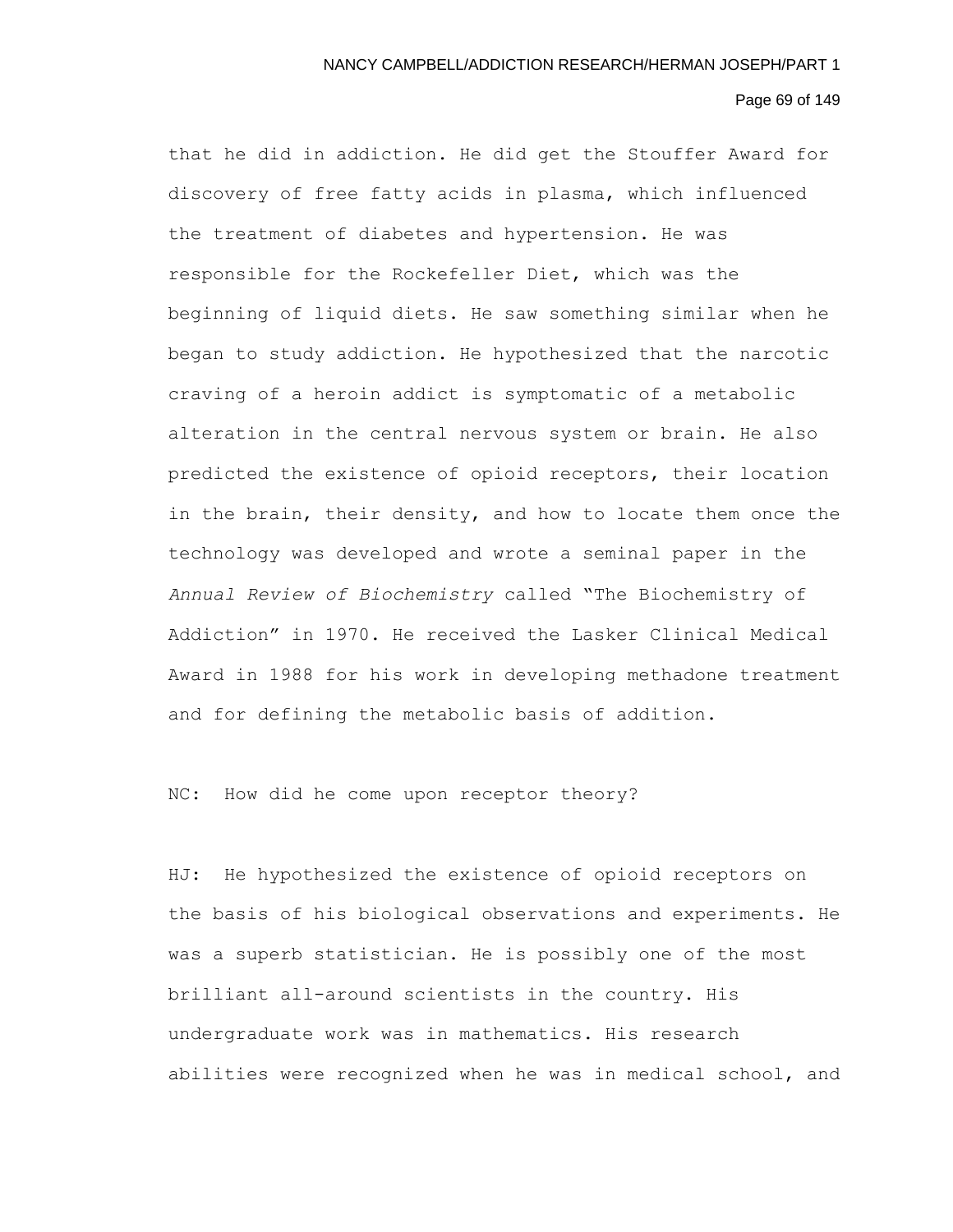## Page 70 of 149

he went directly from Harvard to Rockefeller. He saw the similarity between drug addiction and obesity, the food intake, change in metabolism of the very obese person, the inability to permanently lose weight. I'm talking about compulsive, really obese people. He felt there was some metabolic cellular change in these people, who would practically have to be starved and they wouldn't keep the weight off – they'd gain back the weight.

NC: Did he liken it to relapse in drug addiction?

HJ: Correct. That was it. It wasn't like relapse, it was relapse. He saw this analogy as directly related to heroin addiction. His earlier work on metabolism influenced his physical understanding of addiction. Dole realized that there were other things involved. He read everything. He lived upstate in Westchester, so he would come down to New York, and he would get off at 125th Street in Harlem, East Harlem, and walk down to Rockefeller University, observing the effects of addiction on the neighborhood. He had a full understanding of the relationship between the metabolic and the social and the personal. Before he even started the addiction research at Rockefeller, he had planned out the strategy for the research. Then he read Dr. Nyswander's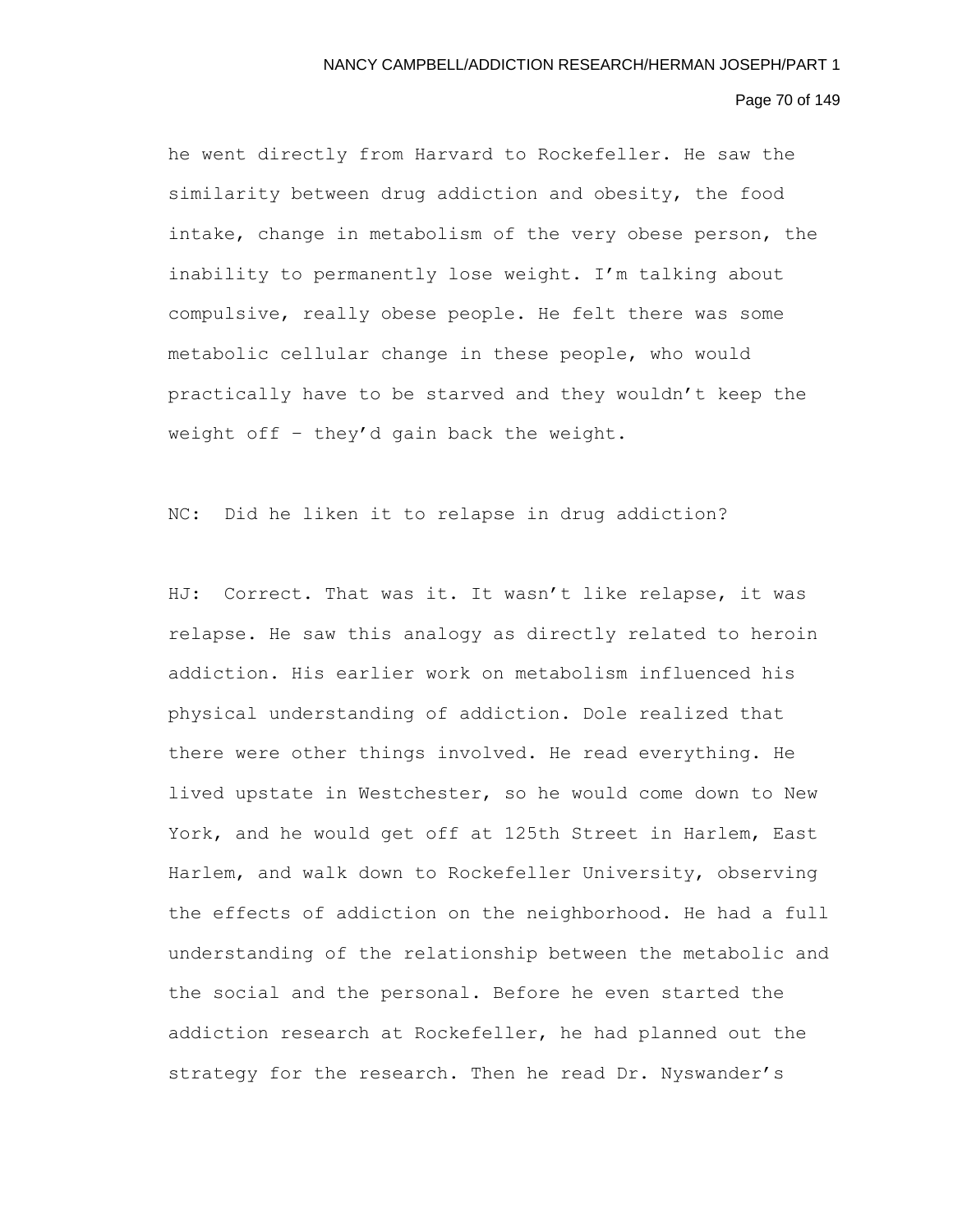Page 71 of 149

book, *The Addict as Patient*.

NC: By the time you got to Rockefeller, Dole and Nyswander had worked together for about five years. Do you think that they knew about previous, less systematic use of methadone as a maintenance agent by Dr. Harold Meiselas or others?

HJ: I think his work was completely independent. I interviewed Meiselas a few years ago about his work. He barely recalled the work and did not know where the records were. He did not set up rigorous research, did not ask questions about what was happening scientifically, did not hypothesize, and did not really learn how to use methadone properly. He did not have the concept of narcotic hunger, the blockade effect, or know how to organize studies and evaluation. Dole insisted on evaluation. Other physicians had stumbled on methadone, and one physician in Vancouver began some type of maintenance but never conceptualized the ideas about addiction being a metabolic disease and that methadone was a corrective medication. Dole organized his work based on his knowledge of metabolism and his previous work on obesity. Other physicians who prescribed methadone were not capable of hypothesizing or creating the type of studies that would lead to a knowledge base with directions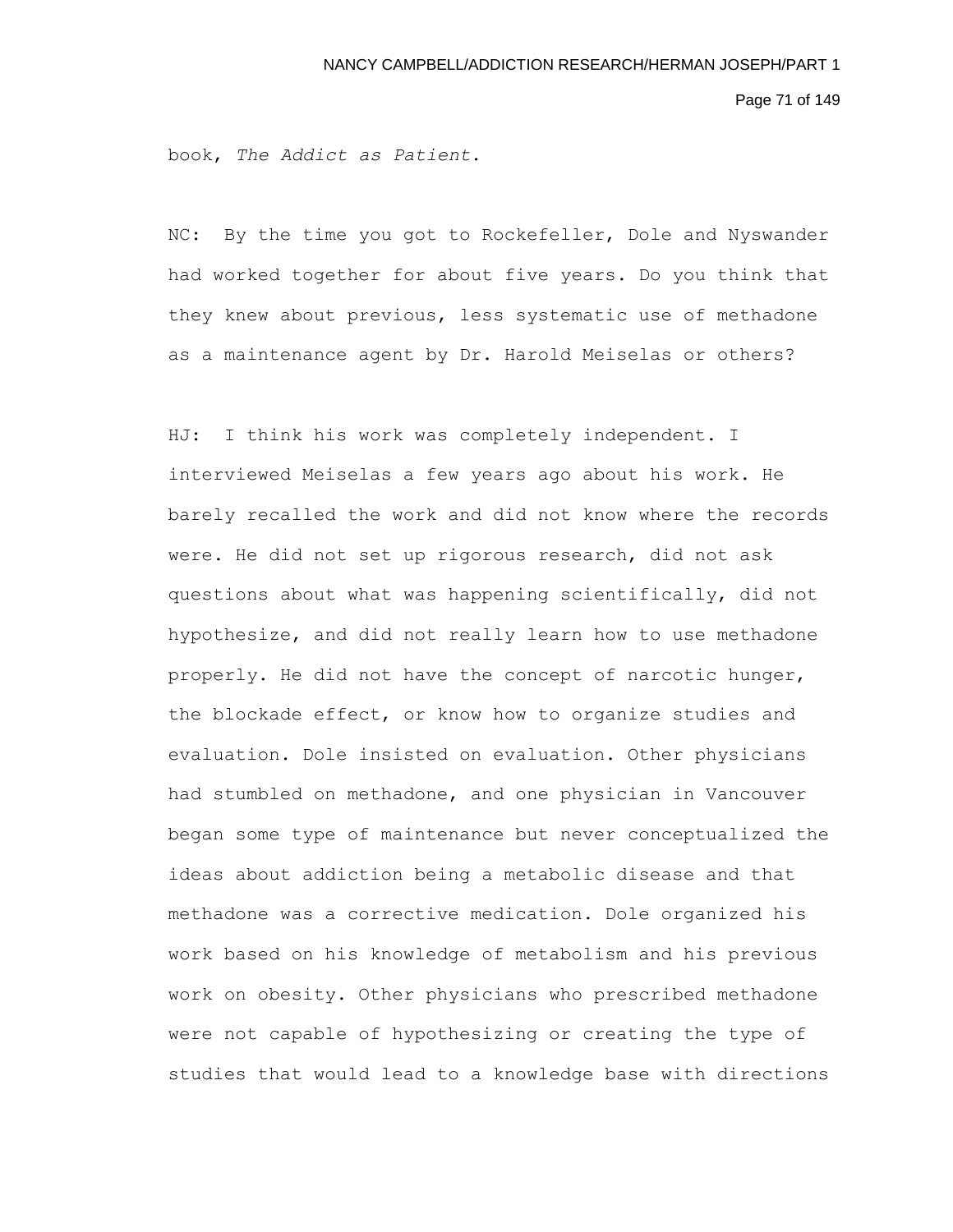## Page 72 of 149

for further clinical and basic research. For the book, *Addicts Who Survived,* I interviewed a patient who was maintained on 80 milligrams of methadone by a family physician in Brooklyn prior to his entering the program. This family physician did not perform research, hypothesize about the disease addiction, or publish his work with this one patient. The physician had an insight but for one reason or another was unable to develop it.

Dole was the only genius to come into this field to explain what the disease of addiction is, the metabolic alterations which are now being unraveled, and the role of methadone. Nobody else had his overall scientific ability. You began to realize this when you work with Dole. He learns everything. He came into the computer age as an older researcher and mastered the technology. When I went to Rockefeller, I didn't know anything about computers. He insisted I learn programming the month before I came to work, so I went to the university at night and learned programming. Within a month I produced my fist program. He did not let me use packages so I had to learn basic programming skills. When you worked in his laboratory and you wanted to know something about a rat, there were manuals, you learn by studying. He is also recognized at Rockefeller as one of the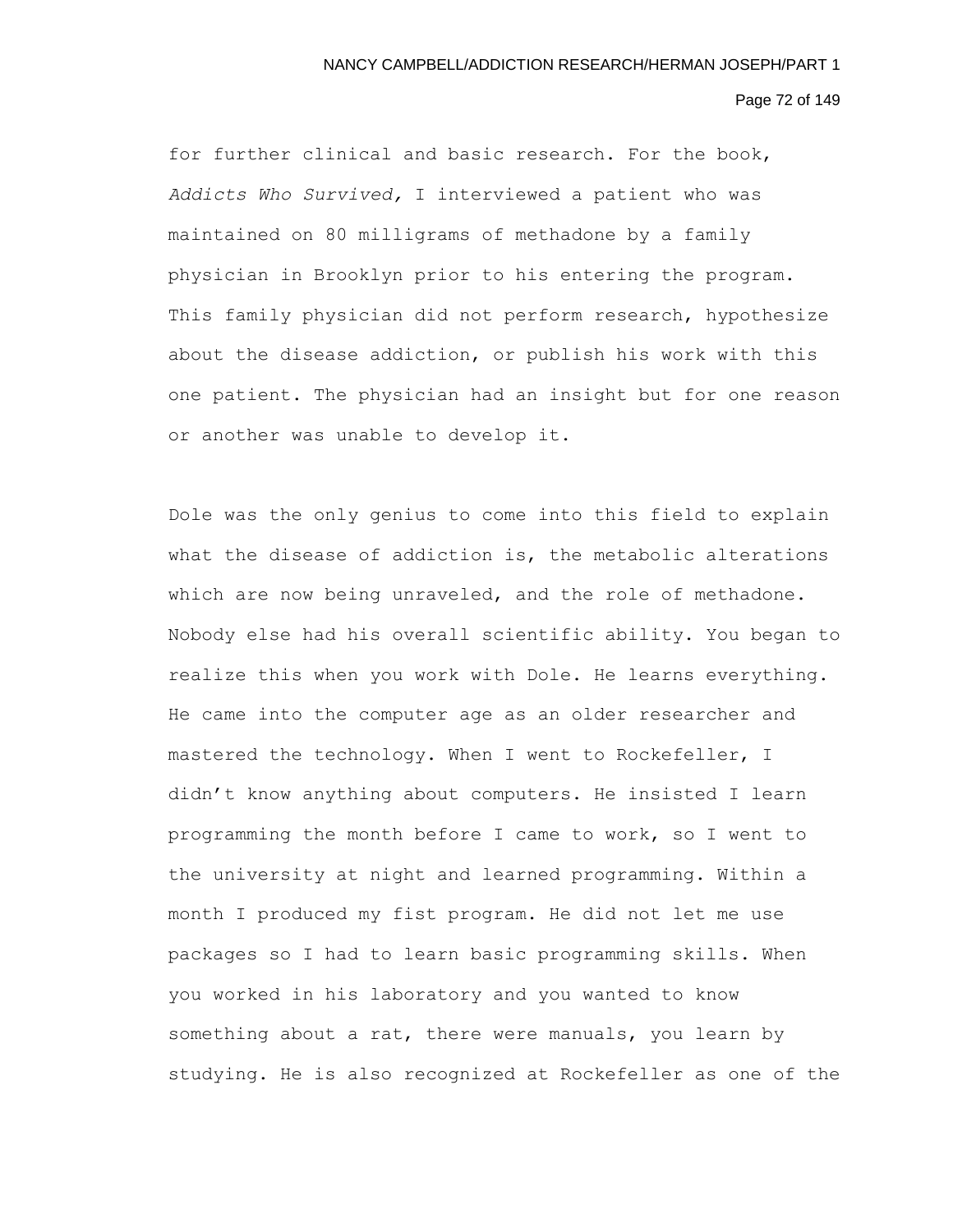# Page 73 of 149

most all around scientists at the university. He is a superb mathematician, statistician, and designer of research. Dole was on the physics committee at Rockefeller. At his retirement, Einstein's biographer, Abraham Pais, extolled Dole's mathematical and scientific abilities. Once I went out with Dr. Edelman, a Nobel Prize winner, and Dr. Dole. Edelman had such respect for Dole because he had solved some eigenvector equations having to do with metabolism. Dole has not been given his full due. His work was so rigorous and so phenomenal in taking together many different fields of science. He was able to integrate, discard, and hone through to the basic problems.

NC: Was he able to talk to people, to connect with these folks he was seeing?

HJ: With the patients? Yes, he understood their problems, and was able to communicate with them about their social situation, their medical problems and their aspirations. I remember he was deeply concerned about the issues facing patients and organized at Rockefeller the first patient advocacy group, which then developed into the National Alliance of Methadone Advocates [NAMA] under the brilliant and dedicated leadership of Joycelyn Woods, herself a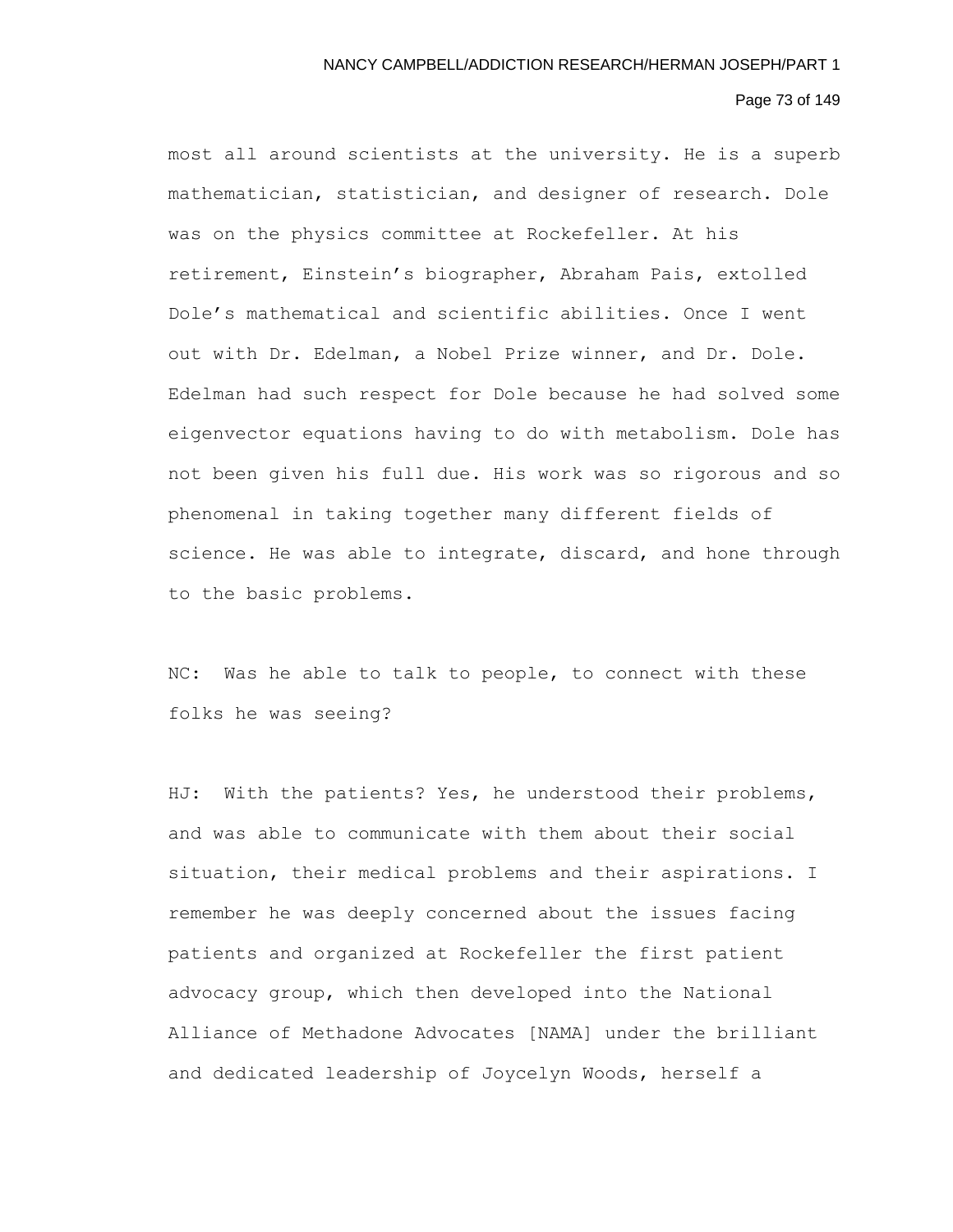# Page 74 of 149

methadone patient with a master's degree in neurobiology or psychobiology. Joycelyn worked in another laboratory at Rockefeller University–Neil Miller-and was senior author of one of the early papers on receptors. Her master's thesis was on receptors. In his late years after retirement, Dole's energies were devoted to patients worldwide and he communicated with them through email. He was acutely aware of the stigma that surrounded methadone, the effects this had on the lives of patients. And in some way he wanted to help them resolve it. He contributed money to the patient organization over the years since the patients had absolutely no support.

NC: What do you think allowed him to empathize with the patients?

HJ: He didn't have to shed any biases. He came to this field with a fresh mind. He'd read the literature, and he was stunned that there was no real systematic research on the treatment of chronic addiction. The ARC research at Lexington by Martin and Jasinski was excellent in that they identified for the first time the primary and secondary abstinence syndromes. This was very important, but they did not make the connection that addiction was a chronic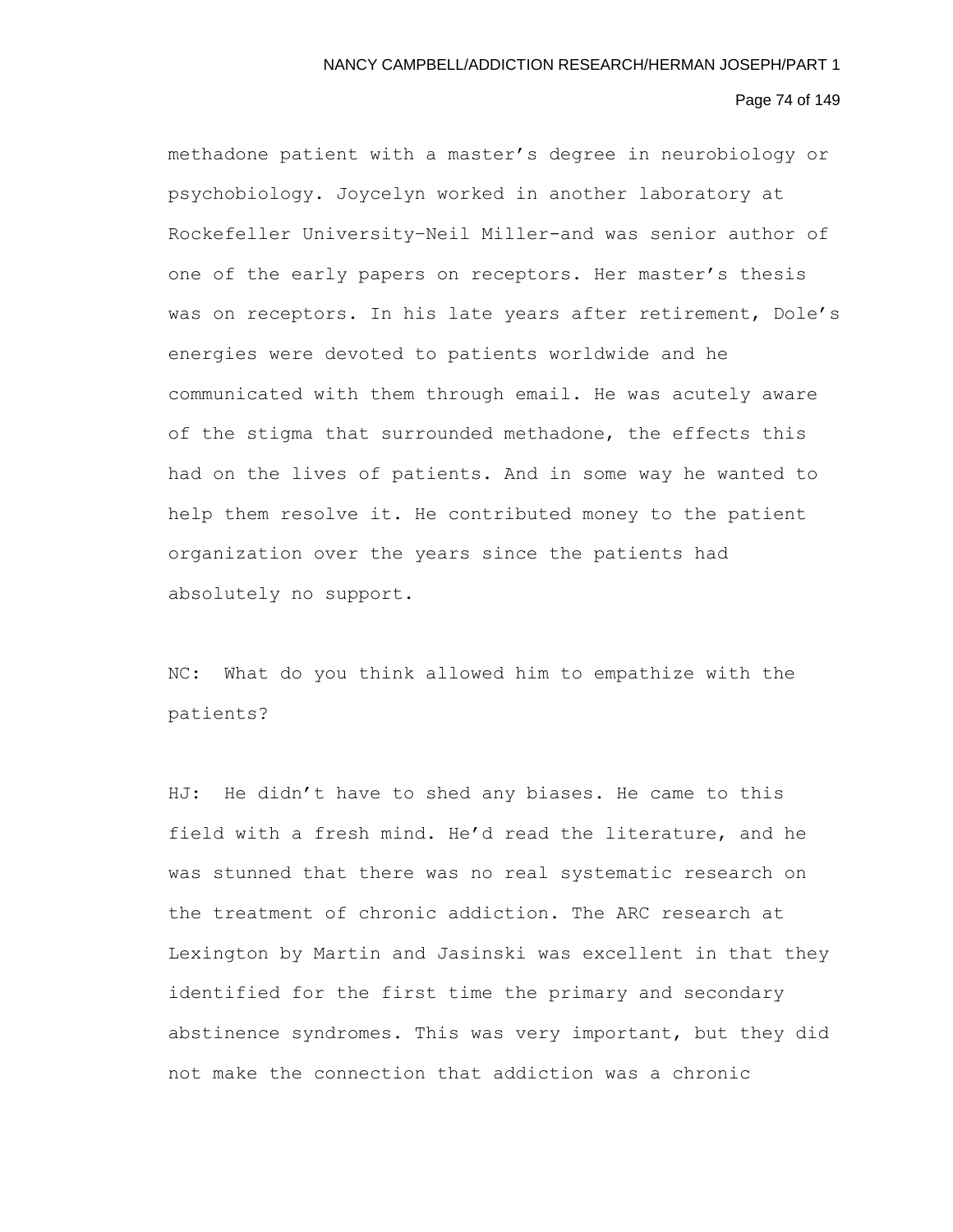# Page 75 of 149

metabolic condition. They however suggest that the existence of the secondary abstinence syndrome may be related to relapse and changes in metabolism. They proposed that deconditioning therapy could change this problem. Deconditioning most certainly is an important part of the issue, but they did not conceptualize craving, its very centrality to addiction and its metabolic basis. For most patients deconditioning is simply not enough. The use of antagonists to treat addiction stems from the deconditioning theories. This approach is theoretically attractive but not clinically successful. Most patients do not accept antagonist therapy because they feel physically uncomfortable. Naltrexone maintenance plays a role in the treatment of alcoholism but these are two different addictions. For opioid therapy one needs a long-acting agonist such as methadone, or more recently buprenorphine, and in Europe slow-release oral morphine. Dole brought the understanding of the neurological basis of addiction and the approach to treatment to a different level.

NC: What about Abraham Wikler's work on conditioning?

HJ: Wikler's work on conditioning doesn't work completely. If you're on Naltrexone, and you get a craving, you're not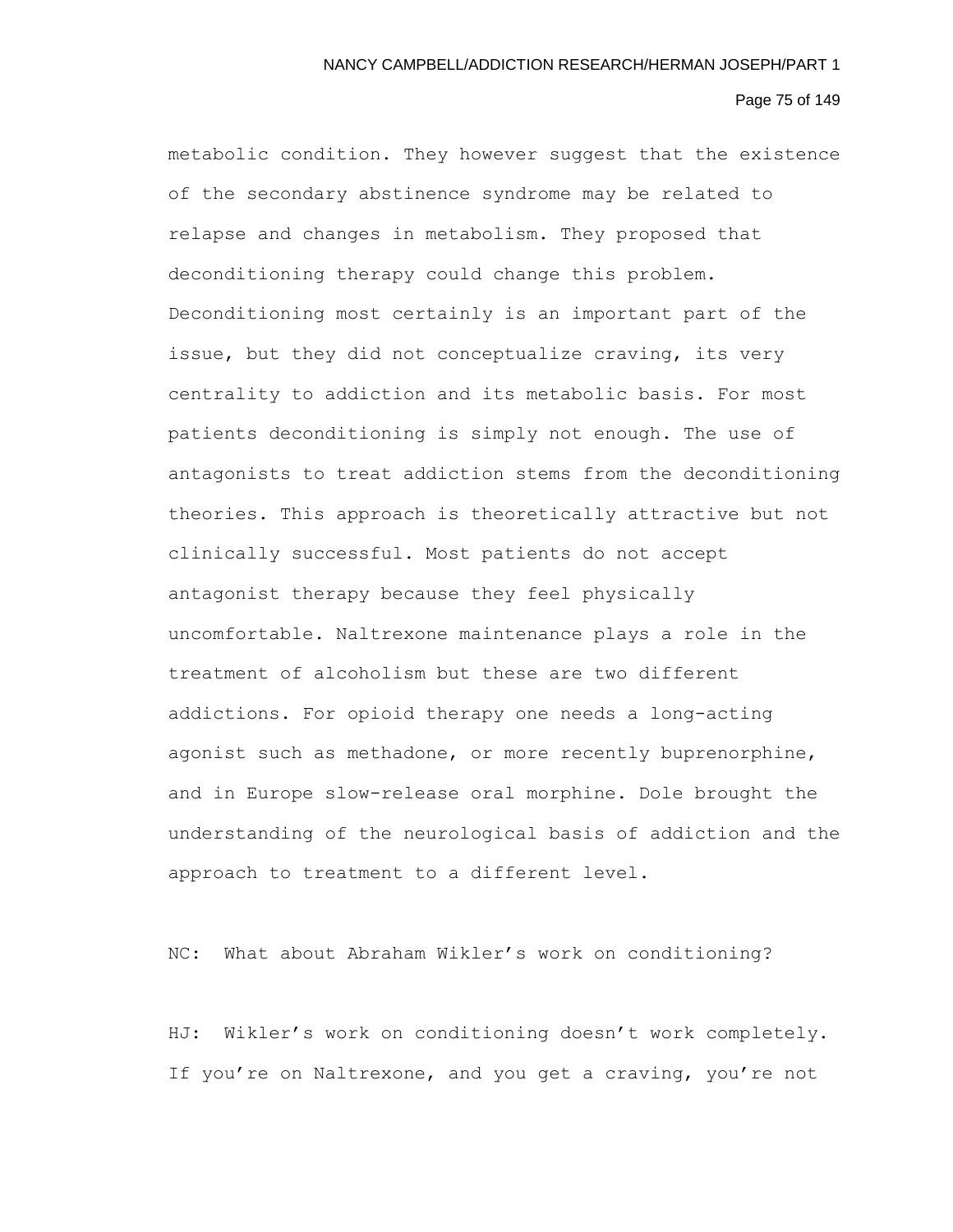# Page 76 of 149

going to be able to resolve it. For some patients this would be torture. However, naltrexone implants have been developed and they would have to be studied. If a patient is on naltrexone maintenance and is in a painful accident or needs immediate surgery, there is also the problem of adequate pain management, since naltrexone and the antagonists block the analgesic effects of narcotics. Some advocates of naltrexone indicate that fentanyl patches can work, but I cannot comment on that. Before Dole entered the field and said that craving was a metabolic problem or a metabolic alteration which was central to addiction, all these other people were looking at data and trying to fit it into their old theories instead of organizing a new theory. Wikler's theory was that relapse was a matter of conditioning—which is just part of the story. Even if they identified a secondary abstinence syndrome, they tried to combine it with conditioning. Antagonist medications fit into deconditioning theories, but they do not work for the majority of patients. Agonist medications correct but do not cure addiction. The role of long-acting agonist medications–what they do–should be investigated since this may be a road to identifying more precisely the impairments of addiction. Perhaps a medication can be found to cure the disease of addiction, but this requires more time and research.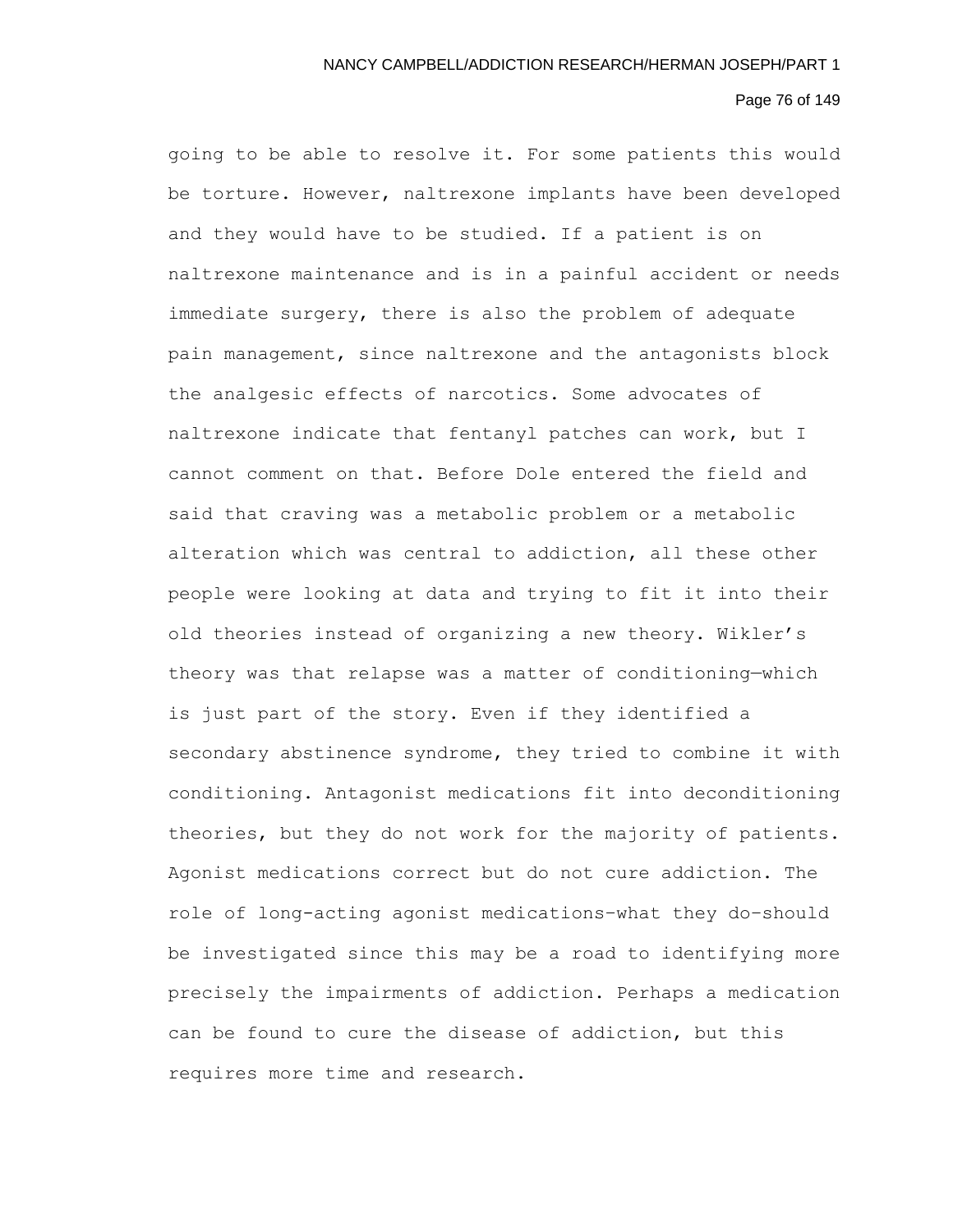Page 77 of 149

NC: Can you explain the difference between primary and secondary abstinence syndromes?

HJ: Primary abstinence syndrome is immediate symptoms of pain, nausea, vomiting, goose flesh, chills, and depression that an addict reports when the narcotic drug is withdrawn without medication or tapering. To avoid these painful, flulike symptoms, a medication such as methadone or buprenorphine is administered. After the immediate withdrawal, the secondary abstinence syndrome appears. It is characterized by craving, restlessness, insomnia, and certain physiological measurements such as eye measurements, which indicate that they are metabolically altered. At Lexington, researchers did two studies on the secondary abstinence syndrome, one in animals, and the other in man. The one in man went on for six months and showed no change in measurements. We don't know how long the secondary abstinence syndrome remains, but craving appears to be part of it. Or perhaps craving is symptomatic of impairments reflected in the changes measured during secondary abstinence. For some people, genetically, it may not last long. For others it may be indefinite. For others it may fluctuate related to stress. For the people who were in the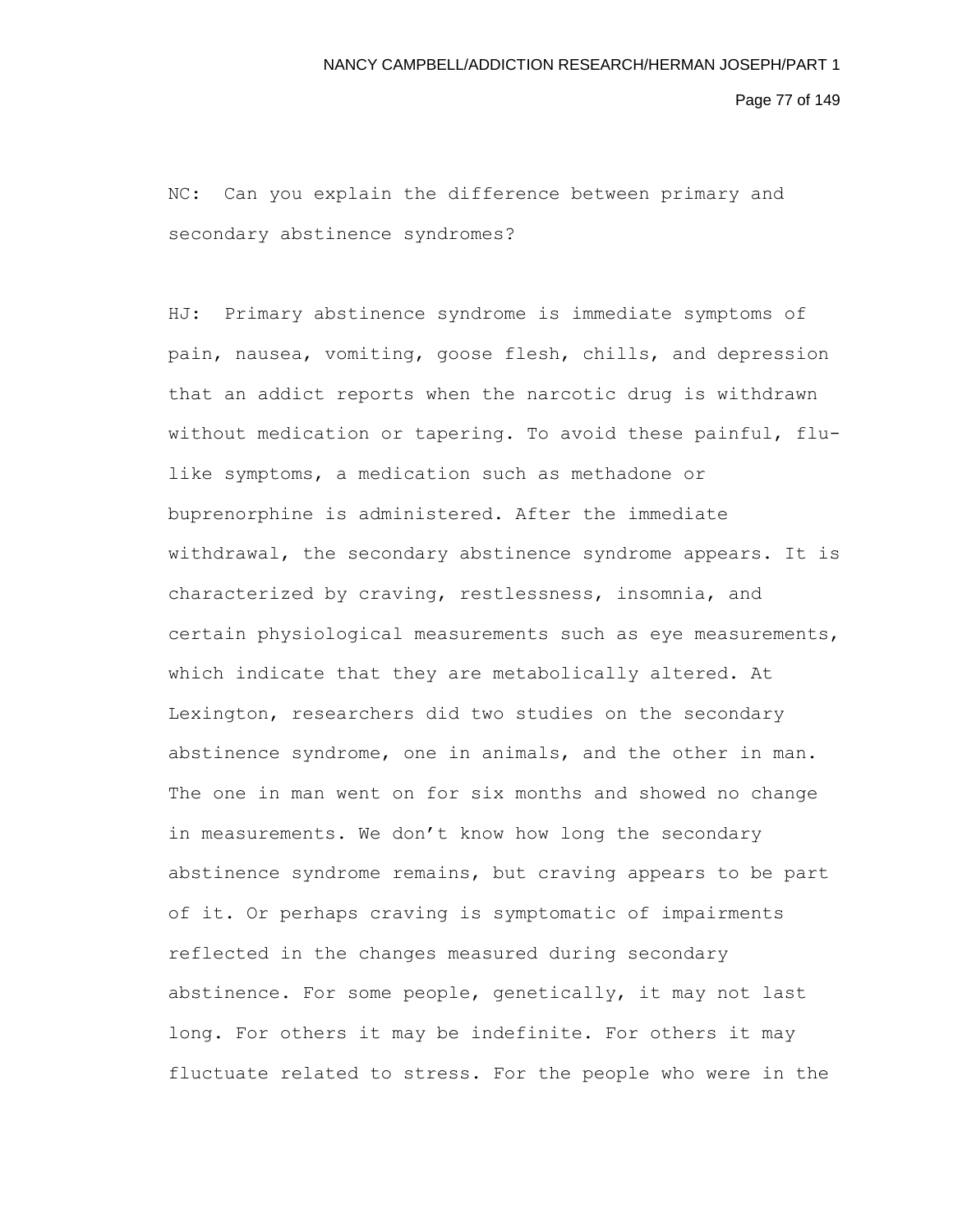# Page 78 of 149

six-month study, the measurements of the secondary abstinence syndrome did not abate. Those are very important papers. They are quoted and one is cited in my first article with Dr. Dole, "Methadone Patients on Probation and Parole," published in *Federal Probation*. They also did a study of methadone at Lexington.

NC: Yes, they did several papers on methadone in the late '40s when they first evaluated it.

HJ: Methadone was brought to the US as a spoil of war. It was known by the name of city in Germany, Hoechst, and it was assigned the number 10820. It had several names, including amidon, and I believe it was synthesized in the late 1930s and patented in Germany in 1941. In the article where that number appeared, the scientists, Isbel and Vogel, at Lexington saw that once patients were maintained for a few days on methadone, they acted normal, they were playing cards, and lounging on the ward. But the researchers at Lexington did not realize the ramifications of this behavior change.

NC: Indeed, they thought methadone was a dangerously addictive drug that should be kept away from the public. I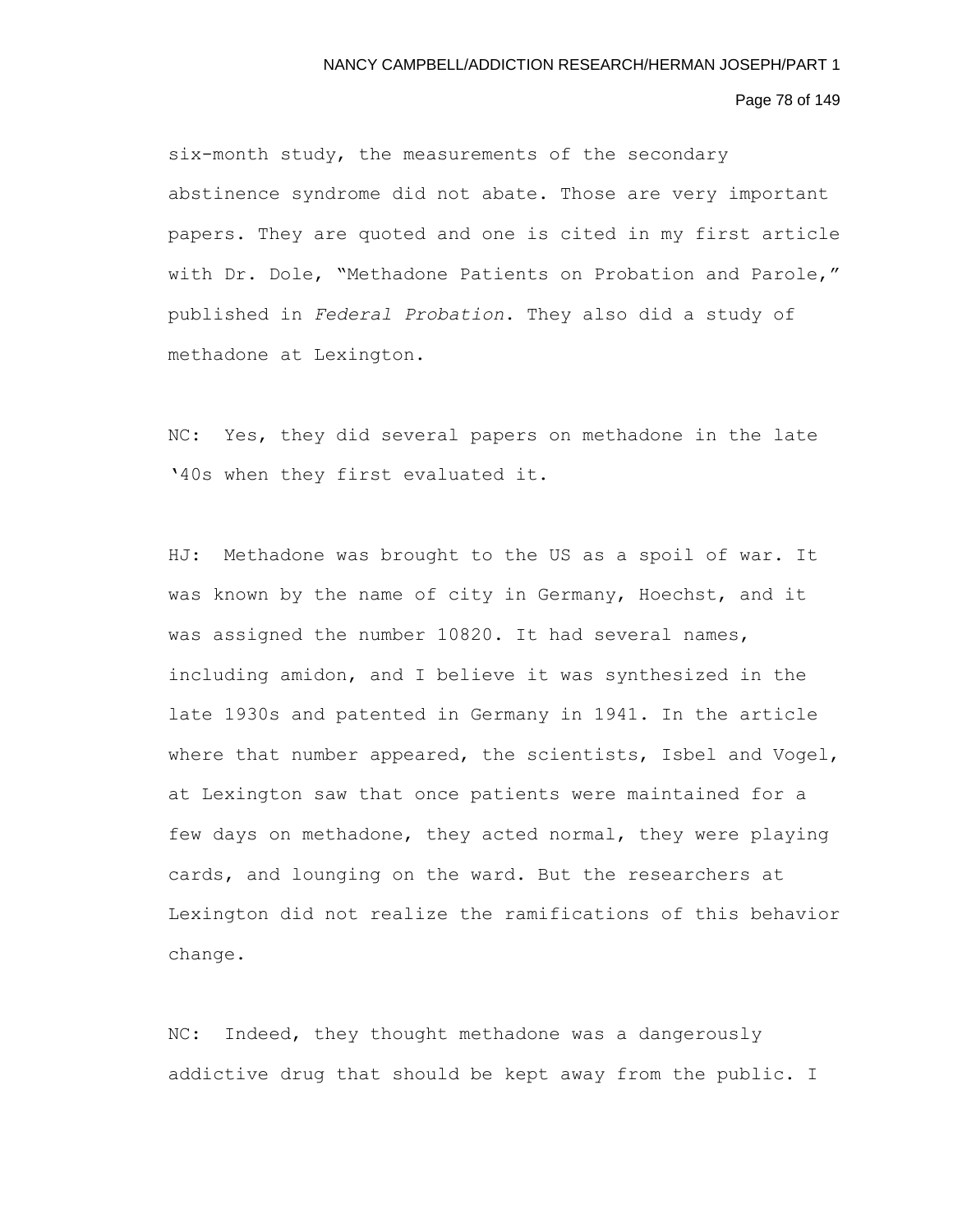# Page 79 of 149

didn't realize how extensive your experience as a probation officer had been, that you would have heard tales about Lexington from people who were there later. Marie Nyswander was at Lexington much earlier (1945). How much of your knowledge of Lexington came in part through her?

HJ: She was not too happy at Lexington. She felt that the patients were not being treated as patients. You have to realize that Lexington was a jail-like setting, and she did not like that atmosphere. Kolb set it up as a jail-like hospital because he didn't completely understand addiction either. Nyswander's experience with Lexington is reflected in the book, *The Addict as Patient*. When she wrote the book, she saw that abstinence therapy was not working. However, there was no effective medication when she wrote the book. After her stint at Lexington, she was a psychiatrist at the Musicians Clinic in New York with Charles Winick the sociologist and Percy Sutton, the former Manhattan Borough President, who was the lawyer for the clinic. The Musicians Clinic attempted to treat jazz musicians. Some of these musicians entered the methadone program. She also helped form the initial Narcotic Anonymous program.

NC: Can you give me a condensed version of what she did in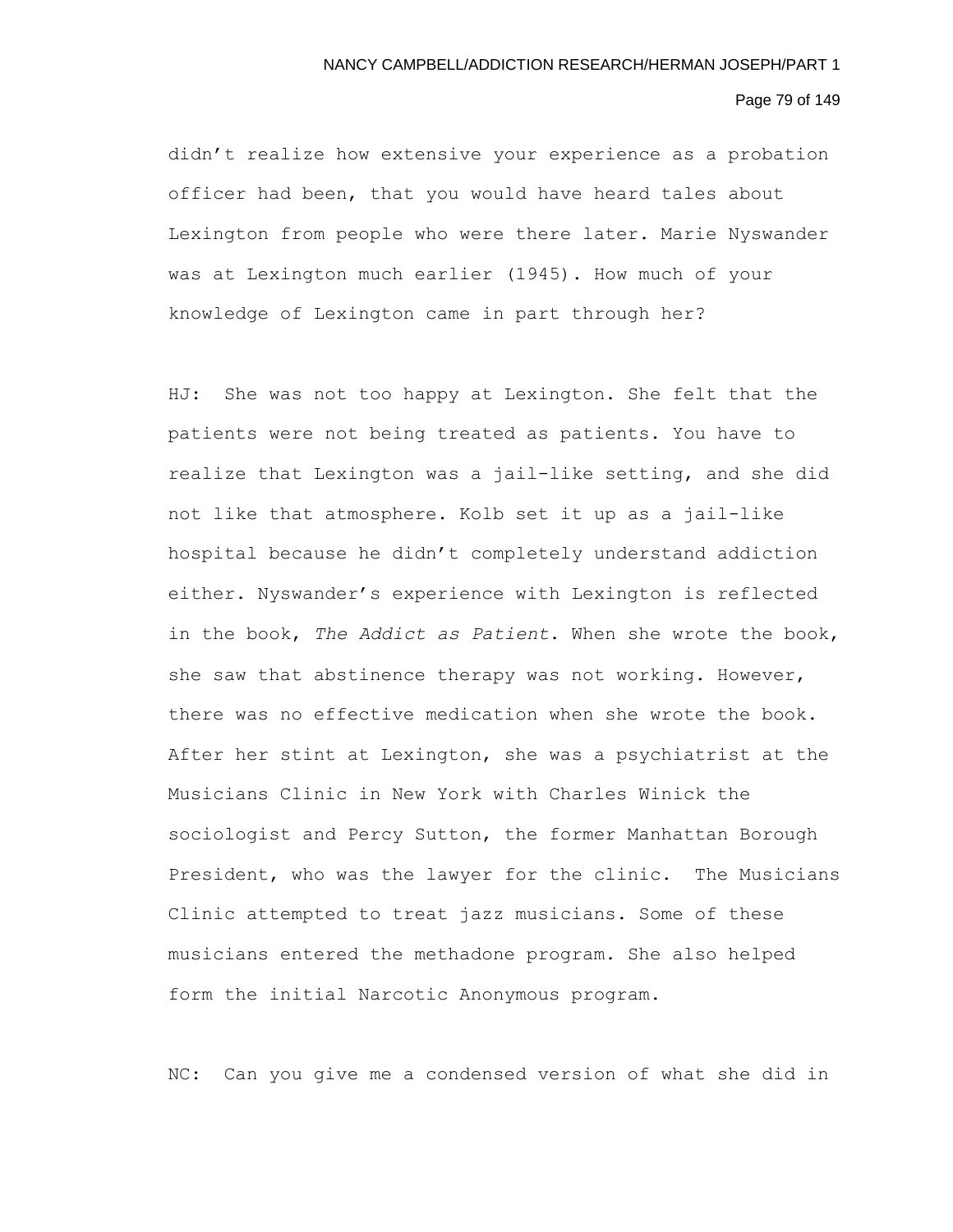Page 80 of 149

those years after Lexington, before she went to Rockefeller?

HJ: She was in private practice as a psychiatrist. She tried to treat heroin addicts. At that time many jazz musicians were involved with heroin, and some of them entered methadone when it became a program. She worked with Dr. Beatrice Berle in a storefront in East Harlem, which I believe was connected with the East Harlem Protestant Parish where she worked with local addicts. She recruited some for studies at Rockefeller. She was connected to Flower Fifth Avenue, a medical school, and Metropolitan Hospital. She was continuously working in addiction and also trained physicians in psychiatry. That was her post-Lexington experience. Nyswander with Charles Winick also organized Narcotics Anonymous She also wrote the book.

NC: How did she meet Dole and begin at Rockefeller?

HJ: He came across her book and invited her to Rockefeller. It was the only book where somebody was looking for an answer beyond the criminal justice system. The title-*The Drug Addict as Patient*—is in itself a revolutionary concept. She did not have the answer when she wrote the book, but she had personal experience treating heroin addicts and a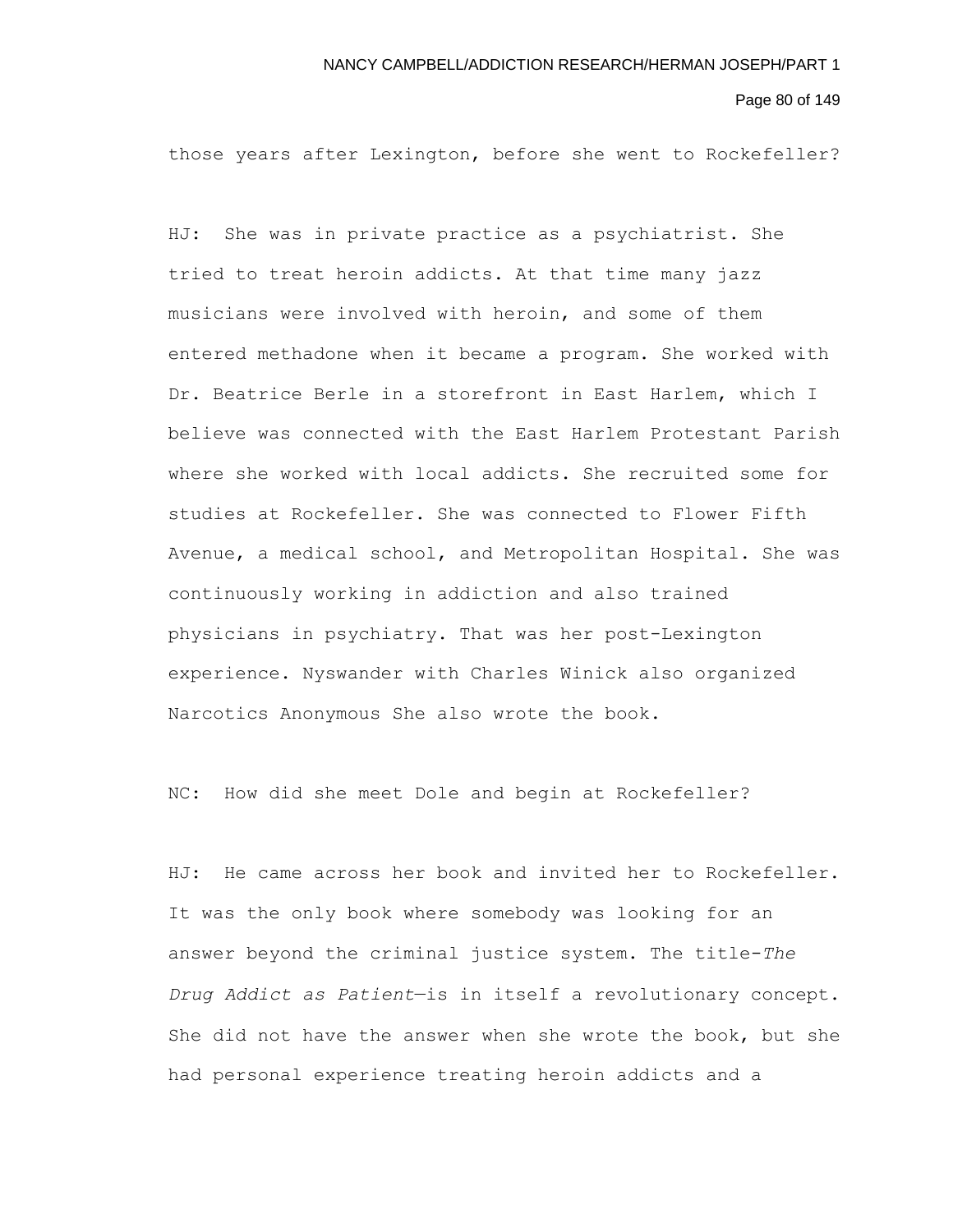Page 81 of 149

thorough grasp of the contemporary scientific literature.

NC: Interestingly, her book was still pretty psychiatric.

HJ: Correct. You have to remember, she's a trained psychiatrist. When working at Rockefeller with Dole, she realized psychiatric approaches don't work, she began to hypothesize with Dole the metabolic theory of addition, and then she goes against the book. That was very conscious once she met Dole, and he began to discuss his theories with her. She was very important to the research because there were behavioral problems involved with addiction. These differ from person to person although there may be commonalities whether they preceded addiction, or followed it. What methadone did was in effect to remove the prominence of the personality theory. Once the craving is relieved the true personality of the patient emerges. The patient may be mentally ill or may not. The patient may have a character disorder or may not. The patient may be well within the normal range of personalities in a given community or may not. The patient may have a straight or gay sexual orientation. The patient may have a high moral sense which was subsumed when addicted to heroin. If methadone is correctly implemented, the patient can take advantage of his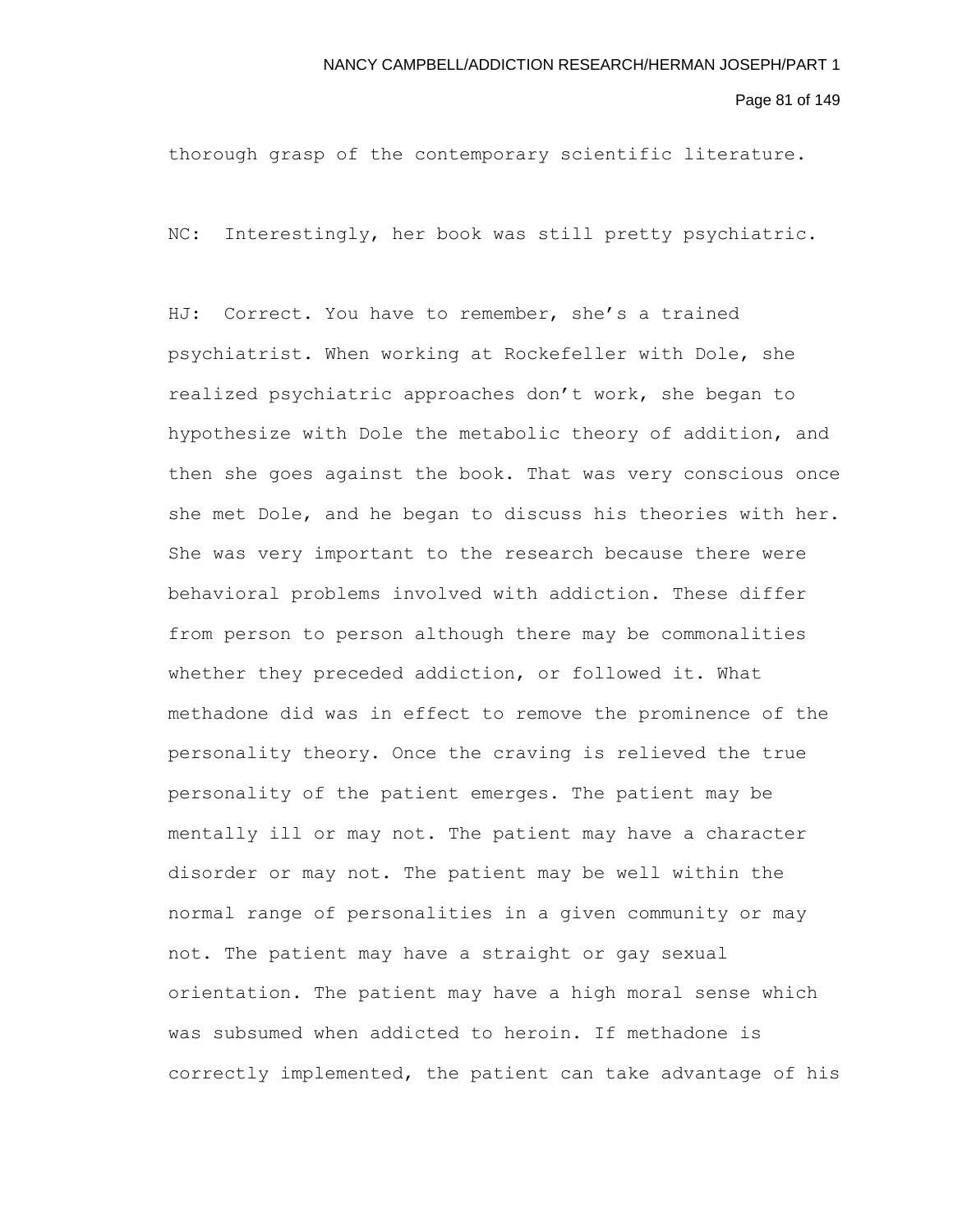#### Page 82 of 149

or her talents and develop like other members of society. Nyswander and Dole realized this. That also was a revolutionary idea. Nyswander knew what patients went through, the stigma and degradation, and also realized that methadone could help restore them. So Dole hired her, and she began to teach Dole even before she was at Rockefeller. They complemented each other, she with her personal and social insights, and he with his understanding of human metabolism.

Dole hired Mary Jeanne Kreek in 1963. She came to Rockefeller in 1964, but you must realize that Nyswander's influence on the project began with his reading of her book, which occurred before the project began. Joyce Lowinson was a medical resident at Metropolitan Hospital where Nyswander was on the faculty. Nyswander was on vacation and when she came back she learned that Lowinson was interested in treating addicts and hired her for the project when it was transferred to Beth Israel in the fall of 1964.

NC: What was their division of labor like? How did they organize the lab? What was it like to work there?

HJ: Dole was in charge of the initial experiments and was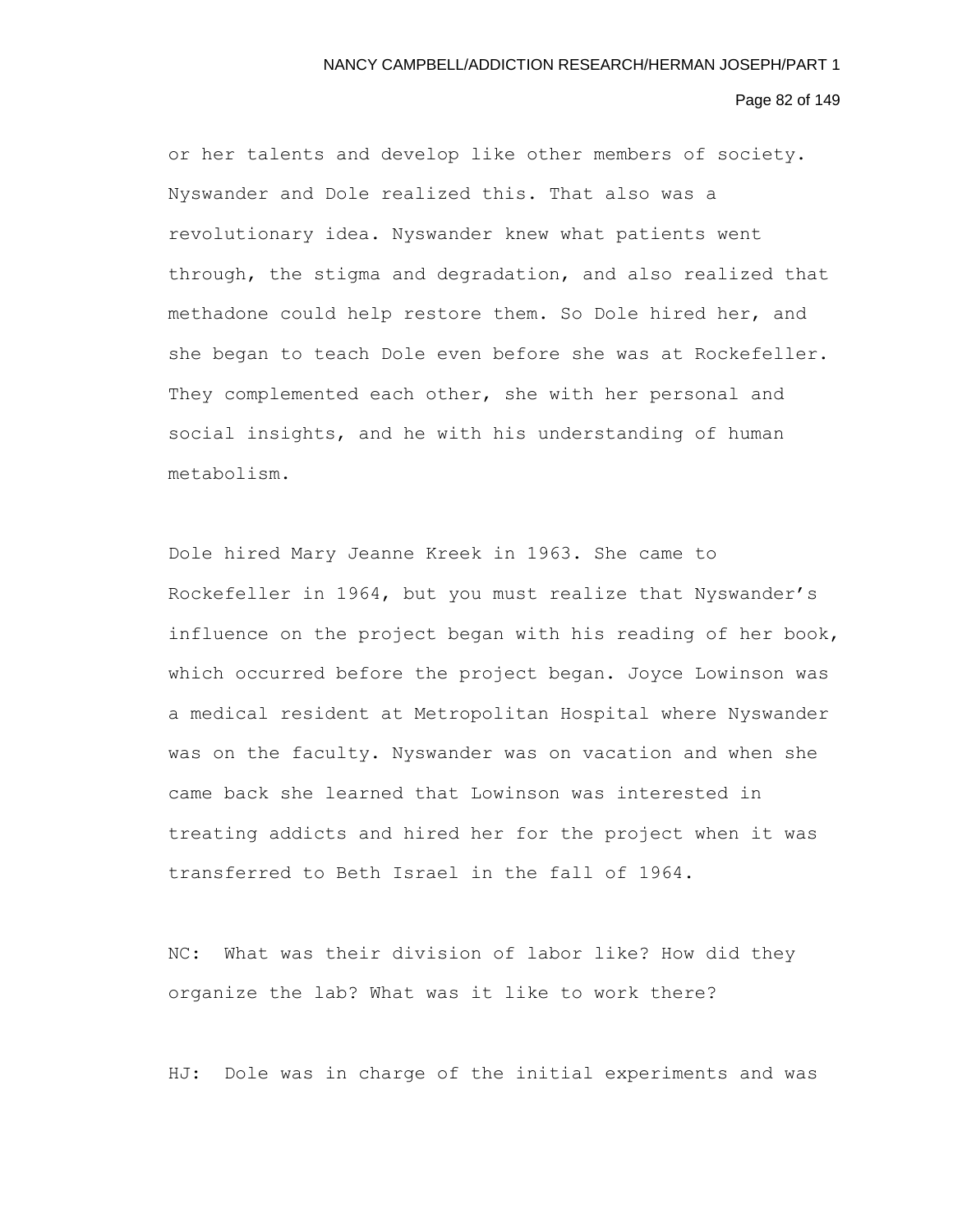# Page 83 of 149

aware of everybody's work, capacities, and role. He synthesized the work. Another person who was in the lab was Enoch Gordis, who had been working there for years. He was transferred from the metabolism work to Dole's work on addiction. Another researcher who worked with Dr. Dole in the laboratory is Ann Ho, formerly Ann Henderson. She worked from 1964 on and is now working with Dr. Kreek.

NC: What were the roles of Joyce Lowinson and Mary Jeanne Kreek?

HJ: Joyce Lowinson was a psychiatric resident at Metropolitan Hospital in the mid 1960s who became interested in addiction when Nyswander was on vacation in Greece—she was working on a master's degree in Greek at Columbia. When Nyswander returned she was informed that a resident, Dr. Lowinson, was interested in the addicts on the ward at Metropolitan Hospital. Nyswander subsequently recruited her to work as a physician when the pilot at Rockefeller was transferred to the Morris J. Bernstein Institute of Beth Israel. This was a few months after the project began since the pilot at Rockefeller was transferred in the fall of 1964 to Beth Israel after the first six patients were stabilized. Dr. Ray Trussell was instrumental in this transfer and the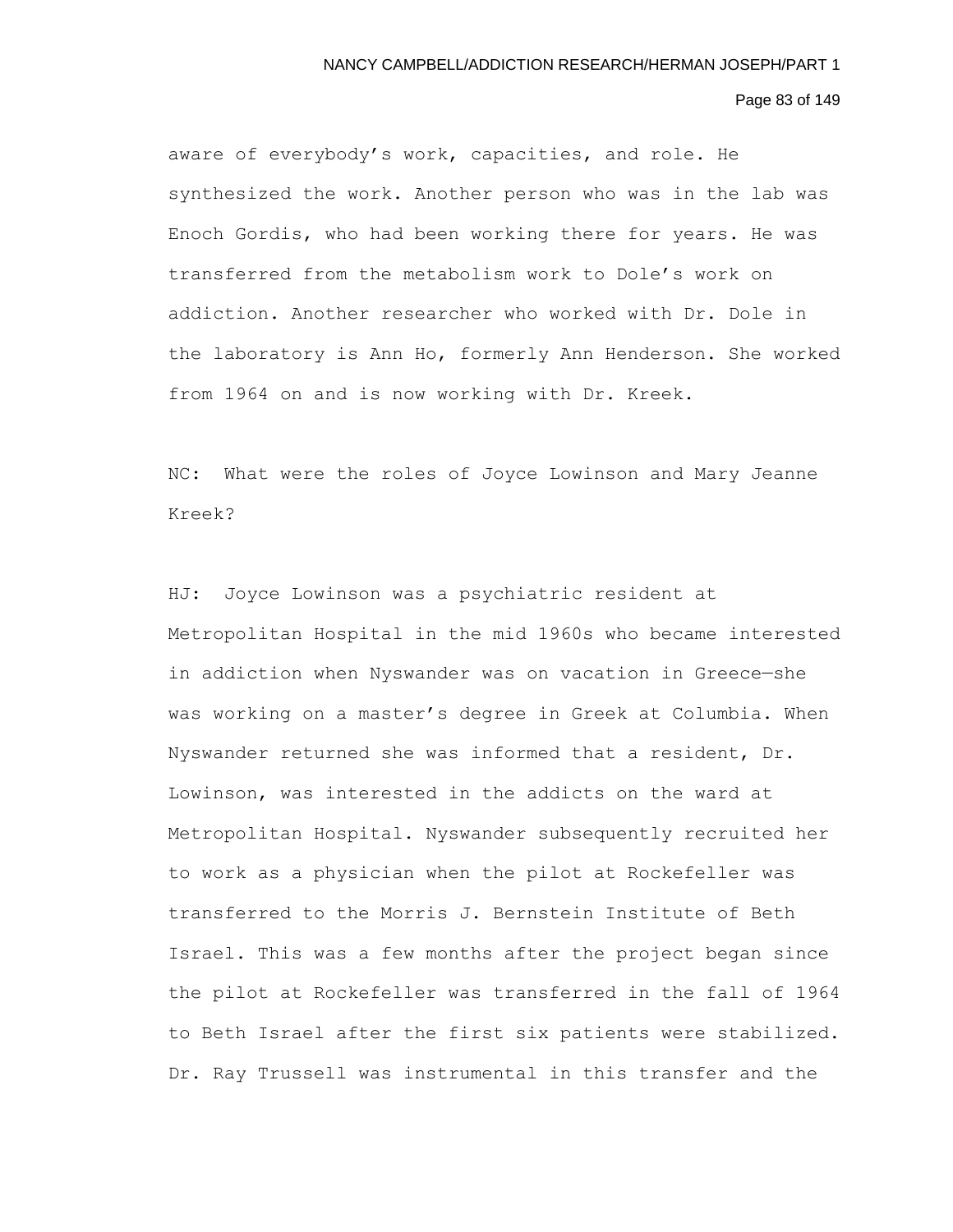Page 84 of 149

continuation of Dole and Nyswander's work.

Mary Jeanne Kreek came in February of 1964, I believe, as a first-year medical resident at New York Cornell Hospital-Cornell Medical Center. She stayed for six months and did work with Dole and Nywander that resulted in the paper "Narcotic Blockade." Then she left and went back to finish her residency. She came back a year or two later, after the program was implemented at the Morris J. Bernstein Institute and independently began her ground breaking research which is continuing to this day. She has also trained a whole generation of young scientists, including women and minorities. I don't think that Lowinson and Kreek met during the first year since they started at different times. Meanwhile, Dole was continuously thinking and developing his theories, explaining his theories and predicting the receptors. Dole tried to find the receptors, but he couldn't because the technology wasn't there yet. In a seminal paper the Biochemistry of Addiction he predicts the existence of opiate receptors their location in the brain, their density, and how to find them once the technology becomes available. Sol Snyder has a laboratory at Johns Hopkins, reads the paper and gives it to Candace Pert, who was a Ph.D. postdoc. She follows Dole's arguments, and she discovers the opiate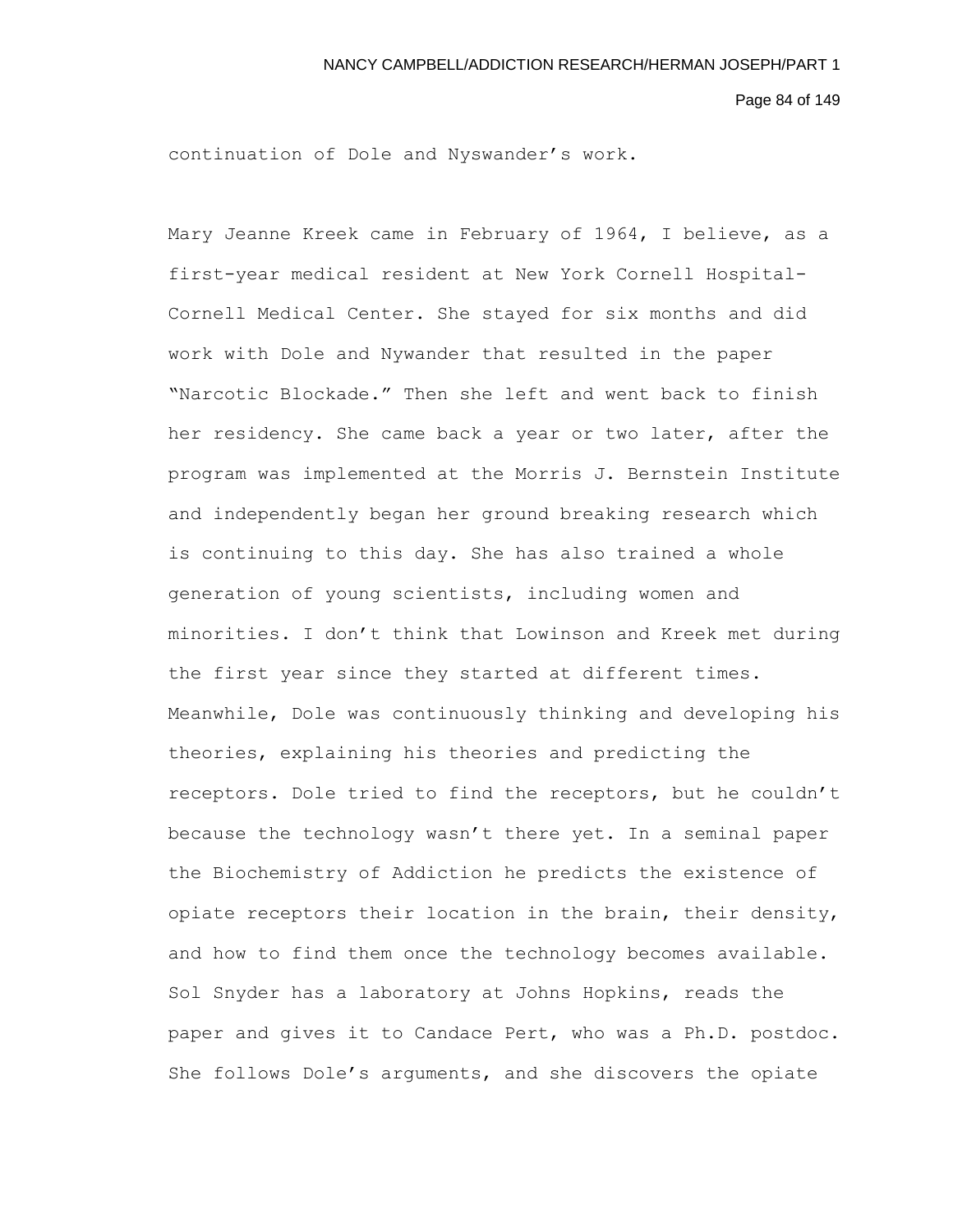Page 85 of 149

receptors as Dole predicted.

NC: At what point did you become part of the Dole and Nyswander team?

HJ: I did organizing for methadone treatment with Irving Blumberg in the late 1960s and knew Dole and Nyswander. They accepted me informally as part of the team although I had no formal affiliation with Rockefeller. I wrote a paper in 1970 with Dr. Dole, when I was still in probation. I was calling Nyswander almost every day while I was setting up methadone clinics. At first I didn't tell them what I was doing. I was in the Nyswander's office one day, and I just mentioned that I set up a methadone clinic in probation, and she nearly dropped dead from astonishment. Anyway, in early 1970 I was in my office at Probation, I got a phone call from Dr. Dole that *Federal Probation*, a journal published in the Supreme Court Building by the Department of Justice, wanted an article on methadone. He told me that I would be the first author and that he would be the second author. I had never written a professional article in my life although I wrote the monograph Heroin Addiction and Methadone Maintenance and a pamphlet for the Lasker foundation. This was the age of typewriters, Xerox and carbon paper. I was stunned. I wanted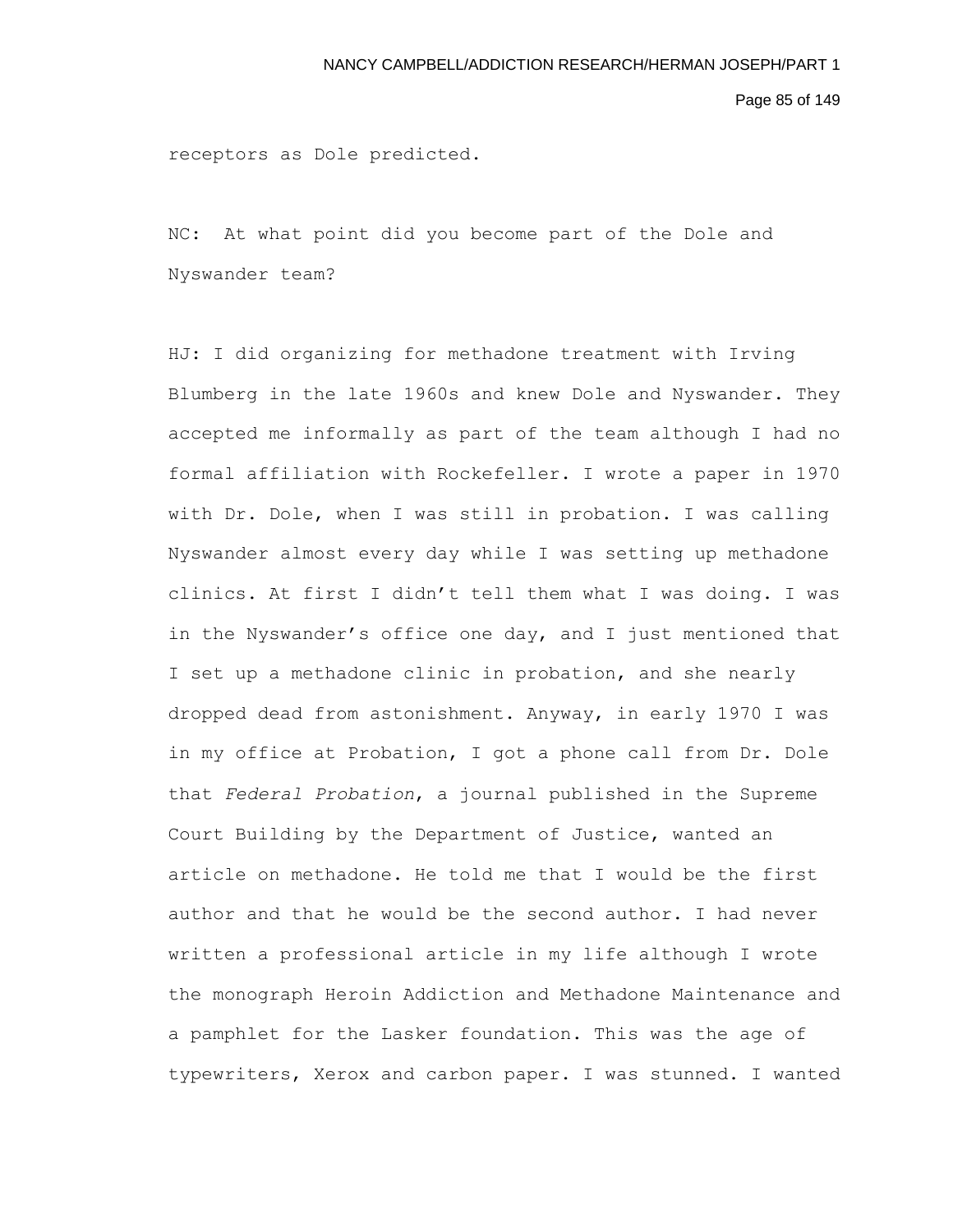### Page 86 of 149

to write an article that integrated everything, that explained the situation in New York, how this happened in the lab, what the idea was, and the metabolic theory. I wrote that heroin addiction was a metabolic alteration. This was his theory, but he said, if this goes to a medical journal, it'll be thrown out. So I said, well, it's going to *Federal Probation* and we have some evidence in the existence of the secondary or protracted withdrawal syndrome.

NC: Did you want to push the claim further than he wanted to push it?

HJ: Correct. He and Nyswander wrote a paper on heroin addiction calling it a metabolic disease, but it was an alternative conceptualization. He was not too happy about it because he's a scientist, but I was taking the lead in this article. I was so naïve, I didn't realize anything about publishing. I just wrote. There is a little sentence in that article that I'm very proud of because it turned out to be true–"craving is symptomatic of metabolic alteration." If it had turned out to be false, I would have been very embarrassed. Now it may not be a metabolic alteration as such but it is probably a physiological response of reactions in the brain to the misuse of narcotics. The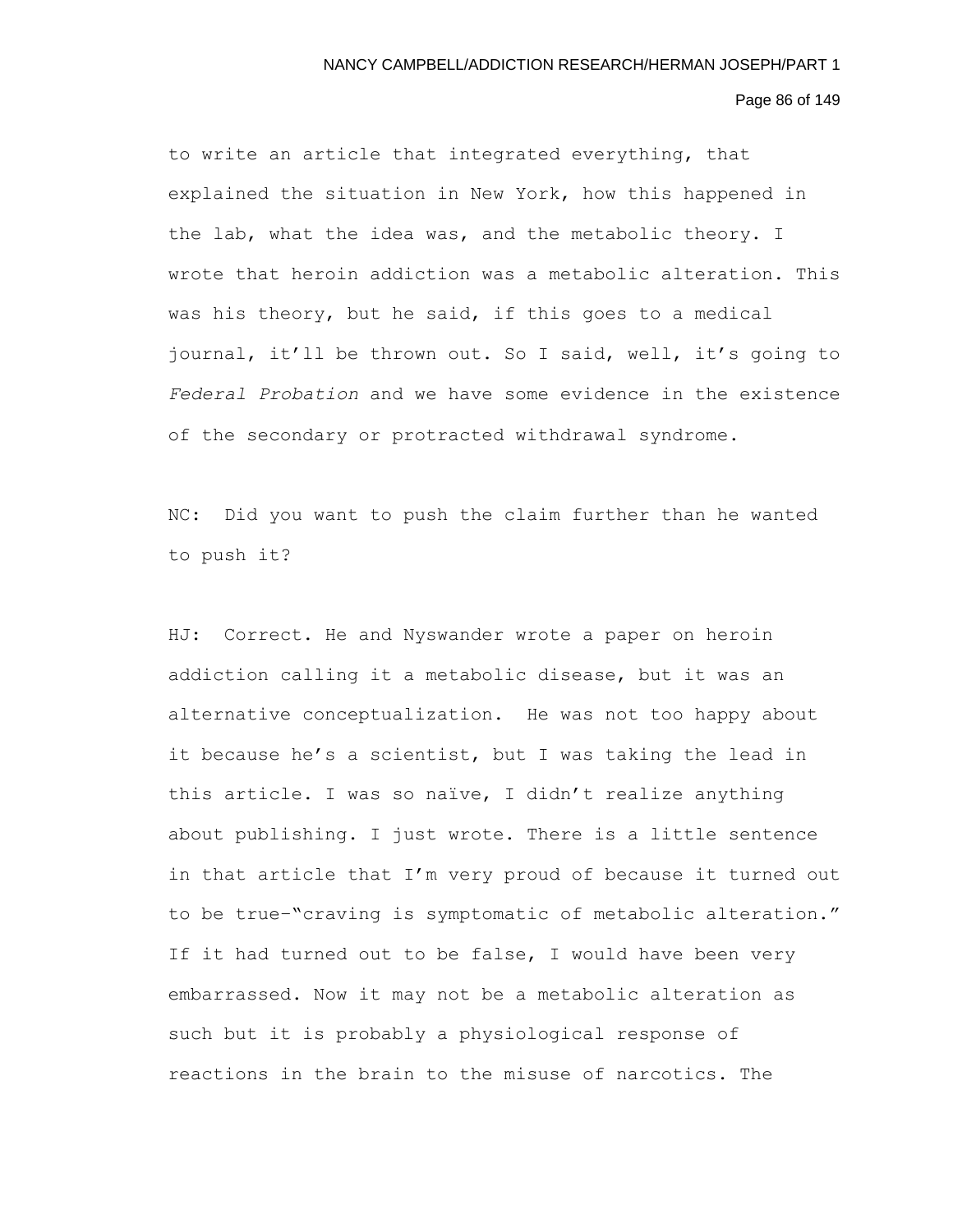Page 87 of 149

important concept is that specific narcotic craving is a physiological phenomenon which still must be unraveled.

NC: When you were writing that article, what was it like interacting with Dole?

HJ: I learned how he thinks and works. My draft was typed out triple-spaced. Nyswander calls me and said, I understand you're writing an article with Dr. Dole. You know, Dr. Dole is a master of the King's English. This is another thing about him. With all his scientific ability, he was a masterful writer. Better than practically anybody I've come across—and I'm not saying this as an exaggeration. It's true. I come in, and he sits me down in the lab with the draft. At that time I was a supervisor of probation officers. I got very nervous when we started the editing. He told me to get a cup of coffee and sit down, and said, "I'm treating you like a professional, and we're going to go through this." I told him Dr. Nyswander told me that you don't let anything out of your lab, and that you make people rewrite things five times. I said, I'm not doing that. I had the draft written out and typed out triple-spaced. I said, We can both edit it and I'll do the final copy from the editing. We agreed upon that and finished the article in one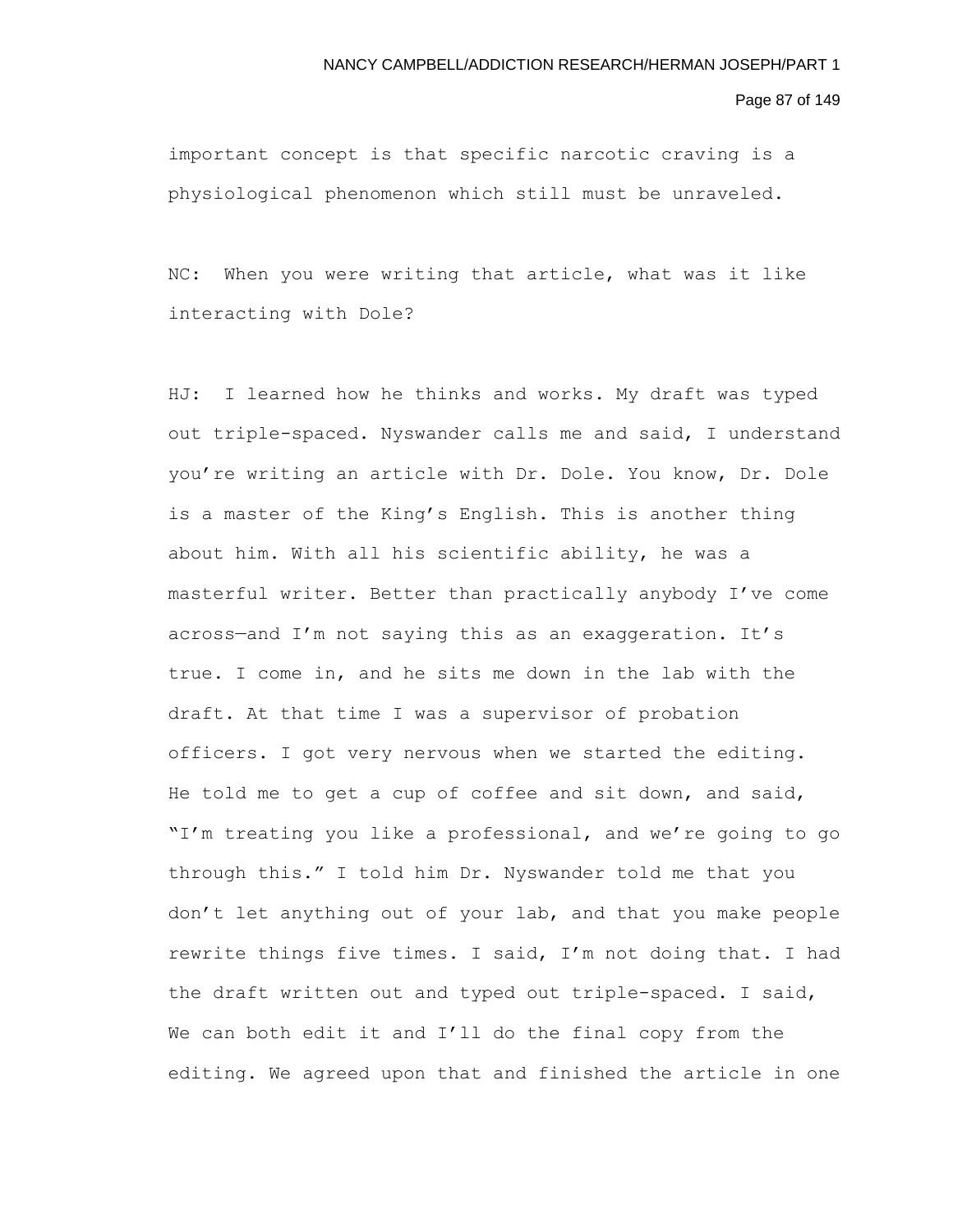### Page 88 of 149

month. That article appeared in June 1970 of *Federal Probation* and was used to educate the Department of Justice about methadone.

NC: Was there any response to that article? What happened once that article was out?

HJ: Two things happened. It was read extensively and I think broke the ice about methadone treatment at least in certain quarters. It was also used an educational piece. However, when we were writing the article either somebody's phone was tapped or somebody unknown to Dole or myself gave the feds some information. The Federal Bureau of Narcotics went to *Federal Probation*. The editor of *Federal Probation* called me, and told me that he had a visit from the Bureau of Narcotics. The Bureau of Narcotics knew that this article was being written, knew that Dole and I were writing it before we had a title, and told *Federal Probation* not to print it. They did not want this article published in *Federal Probation*. The editor told me he threw them out of the office, and that article will be published. Dole and I didn't have any further contact with the journal. Somebody found out that the article was being written and notified the Narcotics bureau. Almost at about same time, or a few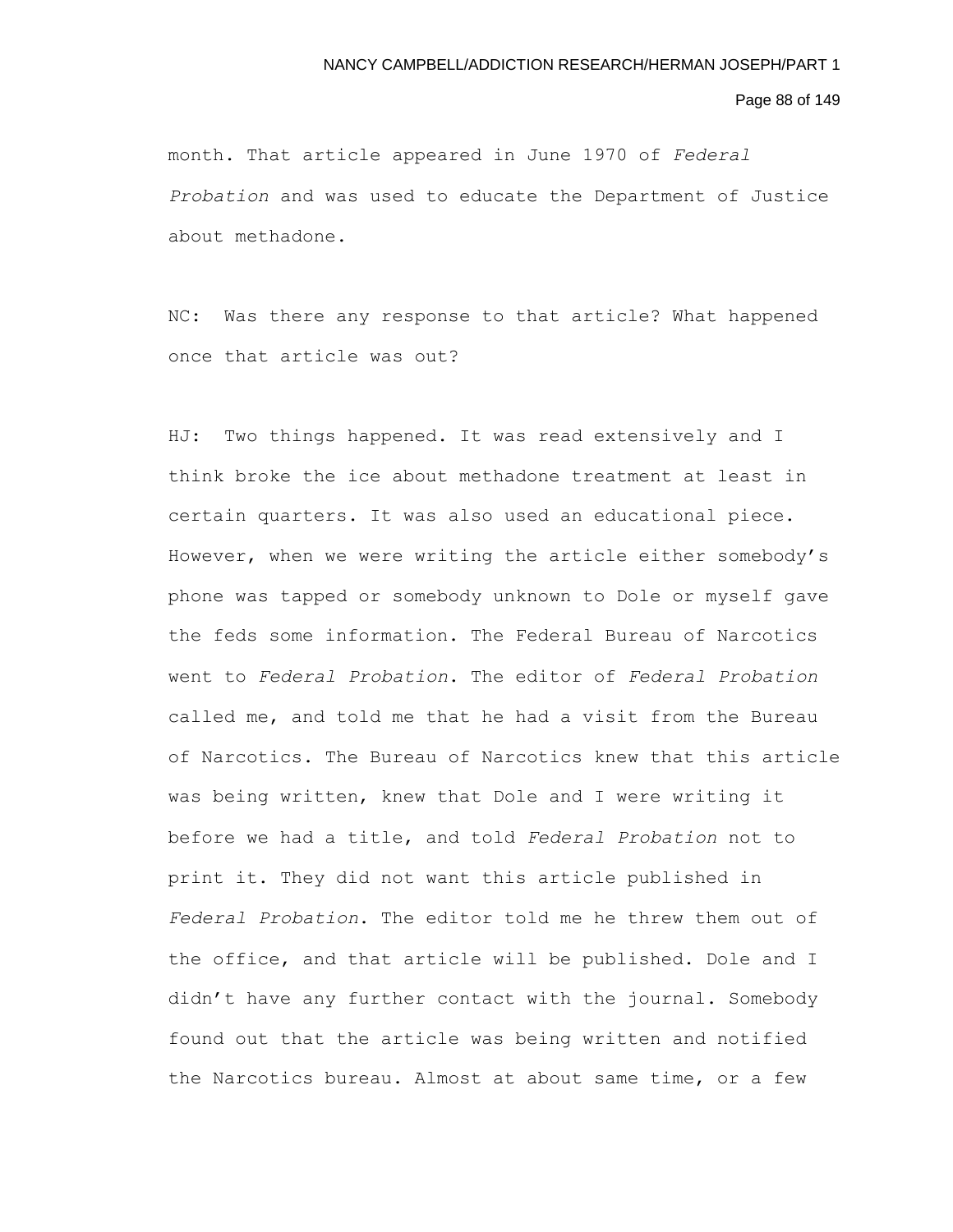# Page 89 of 149

years later, I don't exactly recall, under the Freedom of Information Act, Nyswander asked that anything about her be sent to the office. You were able to get records from the Federal Bureau of Narcotics, and it turned out they were tracking her. Her record was as thick as a phone book. Everything important, such as the source of information, was blacked out. I saw this report in the lab because it came in one day when I was at the lab. The feds knew every place that she went. They even knew when she was going on vacation. They found nothing of interest in her life.

NC: Why do you suppose they were so interested in her?

HJ: I think it was because she was treating heroin addicts and writing about it. The Bureau of Narcotics was concerned that the metabolic theory of addiction may destigmatize addiction and lead to widespread use. The Bureau recognized the importance of stigma. Dole and Nyswander were not advocating for the use of heroin or long-acting narcotics such as morphine. They were for medical treatment using long-acting agonists such as methadone. But methadone somehow was a threat to the feds. They wrote a letter to the *Yale Review* to that effect. This all happened when I was at probation, before I worked at Rockefeller.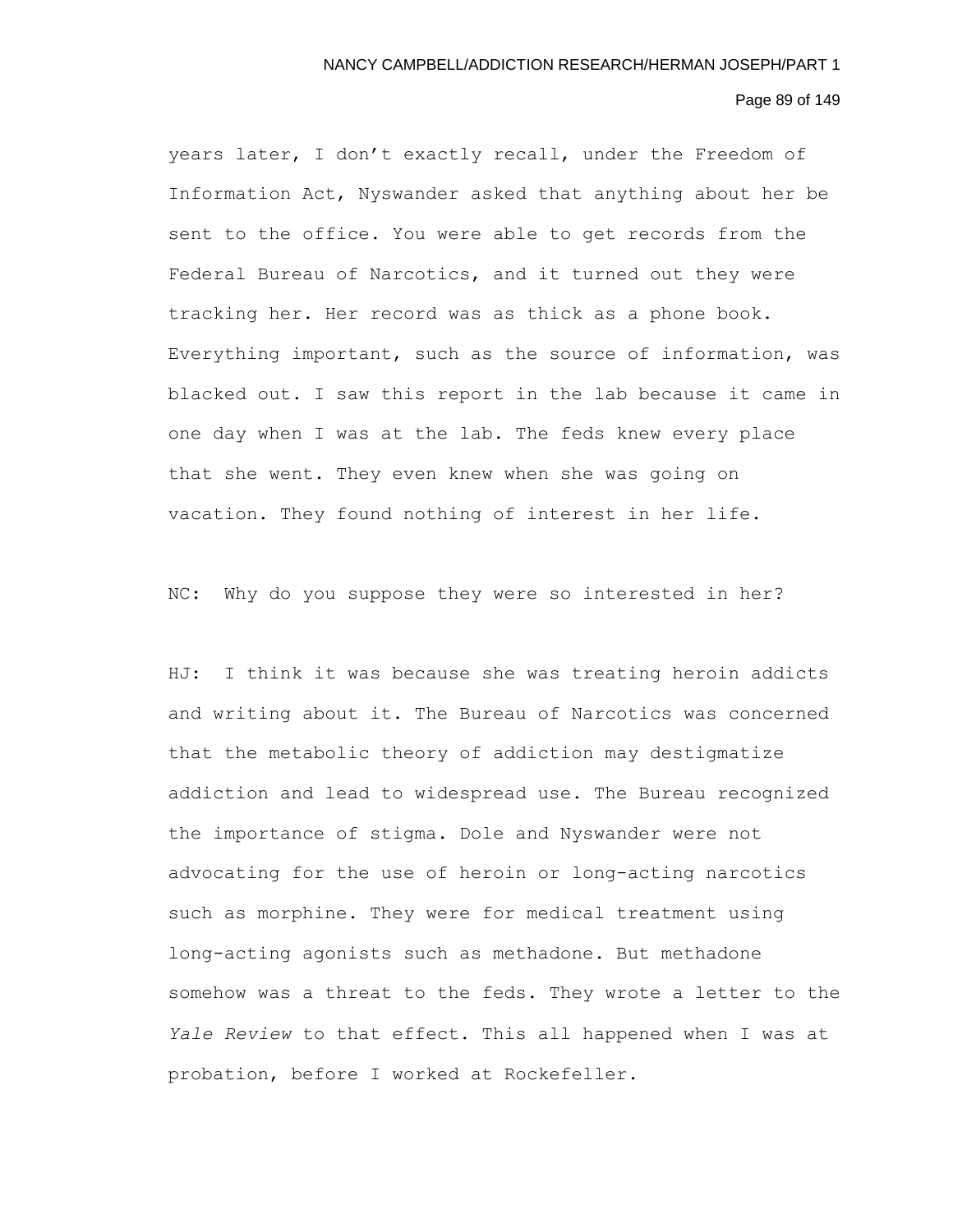# Page 90 of 149

A few years later I published an article, "A Probation Department Treats Heroin Addicts," which was about the probation methadone clinics. We had emptied out a smallsized jail of between 900 and 1,000 patients in these five methadone clinics. That was enough to fill a medium-sized or small-sized jail.

NC: When you got on board at Rockefeller, were you still working for the state or city?

HJ: Although I worked with Dole for years, I officially came on board at The Rockefeller University in 1974. At first I was granted a leave of absence. Mr. Wallace, who was head of probation, and Mr. McDivit, the assistant director, were very proud of my contribution. They left after an election and a new administration came in to consolidate the probation department

NC: What do you think allowed you to innovate in that way? I assume that most probation officers weren't necessarily innovating in terms of data and record-keeping, writing articles, or organizing methadone clinics. What do you think enabled you to be in that kind of role?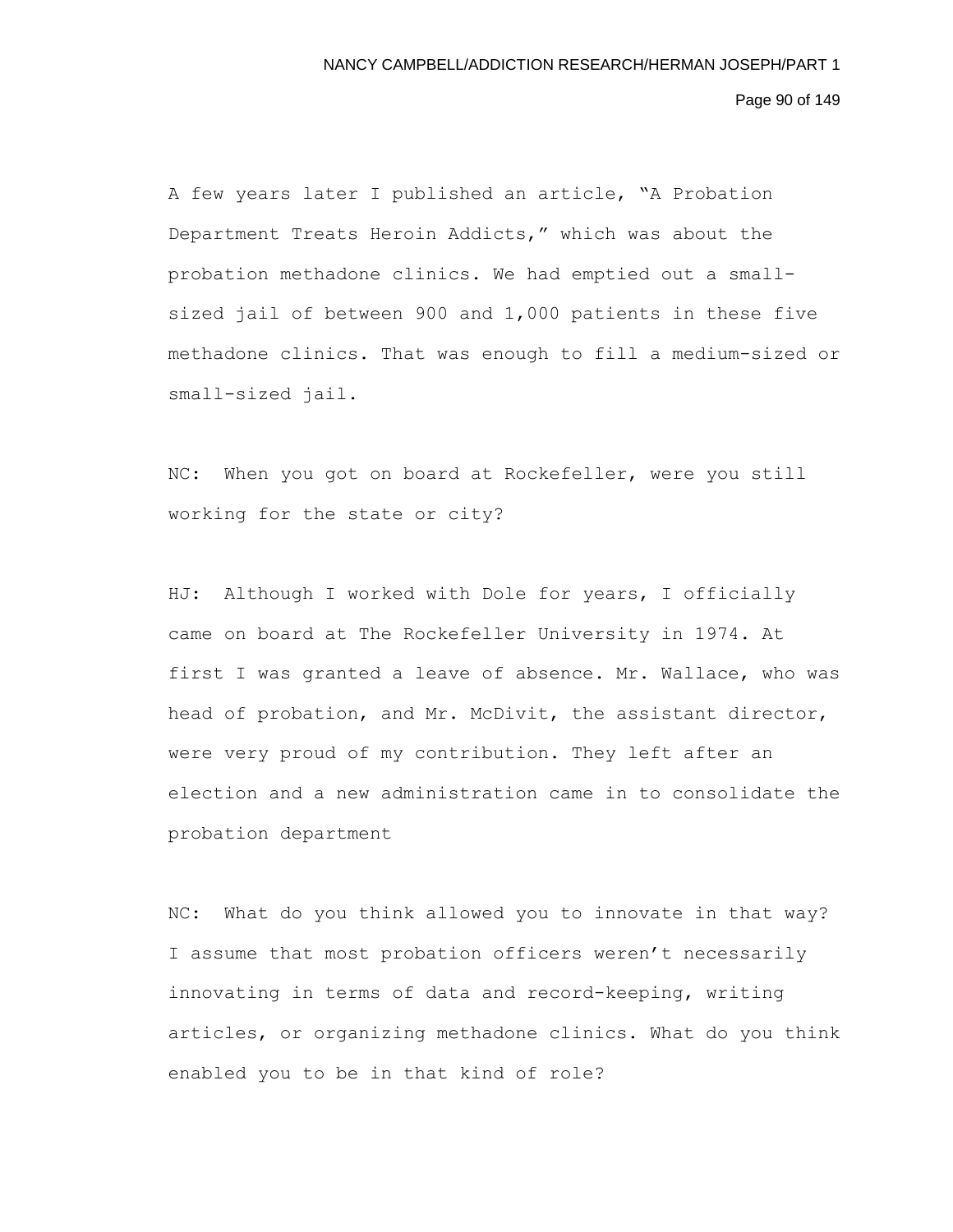# Page 91 of 149

HJ: I really don't know. I tried to be innovative and not do a routine job. I really wanted to make changes in the world around me. Sounds naïve now but then I understood things from the perspective of my civil rights work. I was part of Equal, a school integration movement in NYC. Equal was headed by Ellen Laurie, a woman of immense energy, skill and intelligence. We worked with Reverend Milton Galamison and the Harlem Parents committee. I helped to organize a number of demonstrations and did some writing. I worked in a lot of communities, and I knew what the concerns were in these communities. Also for a time I had worked in social services in the East Harlem area and visited people' homes and those who lived in furnished rooms with shared kitchens and toilet facilities. I did the same when I was a probation officer. I tried hard to lose my lower middle-class bias and fears, and to understand on a personal basis racism in white society. It was a continuous internal search. Outside of work I also found apartments for minorities in decent apartment houses from which they were illegally excluded. This was emotionally taxing since the people depended on me to obtain an apartment which ended up in a hearing in the NYC Human rights office.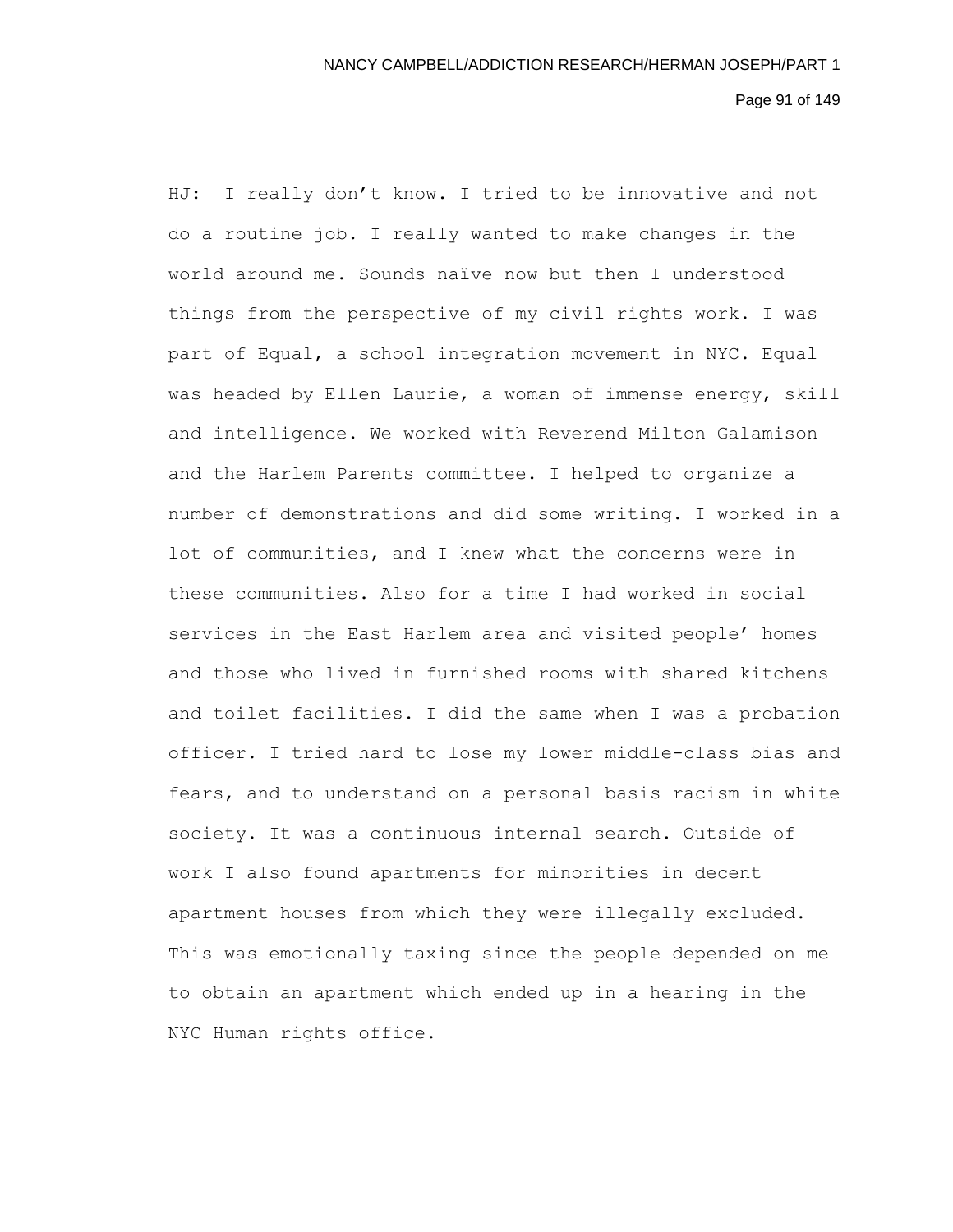# Page 92 of 149

I was also in the anti Vietnam movement, which was important because most of my patients or subjects that I was working with were minorities. I was brought up in a lower working class section of Paterson, New Jersey, and went to school in a poor but integrated neighborhood. I saw the minority counterparts in my own friends.

In the civil rights movement, I worked with Dr. Max Wolf, a remarkable man who was a refugee from Nazi Germany, where he had been a judge. He had a degree in jurisprudence and philosophy, which is a very prestigious degree in Europe. I also had the privilege of working with Annie Stein, who was a labor statistician. I remember in East Brooklyn Thelma Hamilton, who was ceaseless in her efforts to improve education in East Brooklyn, also Thelma Johnson, Dorothy Jones, Rae Hendrix, and the Harlem Parent's Committee and, of course, James Haughton who was a labor organizer. I didn't realize I was working in such a radical area. I went to one house, and up from the basement comes H Rap Brown. I was really in circles that changed my whole way of looking at the world. I didn't perceive of addiction so much as a personal, individual problem, as in psychiatry. I saw addiction as a social issue and also considered the availability of drugs in a particular neighborhood, whether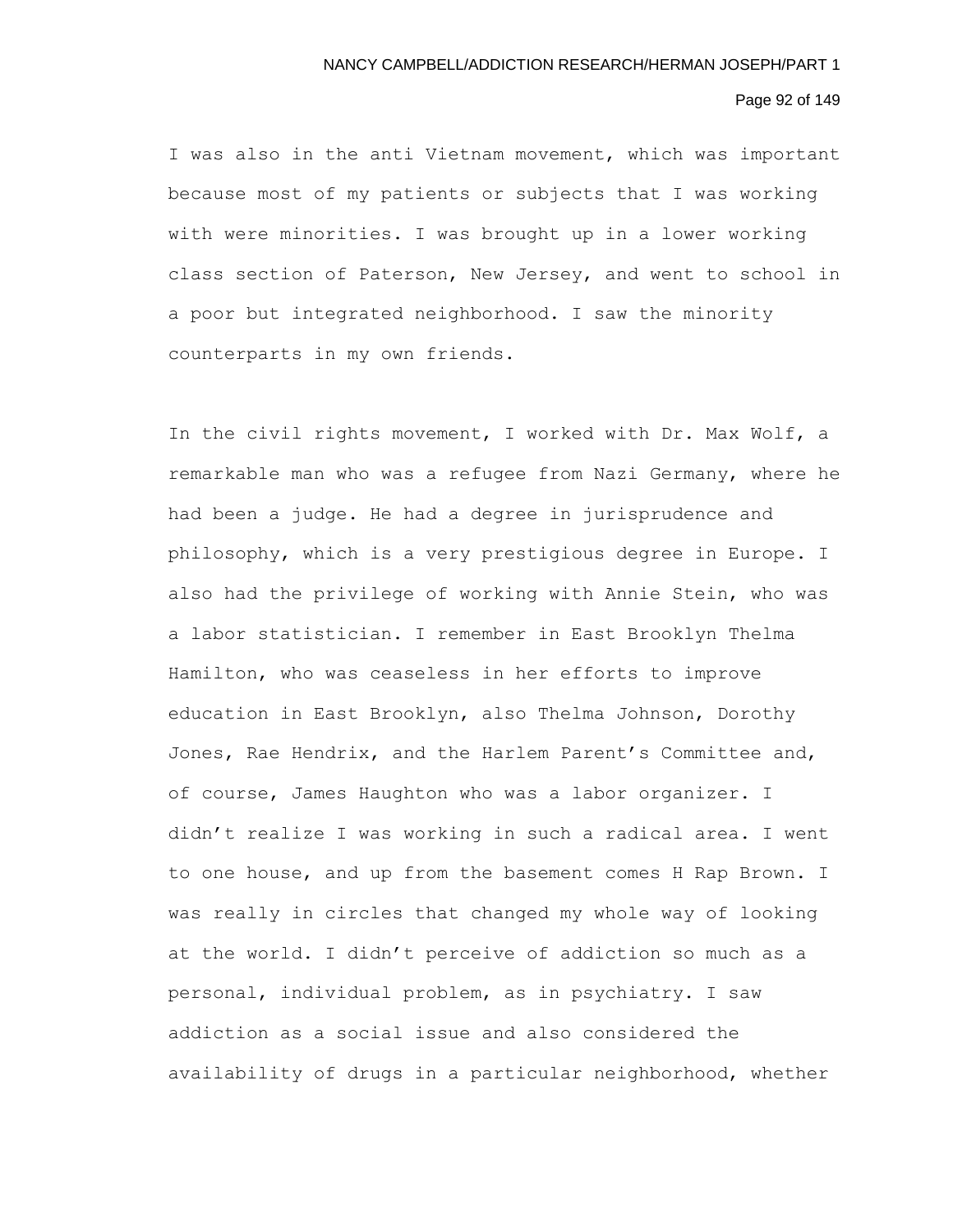# Page 93 of 149

it be a low income, middle or high income area. I was very much aware of racism. I read Franz Fanon. I really learned a lot from my work helping to organize and coming into contact with the people who were demonstrating for rights on the streets. Dole and Nyswander were also understanding of the society in which we lived and the role of stigma and prejudice in the lives of the patients.

Working on school desegregation with Annie Stein and Dr. Max Wolf gave me another orientation to job possibilities which coincided with my interest in Dole and Nyswander's work. That was a social orientation towards people and class and the way things are analyzed. I applied it to my work in the office. I kept records.

I had a some problems with the nurses who were in my probation clinics, especially at the hospital. They sent in middle-class young women to be nurses. They came from working-class backgrounds, but some were inexperienced and frightened, and consequently tended to very strict and rigid. The clinic closed at 2:00 o'clock and a woman walks in a minute after 2:00 with her little girl, and the nurse refused to give her the medication. There was a lot of tension there. I had problems with the nursing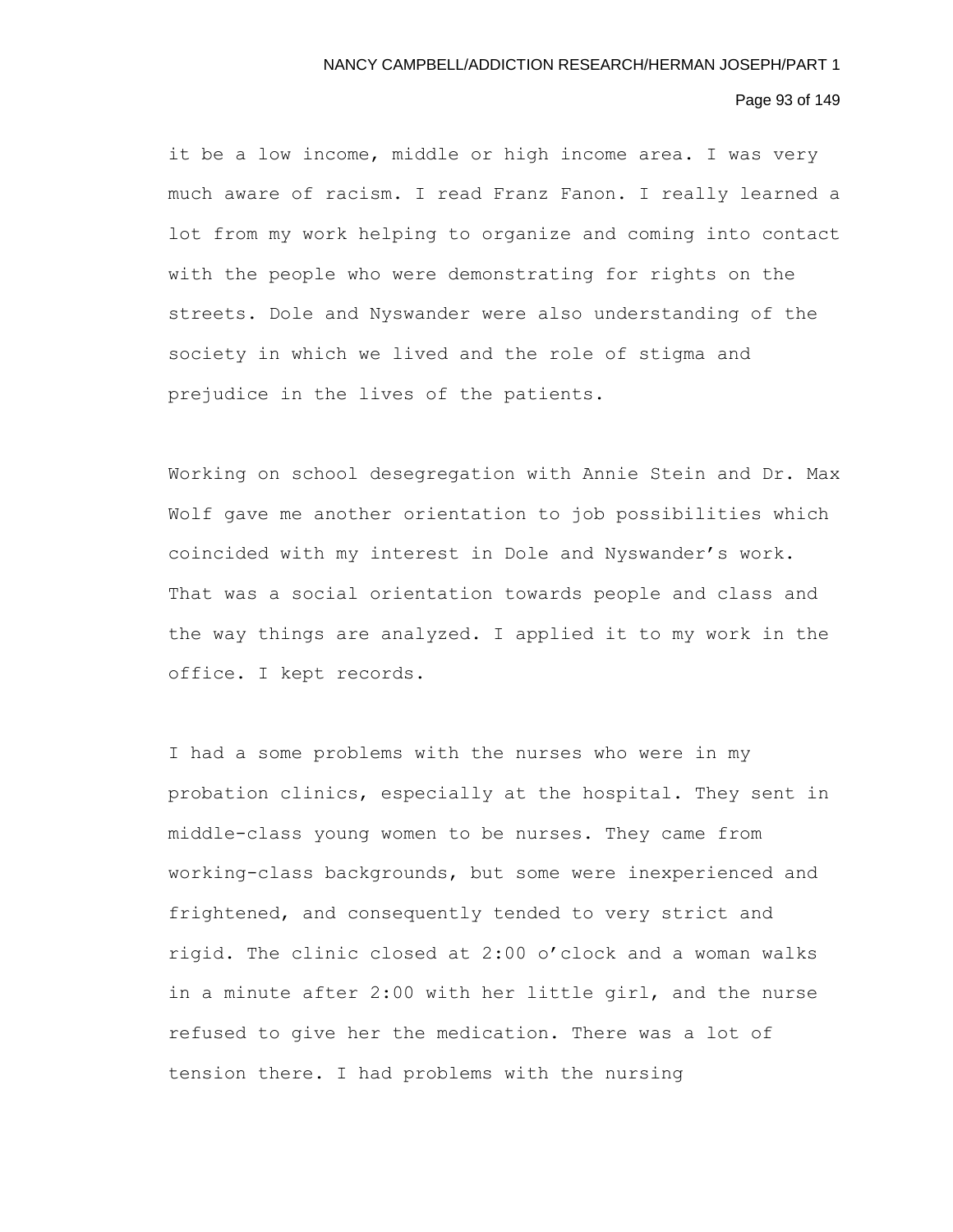# Page 94 of 149

administration. I found most of the nurses but not all that they sent to the clinics, be they white, black, or Asian, were somewhat controlling. The nurses controlled the clinics. At one point they reported to probation that I obstructed their work in the Beth Israel clinic. I was removed from the clinic for a few weeks and then returned. The nurses in my other clinics, which were staffed by the Addiction Service Agency and Einstein College of Medicine, appeared to be more flexible. They were older and more experienced.

NC: Was this class conflict going on even before all the regulation of methadone clinics?

HJ: It was a class conflict, and it was a profession conflict. I'm a nurse, you're the administrator, you don't tell me my job, and you don't tell me how to act, and I'm going to do this or that. If a physician was passive or not sure they told the doctors what to do, too. I think that a great part of the problem is that physicians are not educated about addiction or methadone treatment in medical schools. They come to the clinics virtually without formal training and are dependent on nurses. Now physicians who want to prescribe suboxone must take a course either online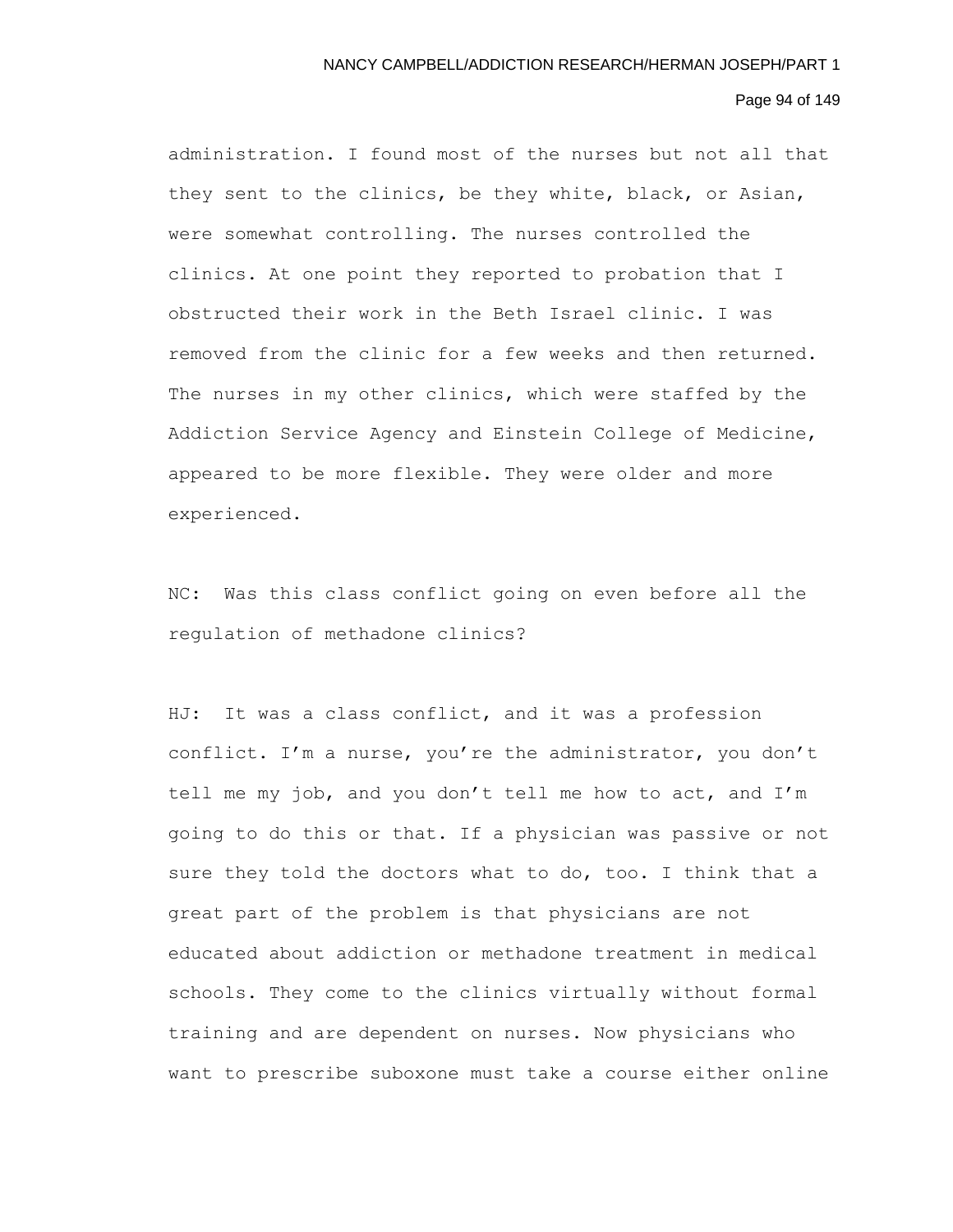#### Page 95 of 149

or at a sponsored meeting before they can prescribe. When I worked for the state, the head of patient advocacy, an attorney by the name of Mike Yurio told me to organize a full day education course for physicians in the methadone programs since many were unsure of how to prescribe and regulatory issues. I organized a full day meeting at Mount Sinai with Sy Demsky, the administrator, drawing on the experience of our best physicians in the system. The physicians came and were grateful since they never received integrated planned training that focused on addiction, methadone treatment including stabilization and adequate doses, the problems patients presented, and the medical psycho-social and regulatory aspects of the program. One physician told me at the course that she was given 15 minutes training before being assigned to a clinic. So it was natural for the nurses to step in and fill the vacuum.

NC: When you went to Rockefeller, did you notice different interactions between staff and patients?

HJ: There were no patients at Rockefeller. There were only six patients at the beginning at Rockefeller University Hospital, and they were handpicked by Nyswander. Then the program was expanded to Morris J. Bernstein Program at Beth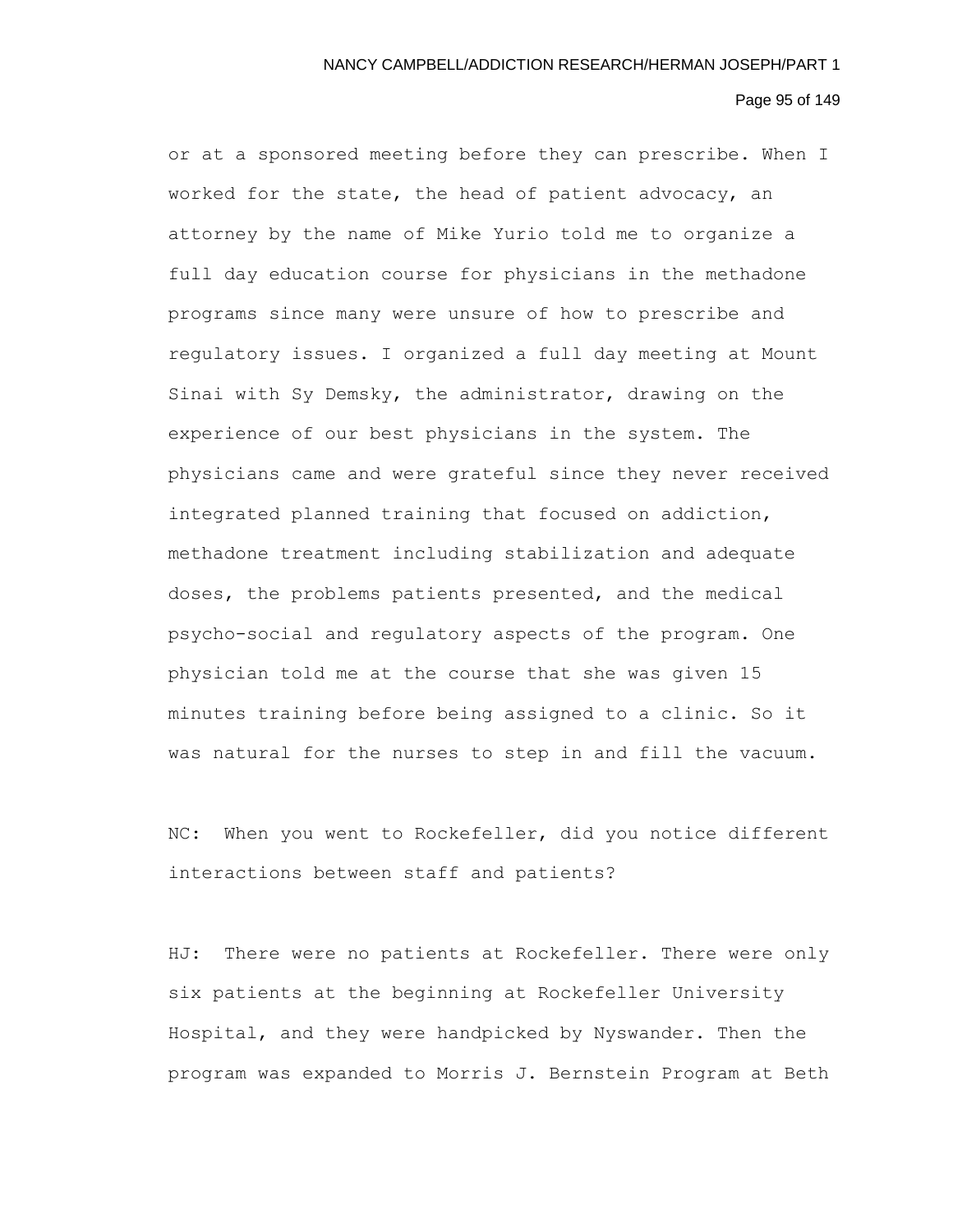Page 96 of 149

Israel Medical Center by Ray Trussell, who was also a commissioner of hospitals, or assistant commissioner of hospitals, at that time.

NC: What were attitudes like during the expansion period?

HJ: Attitudes towards heroin addicts and methadone patients were variable. Some staff treated them well and with understanding, and others really lorded power over them. The point is it depends–it was a personality thing. The clinic staff could be flexible or very controlling. I had well trained people in my clinics, people with master's degrees. They were probation officers. Interestingly, I mostly had women probation officers in the probation methadone clinics in Manhattan and Queens. In Brooklyn they were not segregated and were dispersed throughout the probation case loads. I had excellent methadone patients from the Health Services Agency to assist in the running of the clinics. They acted as liaisons between the staff and the patients if problems arose.

In one clinic I had a former methadone patient by the name of Frank Tardalo, who was impressive. He was on methadone for a few years and then withdrew and was able to live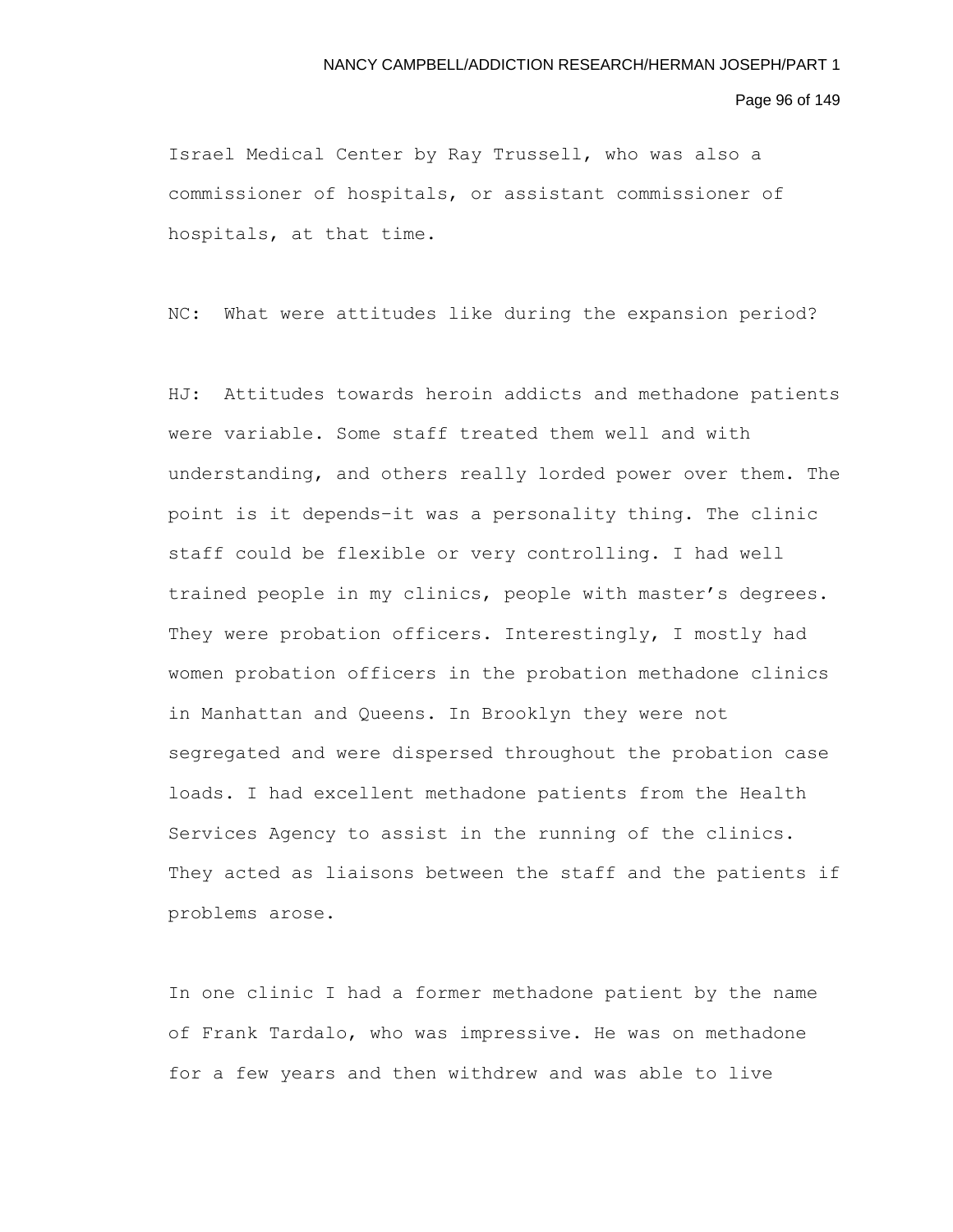# Page 97 of 149

without craving. He went to college at night, obtained an MSW degree, was married, and had children. Frank thought up the idea of KEEP when he was working in the detox unit at the Riker's island jail. With all the professionals, it took an ex-methadone patient to come up with the idea of the KEEP program. Instead of detoxifying heroin addicts in jail, an alternative methadone maintenance program could be set up for prisoners who wanted this program. They could be referred to a community methadone program upon their release. Frank presented this idea to Charles Laporte, who was a Director at OASAS, was a former heroin addict and an executive at Promesa a methadone treatment program in the Bronx. Laporte then made arrangements with Rikers Island to implement KEEP with a small team from the agency: John Perez to supervise, Frank Tardalo, and Larry Watts, another exmethadone patient, to implement the program. Larry is now the administrator of the Bronx Lebanon Substance Abuse Service.

NC: What was your role on the KEEP team?

HJ: I was assigned to the team to keep records and do an initial evaluation of the project. I wrote an internal report and published the first paper about KEEP in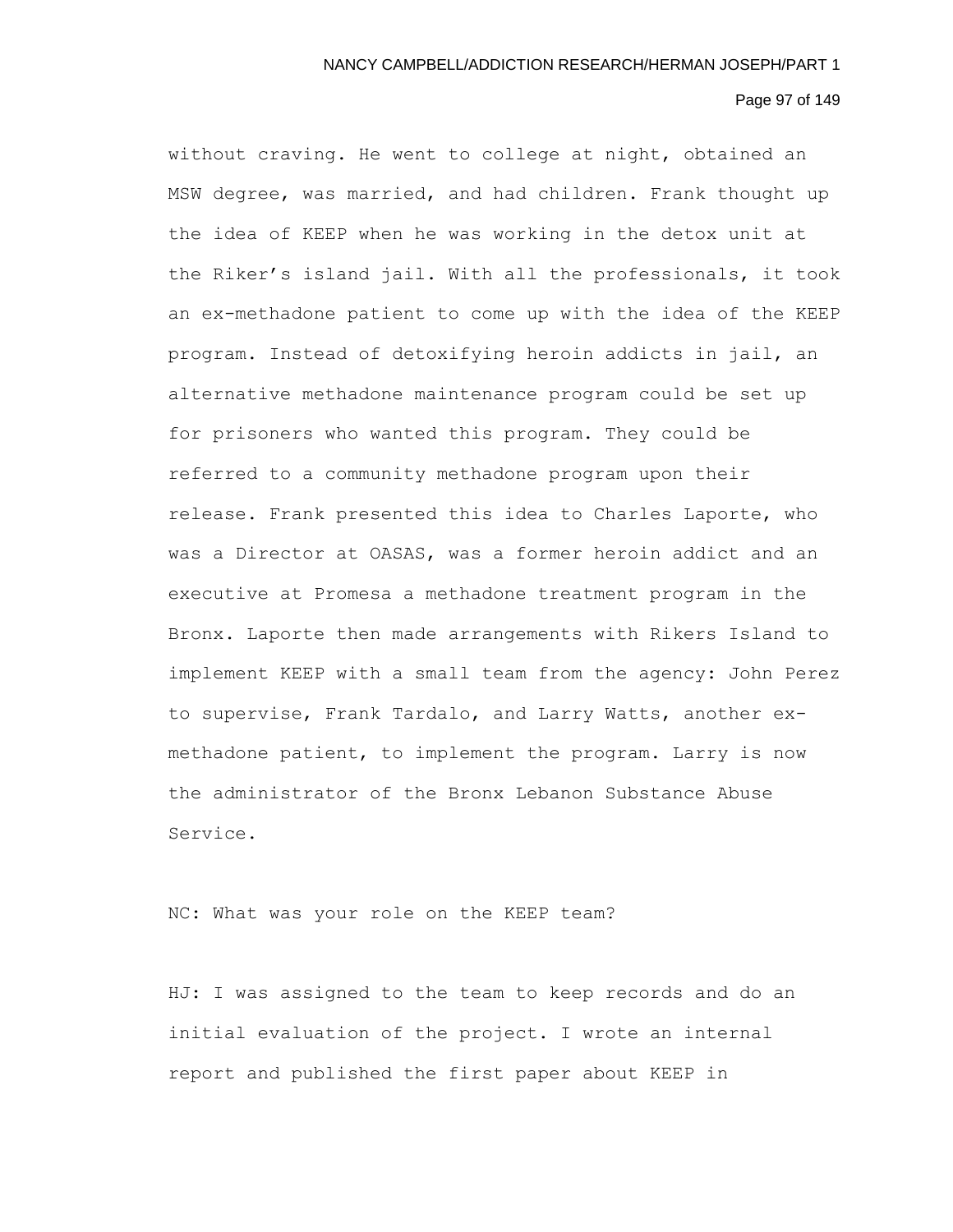# Page 98 of 149

*Corrections Today*, a professional publication for jail wardens. Steve Magura, Andy Rosenblum , Lewis, and myself published articles about KEEP in academic journals but it has not really forwarded the program in the United States. Europe and worldwide is a different story since you have methadone now in jails across the world, including Iran. At that time we couldn't get KEEP into any other jails, so it's only in two or three jails in New York State. You have sheriffs and jail administrators who are against the use of methadone. You have doctors who don't like it, although they use medications like clonidine that may not relieve the pain of withdrawal.

In 1997 NIH sponsored a consensus conference on "Effective Treatment of Opiate Addiction," chaired by Dr. Lewis Judd. The program was planned to invite a network of experts from across the country to present information about the effectiveness of methadone and the science of addiction. However, to the dismay of OASAS, no one from New York was invited to make a presentation despite having the largest methadone population in the country. OASAS sent me down and I was allowed to make a five minute presentations with the non invited participants after all the invited presenters gave their papers. Among the invited presenters there was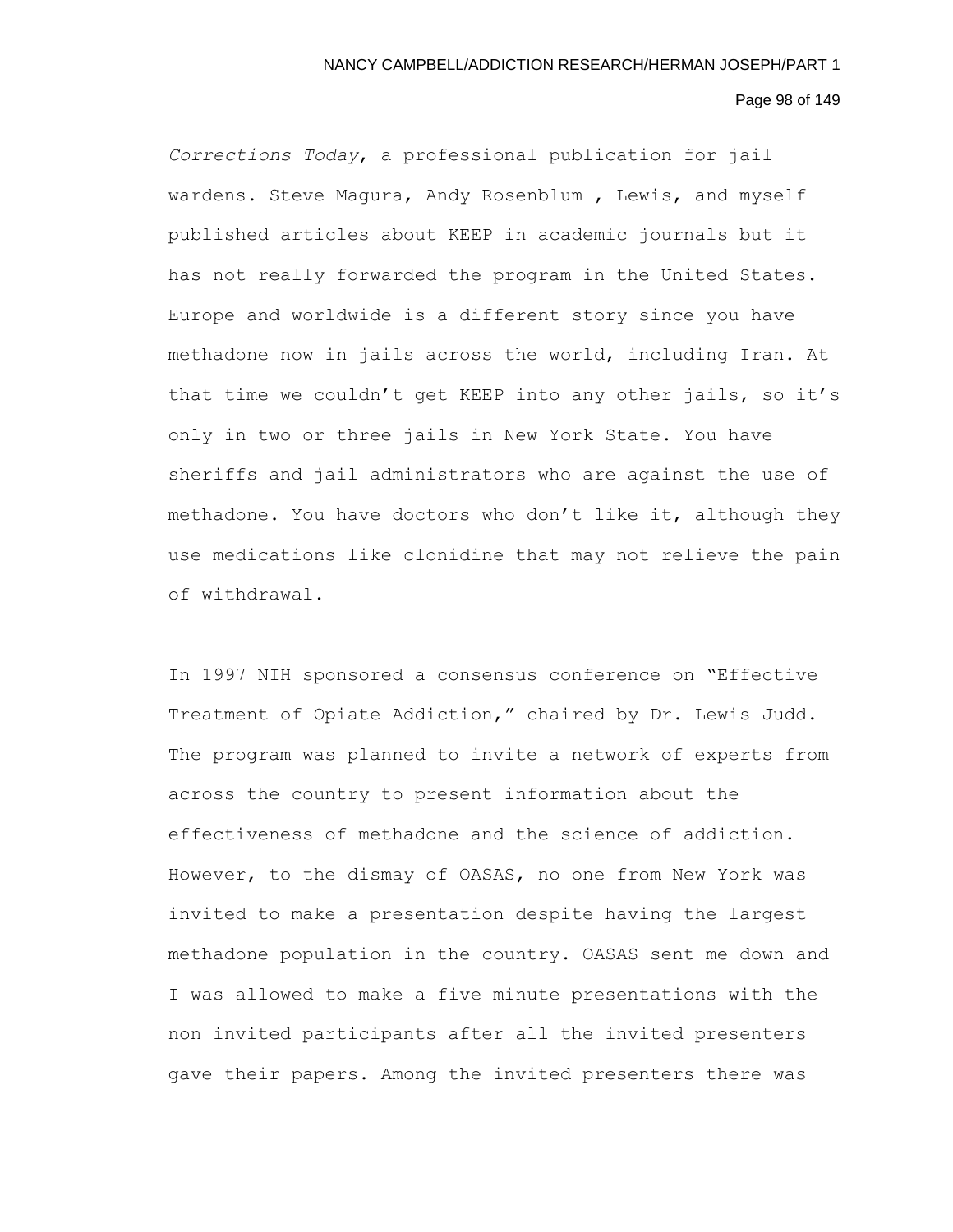## Page 99 of 149

not even a mention about the plight of addicted prisoners within the jails and criminal justice system. I related the story of KEEP and the implementation of detoxification and methadone maintenance in the Rikers Island Jail. I spoke to how desperately these programs were needed across the country in the criminal justice system. After the conference Dr. Judd saw me outside the building and indicated that he found my comments most interesting. When the results of the conference were published the first recommendation was defining opiate dependency as a brain-related medical disease and the second was that methadone maintenance with relevant medical services had the highest probability of being the most effective of all available treatments. Dr. Judd and his committee stated as the third major finding and recommendation that opiate-dependent persons under legal supervision should have access to methadone treatment.

I hope with buprenorphine, which is less stigmatized, that it can be introduced as an effective medication in the criminal justice system. That remains to be seen. In a large jail such as Rikers with high security, administration of buprenorphine or suboxone is time-consuming. Prisoners have to be monitored while the medication is being absorbed sublingually, which takes up to six or more minutes a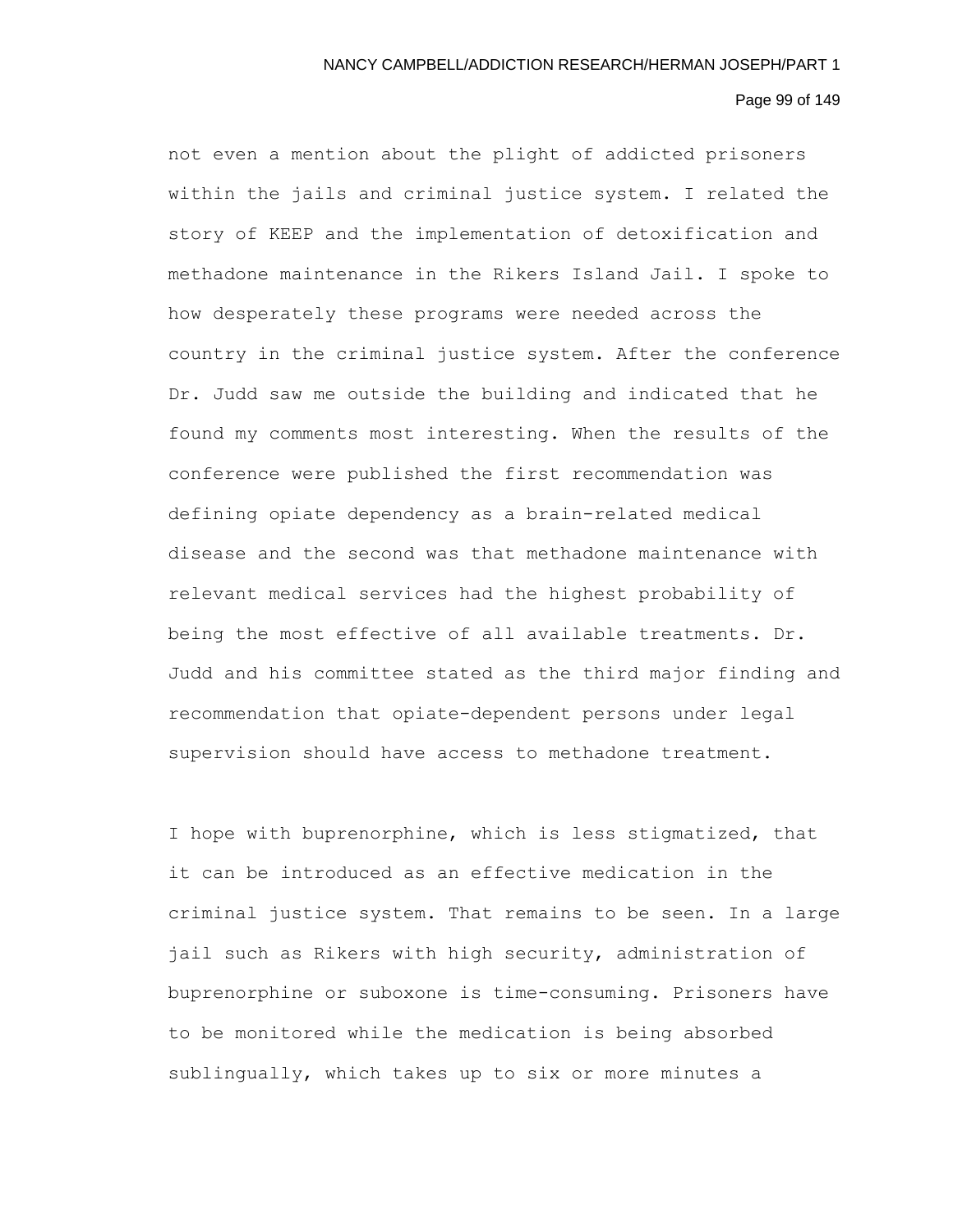# Page 100 of 149

prisoner. This may not be cost effective. The Rikers Island Jail administration estimated they could medicate ten methadone patients for every buprenorphine patient. You also have watch for possible diversion of suboxone pills. In smaller jails or in rural areas where there is no methadone, suboxone should be considered. Things are picking up now since the American Association for the Treatment of Opiate Dependence is encouraging a nationwide educational effort to get jails to adopt methadone and KEEP. Eventually there's going to be a research project which I hope to involved with. I've been involved with the first two major innovations in criminal justice. I don't know whether I'll be involved with a nationwide agenda. However, in the last three years there has been a small increase in the use of methadone in the jail systems.

NC: When your leave of absence ended, what did you do?

HJ: I immediately had a job with the state. There was a change in the city laws. I got a phone call four months after I started at Rockefeller that I had to come back for my job or else I would be laid off. Wallace and McDivit had left and the agency was run by the most unimaginative political hacks-the same ones who had questioned my overhaul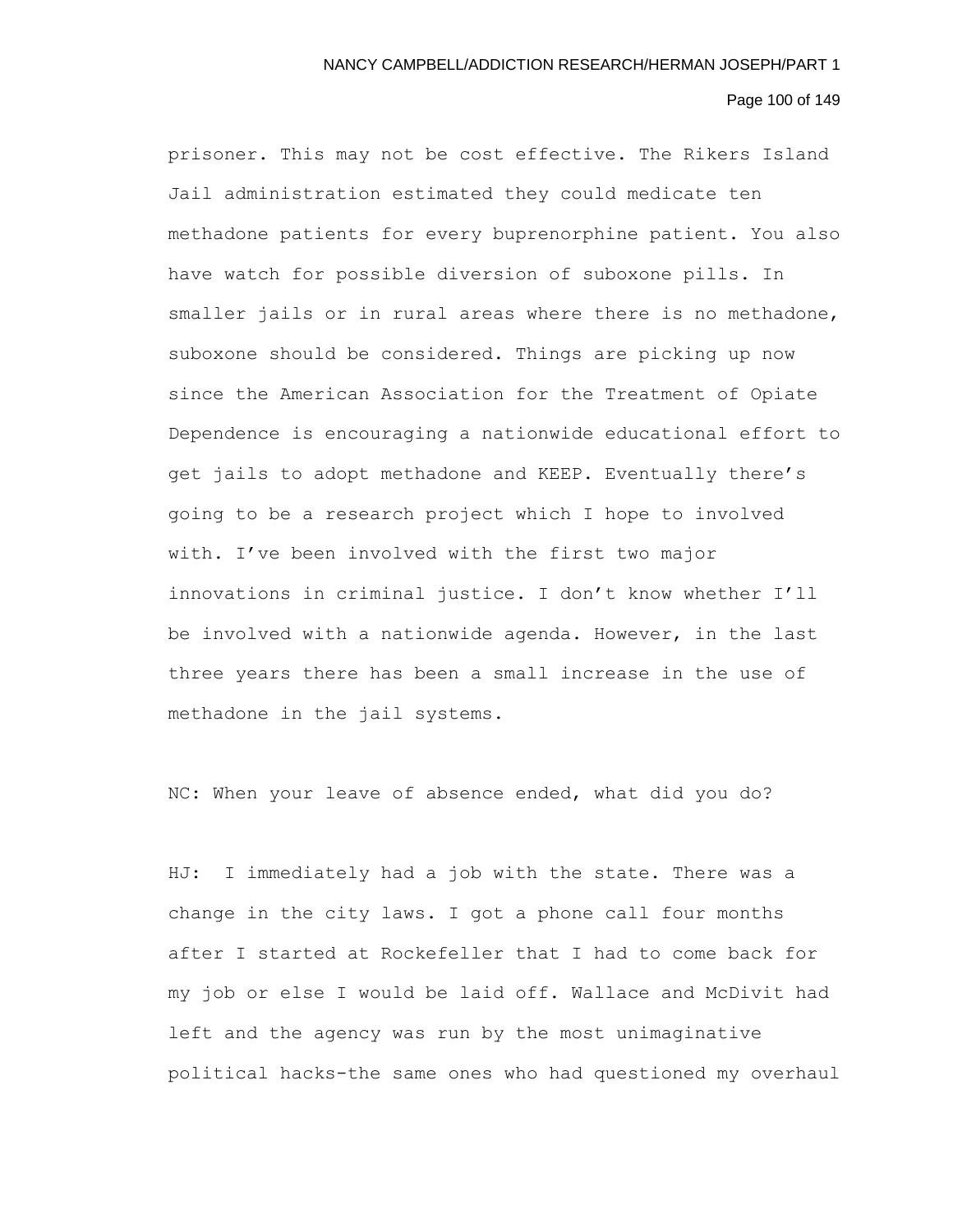# Page 101 of 149

of record keeping. I said I couldn't come back because Dole had hired me for a major follow-up study that I was in the middle of. So I quit the city, wrote a grant that was approved, and worked full time on the follow-up study. I worked 24/7. I was there until 1977. Then I was hired by Doug Lipton as part of his research team at the New York state Department of Substance Abuse Services (DSAS), which later became OASAS. Doug Lipton hired a lot of really good researchers—Don Des Jarlais, Bruce Johnson, James Schmeidler, Sam Friedman, Mike Miranda, Steve Magura, Andrew Rosenblum, Phil Appel, Blanche Frank, Sherry Deren, Liz Kastner, Rosanne Morel, Gregory Rainone, Ray Toledo, Rob Smith, myself, and a host of others. He hired really firstrate people many of whom became the nucleus of NDRI under Doug's leadership. There was a split in the '80s from OASAS, and Doug moved everybody who wanted to join the new group and work on research grants over to NDRI. I did not want to go. Sherry, Don, Bruce Johnson, Sam Friedman Steve Magura and Andy Rosenblum left. They felt that they would be able to do more research, obtain grants without restrictions of a state agency or the state agency taking indirect costs. They were all successful and gained world wide reputations. Dole and I still wrote papers on the follow-up study for the *New York State Journal of Medicine*, and for the New York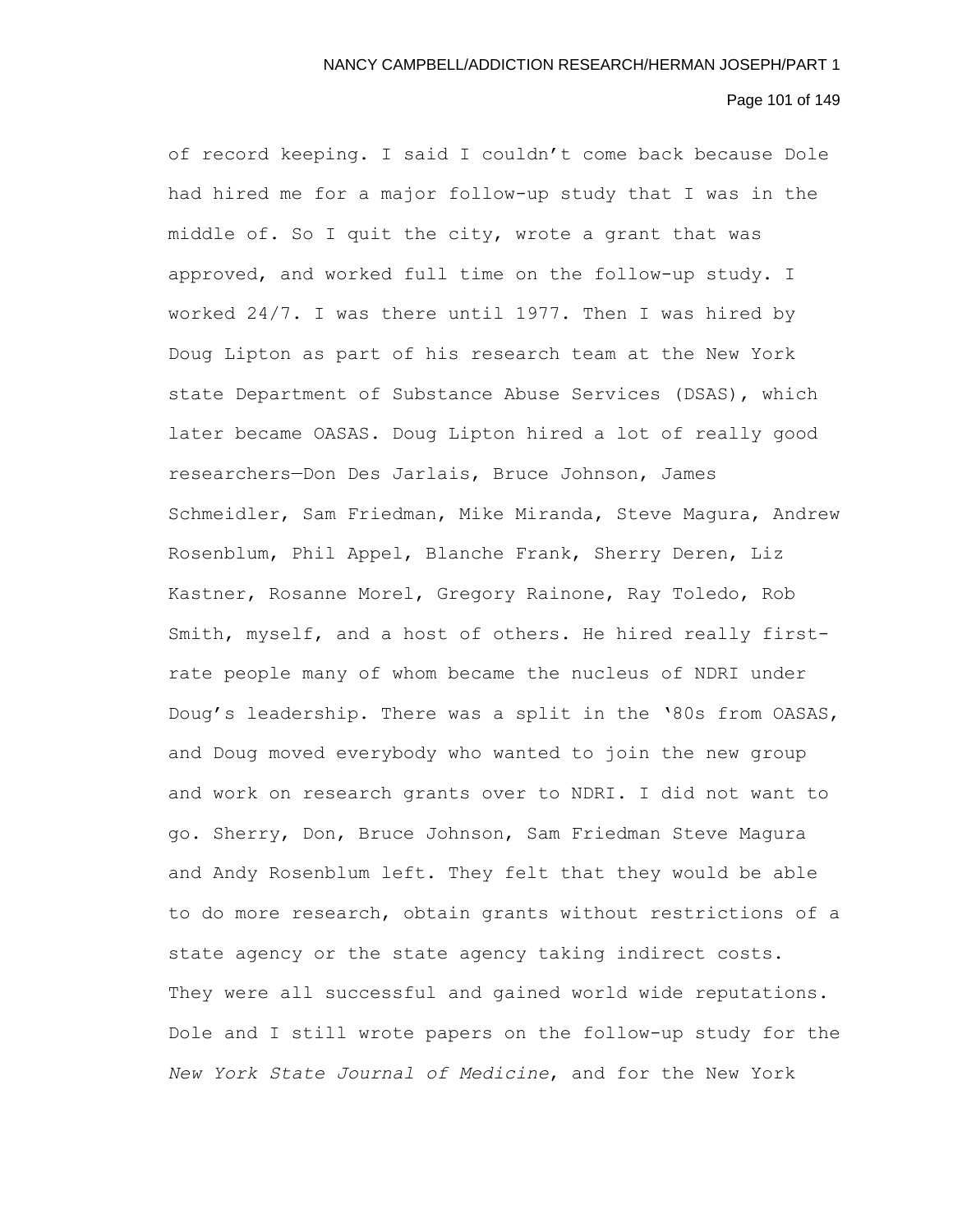# Page 102 of 149

Academy of Sciences. That was really one of the most quoted papers I helped write. I also wrote "Alcoholism and Methadone Treatment: Consequences for the Patient and the Program at New York State" with Phil Appel. Then I wrote a few others on predicting post-treatment outcomes, where we used fairly sophisticated statistical methods, and on these I worked with Don Des Jarlais and Jim Schmeidler.

NC: You also worked with Don Des Jarlais, as well as historian David Courtwright, on the book, *Addicts Who Survived.* How did that project come into being?

HJ: The book, *Addicts Who Survived,* came into being because Dole's database at Rockefeller University was transferred to Creative Sociomedics. After fifteen years it was decided that the database should go to another agency and the unit, which was part of Dole's laboratory and known as the Community Treatment Foundation, was closed. The database was awarded on a bid to Creative Sociomedics, which had to get permission, signed releases from all active patients. Creative Sociomedics has the basic data for practically all methadone patients in New York State. The database was set up basically to avoid duplicate registrations. When I did my follow-up study, I only found three duplicates. They weren't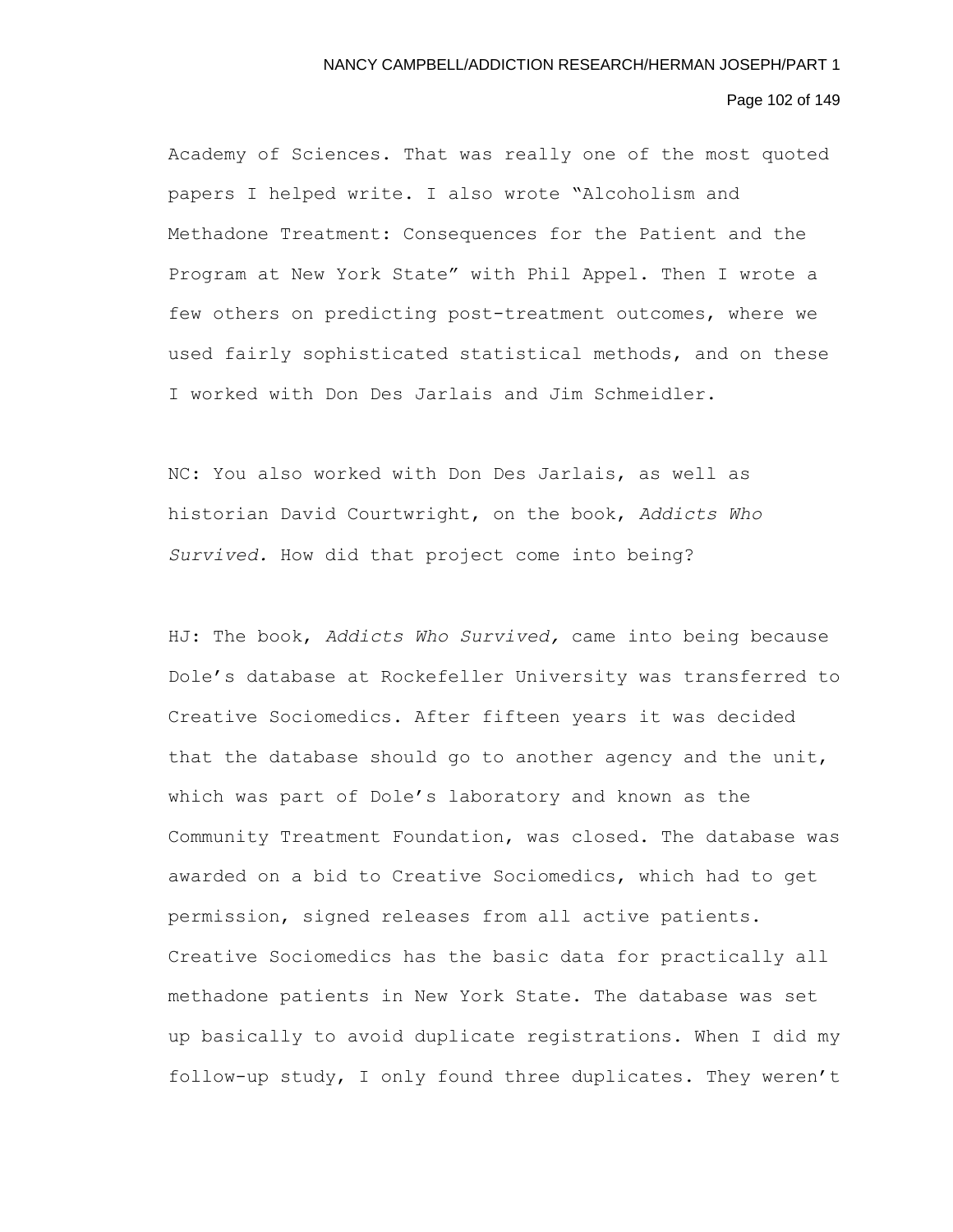#### Page 103 of 149

getting medication from different clinics–they just used different names at different times.

When the database moved in 1979, the state wanted to keep some trend data. The only patients included in the transfer were the active patients. One of the workers, Mike Miranda, who worked with the computer system at OASAS while studying linguistics, ran a frequency table without names or personal identifiable data of the number of patients in treatment by year of birth. He went around the office showing this distribution but people ignored it. When I looked at it, a light went on. There were about a half a dozen people born before the 20th century. They were born in the 1890s.

When I looked at this frequency distribution, I saw that heroin addicts survived well beyond the age of forty. This fit into my concept that they were not abstinent but on methadone maintenance and therefore this was possibly indicative of a metabolic theory of addiction. When Dole did his original methadone research there was a maturing out theory of addiction which inferred that addicts matured out of addiction after the age of 40 or 45. This frequency distribution in a sense refuted the maturing out hypothesis. So I wanted to know who these people were and how they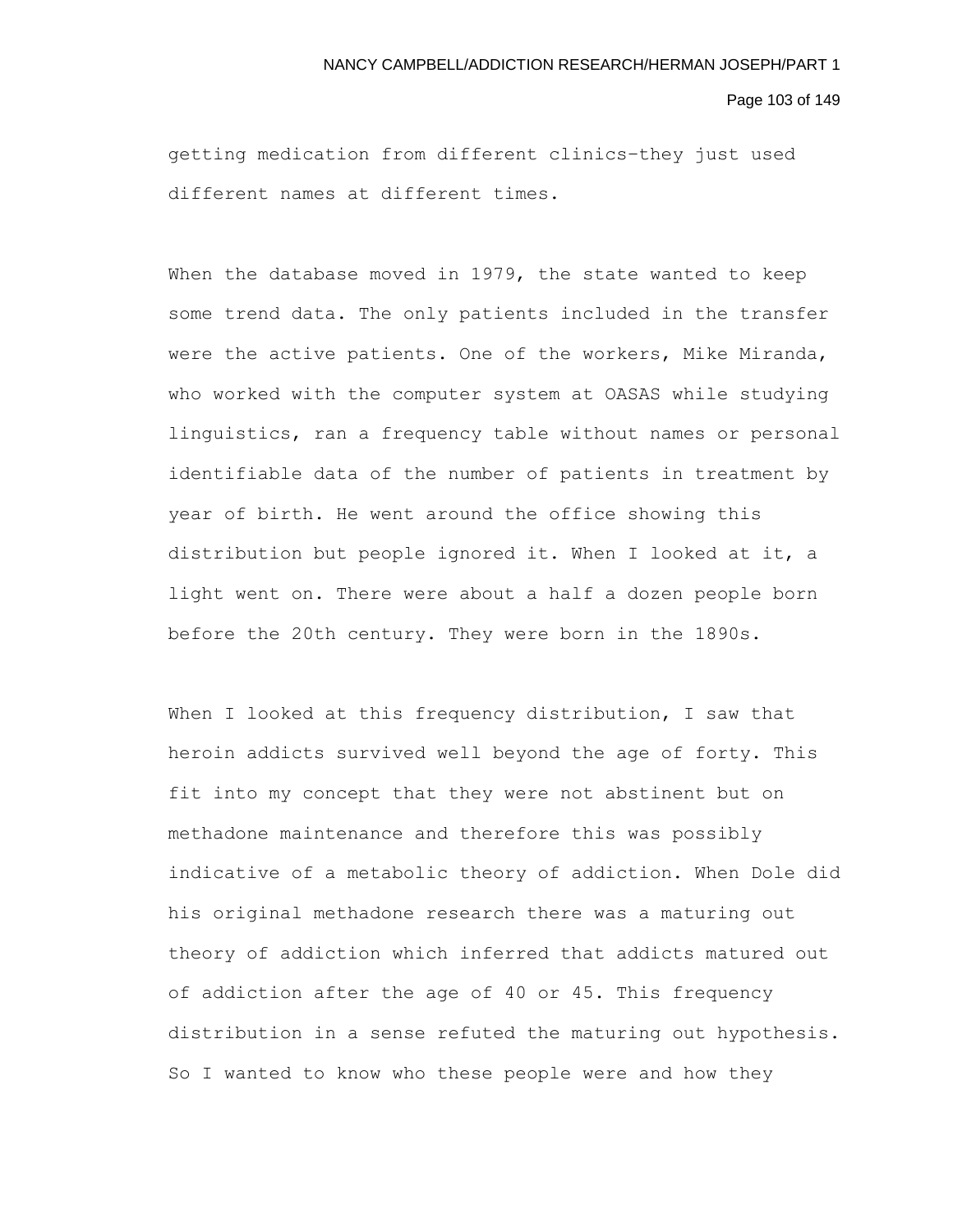#### Page 104 of 149

survived over the different eras of the  $20<sup>th</sup>$  century. Those were my two basic questions.

I really felt this study was worth doing, so I told Don Des Jarlais that I had people on methadone who were advanced in age and had survived as heroin addicts past the age of 40. Don stated that we would need an historian to do the study, but the state did not employ one at the agency. My idea was to look at addiction through the different phases of the century, at how people survived through the age of enforced abstinence, when things were very highly criminalized. By the late 1960s and early 1970s we had methadone, and things were different.

I was a very social person in the office, so I went to Bruce Johnson and told him about my idea and the computerized list. Bruce is an extremely eclectic sociologist with numerous projects, books and publications. He didn't say anything to me. I didn't even know if he was listening. A week later, he said, "Herman, on Saturday the New York Historical Society is having a meeting on Victorian addiction." He asked if I wanted to go with him. I said no, I'm not going, I wanted to go running in the Central Park. On Monday morning Bruce comes in the office and says to me,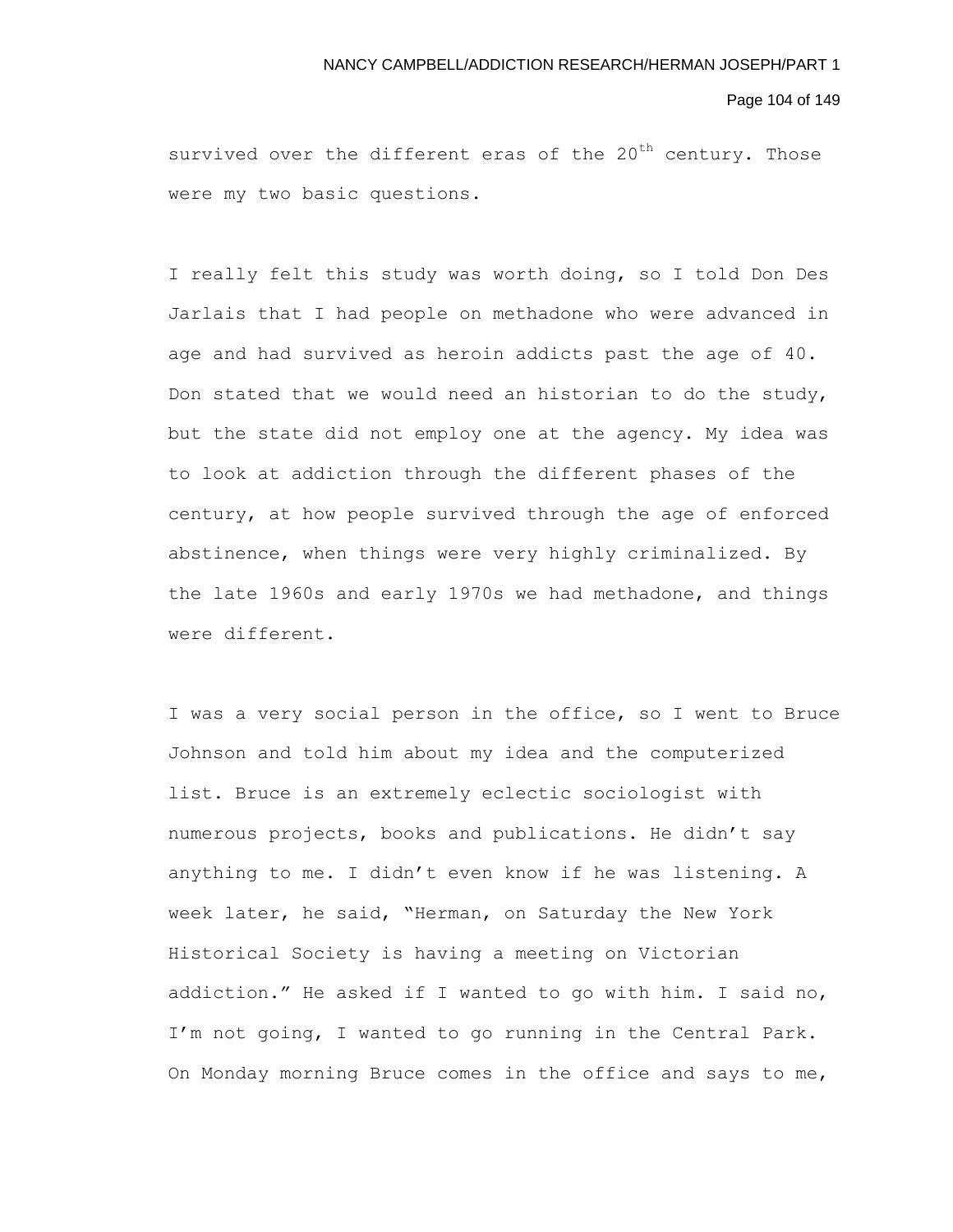# Page 105 of 149

"I went to the meeting, and I met a young historian, David Courtwright. He came over to me and said, "You're from New York, do you have any old addicts here?" Bruce gave me David's business card. At 9:15 a.m., I called David and we made friends immediately. I spoke to Don and told him about David, then I wrote up a three-page memo to Doug Lipton, the head of the unit, explaining what I wanted to do and that we needed money for tapes. David, Don and I were in business doing what was essentially an oral history study. Lipton had some cash available for \$15 or \$20 an interview. He passed the idea on to the administration. Their perception was that Herman Joseph should get the potato award for being such a waste of time and state money. Even when the book first came out, nobody in administration even looked at it.

But I was persistent. Don Des Jarlais was my one my friends in the office, and my boss. He became interested in the project. Doug was his boss, and both supported this project. Even though the top administrators in the agency thought it was not essential, Don worked in a supervisory capacity with David and myself, and contributed his understanding of AIDS and addiction to the book as well as participating is some interviews.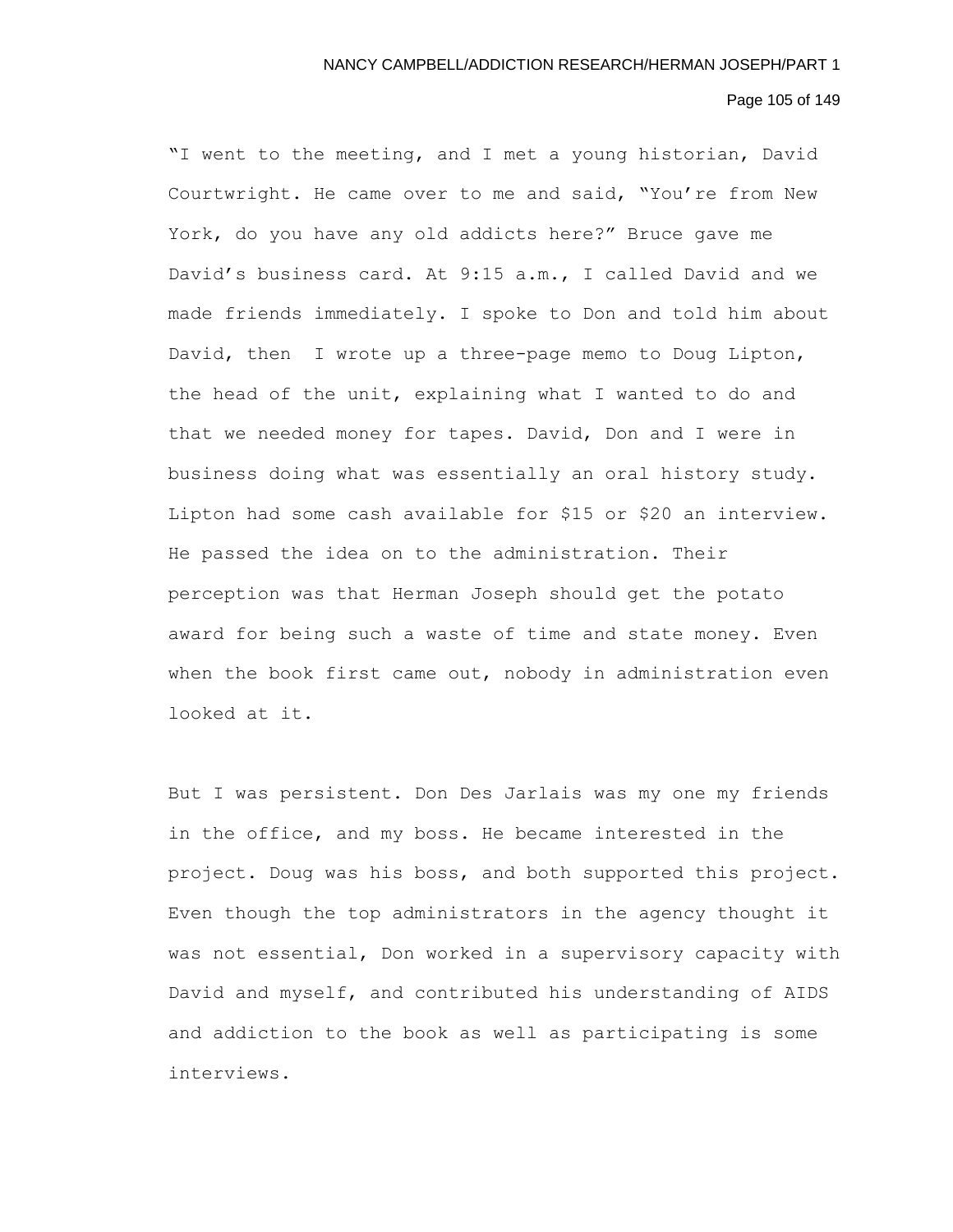NC: How did you divide up the work?

HJ: I got all the names of the people and the clinics they were in. We set up a questionnaire. David taught me how to be an oral historian because I didn't know anything. I watched, I listened to him do interviews, and I also took a course in qualitative research. I'm now a fairly good oral historian. You listen to my interviews and the person comes out. I learned to elicit rich material in a nonjudgmental manner. Sometimes I had to play "dumb," so to speak, to have the interviewees describe things to me in detail so that I understood everything that transpired in their narratives. If one subject said, "You know how it is," I would indicate that I did not know so the subject would explain in detail the narrative from his or her perspective and recollections.

David did the first few interviews and he also did major ones, like Nyswander and Dole. Somebody more objective had to do those interviews. As we progressed I was doing more of the interviews and David's secretary did the transcribing. Eventually I did many of the interviews by myself and also the verification in New York since David was busy as chair of the Department of History at the University of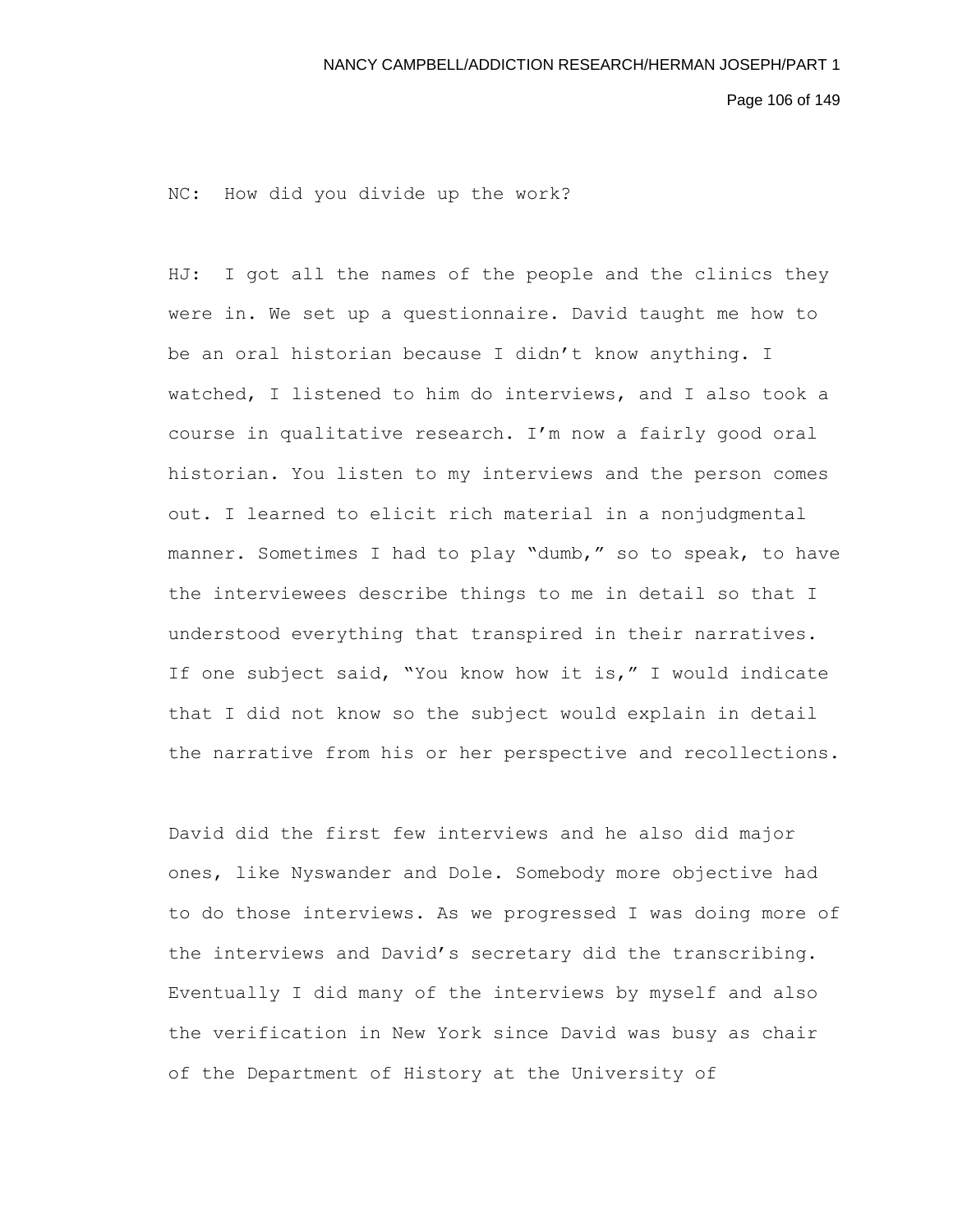# Page 107 of 149

Connecticut. He came to New York when special interviews were scheduled, such as William S. Burroughs, and at the beginning was in New York City several times a week. He stayed at my apartment and in the mornings we went running in Central Park. However, as I gained skills he was able to travel less to the city. It was a lot of interesting work and I was not bound by hours.

NC: How did the state agency respond to the book?

HJ: Doug Lipton liked it. However, when the book came out, and I brought it in, the unit I was working in didn't even take me out for coffee. I was upset. I was almost sorry I ever worked on it. I had this let down experience in the office after working so hard with David, who was wonderful, and Don, and, of course, my friend Claude Brown. However, in contrast the office reception David, Don, Claude Brown and I celebrated in a small restaurant in China Town. I became very interested in history in general as a result of this project and I learned more about addiction from listening to the interviewees. Their stories were fascinating.

NC: What else had you been working on in the 1980s?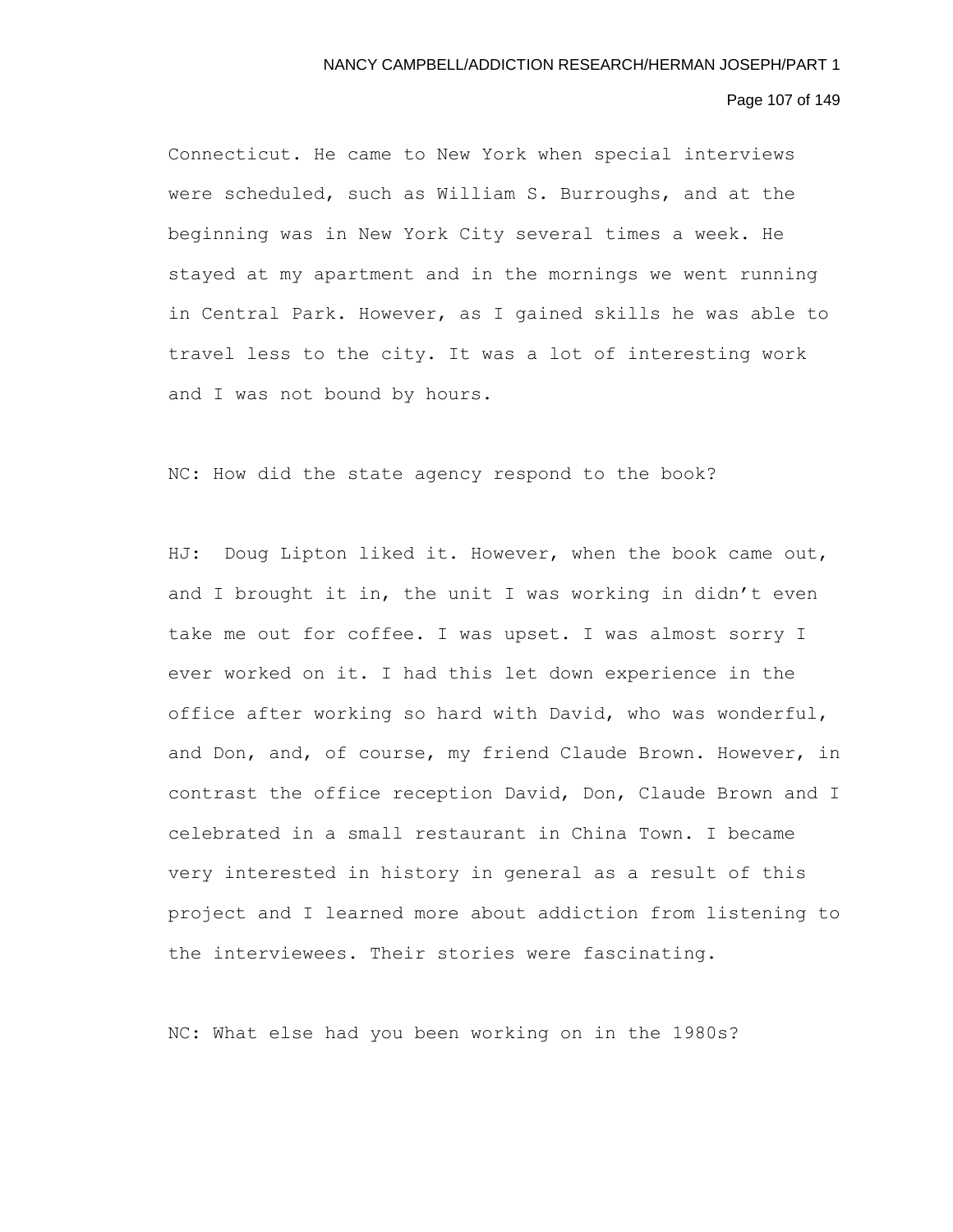# Page 108 of 149

HJ: Homelessness was increasing in NYC in the 1980s. I had never seen so much homelessness and destitution as I saw in the '80s. That opened up another interest for research at the state. I went around to all the shelters to see what was going on. During the AIDS epidemic, I believe it was in 1988, there was an important meeting in Washington where they invited people from all over the country and sequestered us for two days. The proceedings were published in 1988 as a NIDA monograph called "Community Response to the AIDS Epidemic." We had a homeless division at OASAS, and Hilda [Roman Nay], who was head of that division, went down with me to Washington. We wrote the article, "The Homeless Intravenous Drug Abuser and the AIDS Epidemic," and had a joint presentation. That was the first article really addressing homelessness and AIDS and showing the high risk behaviors in contrast to the domiciled population. The month that we wrote it, in New York City, the number of AIDS cases related to male drug addiction superseded the number of AIDS cases related to men having sex with men. For a while it was very widely quoted because it was the first to address the issue. Now there are hundreds of such articles. However, as a result of the article, I was approached by Dr. Phil Brickner to participate in a nationwide article about homelessness and AIDS in the book *Under the Safety Net: The*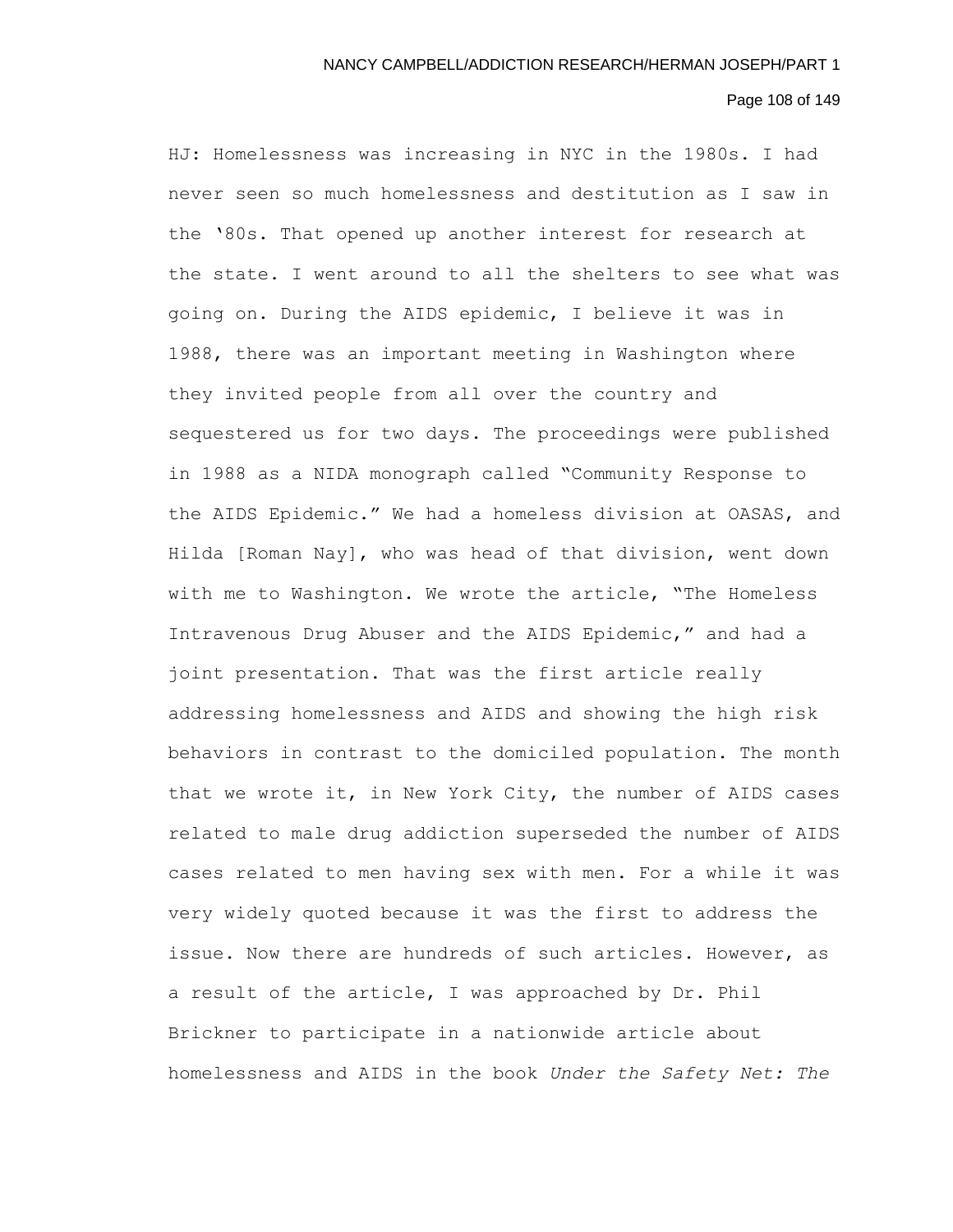Page 109 of 149

*Health and Social Welfare of the Homeless in the United States*.

While I was at OASAS, the crack epidemic hit like a thunderbolt and nobody knew what to do. I organized a research working group called the Cocaine/Crack Research Working Group, which later became the Chemical Dependency Research Working Group. The idea was to bring together social sciences and basic sciences—lab sciences, basic bench scientists—to take a look at what can be done medically in terms of cocaine/crack. Until then nobody was talking to one another. Nobody knew one other except as references and footnotes in articles. I felt that scientific communication was almost as if not as important as the individual work in pharmacology, neurobiology and sociology. So I got the best people and set up meetings in different venues, at Rockefeller, Beth Israel, CUNY, Mount Sinai, Cornell, Harlem Hospital. At one of the meetings, Dr. Mathilde Krim showed up. I knew her from the civil rights era, and as a supporter of the work that Dole and Nyswander were doing with methadone. She is head of AmFar, the American Foundation for AIDS Research.

Mathilda Krim is a Ph.D. who was head of the interferon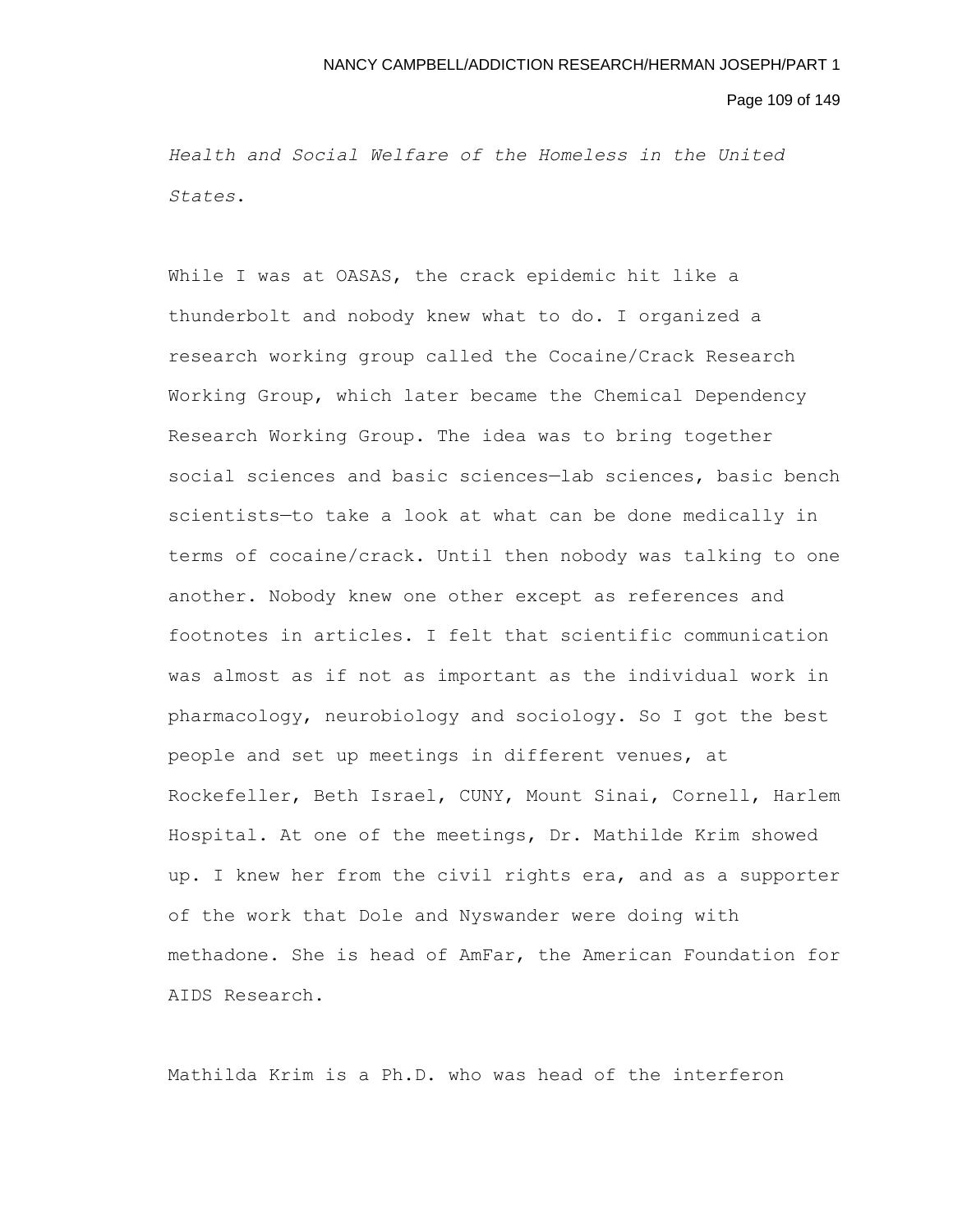# Page 110 of 149

cancer research lab at Sloan Kettering before she organized Amfar. She was on the board of the Aaron Diamond Foundation in New York. She came to several of my meetings, and thought it was a scientific discussion group worthy of a grant from the Aaron Diamond Foundation. She sent Dr. Alfred Gellhorn, an elderly distinguished physician who was the father of medical education in NYC. He was dean of the University of Pennsylvania Medical School and founding director of the Sophie Davis School of Biomedical Education for minority students at CUNY in Harlem and the high school Gateway science program for minority students in NYC. He came to the meetings and said they were by far the best research discussions about addiction, addicted disease, and sociology together. Nora Volkow, who is head of NIDA now, was invited as a speaker, as was Mary Jeanne Kreek, and Eliot Gardner. And these were only from neuroscience. Dr. Foltin from Marion Fischman's laboratory at Columbia also presented as well as speakers from every aspect of research, treatment and the role of needle exchange in preventing HIV.

I did all this when I was at OASAS. They let me do it. They didn't know what the hell to do with me, so I organized all these things. A major issue was the neonates exposed to cocaine in utero. I organized a consortium of the major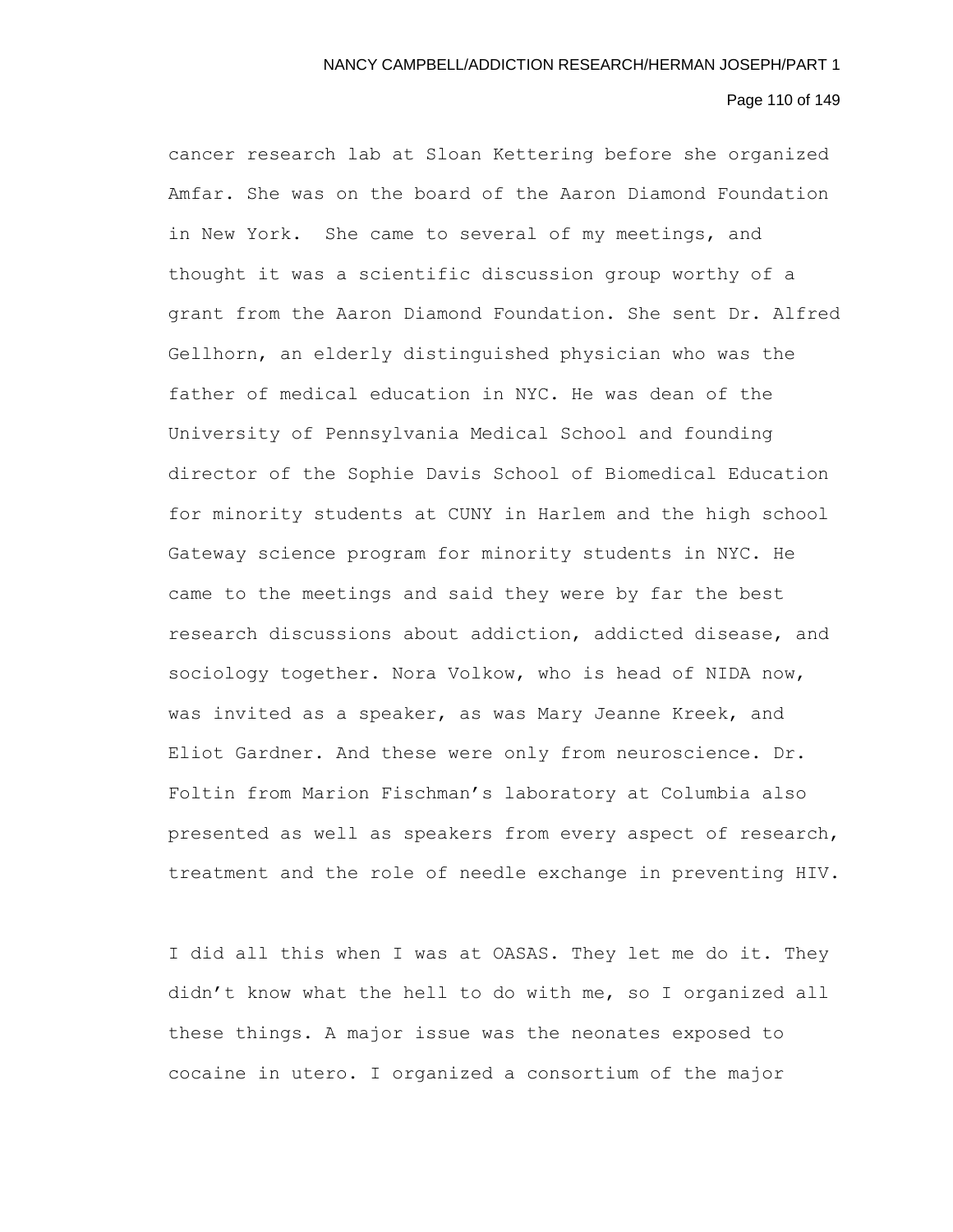# Page 111 of 149

medical schools in the city to see if we could get a research grant. We didn't. I was very upset because we spent over two years putting together a multi-project grant to look at every aspect of cocaine-exposed children in utero. Different researchers wrote up individual grants concerning various aspects of the development of neonates exposed to cocaine. But NIDA decided not to fund it in one place, but to spread grants throughout the country. I don't think they wanted to give the grant to New York since it would have been a very local thing. What eventually happened is that a grant went here, and a grant went there. They were spread all over, which was unfortunate because we still don't have the coordinated information we could have gotten.

The cocaine research was only one project in the research working group. We examined every type of medication that was put forth to treat cocaine crack addiction. We presented every type of street ethnography and psychosocial research. Every type of intervention, including social intervention and needle exchange, was presented. The main thing was to stimulate research, and we did. Eliot Gardner got a grant for basic research at Albert Einstein College of Medicine. I think Mary Jeanne Kreek may have received some research grants or information and contacts since she attended these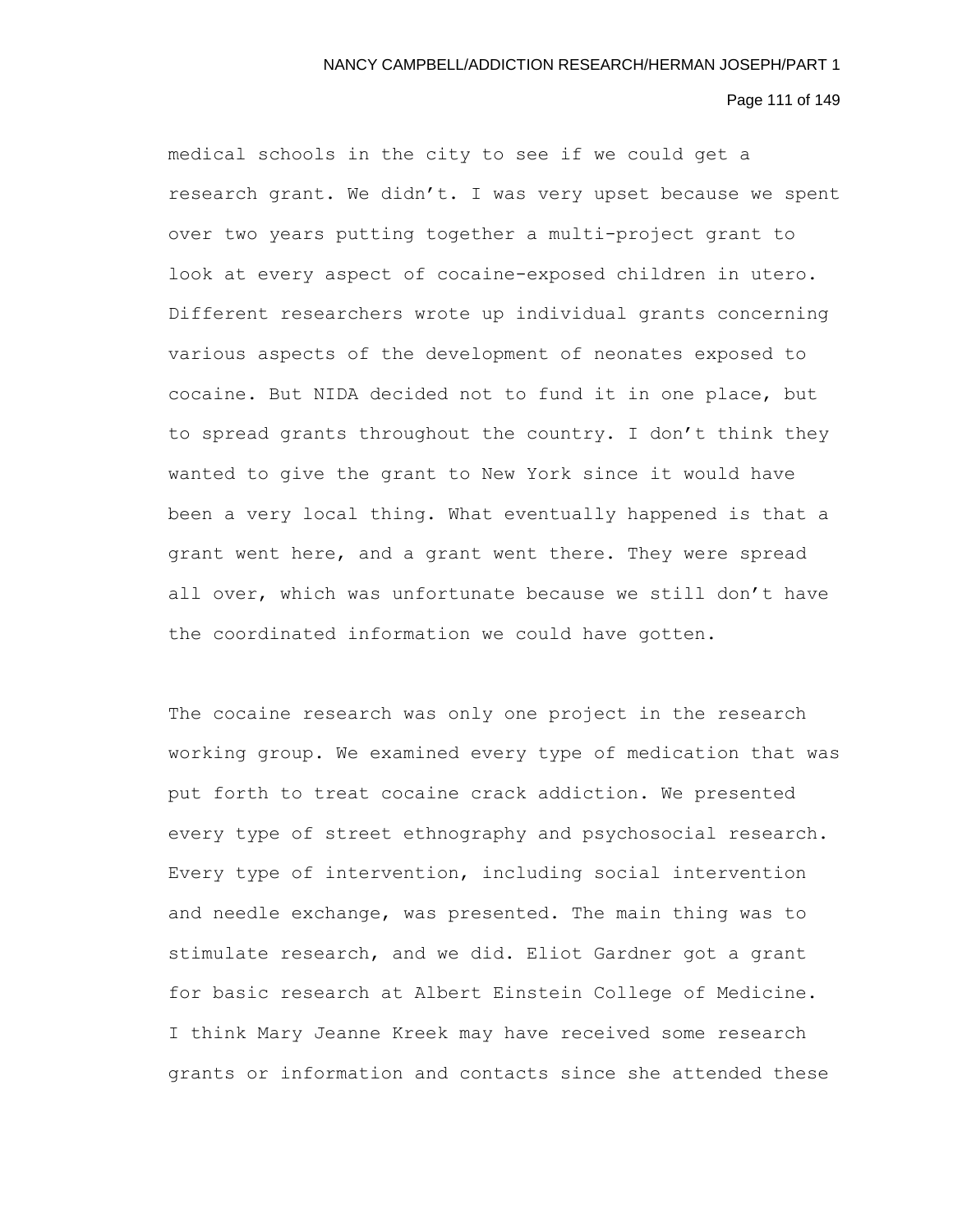#### Page 112 of 149

meetings religiously, and allowed researchers in her laboratory to present papers. She sponsored one session, held in a small lecture hall at Rockefeller University, about the coordinated harm reduction, needle exchange, and the methadone program in Lundt, Sweden, administered by the major medical center there. The exchange actually served as an intake for methadone treatment and for tracing sexual partners of HIV positive exchangers. These were some of the Aaron Diamond Lectures that I put together. I received three grants for two years each a total of six years and then the Aaron Diamond Foundation disbanded in 1996. There were about 30 or so Aaron Diamond Lectures, culminating in the first International Conference on Pain and Chemical Dependency.

One of the major studies that came out was the series of papers on homelessness in New York, the prevalence of infectious disease in substance abuse among people who use homeless shelters, medical vans, and soup kitchens. This research was done basically under NDRI grants created as a result of the Aaron Diamond Lectures with Steve Magura and Andy Rosenblum of NDRI, Project Renewal, and the Health Department in NYC. We found our subjects in soup kitchens, shelters and the street medical van operated by Project Renewal.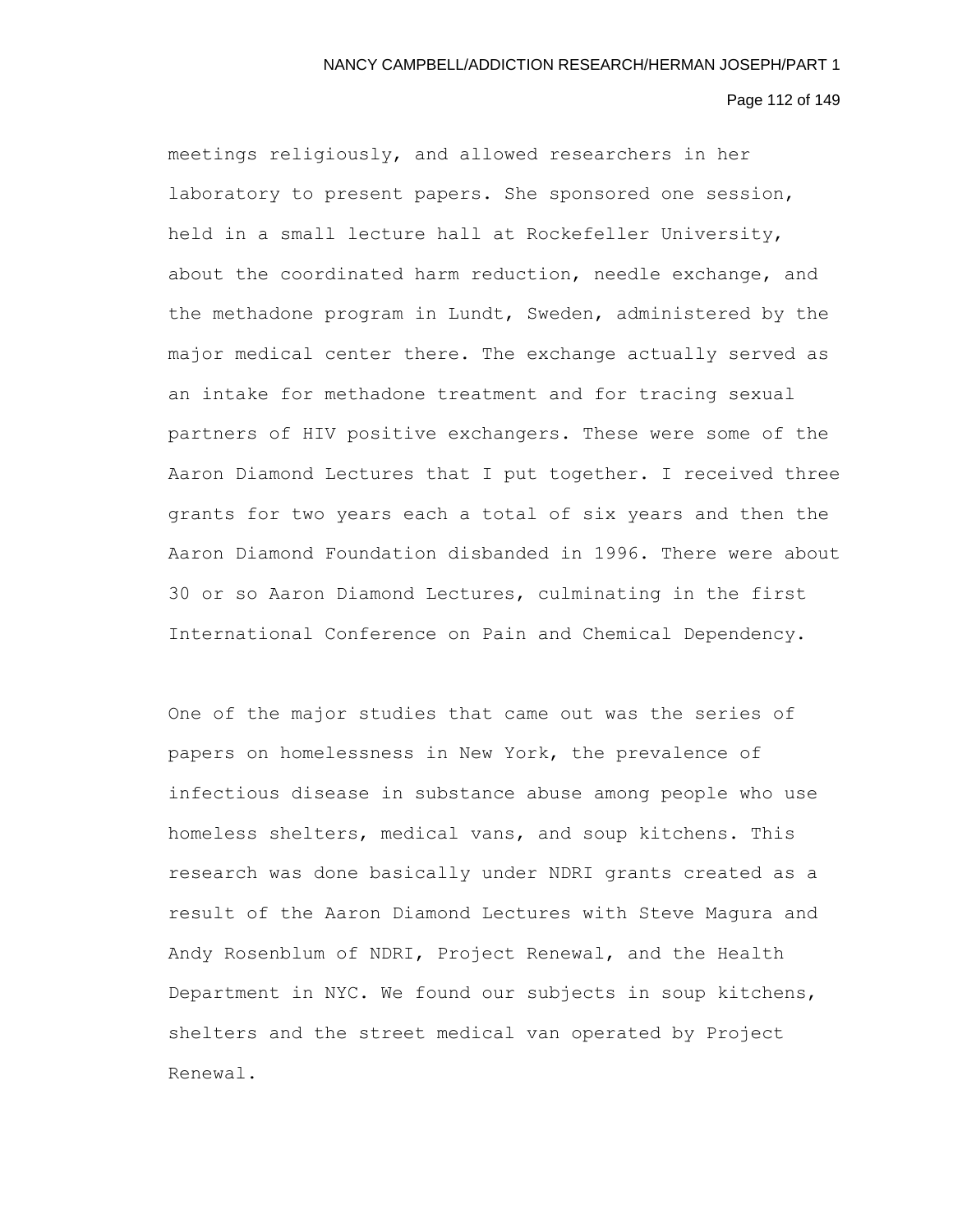Page 113 of 149

NC: What is Project Renewal?

HJ: Project Renewal works with the NYC shelter system, and has been very supportive of homeless methadone patients since it is estimated that at any given point in time there are about 1,500 methadone patients in the shelters. Project Renewal has established a methadone residence for about 100 male methadone patients and has integrated them into their vocational training and housing programs. Recently they implemented a housing first program similar to Pathways to Housing. Not until 2003 did Pathways to Housing design a housing-first program targeted to homeless methadone patients with mental illness in the criminal justice system. Phil Appel, Karl Loutsis and I were the ones at OASAS who maintained contact with Pathways over the years. Eighty percent of the 32 patients who were given apartments were still housed at the end of five years.

NC: At what point did you become concerned with the undertreatment of pain?

HJ: When I finished with the studies on homelessness, I happened to read an article in the February 1990 issue of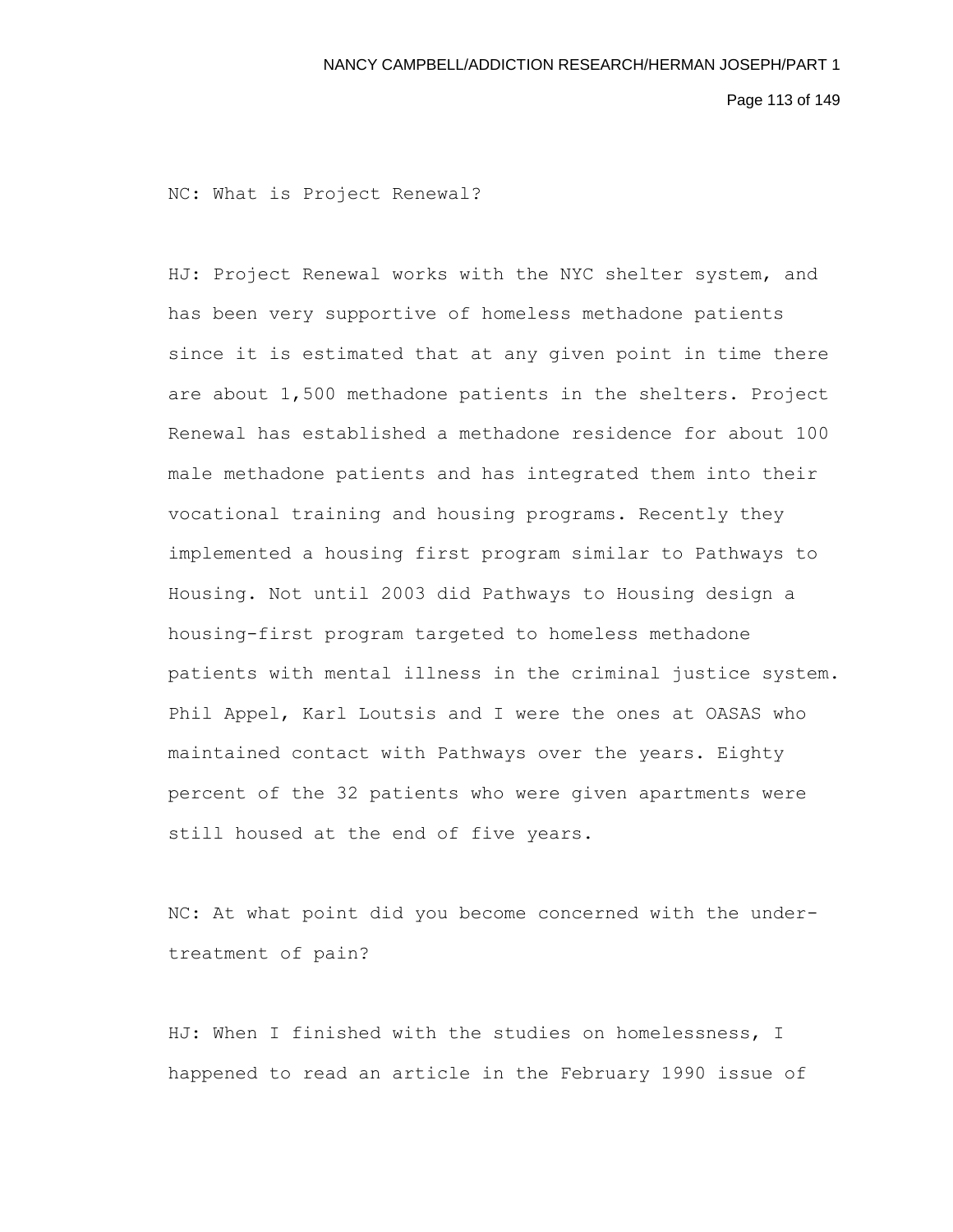# Page 114 of 149

*Scientific American* called "The Tragedy of Needless Pain" by Dr. Ronald Melzack of McGill University. It appeared in their edition of the 10 most important articles of the 1990s. When I read it, it really struck me that the treatment of pain very much overlapped with the treatment of addictive disease. They're opposite sides of the same coin. We're talking essentially the about same class of drugs, the same neural pathways. I noted that people were not treated well with pain, especially methadone patients. The doctors didn't understand that. When my mother was in the nursing home, I had problems getting enough morphine for her and I noticed that people were being undertreated. One reason for this was the fear of addiction. So I contacted Melzack and he referred me to Russ Portenoy, who is head of Palliative Care at Sloan-Kettering. I contacted him and inquired about setting up a conference on pain and chemical dependency. It took two years to organize. We had our first international conference on pain and chemical dependency in 1996.

A nurse in Russ Portenoy's department worked with me to establish a small program committee that included Joycelyn Woods, a methadone patient who underwent surgery and had some problems receiving adequate pain medication. Joyce Lowinson and Dr. William Breitbart of Sloan Kettering were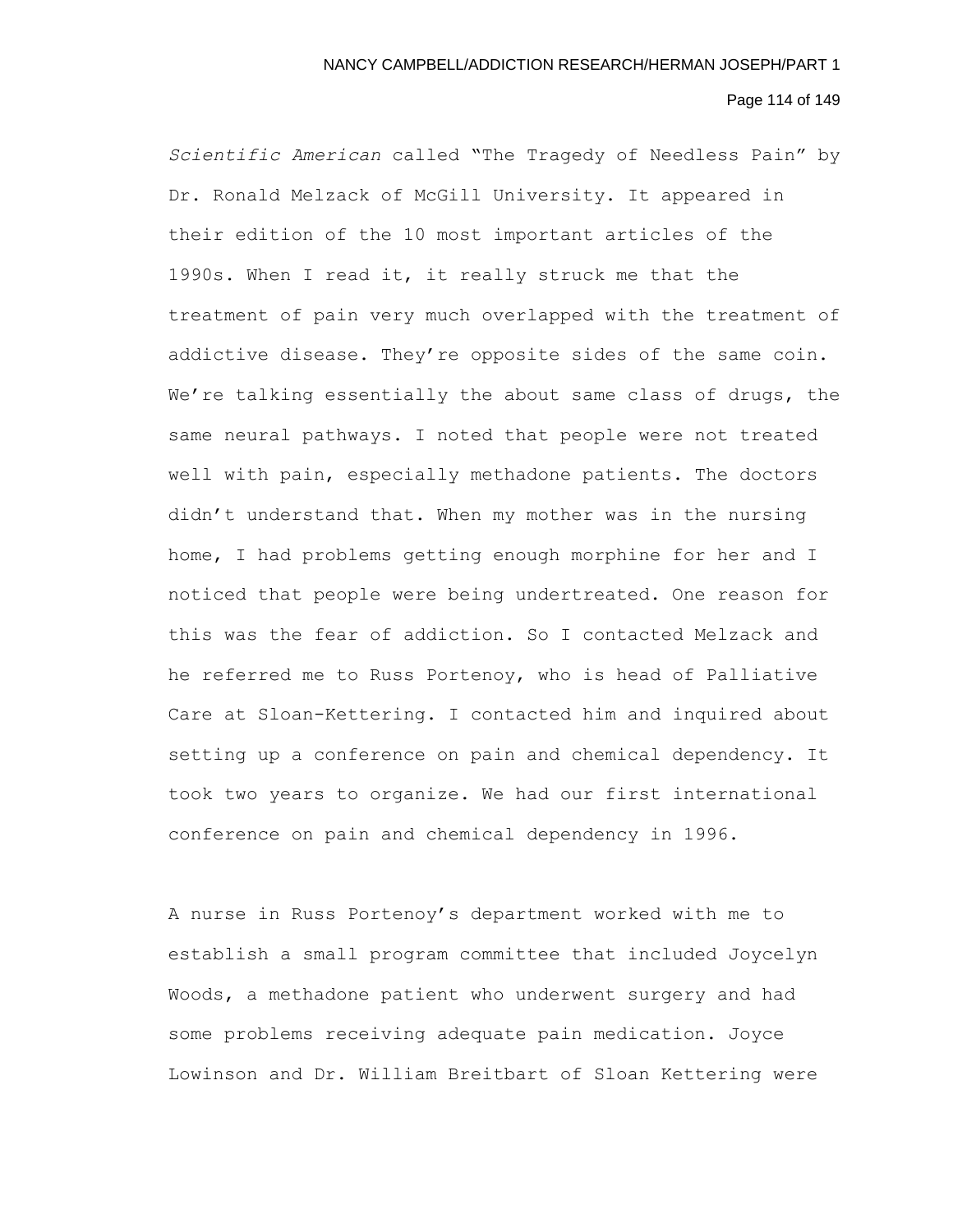#### Page 115 of 149

on the original organizing committee and with Russ were comedical directors of the first conference. We formed an International Association for Pain and Chemical Dependency, which is the sponsoring organization of the conference and that is chaired by Dr. Ian Buttfield of Australia. As a result of the pain conferences, a group of us-Andrew Rosenblum, Russell Portenoy, Dr. Steve Kipnis, the medical director at OASAS, and myself completed research on prevalence of chronic pain in chemical dependency populations. The paper was published in JAMA in May 2003 after I retired. It was the possibly first article of its type and emanated directly from the issues presented at the pain conferences.

NC: It sounds to me like you were able to pursue your own research interests while you were at the state. You would often get an idea about something we should be thinking about and you were able to somehow marshal the resources to go into that area. Do you feel like being a state worker limited your career as a researcher, or facilitated it?

HJ: Working for the state facilitated my career, but it was not easy. Few administrators or personnel from Albany came to the Aaron Diamond lectures and practically none came to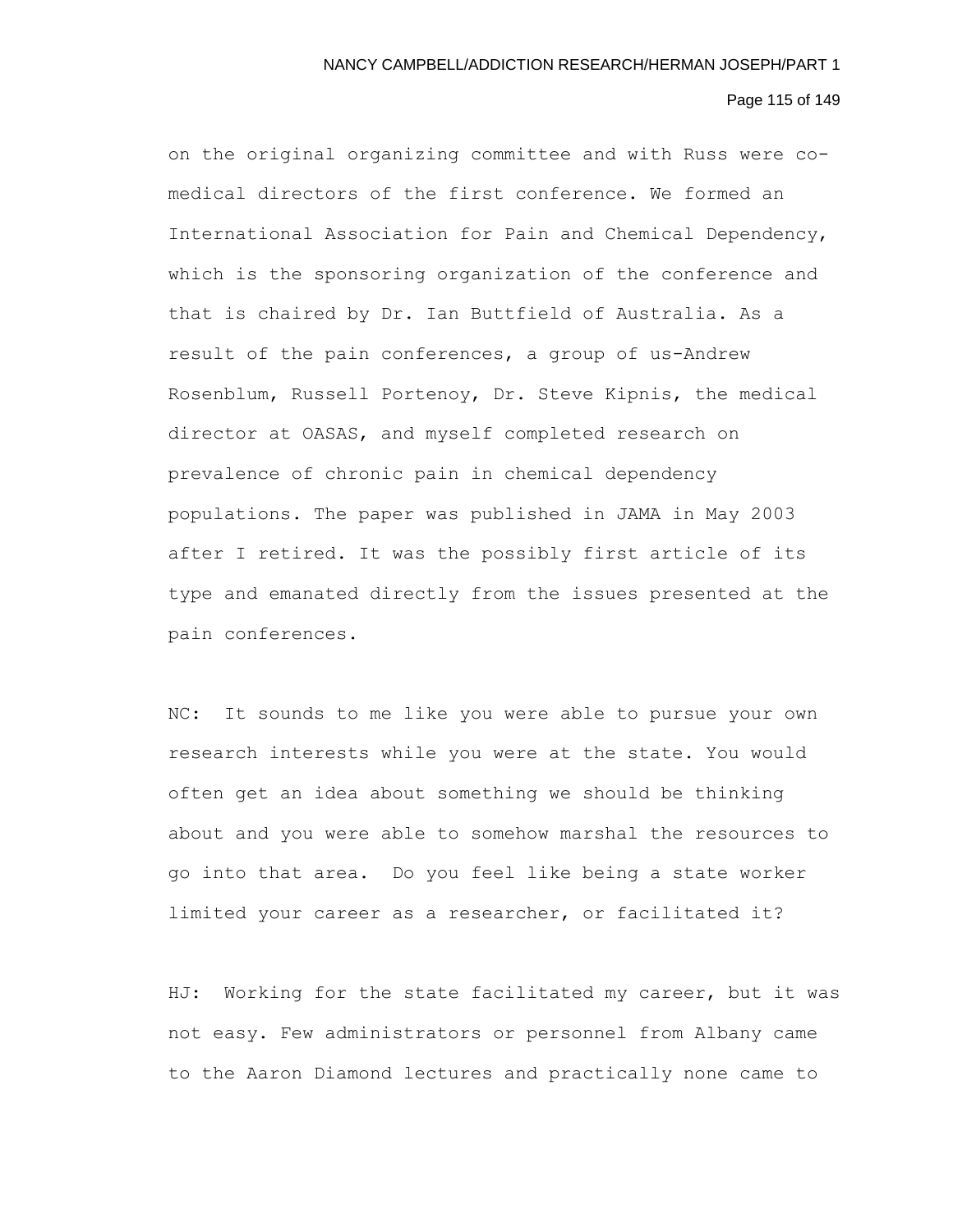## Page 116 of 149

the first pain conference. The New York Office of OASAS was well represented. I was allowed to pursue my scientific interests but I was really not integrated into the core of the agency. They recognized to a degree what I did. For example, when the my first report on the Aaron Diamond lectures came out, unbeknownst to me, the director of the agency sent copies to most of the elected officials in New York state and even Washington, so he must have seen some significance in what I was doing. But I never personally heard from him. He sent the report around with a covering memo that some of his staff were organizing the series-no mention of my name or the Aaron Diamond grant.

However, Dr. Barry Stimmel, editor of the *Journal of Addictive Diseases*, asked me to put together a special issue on the Aaron Diamond Cocaine Lectures. I got together a series of papers and was co-editor of the Journal entitled the "Neurobiology of Cocaine Addiction: From Bench to Bedside." The practice was that the issues became books. I also designed the cover with the help of friends and the publishing company because I did not like the austere covers and felt that this issue and book should deviate from the others. There are some very interesting articles in the book, including an epidemiological article about cocaine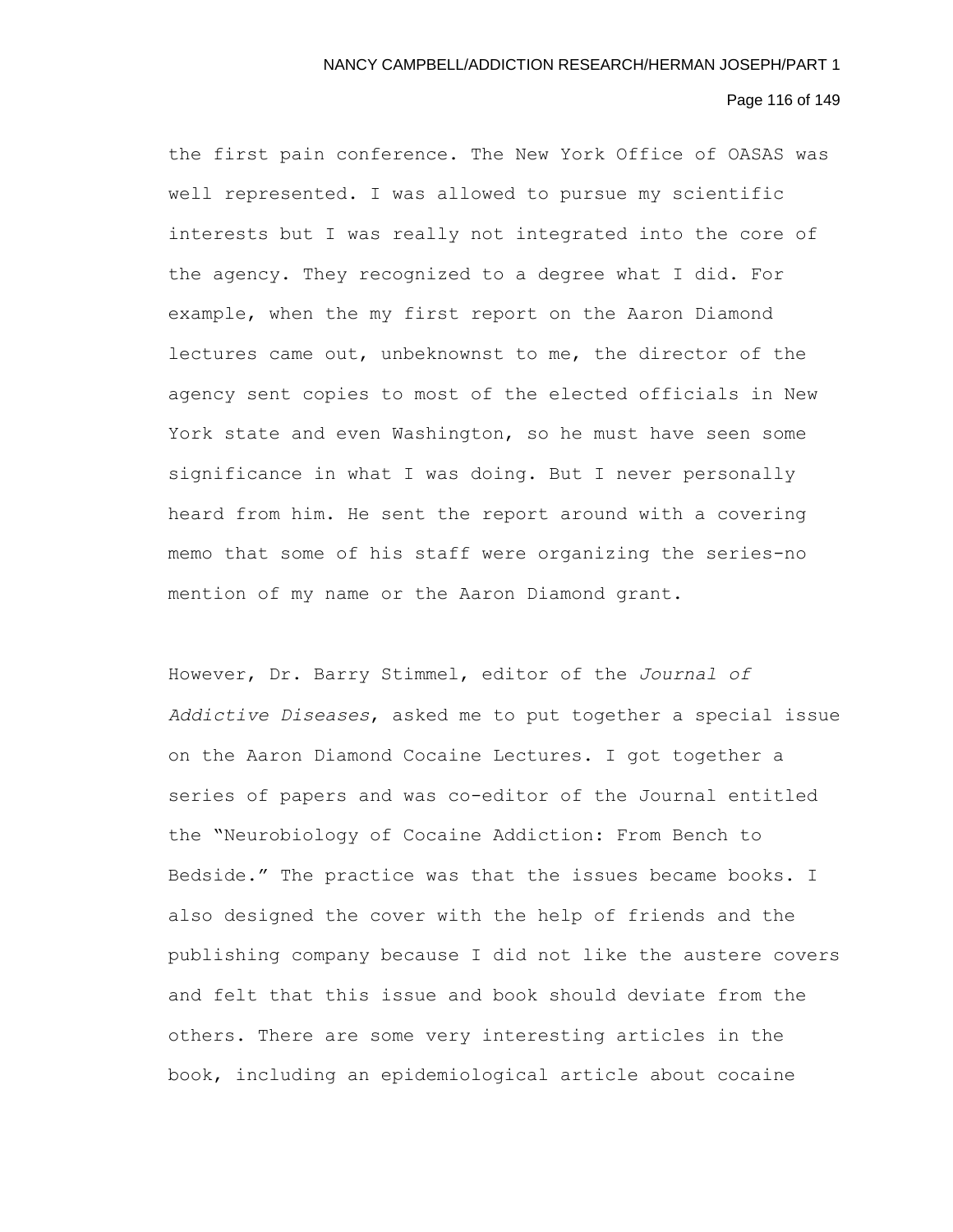## Page 117 of 149

trends in NYC from 1986 to 1984 by Blanche Frank and John Galea of OASAS; an article about cocaine and brain imaging by Nora Volkow and her staff; and an intriguing article about cocaine and the endogenous opioid system by Mary Jeanne Kreek.

I was also part of the street ethnography unit, the OASAS street studies unit. Two workers from that unit died in 1996/7 within eight months of each other from Hepatitis C, one from cirrhosis of the liver and the other from cancer of the liver. I did not know what Hepatitis C was at that time. Nobody really knew. We were working in close contact, and I got very concerned since I did not understand transmission. Once I understood transmission, I realized that the noninfected staff were out of danger, but anybody who injected a needle could be infected and not know it. It took me two years to muster the resources to present at Mount Sinai Medical Center on "Hepatitis C and the Chemically Dependent Patient." The conference was organized with the help of Sy Demsky, the director of the narcotics rehabilitation center and the methadone program at Mt. Sinai; Michael Chaplain, who was assigned to work at OASAS by the AIDS Institute; and Frank McCorry, an administrator at OASAS. I was able to get the most renowned physicians and researchers in New York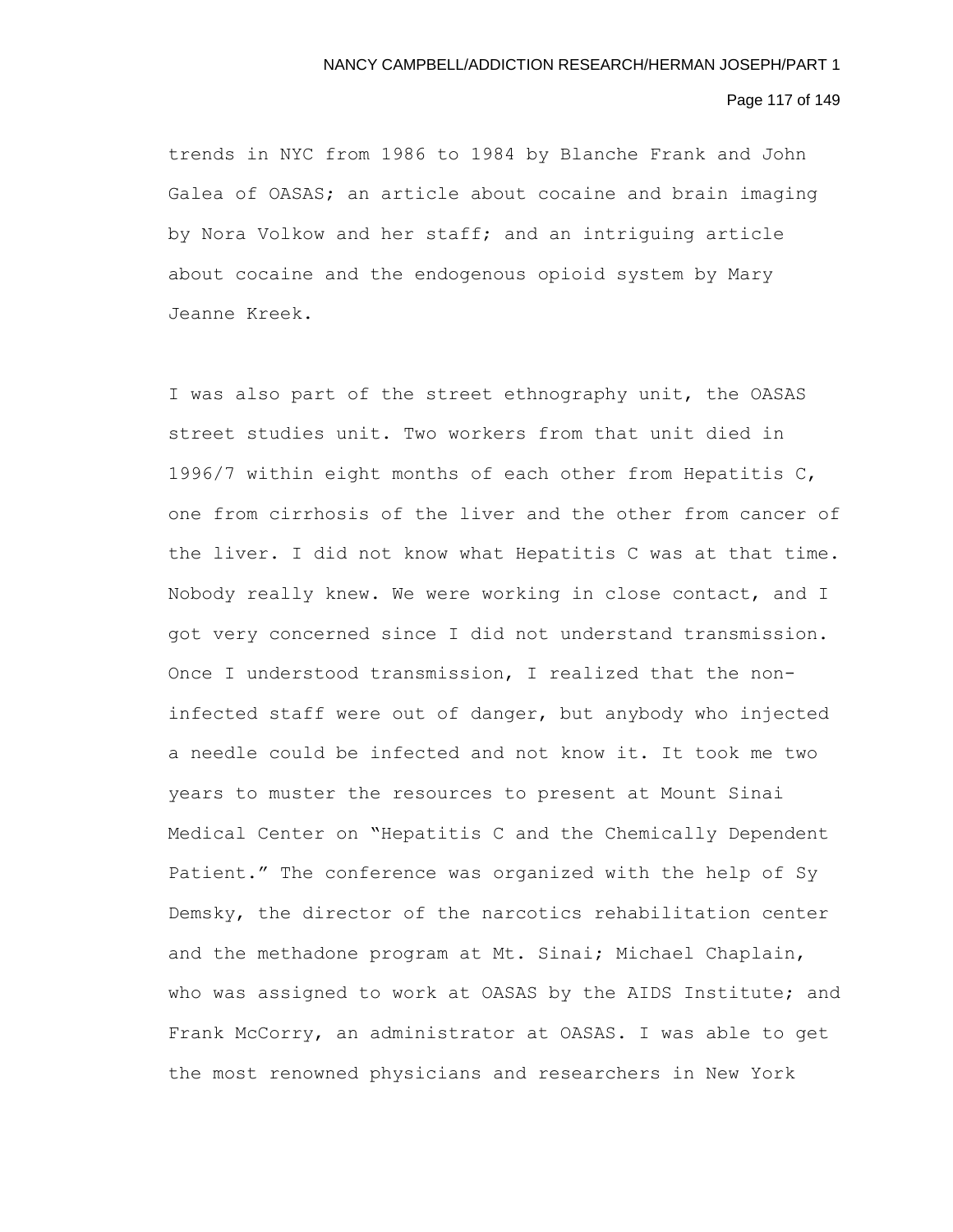# Page 118 of 149

City including the epidemiologist of the NYC Dept of Health in NYC to present at the time. Over 800 people showed up. The head of CSAT, Dr. Westley Clark, came from Washington. It was the first conference of its type in the country. At the time, the issue was really not on anyone's radar screen. What satisfied me most about this conference was that many people who attended were at one time in their lives at risk, and some of them found out subsequently that they had been infected without ever knowing it, and they're under treatment now. Their lives were saved.

Breaking the ice for Hepatitis C was for me very important. Then I was able to transfer this interest to the homeless population and write papers about Hepatitis C, homelessness, and prevalence. I was not that interested in pursuing the clinical issues. As I anticipated many researchers and administrators entered into this important area and implemented programs and research. Most of the social research studies that I did had to do with the individual, but I was also curious about whether the introduction of methadone as a public health measure had reduced hepatitis connected with drug injection, mortality, and criminal behavior connected with drugs. I don't know what made me do this. I was with Dr. Dole in the '70s, and I said, we're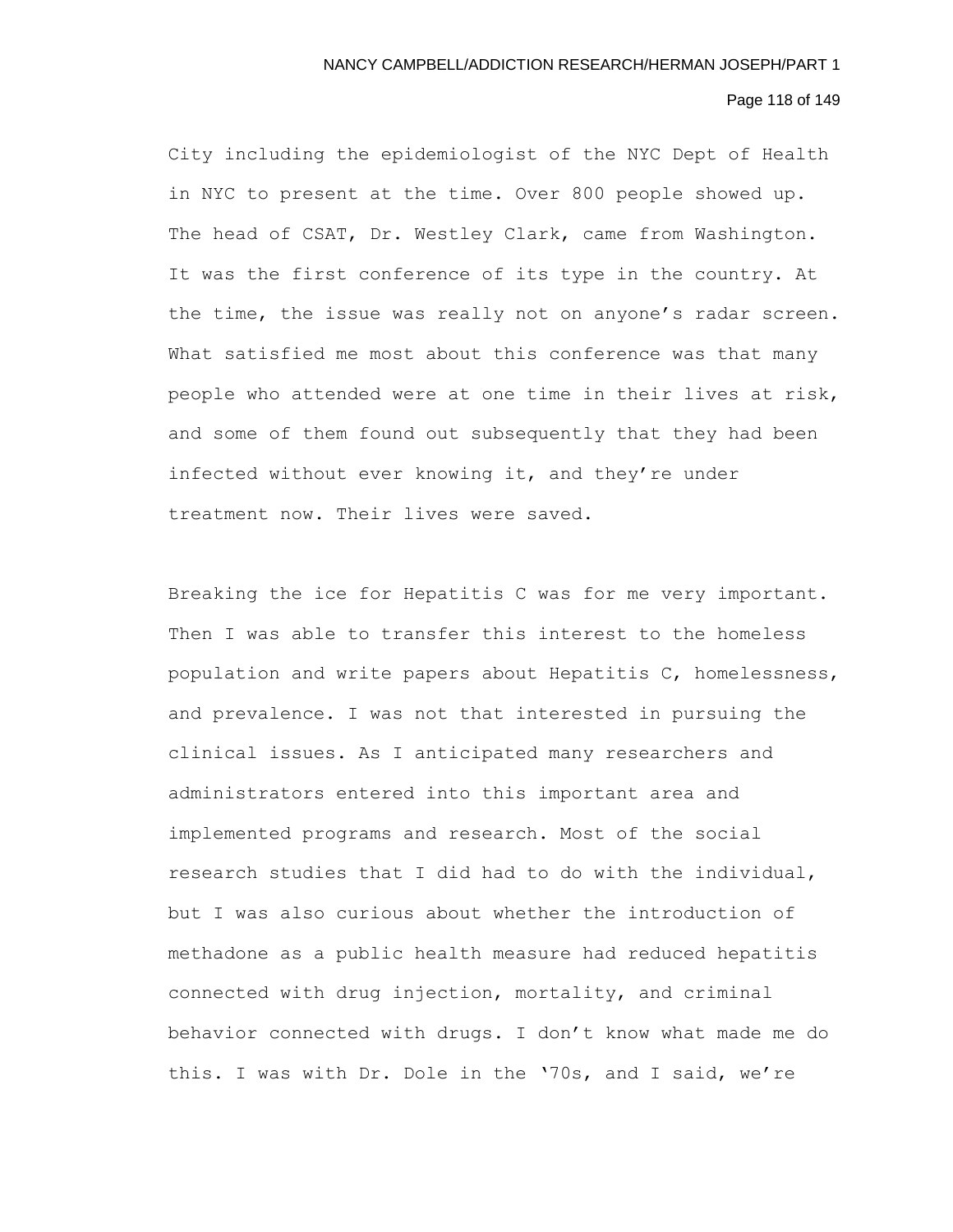## Page 119 of 149

always looking at the individual population but how does this affect the overall city? I went to the Police Department and the Health Department and obtained statistics showing that after Dr. Robert Newman opened sufficient clinics to increase the methadone population to 34,000, drug-related mortality decreased, drug-related arrests decreased, and hepatitis also decreased. This was before the crack cocaine epidemic, though. I imagine with the crack cocaine epidemic things in some ways increased. However, many people used those statistics to validate methadone treatment for heroin addiction. Similar results were found wherever methadone treatment was introduced on a large public health scale such as in Hong Kong by Dr. Robert Newman. The statistics were introduced into congressional testimony and even overseas. Mark Parrino of AATOD used these statistics in testimony before legislative committees.

I was brought over to Belgium because they were discussing the introduction of methadone. I told them they wouldn't see anything unless they had a large population coming into treatment. Then you see that medical treatment of addiction impacts on the crime and the vital statistics of the community at large. That was published in NIDA Monograph 93 on "The Criminal Justice System and Opiate Addiction."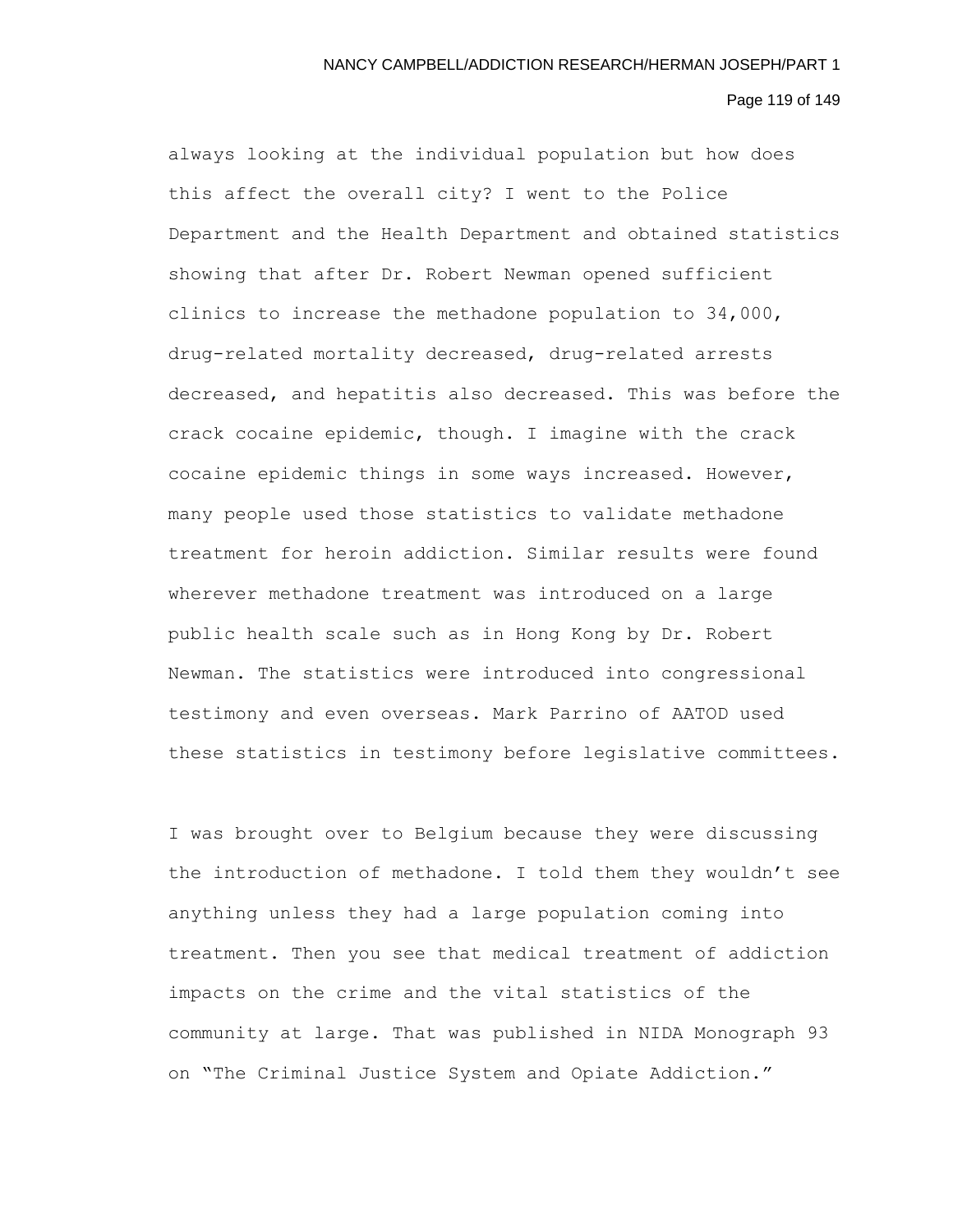# Page 120 of 149

After I went to Belgium, I wrote a paper that was published in the Belgian *Archives of Public Health* in 1995 under the title "A Point in Time: the impact of expanded methadone maintenance treatment on citywide crime and public health in New York City 1971-1973." I co-authored this article with Joycelyn Woods. I included the statistics in that paper, so that little trek down to the Department of Health and the Police Department yielded some very good numbers, which were used effectively.

About publications-I should add that when I was employed at the state, I was asked by Dr. Sherman Kupfer, the editor of the Mount Sinai Journal of Medicine to be a guest editor for an issue devoted to methadone maintenance treatment. Dr. Barry Stimmel recommended me to Dr Kupfer. I planned a double issue for October/November of 2000 and a single issue for January 2001. The articles cover many issues concerning methadone treatment as of 2000/2001 and I was told by the journal staff that the issues when they were first released had more computer hits than any other issue and website at Mt. Sinai. What I liked about the journal is that it can be downloaded without a fee and it is downloaded throughout the world.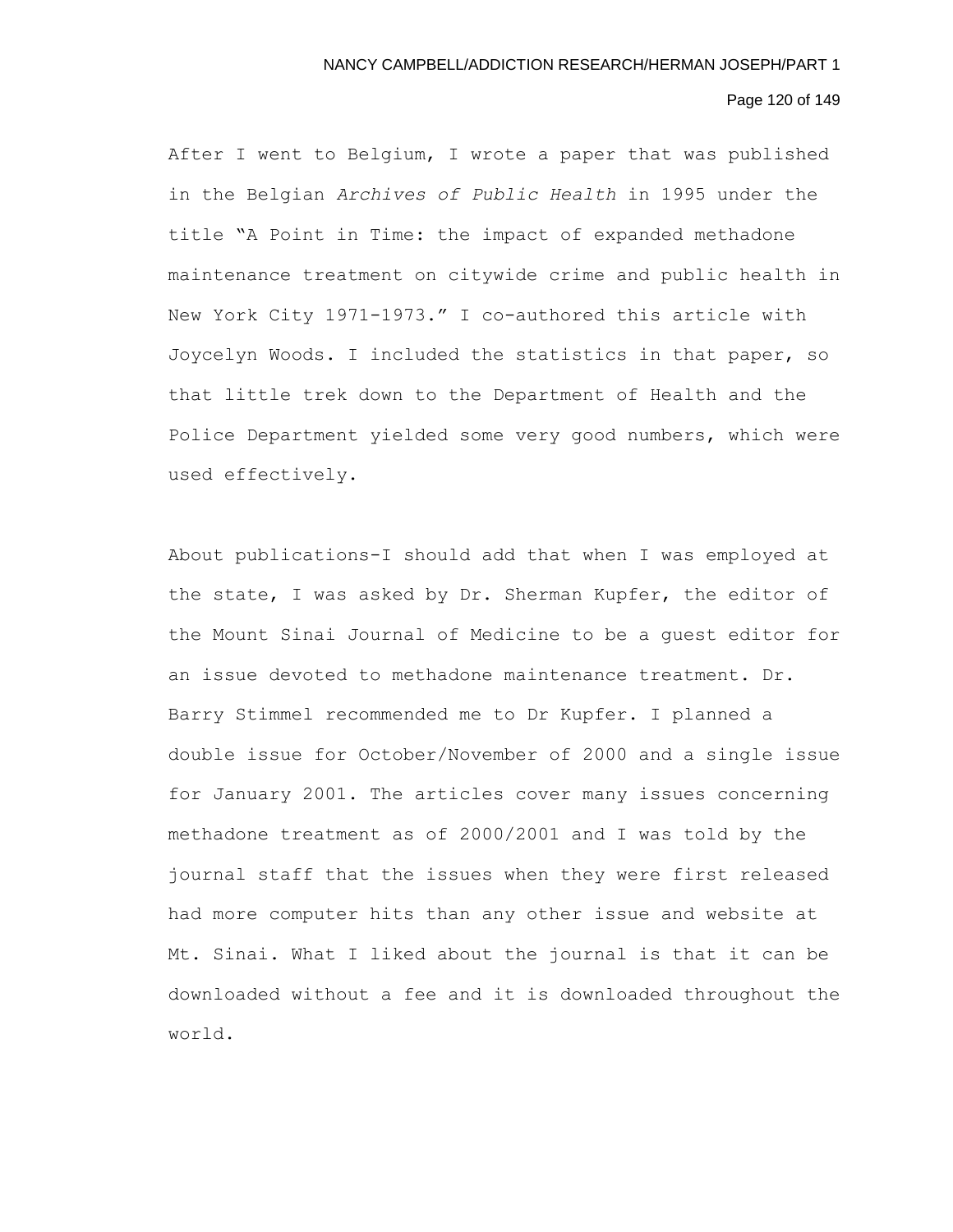#### Page 121 of 149

NC: What do you feel is the most important issue facing the field now?

HJ: The issue that I feel is the most important is the one of social stigma. It has been an issue for methadone patients from the beginning. My dissertation dealt with the stigma endured by socially rehabilitated and employed patients in a special program known as methadone medical maintenance. Stigma is not only directed towards patients, it is also directed towards the program and the medication itself. Stigma is the underlying factor that drives policy and results in either no methadone programs within a community or excessive delays and regulations before a program is opened. The reporting rules to a clinic may be more severe than the reporting rules for persons on probation and parole.

I was older, and I didn't want to stay in school. I was eating dinner with my friend John Ball, the sociologist, and all of a sudden the stigma topic came to my mind because of the pain issues that I studied and the other issues that I had, plus talking with methadone patients about how they feel being on methadone. Being on methadone has its own unique stigma, especially because of the concept that you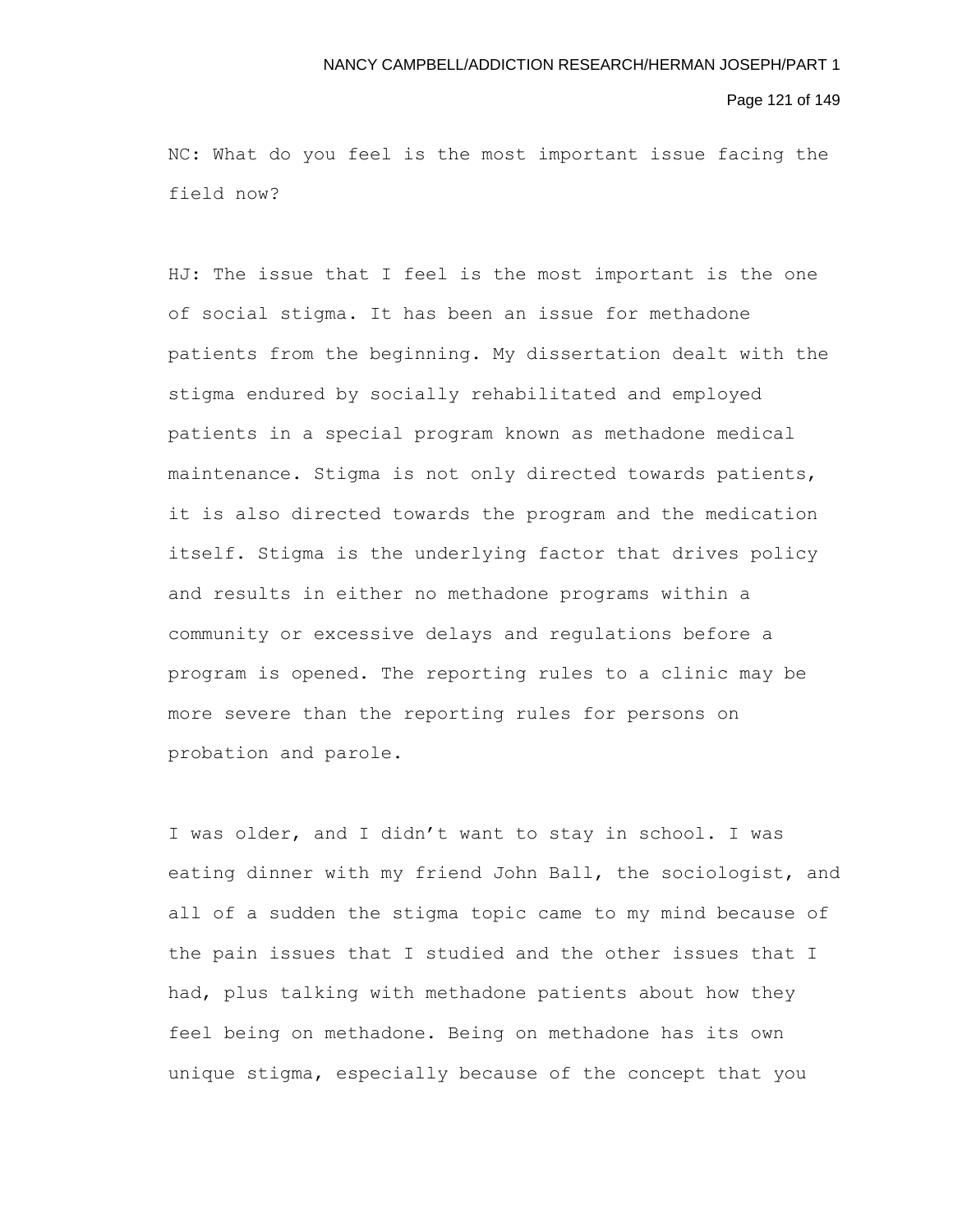# Page 122 of 149

are just substituting one addiction for another. In a sense the stigma of heroin addiction is transferred to methadone since it is regarded as a heroin substitute. So I had all the references, and wrote the dissertation in about eight months.

NC: How did you come to think about stigma as a sociological concept?

HJ: First of all it is a major issue for sociological study, and there was the ground breaking work of Erving Goffman. Well, I think of my own life. I have a lot of cousins, and a big family. As far as I know, the others, except for one cousin, didn't have the type of unique physical and emotional issues that lead to stigma at a very early age. I lived a very painful life, especially during my adolescence. So I felt that I knew what alienation meant as a teenager, as a child, as a young adult. It had a very profound effect on me. Goffman's work hit the nail right on the head, "spoiled identity." Methadone patients carry an invisible stigma that alters their entire life. I'm very particular about my dress, the way I present myself, because of my physical impairments. I have diabetes; but that's not so stigmatizing. I have a heart condition, but that's not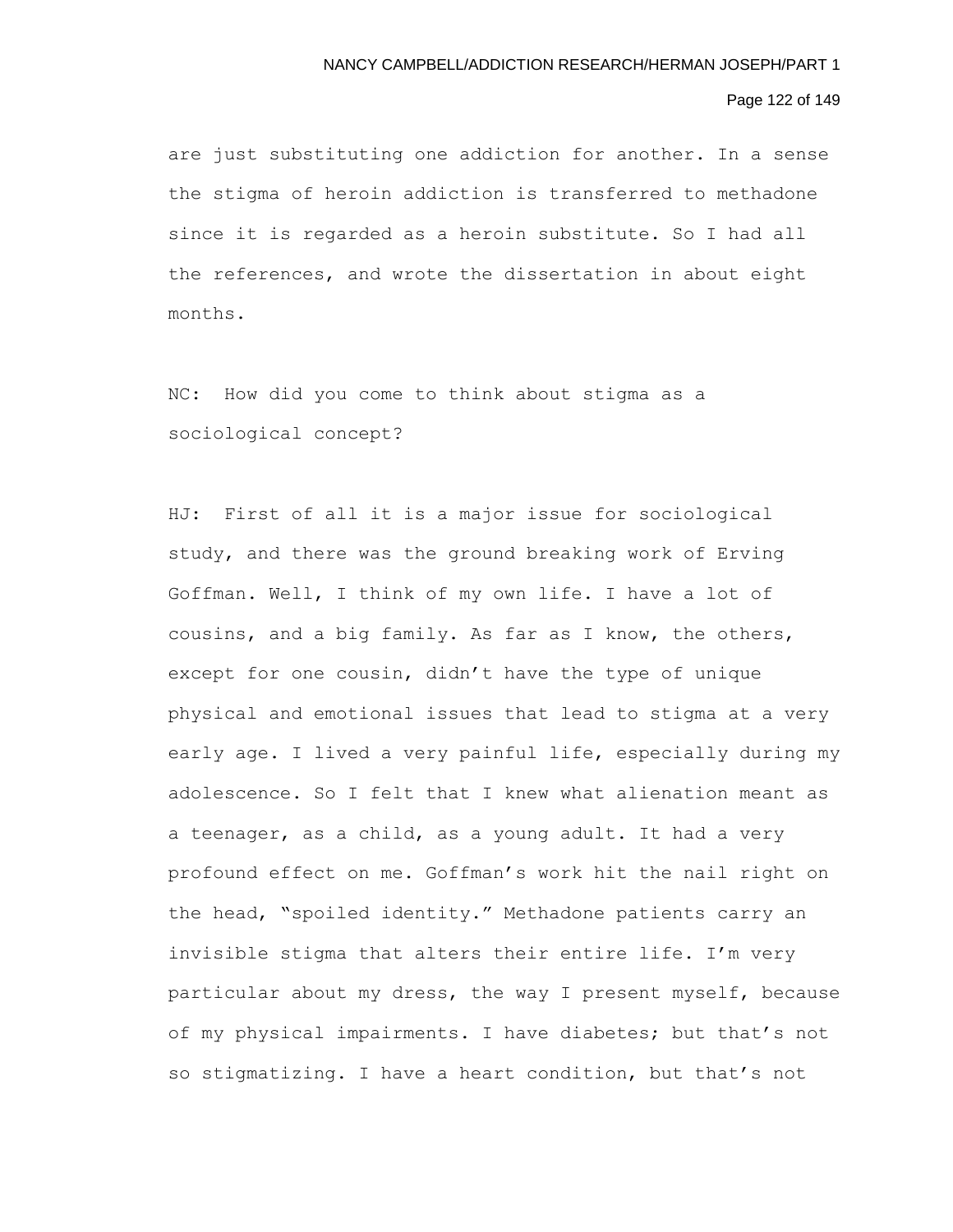## Page 123 of 149

stigmatizing. But a deformity is. The others may be hidden. But a deformity is very stigmatizing, especially if it is a visible and it interferes with your interaction in daily life.

My dissertation rewrote Goffman in terms of a specific case the invisible stigma that methadone patients face. For instance, take gay people. I interviewed some gay people in the study. To be on methadone in New York is a greater stigma than being gay. I didn't realize that. At one point, a gay patient in the study told me that he was in ACT-Up, a gay civil rights group fighting for funding for AIDS research and services, but had to hide the fact that he was a methadone patient. Another methadone patient told me that he was in a gay pride demonstration, but he would never participate in a methadone demonstration. I also interviewed some lesbians who indicated that they easily found out who was gay in the office, but if their status as methadone patients were known they would be the first to be blamed in the office if anything such as a pocket book disappeared.

NC: Didn't methadone arise to destigmatize addiction?

HJ: It was an attempt, but here's the conundrum. Working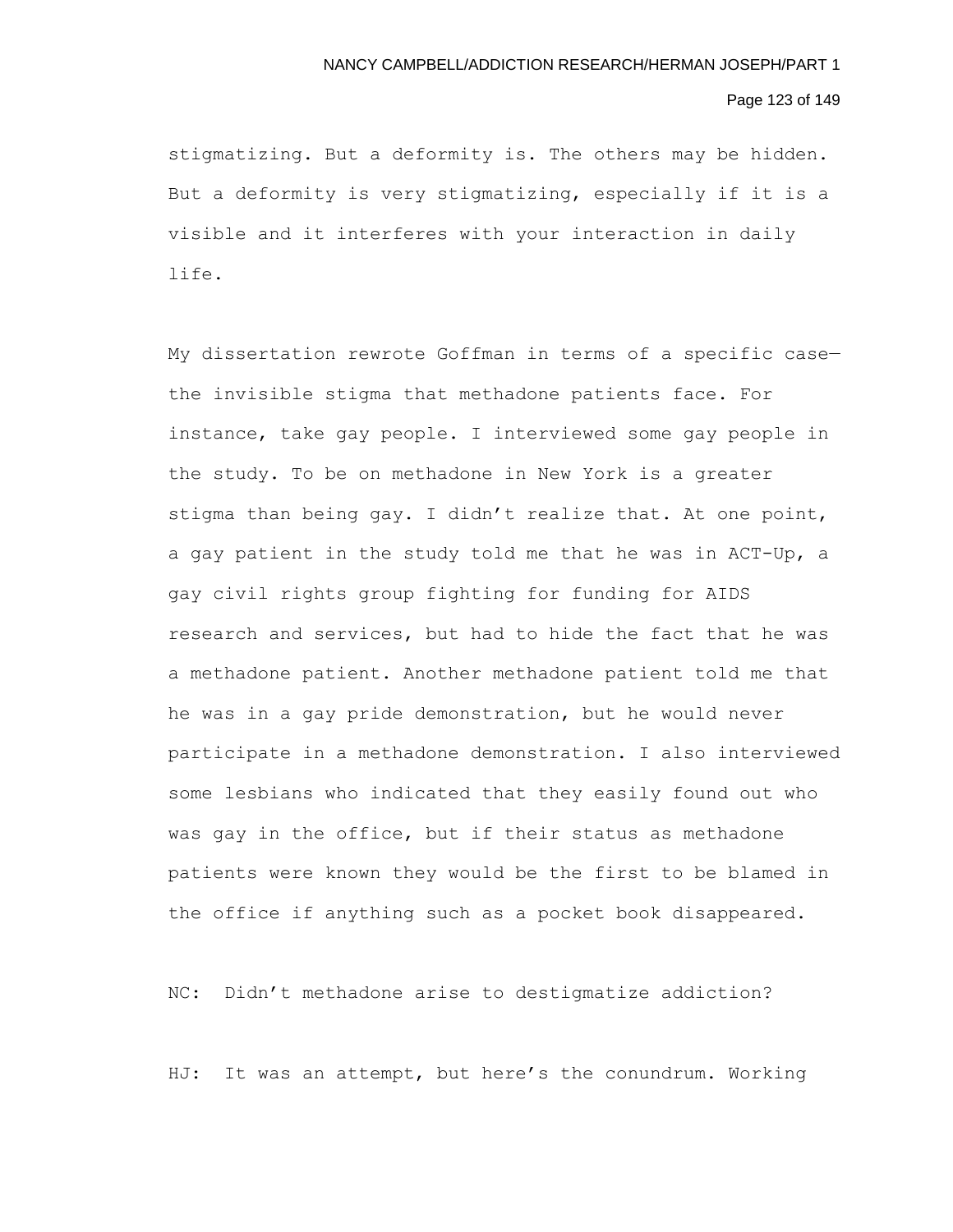# Page 124 of 149

people, enter methadone to correct an addiction. This is directly what Goffman says, that disabled people are trying to correct themselves. I'm always correcting myself. I personally go to the gym for my diabetes and my heart. But I really go to the gym because maybe something will happen, and I won't have this problem with the erbs palsy and physical body imbalances, and I'd be totally developed on both sides equally. That isn't going to happen. My heart, my diabetes, they are not stigmatizing to me. The only thing that's stigmatizing about diabetes is when they say you're lazy and you're fat, you don't exercise and you don't eat right.

NC: What else has the focus on stigma allowed you to see?

HJ: It enabled me to pay attention to patients with physical disabilities in my work in the 1990s when I was employed at OASAS. With Joan Randell, then head of rehabilitation for the agency and now assistant commissioner of the New York City Human Resources Administration, I organized the first meeting in New York City on Chemical Dependency and Physical Disability. I befriended Dr. Thornhill, a physiatrist who was head of the Department of Physical Medicine at Harlem Hospital. He was deeply concerned with problems of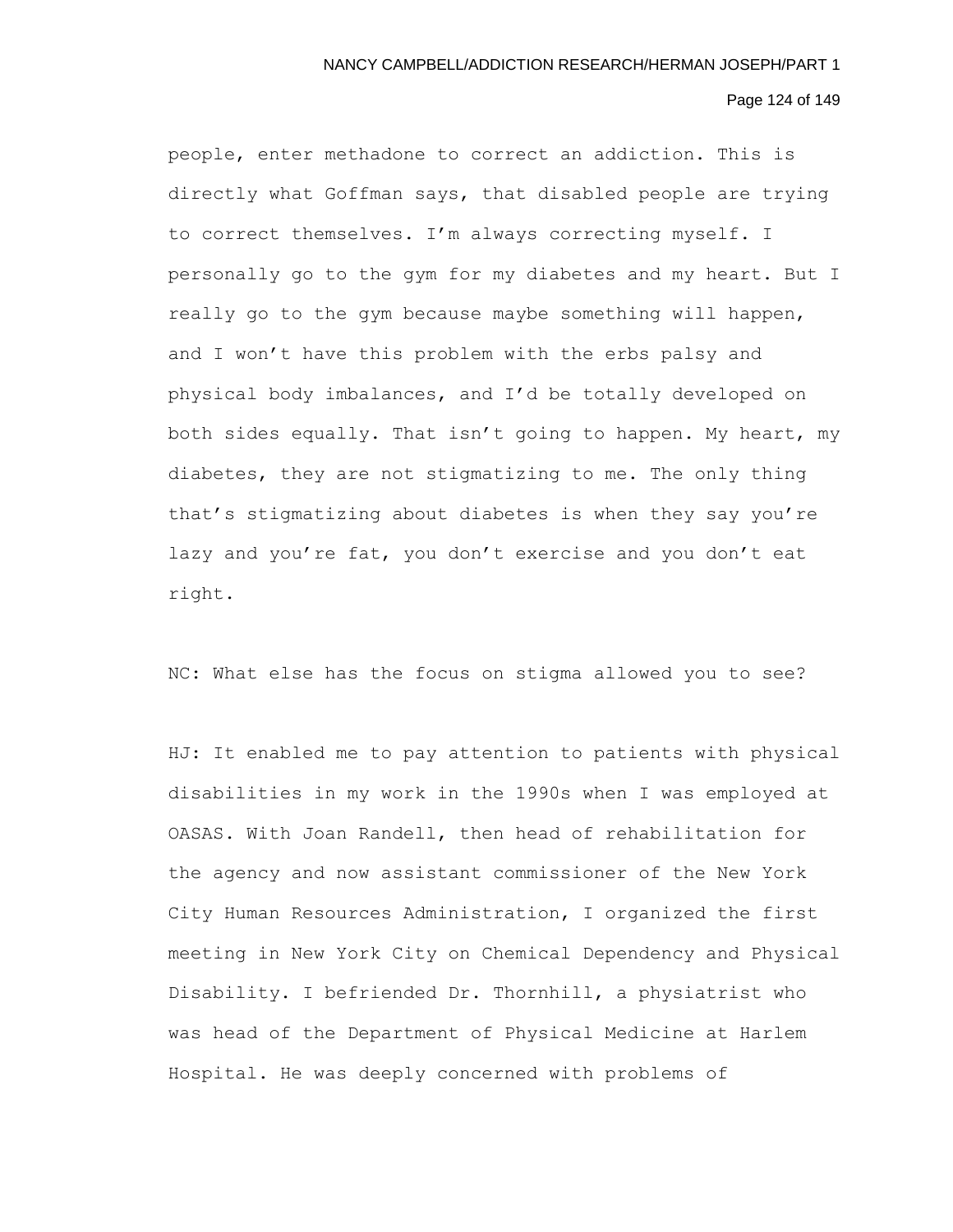#### Page 125 of 149

disability that he saw among young drug users in Harlem, especially those addicted to cocaine and crack. He was the type of doctor who would walk along Lenox Avenue in the vicinity of Harlem Hospital and speak with young people whose disabilities were directly related to their drug use and destitution. This was reflected in his service. For example, stroke patients were clearly subdivided into two groups—the elderly who suffered strokes and patients under 45 who suffered strokes related to cocaine/crack use.

Many professionals and patients in wheelchairs attended this meeting, but there was little interest from OASAS. The commissioner at the time made one visit to Dr. Thornhill at Harlem Hospital as a result of the meeting. I thought surely they would take up this topic and develop services for this population. I organized a citywide group around the issue but the agency did not respond. The report was filed in a drawer and never saw the light of day. Nothing came out of our efforts. I felt that a lot of people were hopeful that OASAS would allot some money for services. However, for a few months light was shed on a previously hidden issue. I also suggested to Dr. Joyce Lowinson, the senior editor of *Substance Abuse: A Comprehensive Textbook,* that a chapter on physical disability and substance abuse be included, and it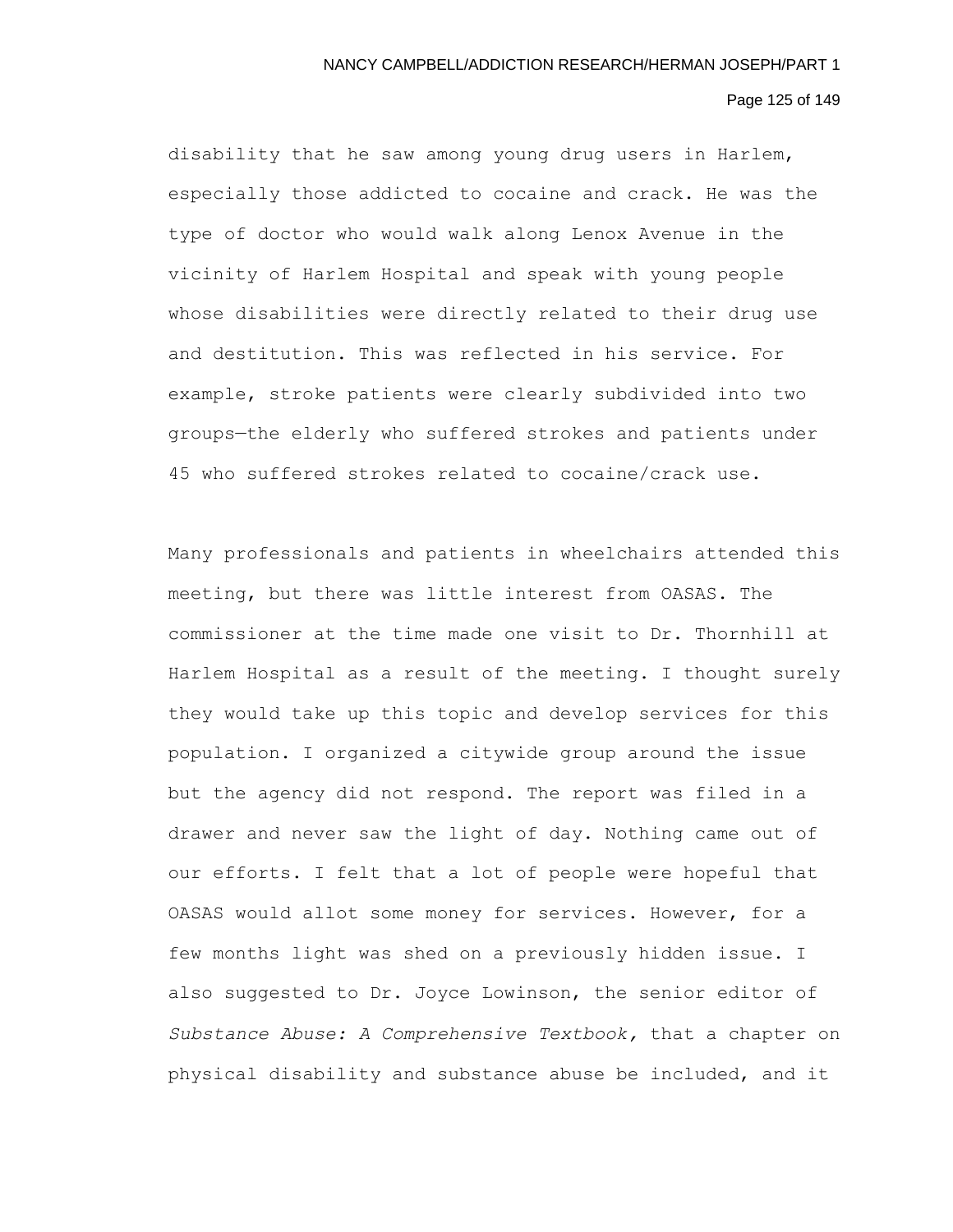Page 126 of 149

was.

NC: Can you tell me more about the history of medical maintenance in New York City?

HJ: Medical maintenance was organized By Dole and Nyswander at the Rockefeller University, with the help of Mary Jeanne Kreek, who assisted with a letter to CSAT modifying the regulations. I was brought in from OASAS to assist in the creation of the program at Rockefeller. Previous to this Don Des Jarlais and I had completed a small unpublished report for OASAS in March of 1983 titled "Methadone Patients in Conventional Society" concerning patients who were doing well in the clinic, working outside of the drug addiction field in private businesses or for public agencies. I interviewed 47 patients for this report. Most were married, working class patients who had families and were doing very well. The major problem they faced was social stigma. I remember one married couple-both husband and wife were successful methadone patients-relating that the stigma of being a methadone patient was also directed against their young sons, who were outstanding students and athletes. After the parents' status as methadone patients became known, the family had to leave their church, convert to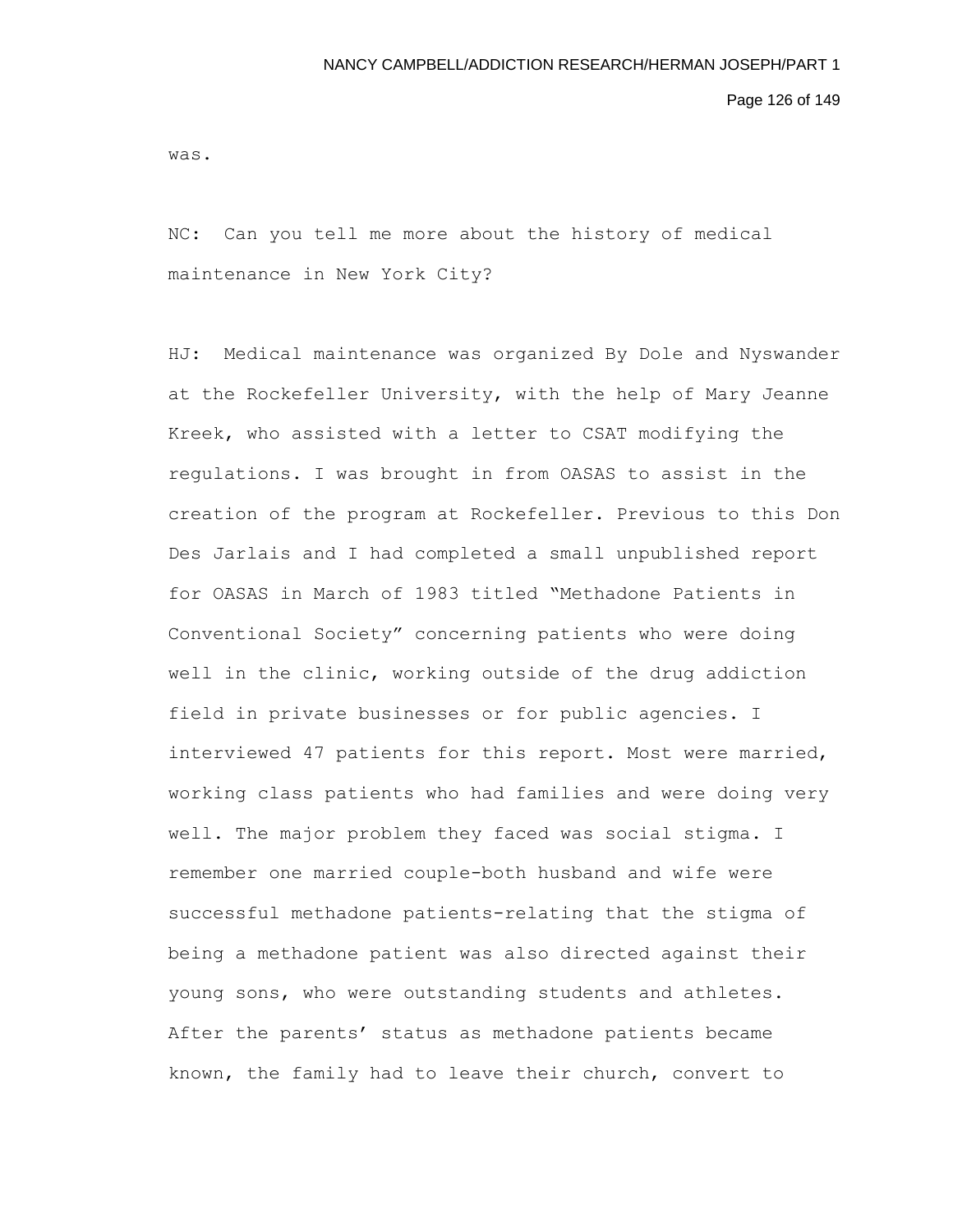## Page 127 of 149

another religion, and transfer their sons to another school. Others indicated that their jobs would be in jeopardy if their status as methadone patients were known. Managing the social stigma directed towards methadone was their major social concern. This report set the stage for the development of medical maintenance. Unfortunately, it was never published but it is available from Phil Appel at OASAS as Treatment Issue Report #32.

The original criteria for medical maintenance were worked out by Nyswander and myself with Dole's approval. I was brought onto the team to assist with the structure. We wanted to assure that doctors could treat the patients as any other patient within their medical practice, so it was important that certain social issues be resolved such as chronic unemployment, criminality, polydrug abuse, and noncompliant behavior. To demonstrate that behavior was changed I told Dr. Dole and Nyswander that patients should be able to establish a strong trend. It was my feeling that three years of continuous behavior should be indicative of an established trend. Some patients may not do well for the first two years of treatment, and this should not disqualify them for future medical maintenance. So we decided that at the beginning the patients should be in treatment for five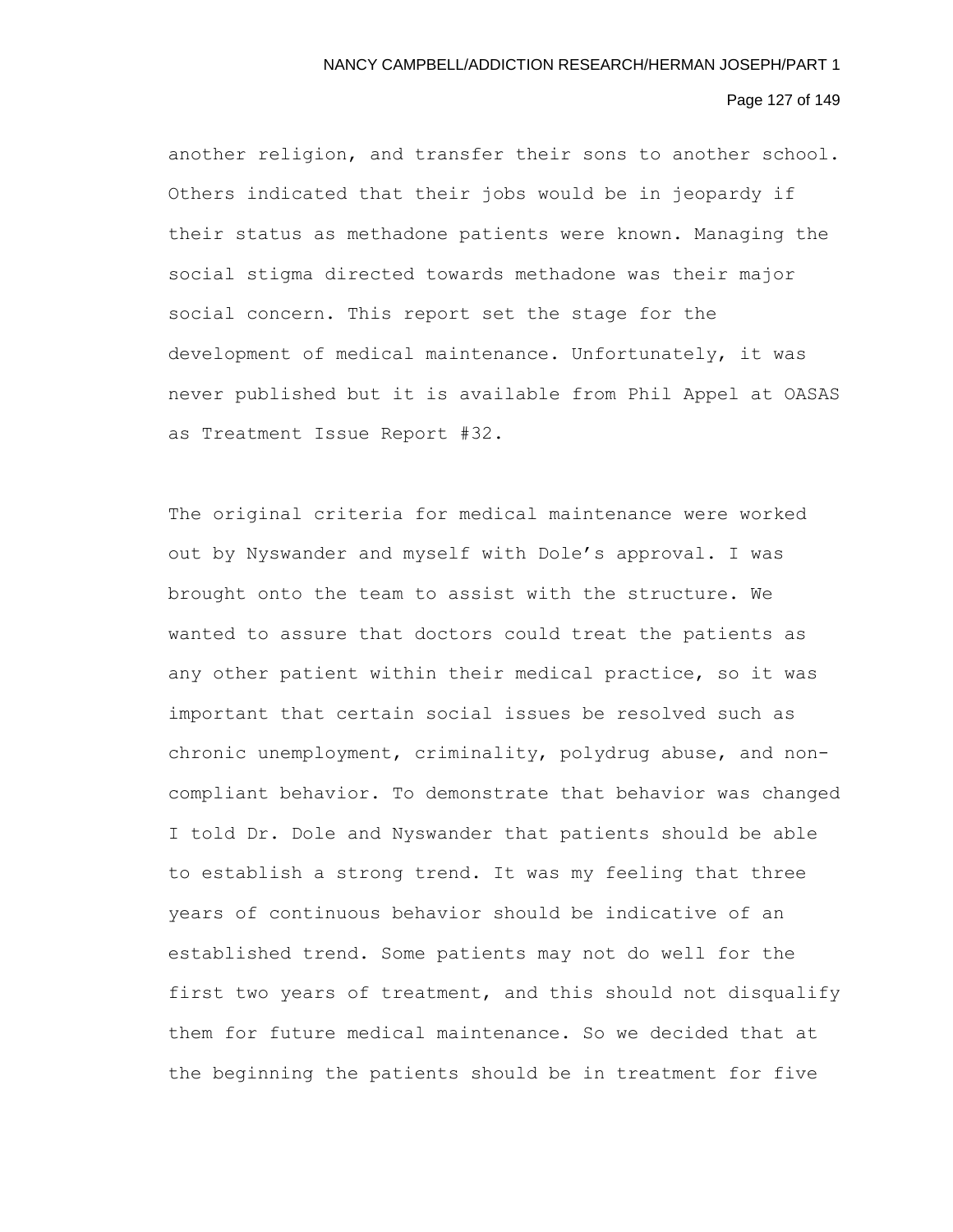## Page 128 of 149

years and show the last three years as continuous compliant behavior that would not cause undue issues in a private office. Within the first years of treatment patients resolve issues, are correctly stabilized, or in some cases really do not do well until their third year of treatment. Some take years to adjust and become responsible patients.

Dr. Nyswander recruited patients who were known to her in the program. These patients were in methadone treatment for over 10 years. Many were employed in the methadone clinic system as counselors or administrators. At this point in their treatment, they were socially adjusted and could be transferred outside the clinic system to a private physician. The original patients were treated by Dr. Nyswander at The Rockefeller. I created a structured form for her to complete so we had records of doses prescribed, urine reports, physician's notes on personal and social behavior, and a section for medical problems. This way information could be easily retrieved. Drs. Dole and Nyswander then decided that the physicians who were recruited to work in the program should not be part of the clinic system but should have medical practices which would allow patients to be treated within the mainstream of medicine.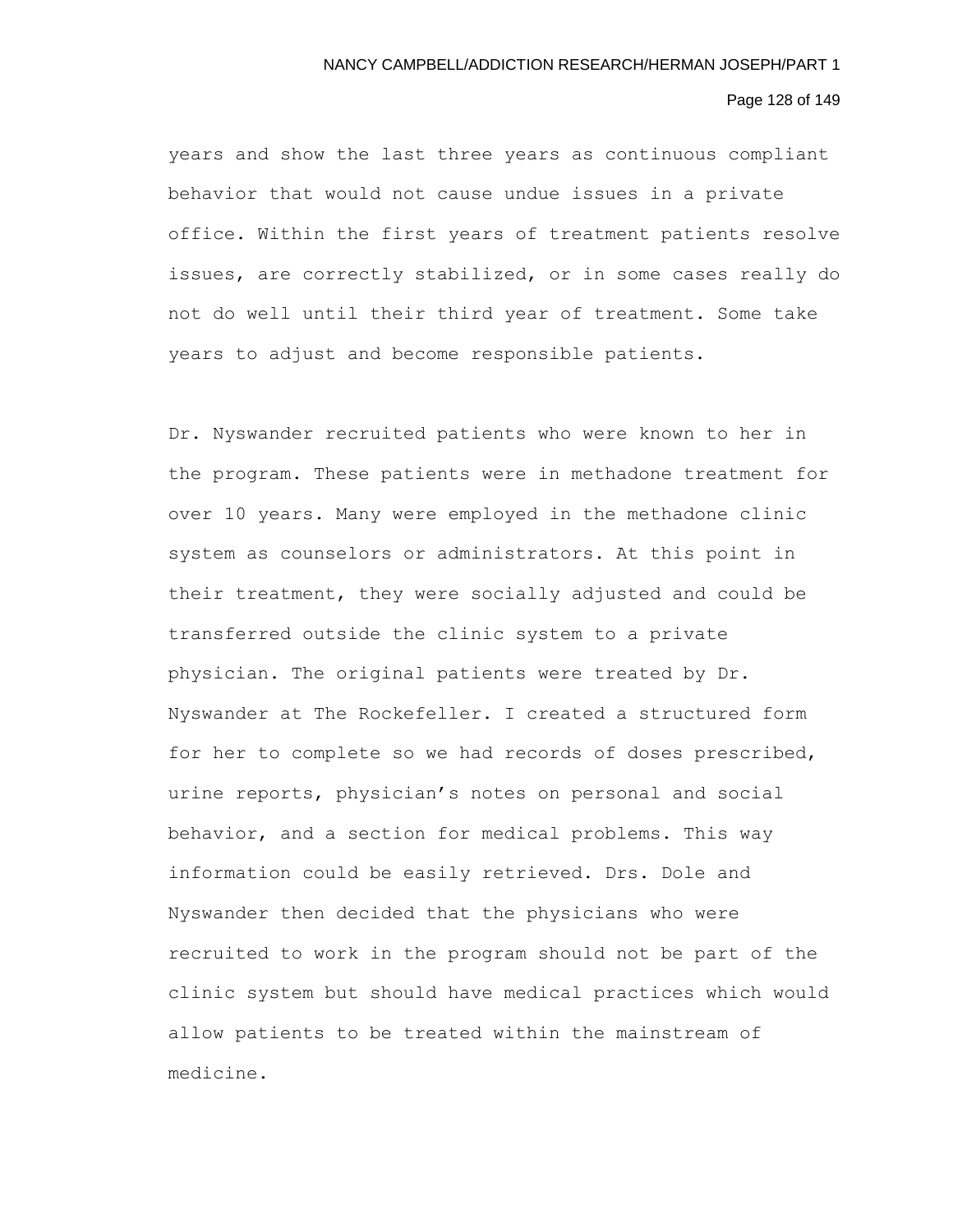Page 129 of 149

Dr. David Novick, an internist with a specialty in liver disease, was chosen as the first physician. He also had an office-based practice in internal medicine at Beth Israel Medical Center. He recruited Dr. Edwin Salsitz, an internist with a specialty in pulmonology, who had worked on the detoxification ward at Beth Israel. His attitude toward methadone was shaped by the dysfunctional, unemployed methadone patients sent to the ward for detoxification. Dr. Salsitz related that he was shocked when the first medical maintenance patients came to his office. They were well dressed, working, polite, and their demeanor fitted in with rest of the patients in his practice. He then did a 180 degree turn in his attitude towards methadone treatment. The patients that he treated on the detoxification unit were in contrast socially destitute while those that he treated in his practice were working middle and upper class patients.

Methadone had transformed the lives of the patients who were in medical maintenance. Because of the social problems of chronic unemployment, minority status, homelessness, and destitution, the patients on the ward were not socially rehabilitated. Their condition had nothing to do with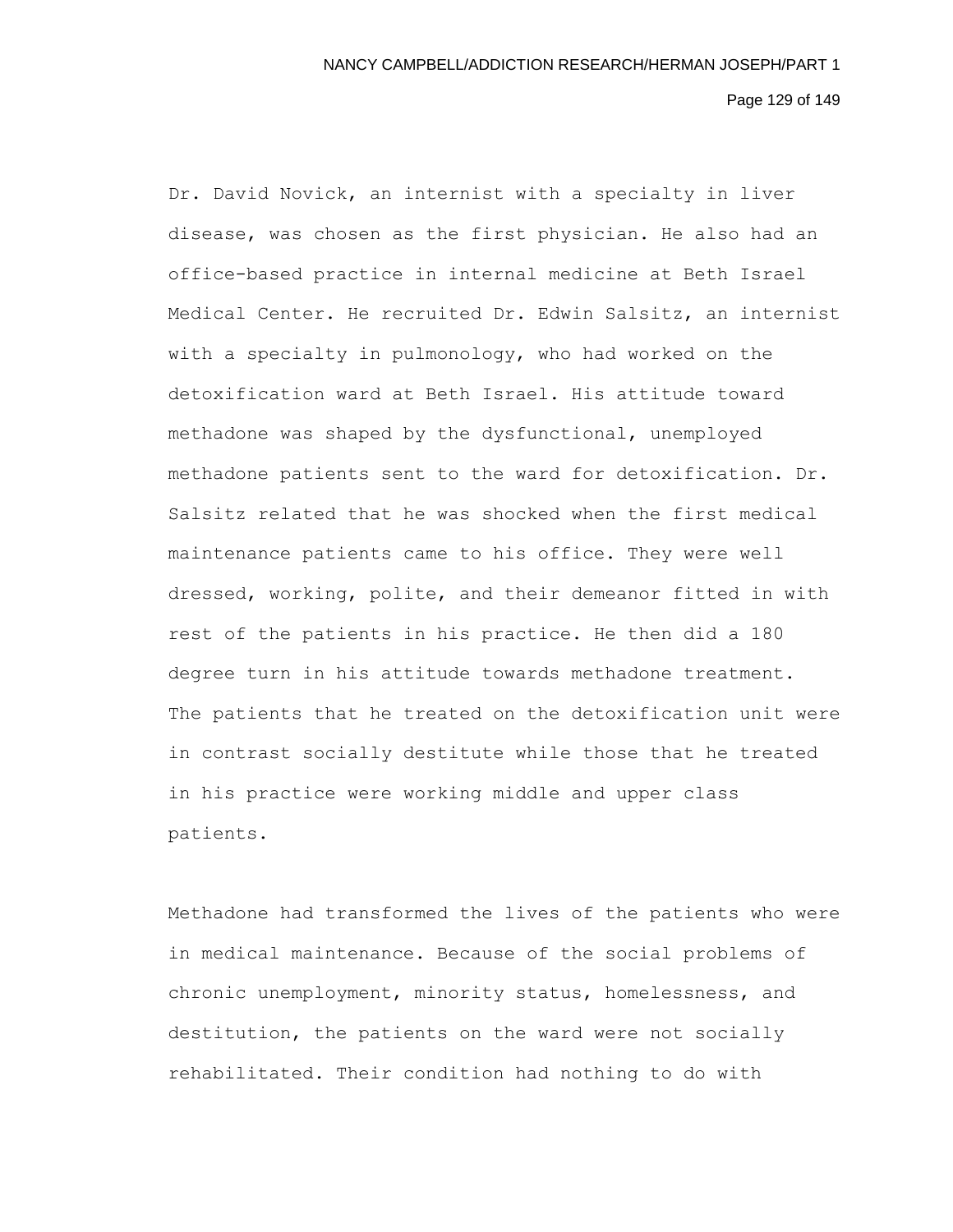# Page 130 of 149

methadone but with the lack of services to bring them out of poverty. Now medical maintenance admission criteria have been reduced to four years in treatment and three continuous years of stability. If you show us subsequently three continuous years that you have taken your methadone as directed, you haven't sold it, you are not abusing other drugs, you have not been arrested, then you've stabilized your life. You have shown that you could be treated by a private doctor as any other medical patient. The federal government now has regulations that compliant patients in clinics can get up to one month in take home medications after two years of compliant treatment. Over the years the original cautious criteria have been substantially reduced.

Novick, Salsitz, and other physicians at Beth Israel established the model for methadone medical maintenance. They saw patients in the privacy of their offices, collected urine samples, observed ingestion of one dose, and, if satisfied with the patient's adjustment, distributed a 28 day supply of methadone diskettes. The patient reports once every two weeks for the first month, and then once every 28 days. If problems arise, such as a traumatic event, a serious illness or accident, job loss, or death in the family, the patient may be seen more frequently. The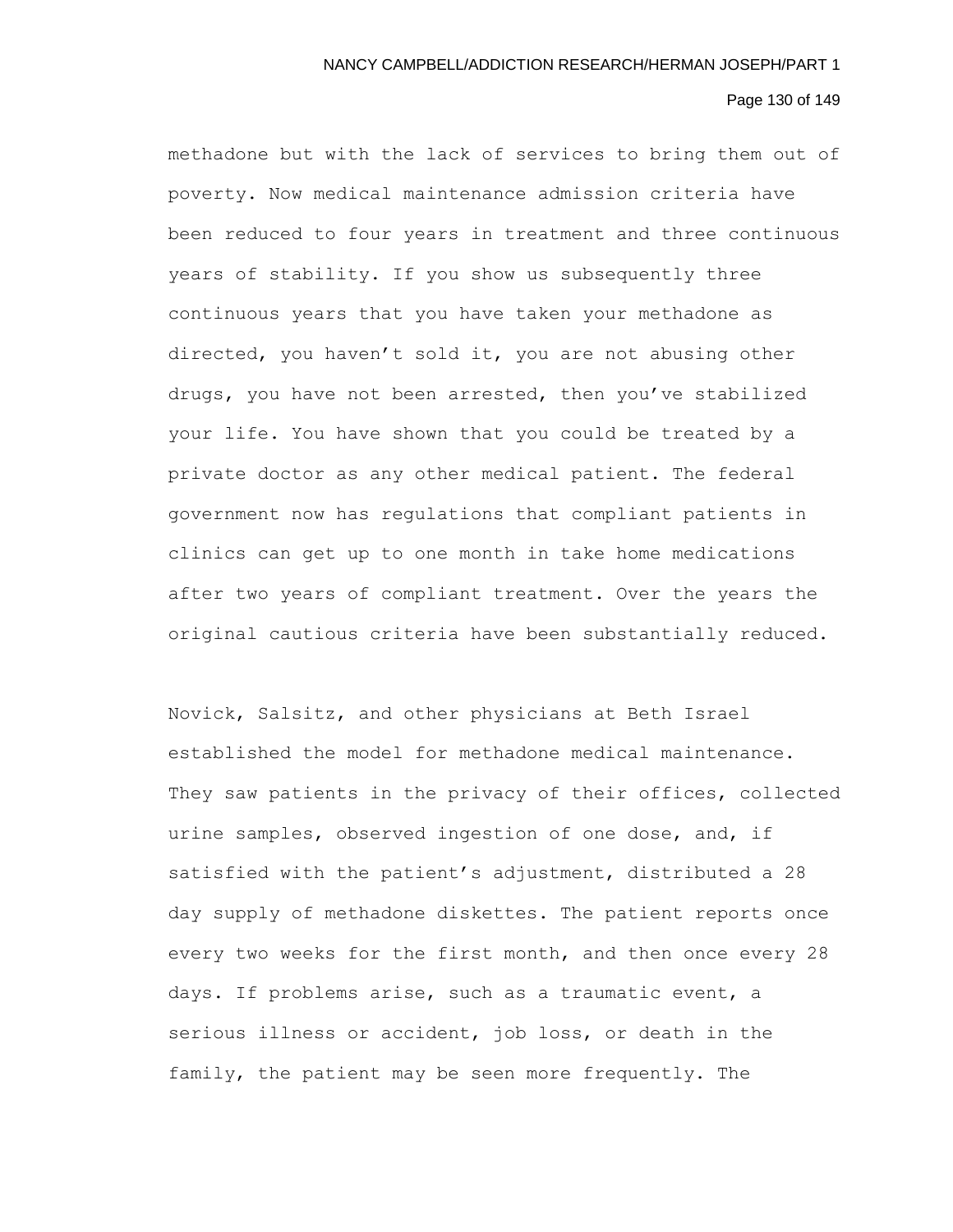## Page 131 of 149

physician could treat smoking and write prescriptions for other conditions if the patient needed extra help. The medical maintenance physician cooperated with the patient and other physicians if the patient needed surgery and would advise about pain management. The medical maintenance physician became the coordinator of medical treatment for the patient. If indicated, call backs for counting of medication may be done to verify that the patient is taking the medication as directed.

My friend Dr. Robert Newman advocates for the prescribing of methadone by private physicians and the dispensing of methadone to the patient in pharmacies as in Europe and Canada. It didn't work out that way in the United States because methadone is a highly controlled medication for the treatment of addiction. It is less highly controlled for pain. You can get methadone for pain without the restrictions that are in place for chemical dependency. But once methadone is prescribed for the diagnosis of chemical dependency, the whole wall of regulation is placed in your way. The first drugstore program in the United States where methadone is dispensed on a physician's order was opened up as a cooperative program between the Vincent P. Dole Institute of Weill Cornell Medical Center and a local Duane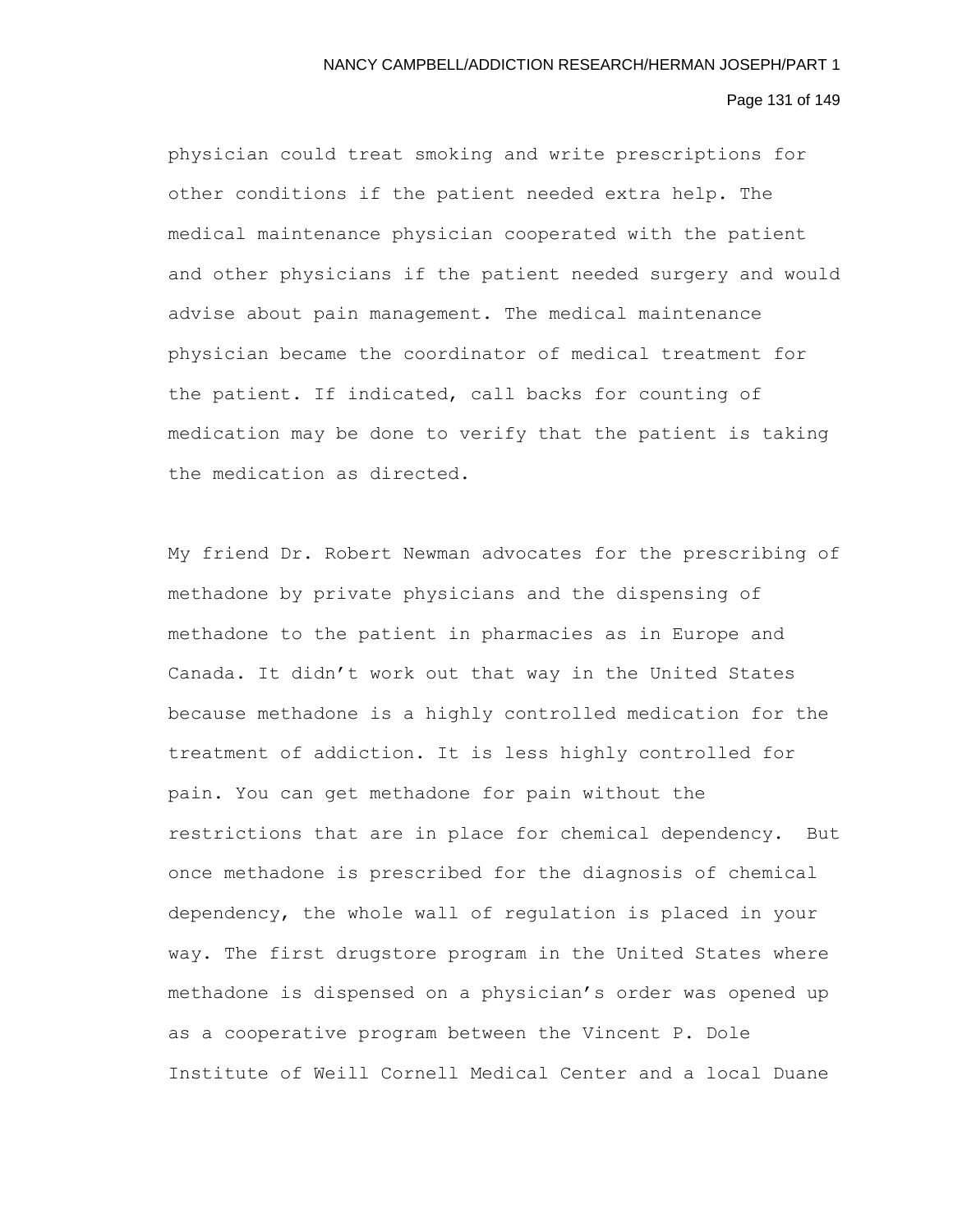#### Page 132 of 149

Reade pharmacy with OASAS as the organizing agency. John Perez, who was head of methadone for OASAS, Dr. Eugenia Curet, the administrator of the Weill Cornell Methadone Program and the Dole Institute and Dr. Ann Beeder, the physician of the Dole Institute and the methadone program, and myself, who was in charge of organizing medical maintenance for OASAS, were the major players. This was the first pharmacy program in the United States. We had to get a special safe, a special lock, and an alarm system for the pharmacy. Their regular safe has OxyContin, morphine, and other opioids including methadone for pain, but methadone for chemical dependency has to be registered and stored separately by the pharmacy. It cost about \$2,600 to bring the pharmacy into compliance with DEA standards. Then we had to get the approval of CSAT, the DEA, and the OASAS legal division to proceed. Three agency approvals–two federal and one state- were required plus a DEA inspection of the safe, the lock and the alarm system. The Duane Reade pharmacy was made a satellite of the clinic and designated a narcotic treatment program with a memorandum of understanding between the clinic and the pharmacy. The prescribing physician's office was designated as a satellite of the clinic with methadone orders transmitted electronically to the pharmacy. the patient presents his or her picture ID to the pharmacist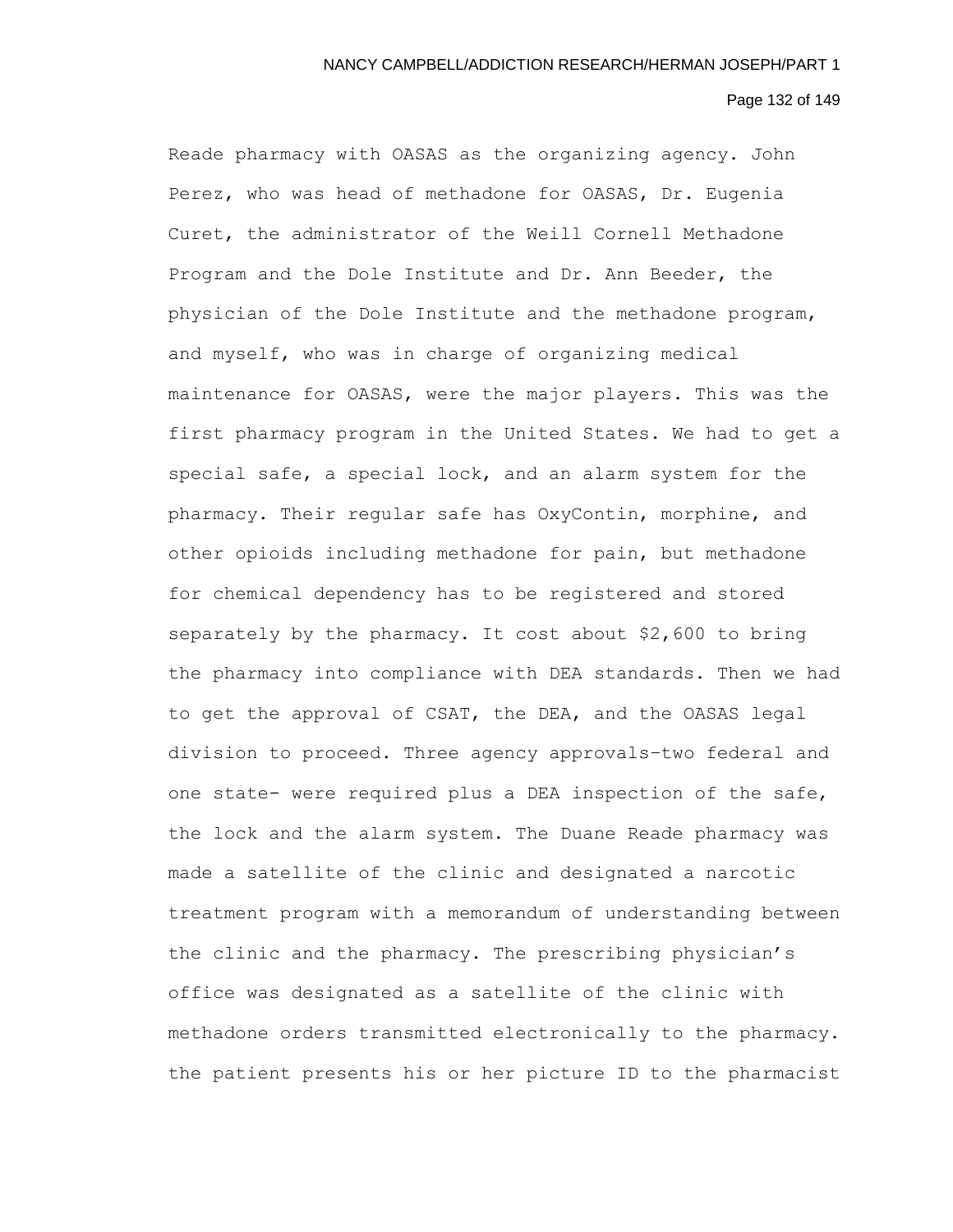Page 133 of 149

and receives a 28 day supply of methadone.

Then I worked with the Whitney Young Methadone Program up in Albany. The administrator, Joseph Lacoppola, organized medical maintenance in a primary care unit where the doctor who prescribes the methadone is located. There is a DEA licensed pharmacy that can dispense methadone in the primary care center. The Whitney Young primary care unit services the local community and is about 10 blocks from the methadone clinic. In order to meet the DEA criteria, \$6,000 had to be invested in the primary care center for a new safe to store methadone for chemical dependency and an alarm system. The primary care center was designated a narcotic treatment program and a satellite of the regular methadone clinic. The program is now in operation with about 25 patients who have been compliant patients in methadone treatment for ten or more years. The methadone patients have their own doctor. The doctor has to be associated in some way with the methadone clinic, a satellite. The patient sees the physician in the primary care center and the pharmacy in the primary care center fills the physician's methadone orders. The patient is worked up to a month's supply. Urine tests are administered.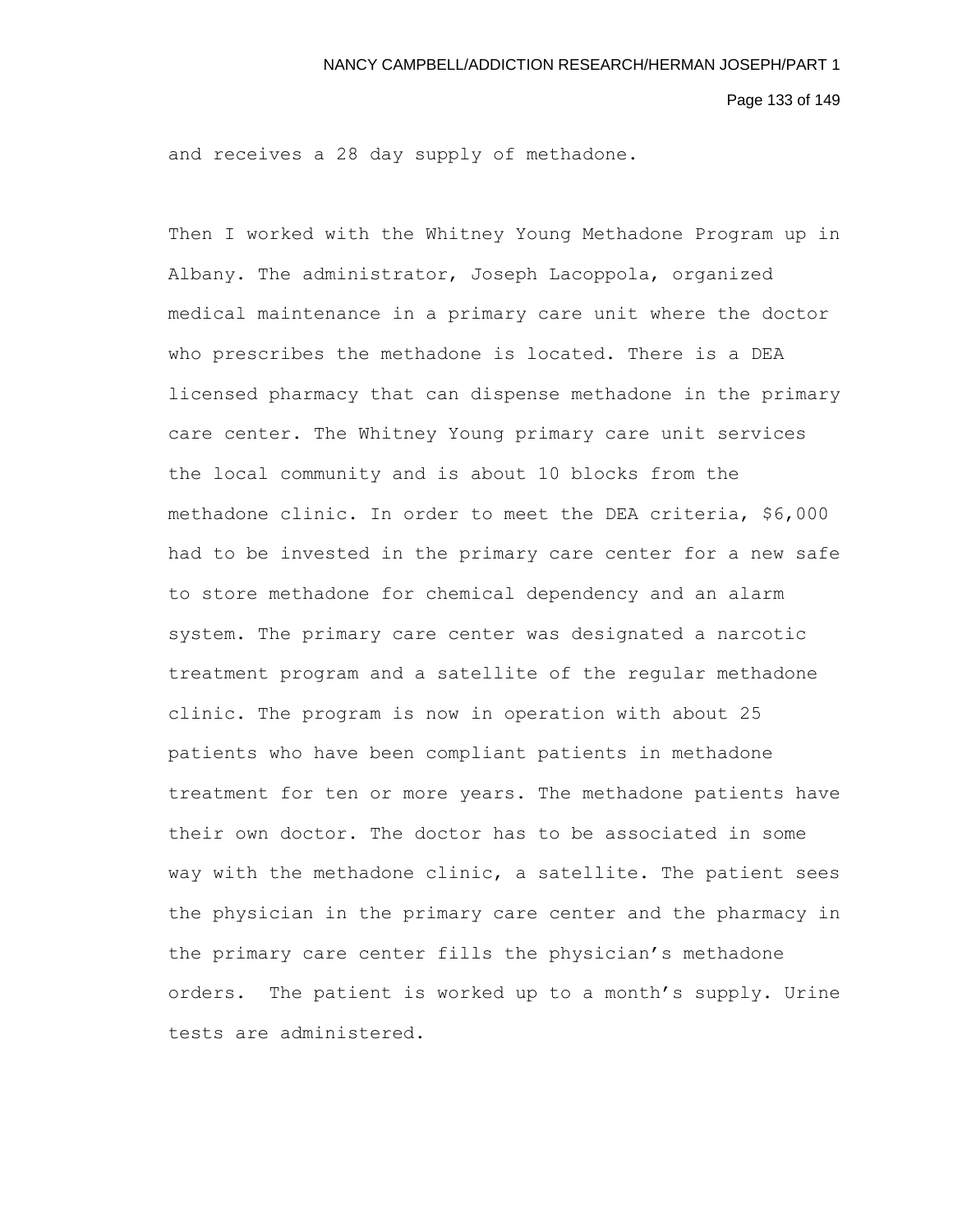# Page 134 of 149

The opening of this unit was delayed almost a year because of headlines involving deaths from methadone prescribed by pain physicians and other physicians not associated with drug treatment programs in other parts of the country. There have been a number of deaths attributed to methadone in the past few years. Studies have shown that the overwhelming number of these deaths have been from methadone prescribed by private doctors including pain doctors. They did not screen their patients well enough, obviously, and the patients sold the methadone into the streets, and people died. Also methadone is a bit tricky to prescribe at the beginning of treatment, and many physicians may not be educated about the stabilization process which involves achieving a steady state of methadone during the first week. Clinic physicians, however, are trained in the stabilization procedures. And methadone may not be the sole cause of death, since many of people who die are polydrug users with serious alcohol problems. On autopsy many drugs are found. I was on a panel in Washington a number of years ago with scientists and medical examiners from across the country examining death records with methadone mentions. At the time the majority of the deaths were polydrug abuse deaths and the source of methadone was primarily outside the clinic system. But deaths involving pharmaceutical medications,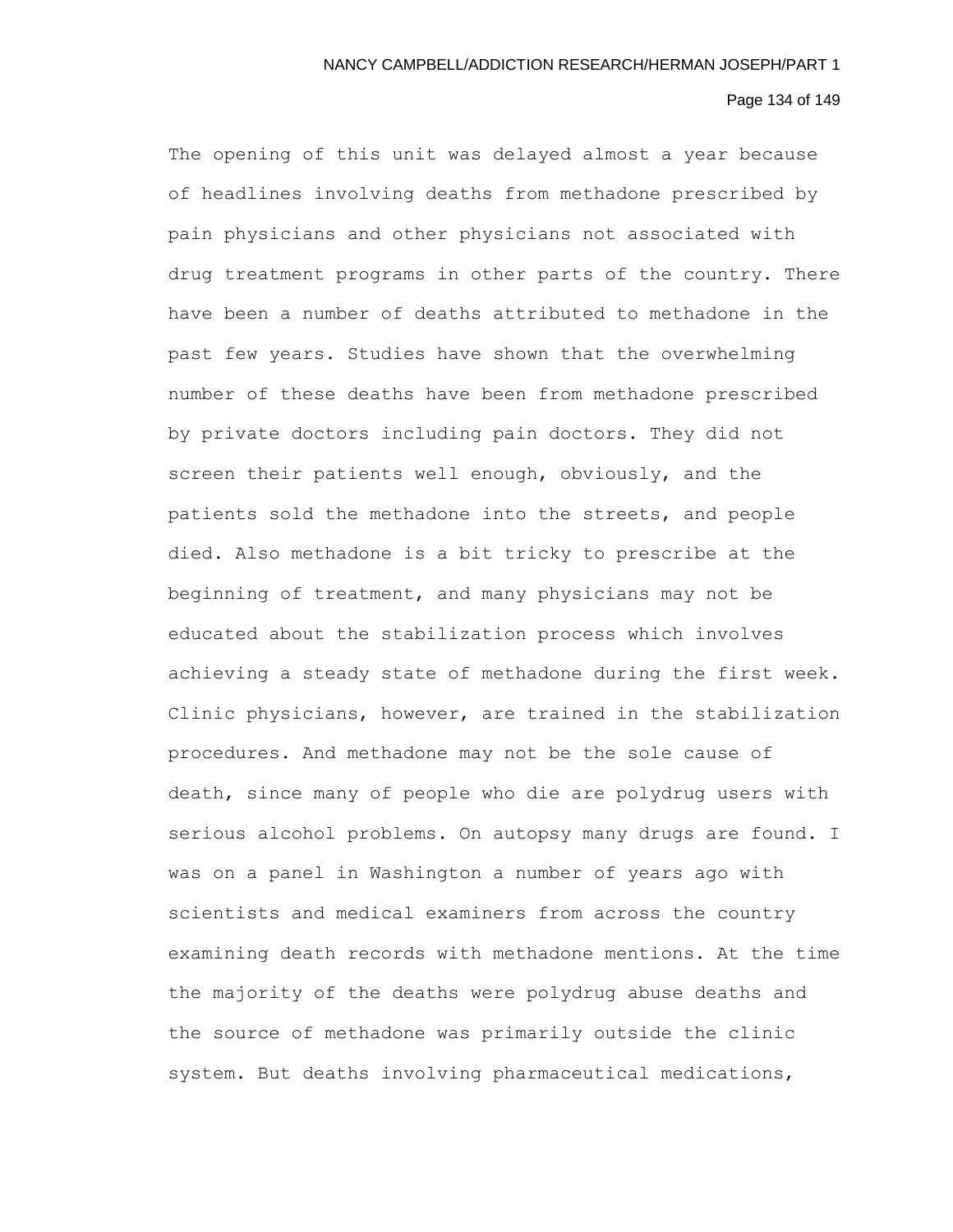#### Page 135 of 149

including methadone, have been increasing and have become a major public health issue in certain parts of the country.

NC: Do you think that buprenorphine will have a salutary effect on public health?

HJ: Buprenorphine has a better safety profile. There is a ceiling effect and it is more difficult to overdose on it. So the government has classified buprenorphine as a Class 2 drug, which means it can be prescribed outside of a clinic setting. Physicians can prescribe it in a private office, clinic, or primary care setting. Whether or not it is as effective as methadone, I don't know. It appears to be but the studies are with small n's over a short period of time. The problem with buprenorphine is that it's a partial agonist, not a full agonist. This may be good for patients if all they need is a partial agonist. But for patients who need a full agonist, the medication may be insufficient, and they would need methadone.

The doctors are now getting training to write buprenorphine prescription. They have to have a full day's training, and they have a limit of about 25 or 30 patients. The limit for institutions has been lifted, so an institution like a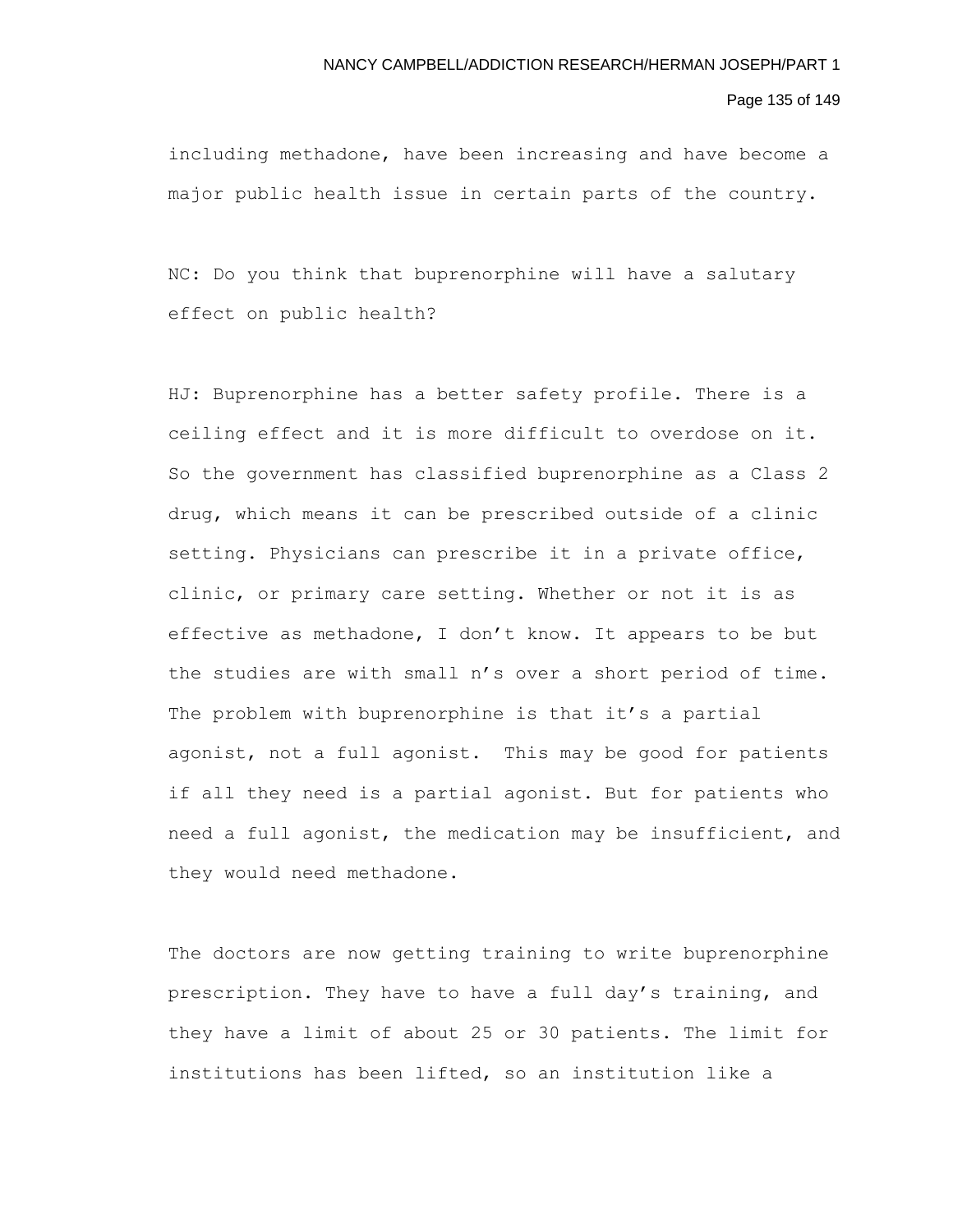#### Page 136 of 149

hospital can have a few physicians who are prescribing or in a group practice. People have abused buprenorphine in Europe, and there have been deaths involving buprenorphine in Europe and New Zealand, especially if patients injected benzodiazepines. Strangely enough, in many countries where widespread buprenorphine misuse has been reported, the patients went into methadone treatment. In order to avoid misuse, the federal government has now approved suboxone, a naloxone/buprenorphine, combination to discourage injection.

NC: Do you think methadone will ever become office-based?

HJ: Buprenorphine is going to be office-based. Office-based methadone has not kept up because of the regulations, and because patients are locked into methadone clinics who shouldn't be. There have not been any additional medical maintenance programs developed in New York State after I left, when six or seven were functioning. On the other hand, there are thousands of physicians now who are prescribing buprenorphine throughout the country because it's under a different set of regulations.

Over time, buprenorphine may overtake methadone in terms of being the primary or initial medication for treatment.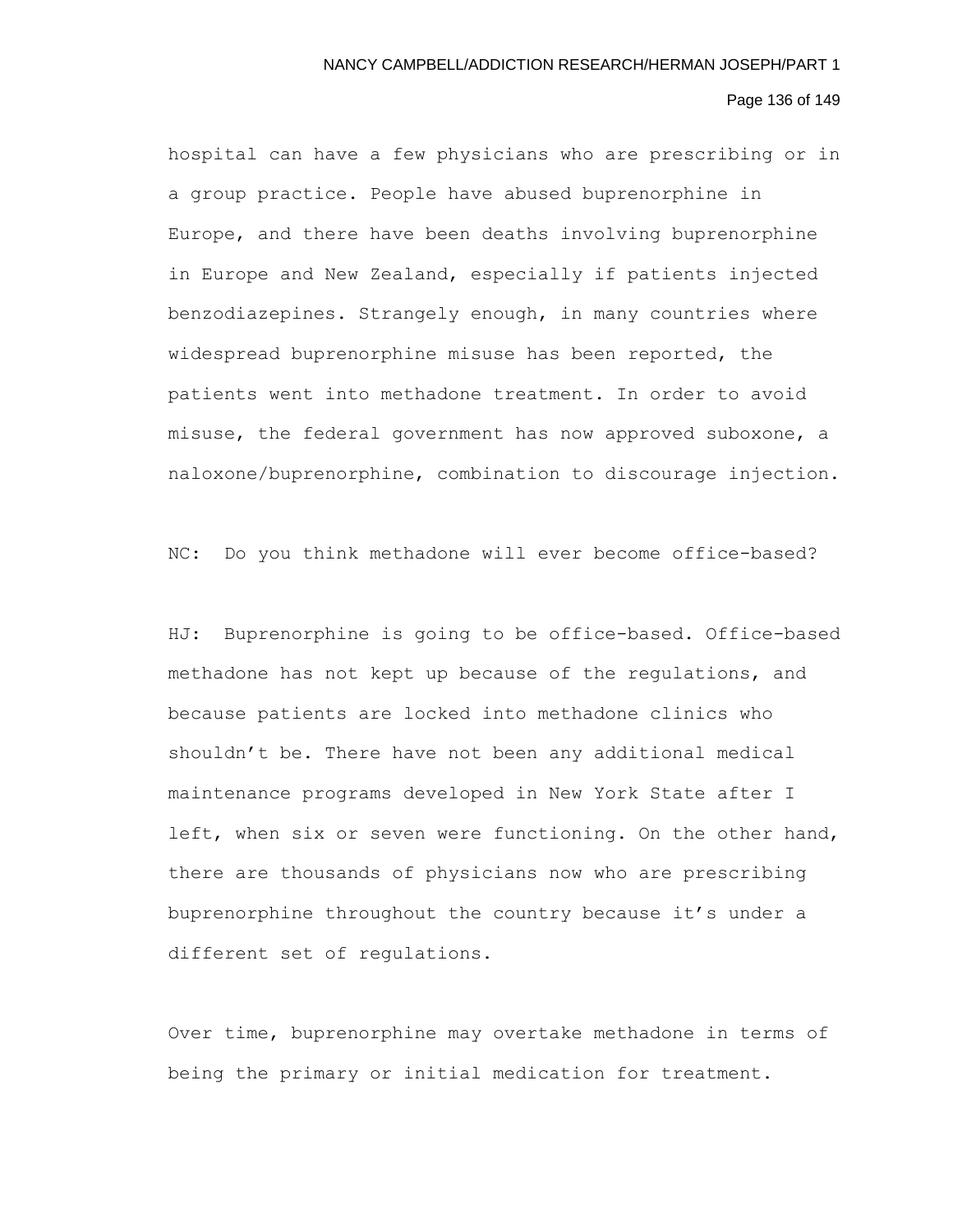# Page 137 of 149

Again, it's a niche drug because it may not be sufficiently strong for certain cases. But patients are finding that they can adjust well on buprenorphine even with histories of high opioid dependency, so we have to see how this will work out in practice. If you only had one drug to choose to maintain people on addiction, medically speaking, methadone would be better because it can treat everybody. Large studies have shown that retention is better with methadone, which can be used to treat people who have very high levels of dependency, very low, or medium. Methadone has had some international successes. China now is establishing methadone programs. Within the next three years they hope to stabilize over 300,000 people.

NC: Are the regulations governing methadone in New York State stricter than other states?

HJ: It depends on the state. At present the methadone regulations in New York State are stricter than the federal regulations. New methadone regs are being promulgated in New York State. The current take-home medication regulations in New York are stricter than the federal government because they don't want to take chances with methadone diversion and abuse. The federal government states that people who have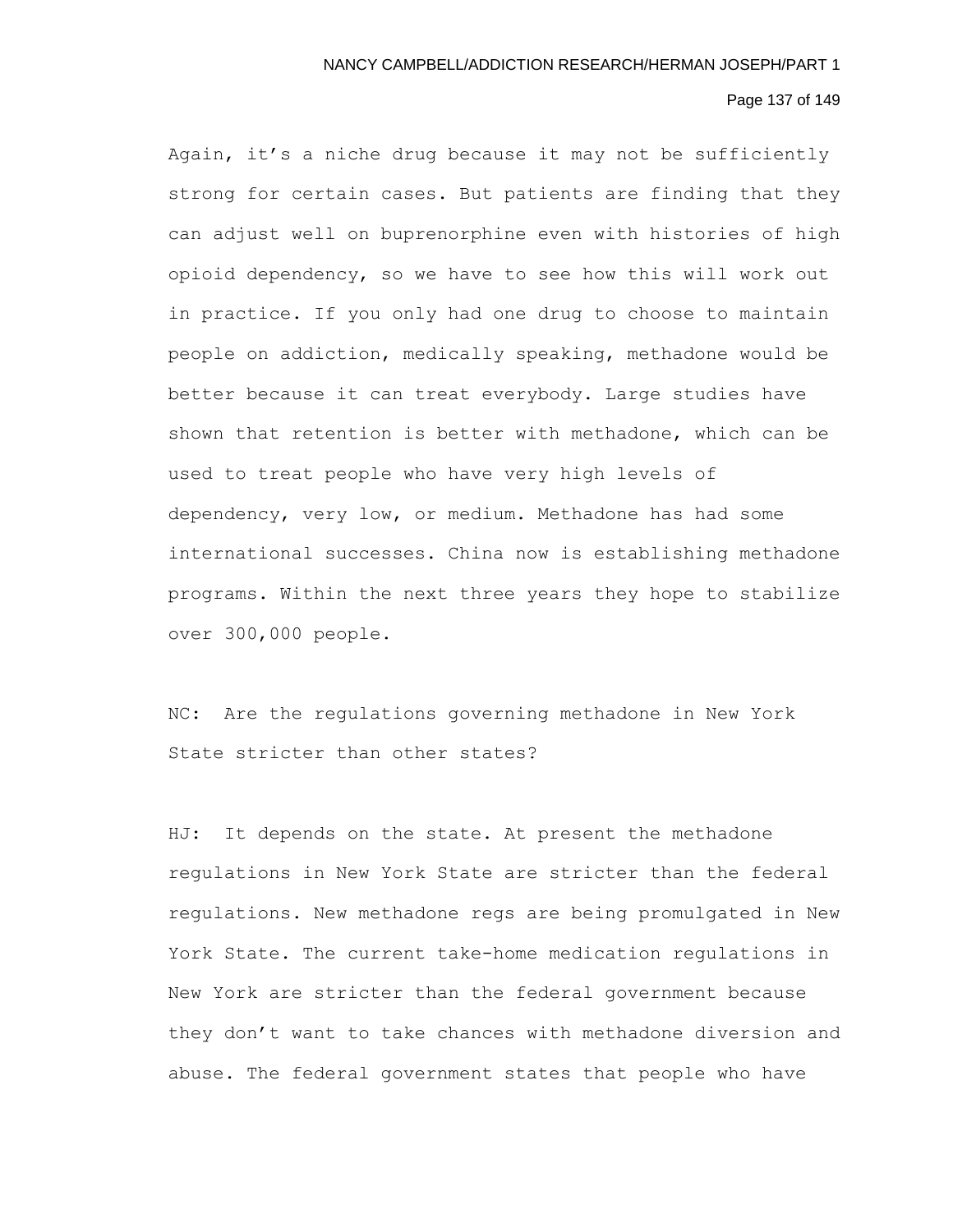# Page 138 of 149

done well and are in treatment two or more years can have a month's supply of methadone. In New York State, it's four years, with three continuous years of successful compliant treatment. There are no such regs for buprenorphine patients. They can be on buprenorphine for a month or two and then get a month or two month supply, or they can be on buprenorphine a week and get a month's supply or two months' supply. It depends on the doctor and the patient. So you have essentially now two different medications under two different regulatory issues that are now competing for patients.

NC: How do you feel about this seeming competition between methadone and buprenorphine?

HJ: I, for one, feel that we should have more medications. There was a long-acting drug called LAAM that was removed from the market because it was associated with torsades de pointes, very rapid beats of the heart. In Europe this was found in a few cases. But where they had the drug histories of the patients with these cardiac arrhythmias, they found that cocaine was involved within 24 hours of the arrhythmia. I wouldn't overrule the possibility of arrhythmias with LAAM or with methadone or with any medication depending on the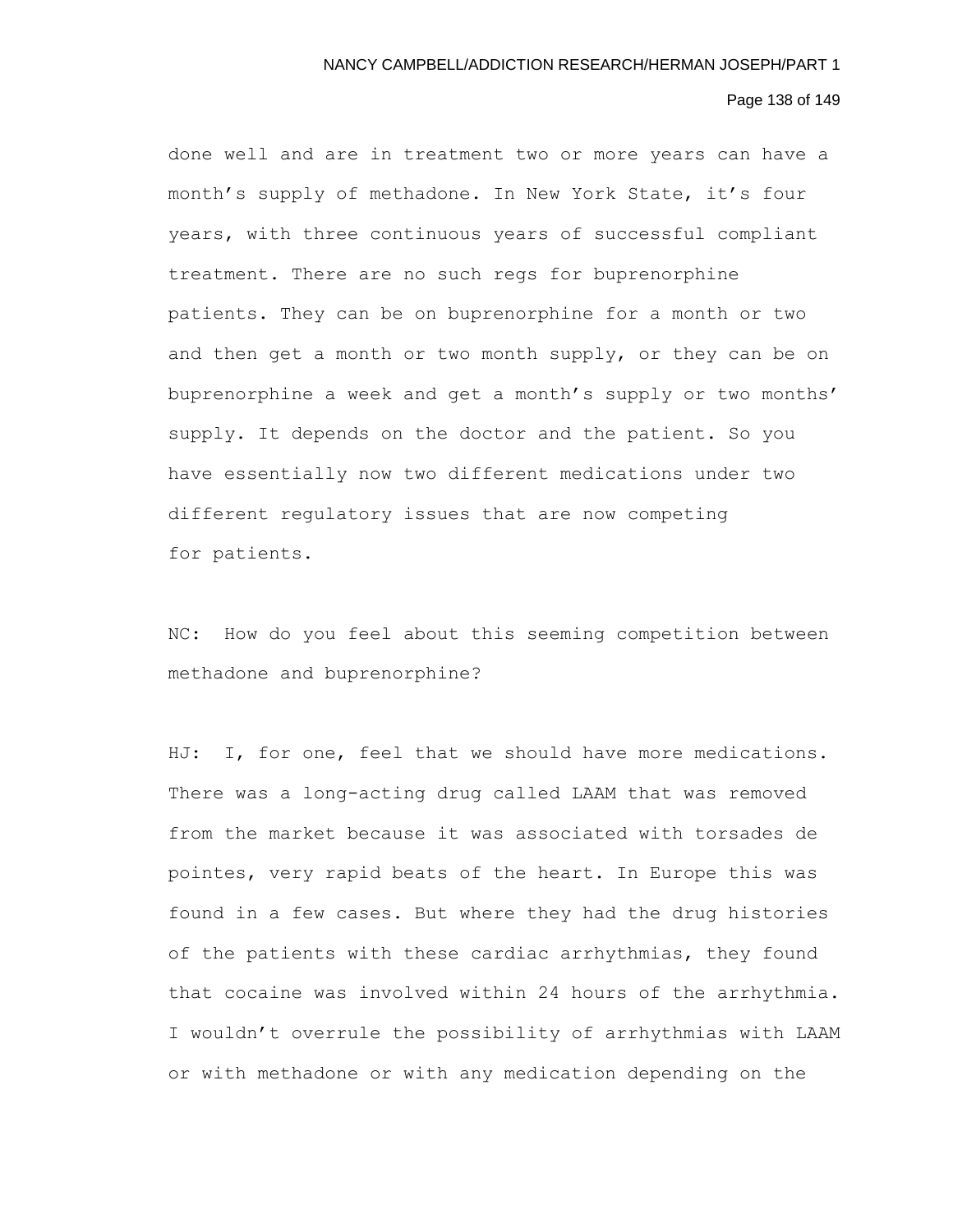# Page 139 of 149

dose. Perhaps LAAM should be reevaluated, and those persons who are able to be stabilized on it without arrhythmia should be allowed to do so because it's a two- or three-day medication. Same thing with buprenorphine, which is a twoday medication for some people. It depends.

NC: Would you set up medical maintenance programs to use whatever the best drug is for the patient?

HJ: Yes. I would set it up like Dr. Salsitz has done in New York. He has both buprenorphine and methadone patients. He asked methadone patients if they wanted to transfer. Only about 28 out of over 200 transferred to buprenorphine and they've done very well. One or two may have gone back to methadone. The remaining patients have done well on methadone, so there is no reason for them to transfer to suboxone [buprenorphine]. Ideally the doctor and the patient should have a choice of which drug they feel best suited for. The issue now is regs. I have a physician friend in Sydney, Australia, Dr. Andrew Byrne, who has been prescribing methadone and buprenorphine for chemical dependence in private practice for over ten years. The reporting regulations for both medications are practically the same. At any time, the overwhelming majority—about 75 to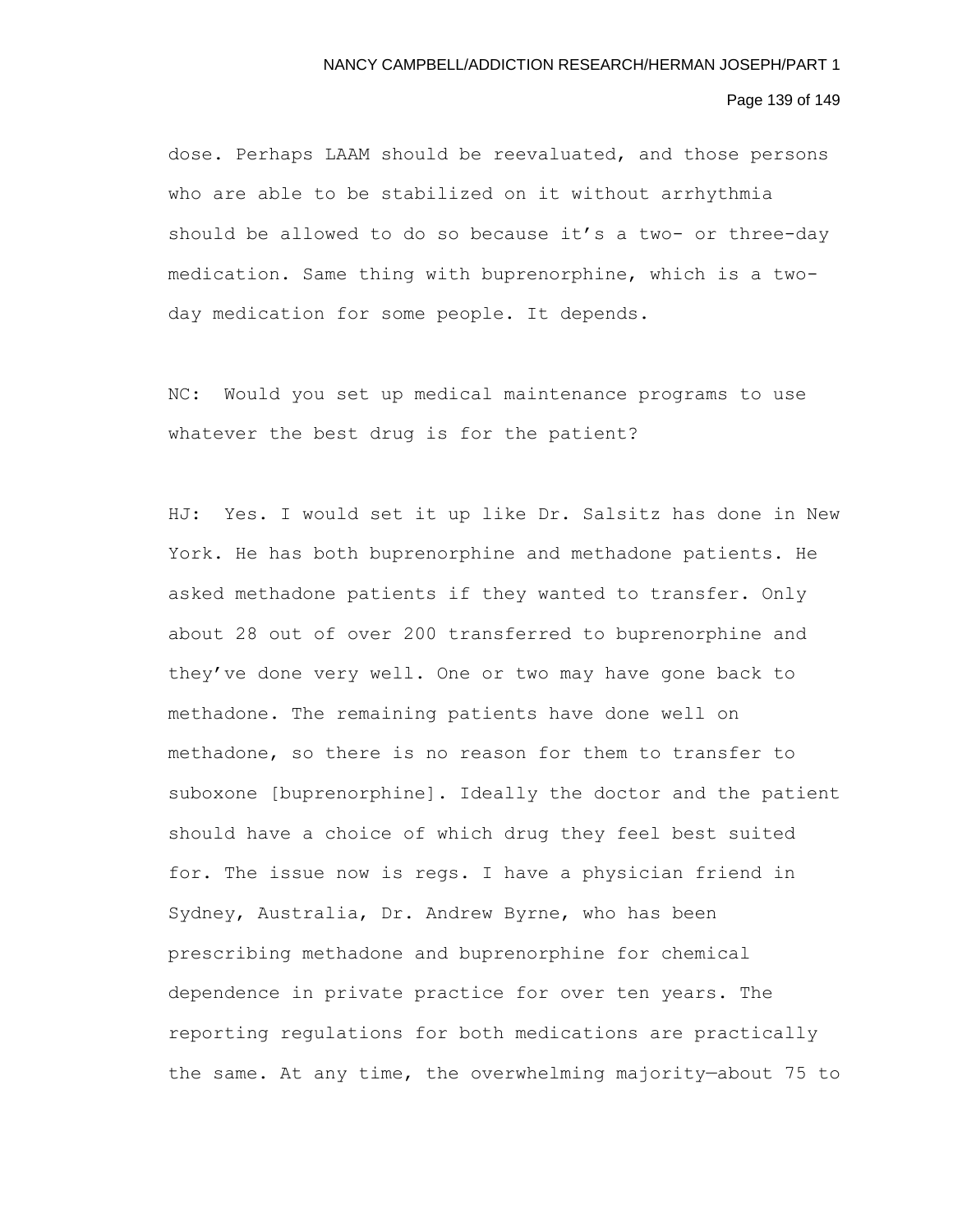## Page 140 of 149

80% of the patients are on methadone—and 20 to 25% are on buprenorphine. He has had patients who have switched medications and doses until they arrive at a satisfactory regimen with either medication. That is better medicine than being governed by reporting regulations in certain approved settings.

Medical maintenance can be adopted in many venues, but to me the best venue is a primary care center like we have in Albany. That's the finest model I have helped to develop. Second to that, there are some excellent private doctors. With methadone you have a problem getting the drug because, if you're going to go the pharmacy route, you have to get a cooperative pharmacy and set it up so that it complies with methadone regulations and agency approvals. With buprenorphine, patients take a prescription to the pharmacy that has the doctor's DEA number and an X as a prefix. This notifies the pharmacist that this is buprenorphine with naloxone (suboxone) for the treatment of chemical dependency. In the Cornell methadone pharmacy program, CSAT did not want the patients bringing in prescriptions. The physician faxes electronically the methadone orders and the patients present their ID cards and receive their methadone in the pharmacy. I did not want patients taking an observed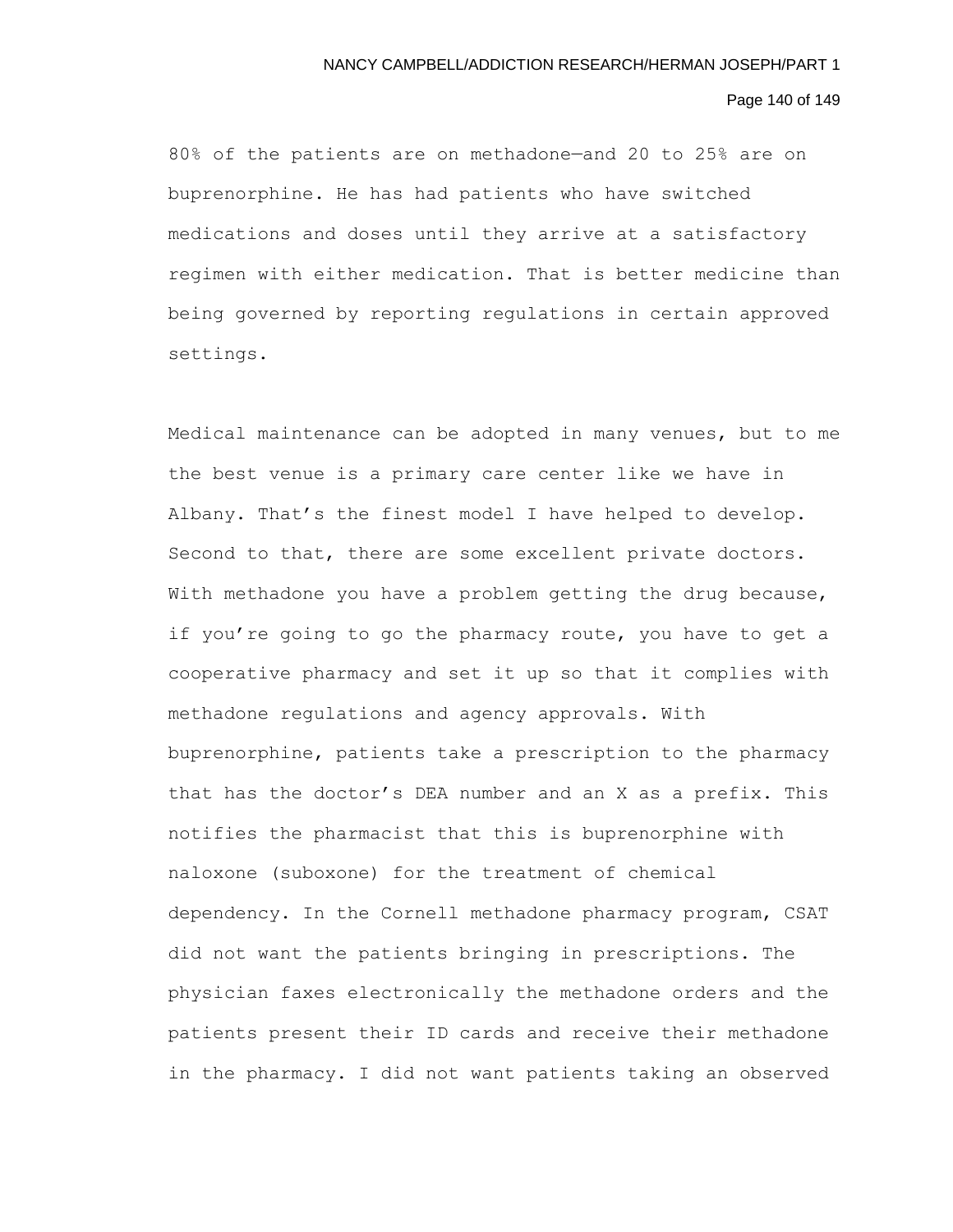Page 141 of 149

dose of methadone in a pharmacy before other customers because it's stigmatizing. CSAT agreed to this procedure.

I am also against stating that methadone and now buprenorphine are substituting one drug for another. Substitution therapy is a stigmatizing term because it blurs the differences between heroin addiction and the medications to treat an addiction. Although heroin, methadone and buprenorphine are narcotics, they have different pharmacologies and are taken for different purposes. However, when I go to Europe, I am sometimes in the minority. The Europad conference is against the term substitution therapy but it is used in the Harm Reduction Conferences and by the World Health Organization for both methadone and buprenorphine treatment. I tell them that this can be very stigmatizing and very confusing for the public. People who are not trained, including politicians, think you're prescribing legal heroin, and you are not.

Substitution implies there's really no difference in the different narcotics. It blurs the whole concept. Patients have told me that when they hear the word "substitution," they feel the pain of heroin addiction coming back. You don't want that, as I've explained to the harm reduction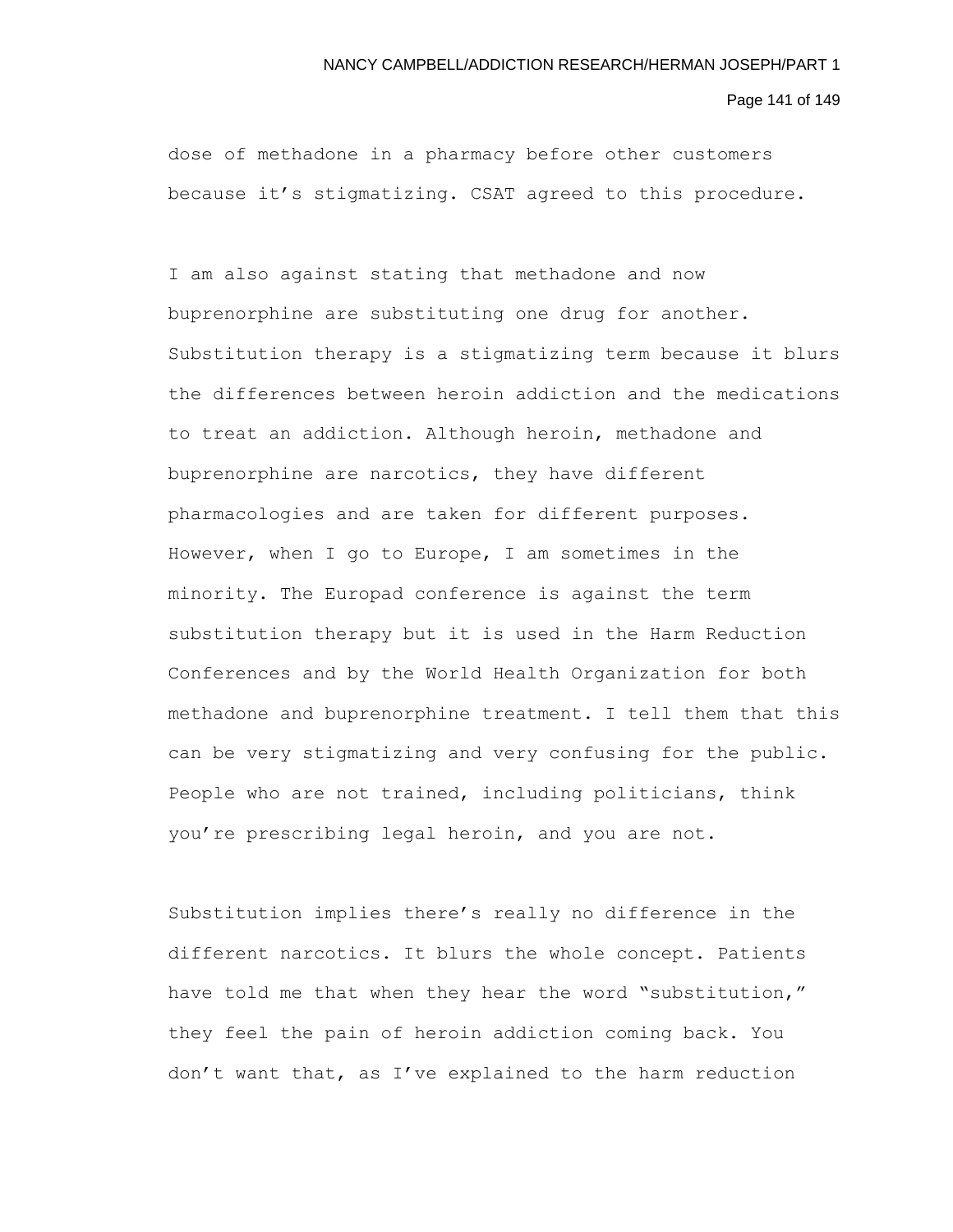#### Page 142 of 149

people and members of the World Health Organization. Both medications are considered substitution therapies by the World Health Organization. Substitution for what? The actions of these drugs are so different from heroin—you are correcting the impairments caused by heroin addiction and normalizing the patient. You're treating the craving. That is probably the issue because some professionals regard the craving as psychological, and it's easier for them to say, Oh, we'll prescribe heroin, we'll prescribe methadone, buprenorphine, oral morphine as if these substitute for one another. Prescribing agonists medications is fine if they are effective and under medical control and you understand why they are being prescribed.

A working parent, a methadone patient who is on methadone and holding a job, hearing people talk about methadone on television at night, has told me he sometimes feels like breaking the television set. Patients are angry and they're aware of the stigma that these words bring on them and especially if they have children.

I worked with Dole and Nyswander, and I never heard them use the term "substitution therapy" for methadone treatment. Never. In fact, the first article I wrote with Dr. Dole in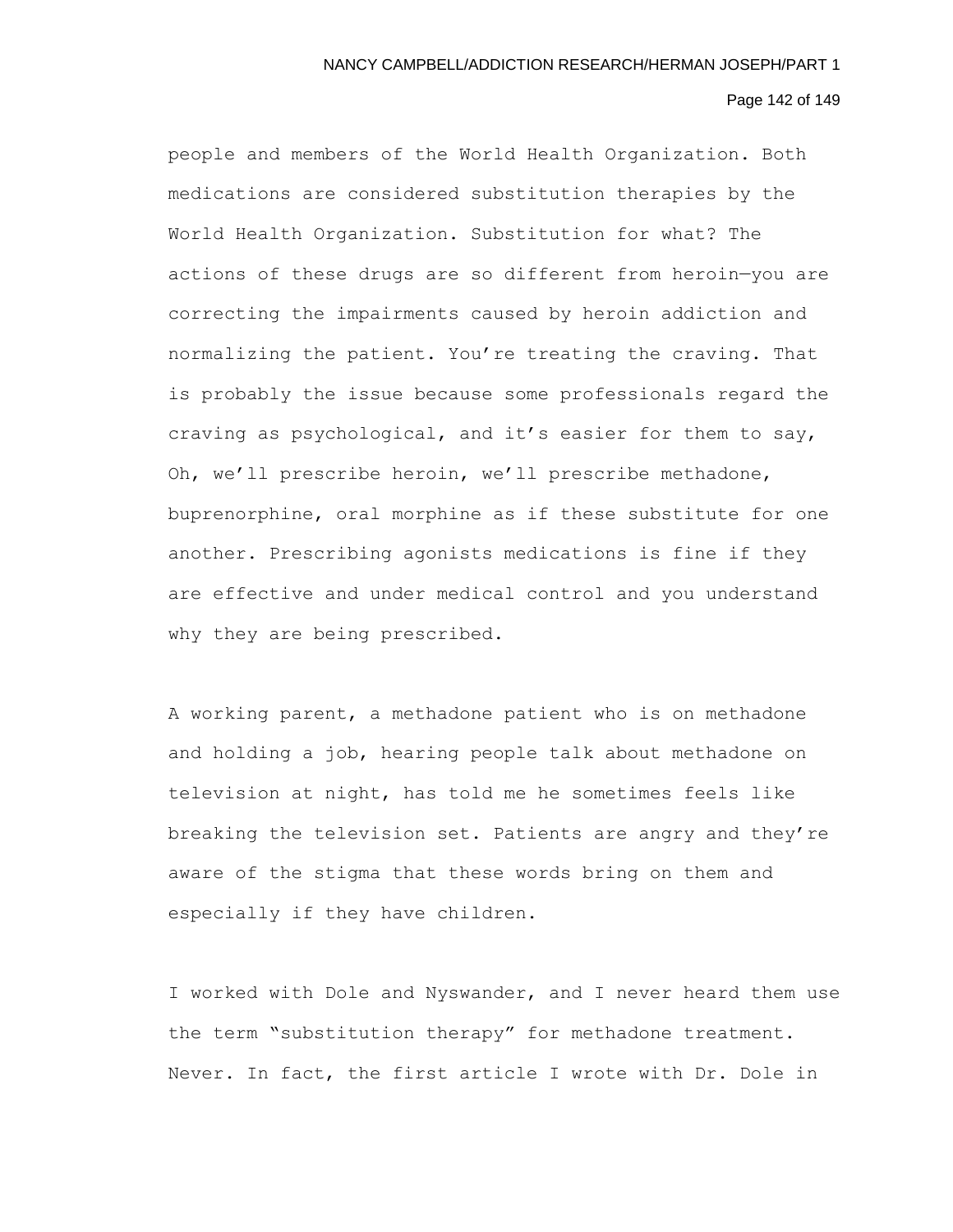#### Page 143 of 149

1970 brought up the issue that some people criticize methadone maintenance as just substitution. Dole and Nywander in an early paper called methadone treatment a medical treatment for diacetylmorphine (heroin) addiction. In another paper they indicated that although methadone is a narcotic as used in maintenance it has also anti narcotic properties such as the blockade effect, which blocks the euphoric effects of other narcotic drugs without substituting for them. They did not consider substitution therapy to be good medical practice.

NC: How do you respond to the claim that this is just a fight over words, just semantics?

HJ: I am for a language that does not bring more harm to people. Maybe I am wrong but the term substitution therapy may be perceived as adding a patina of stigma not only to patients who are prescribed methadone but also those who are prescribed buprenorphine. This may also be cultural since there is a group of patients in Europe who accept the term substation therapy. In the United States, patients are generally not in favor of the term. I use the simple term medical treatment. The United States government uses medical or medication assisted treatment. I am not too fond of that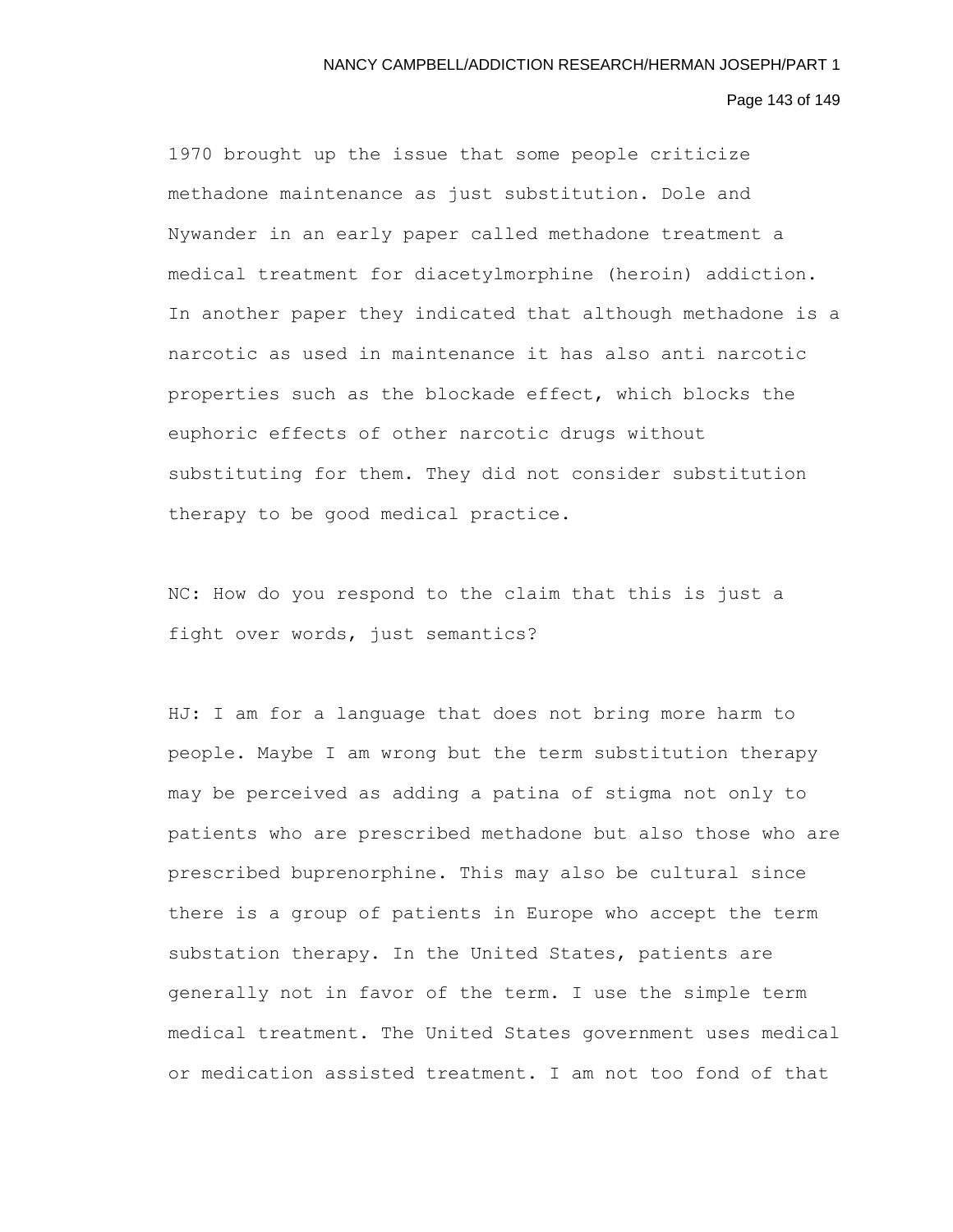# Page 144 of 149

term, but it is better than substitution therapy. Why don't they just use medical treatment, medication, agonist treatment or pharmacotherapy? These terms preserve confidentiality and can be used in programs that prescribe a variety of medications.

Now my friend Bob Newman, who has done so much for public health worldwide, wants to eliminate the clinic system and get doctors to prescribe and pharmacies to dispense. It's not going to be easy nor will it happen soon in this country, if it ever does. He feels that issue over what to call methadone–whether it is called "substitution therapy" or not—is just not worth it. He sees it as semantics and says that there are far more important reality-based issues, such as to increase the accessibility of treatment and develop a humane approach to treatment. He has adopted the language of the World Health Organization and the harm reduction movement, so he uses the term "substitution therapy." Dr. Salsitz personally has to educate patients who come into medical maintenance about addiction and the role of methadone as a medication and that it is not a heroin substitute. He spends hours trying to clear up misconceptions. At least in the United States and in New York, the substitution concept has really impacted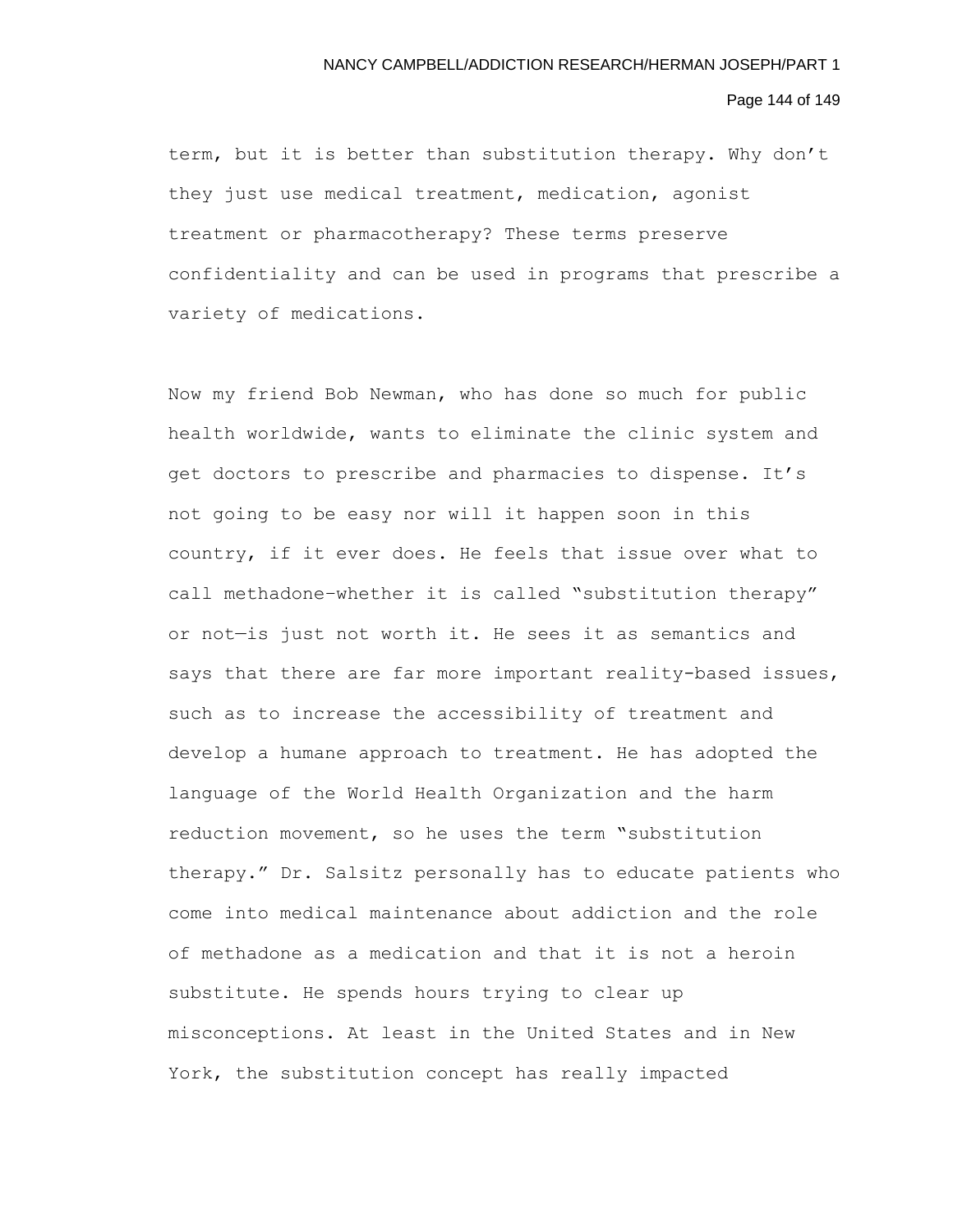## Page 145 of 149

unfavorably in families, leading to estranged marriages and strained family relationships. The family feels that patient is still a weak-willed heroin addict, even though the patient is a compliant productive methadone patient.

I do feel that words can also help the situation and that proper language that does not convey stigma is important. At a recent Europad meeting, a representative from the World Health Organization questioned the term "substitution therapy," and the issue was also brought up at the Harm Reduction Conference in a session on Human Rights. Little by little people across the world are seeing that semantics and language are important in the fight against stigma.

NC: What do you think of the rise of the global harm reduction movement?

HJ: I'm for many of the principles of harm reduction, including needle exchange with education on how to inject and prevent the spread of infectious disease, the use of naloxone to prevent overdose deaths, education about risk behaviors, and, most important, education about methadone treatment and now buprenorphine. In New York City suboxone maintenance was introduced into harm reduction and I have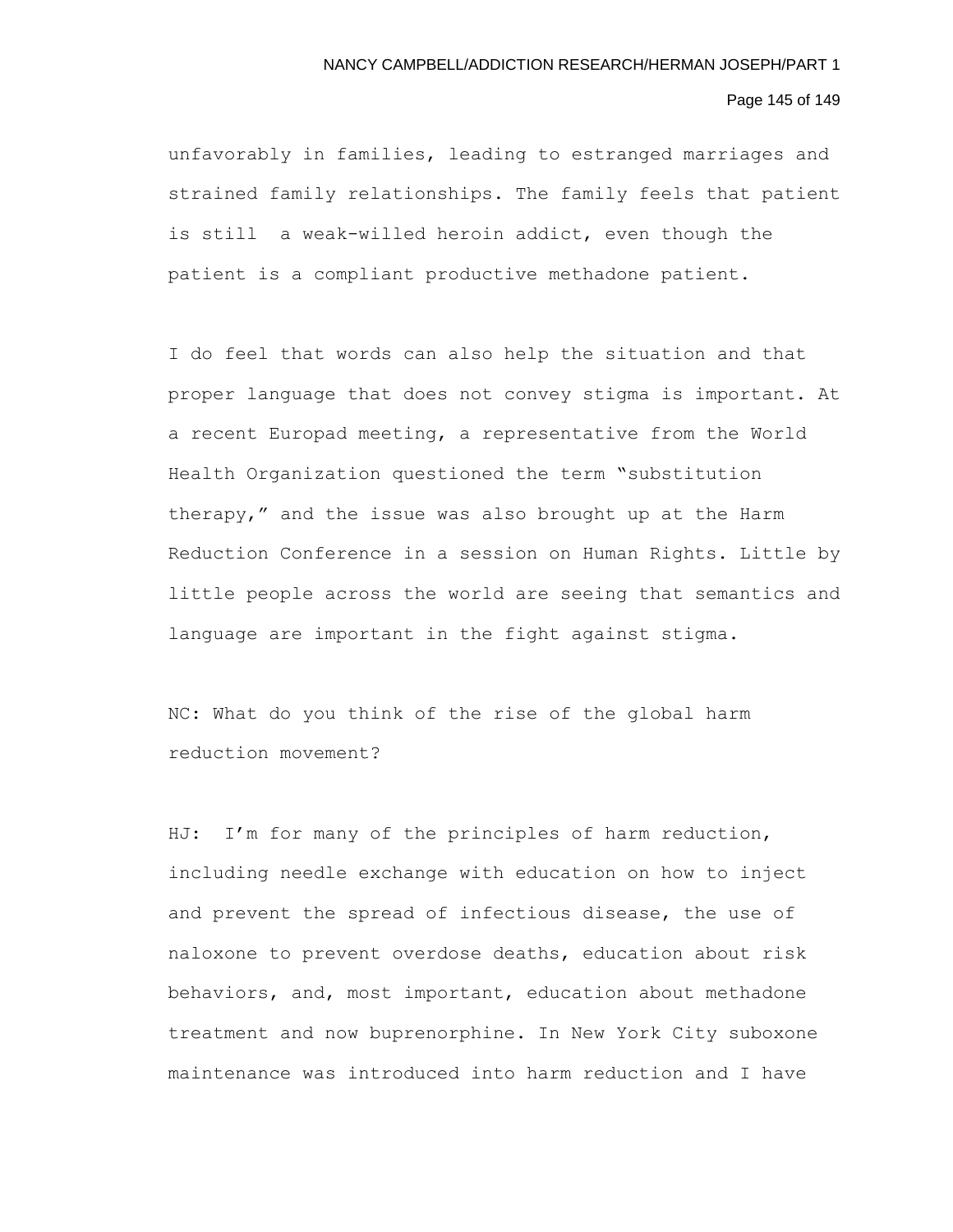### Page 146 of 149

been involved with evaluation of that program. Many harm reduction centers in New York provide essential counseling and social services including food, laundry, and showering. In Canada there are safe injecting rooms which assist injectors with safe practices.

However, with needle distribution one has to be careful. Needle exchange started in Holland with heroin users. Heroin injection is once every two to six hours, depending on the amount and tolerance of the person. But if the injector is using cocaine or a stimulant, injection can be more frequent—several times an hour—and take place in a binge situation with other injectors. Then there is a real danger of the same needles being used by several injectors. In Vancouver Canada, homeless cocaine injectors binged for several days in cheap hotel rooms in the late 1990s. The same needles from the exchange were used by several injectors and there was an increase in the spread of HIV and Hepatitis C within the city. Since the initial increase, the situation appears to have plateaued and is now under better control. With fast-acting drugs such as cocaine, the effects of a needle exchange may be different than for opiates like heroin unless the exchange provides education and services. Overall evaluations of needle exchanges have been most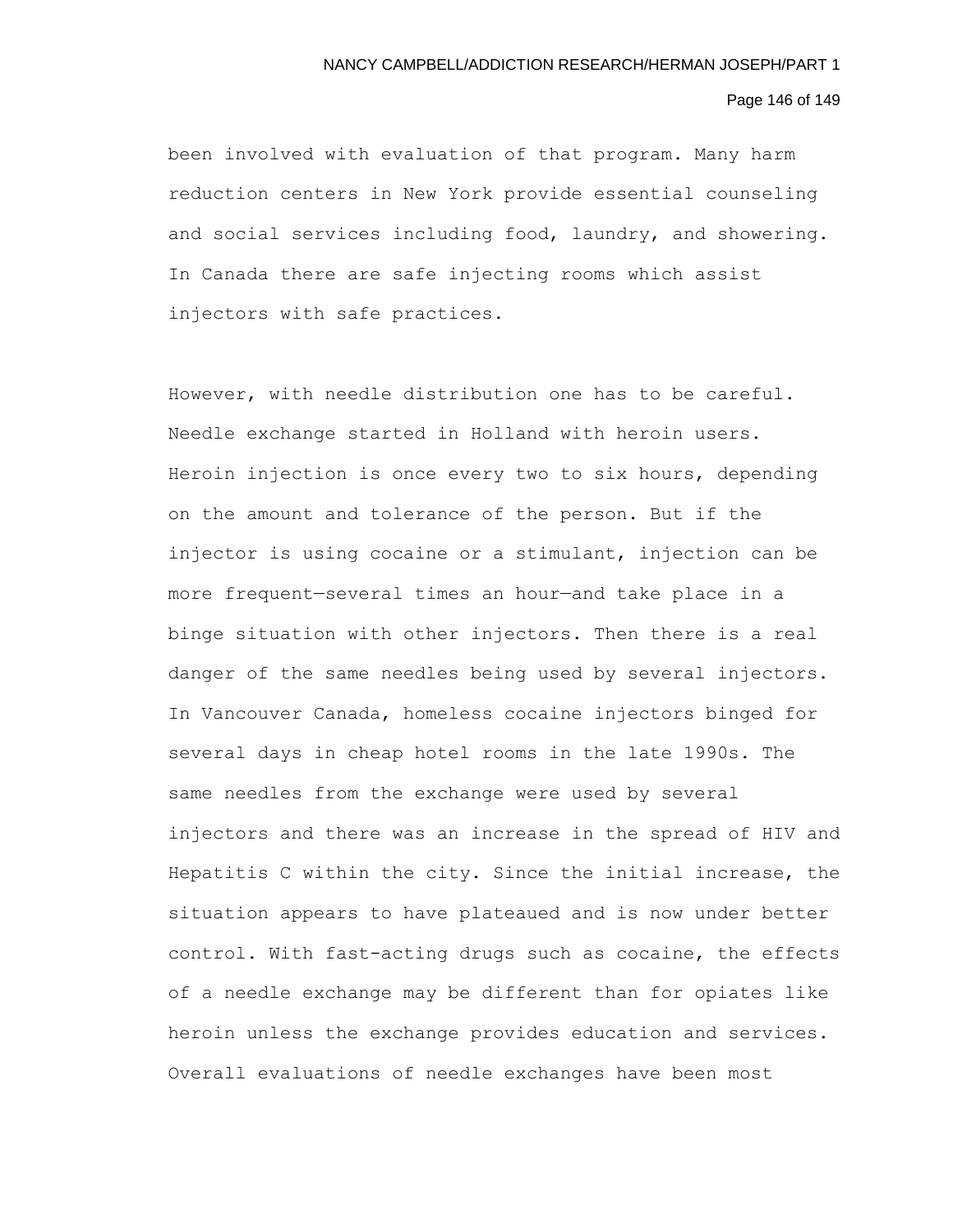#### Page 147 of 149

positive for curtailing the spread of infection, especially if heroin is the drug of choice.

Some people in the harm reduction movement advocate heroin use for those who fail in methadone treatment. Several countries have small heroin injection programs that appear to be more expensive per capita than programs that use methadone. However, the drug is medicalized in that certain amounts of pharmaceutical heroin are used as determined by the patient and the doctor. In some programs methadone is prescribed to create a base for tolerance so the injector does not get withdrawal symptoms during the night and the amount of heroin used does not escalate out of control.

I doubt whether short-acting injectable drugs can become the basis for a large scale public health program because of administrative expenses, the need to have injectors report several times per day, and the difficulty of controlling the amount used. Pharmaceutical heroin may be supplemented with street drugs. Small pilots have shown that some injectors who have failed in oral methadone treatment do respond favorably. After a few months on heroin, there are transfers to other programs, including back to methadone. The Canadians have also used Dilaudid in their injection pilots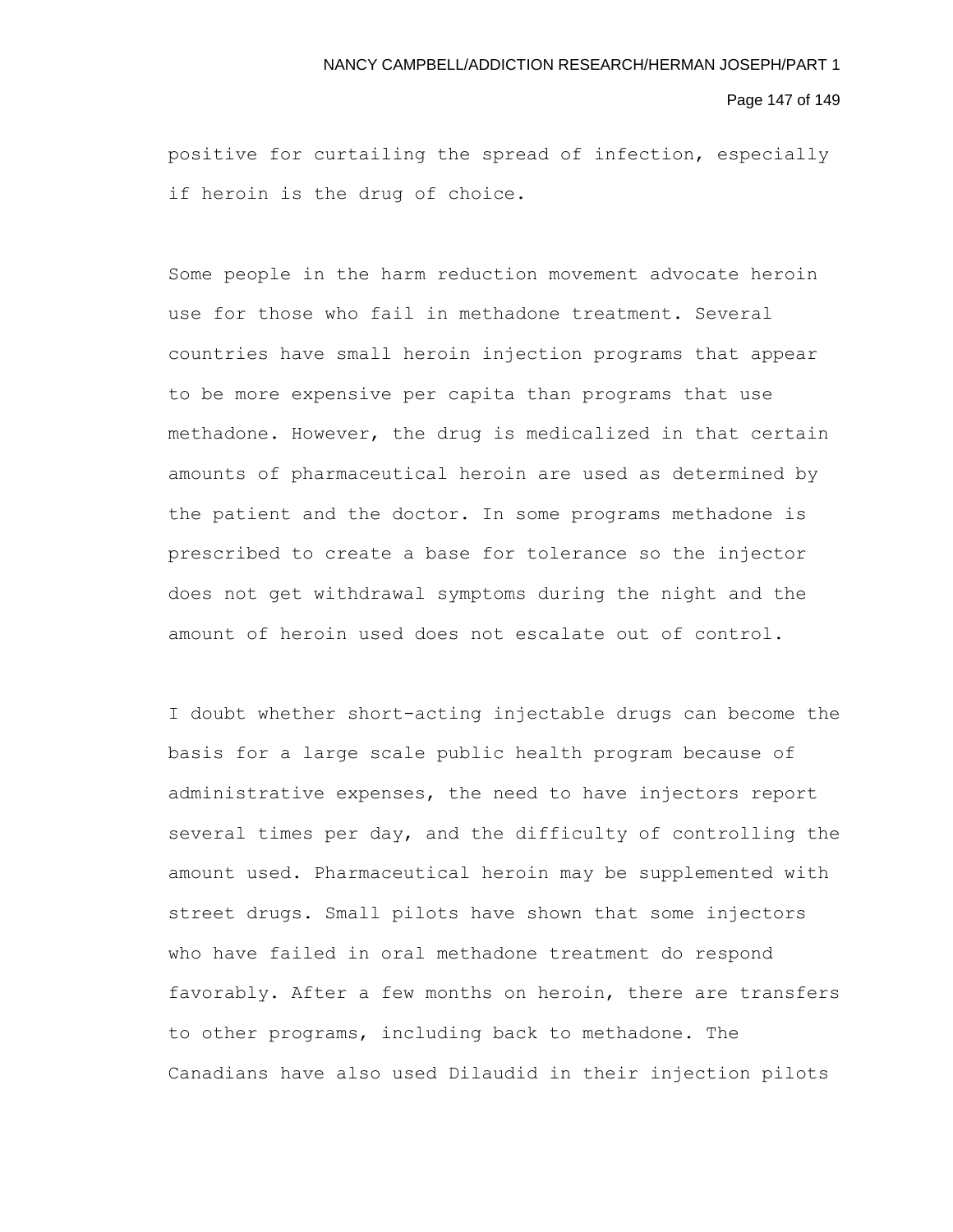## Page 148 of 149

and it appears to be just as effective as heroin. Dilaudid is legal and does not carry the same stigmatized baggage as heroin. I'm not saying people can't function on heroin. They do. In *Addicts Who Survived*, we showed that they functioned while using heroin.

NC: How did your interviewees in *Addicts Who Survived*  function?

HJ: They developed an injection regime. They learned early on in their addiction histories that they had to use clean needles to avoid the spread of infectious diseases. Also they calibrated their use of heroin and narcotics. We constantly heard from interviewees that they were not greedy and were able to discipline their use of heroin. If they only had so much, they would not use their entire supply at one time. Also, they were able to develop schemes to avoid the violence of the streets and obtain an almost steady supply of good narcotics; when the addiction got out of control, they went into detoxification programs such as the Public Health Hospital in Lexington, Kentucky. When the upper age limit for methadone treatment was lifted, the older survivors came into treatment. They were able to work as musicians and were employed in other types of work.